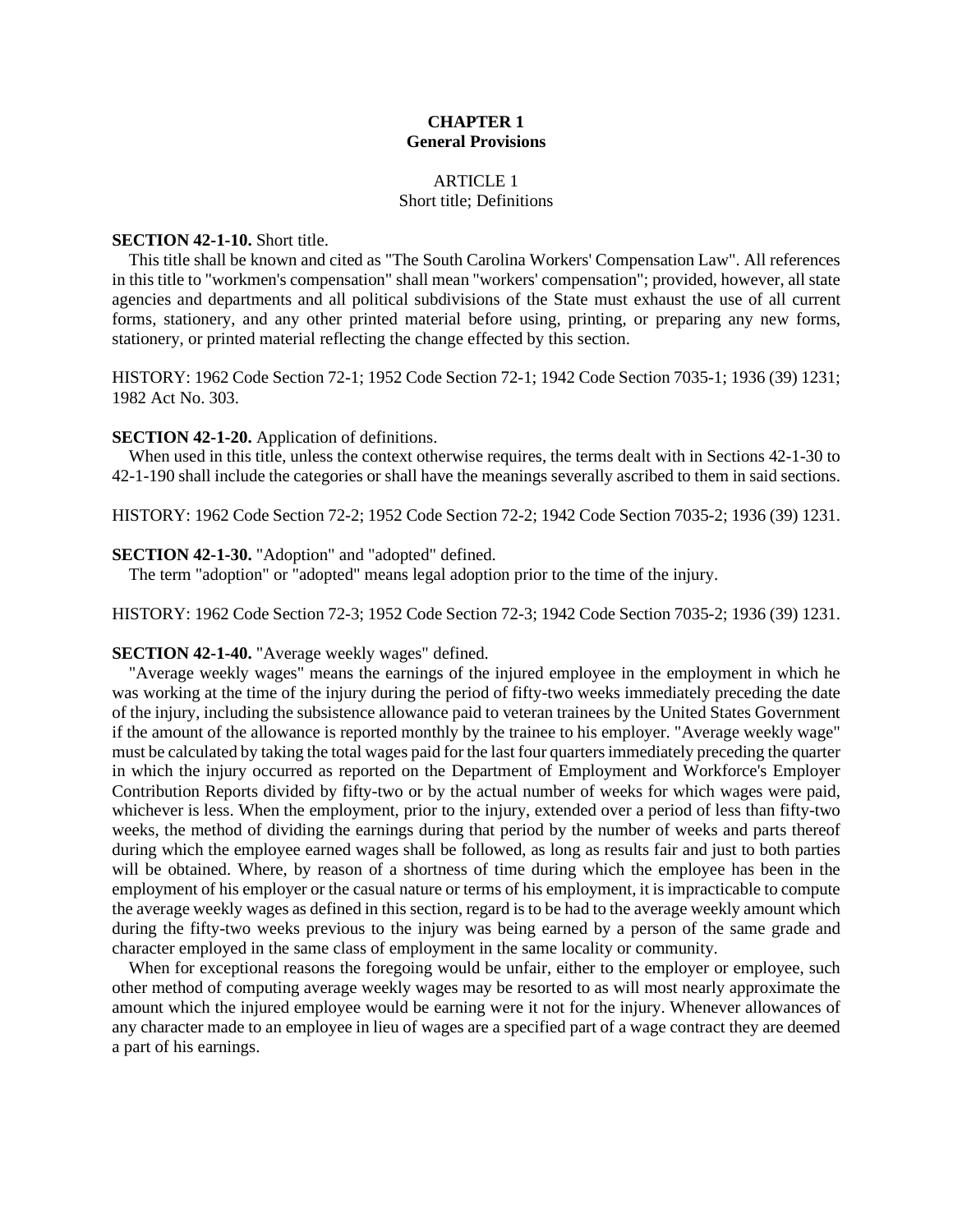HISTORY: 1962 Code Section 72-4; 1952 Code Section 72-4; 1942 Code Section 7035-2; 1936 (39) 1231; 1943 (43) 91; 1944 (43) 1329; 1946 (44) 1390; 1949 (46) 247; 1964 (53) 1828; 1969 (56) 297; 1971 (57) 788; 1977 Act No. 121; 1983 Act No. 33 Section 1; 1996 Act No. 424, Section 1, eff June 18, 1996. Editor's Note

1996 Act No. 424, Section 13, provides, in part, as follows:

"Section 13. Employers who have filed with the Workers' Compensation Commission a notice to reject the provisions of Title 42 before the effective date of the 1996 amendment will have until July 1, 1997, to comply with the provisions of the 1996 amendment relating to insuring their workers' compensation liabilities. Any employer who has rejected the terms of this title prior to approval of the 1996 amendment and has procured another form of employee benefits insurance shall comply, not later than July 1, 1997, with the provisions of the 1996 amendment relating to the insuring of its workers' compensation liabilities. Furthermore, nothing in the 1996 amendment shall affect or alter any cause of action, right, or claim accruing before the effective date of the 1996 amendment; however, any such cause of action, remedy, or claim accruing before the effective date of the 1996 amendment shall be governed by the law prior to the effective date of the 1996 amendment".

**SECTION 42-1-50.** "Average weekly wage in this State for the preceding fiscal year" defined.

As used in this title, the term "average weekly wage in this State for the preceding fiscal year" shall mean the average weekly wage for that period determined by the Department of Employment and Workforce for employment covered by the employment security compensation law.

HISTORY: 1962 Code Section 72-8.1; 1974 (58) 2265; 1976 Act No. 532 Section 1.

# **SECTION 42-1-60.** "Carrier" and "insurer" defined.

The term "carrier" or "insurer" means any person or fund authorized under Section 42-5-20 to insure under this title and includes self-insurers.

HISTORY: 1962 Code Section 72-5; 1952 Code Section 72-5; 1942 Code Section 7035-2; 1936 (39) 1231.

# **SECTION 42-1-70.** "Child", "grandchild", "brother" and "sister" defined.

The term "child" shall include a posthumous child, a child legally adopted prior to the injury of the employee and a stepchild or acknowledged illegitimate child dependent upon the deceased, but does not include married children unless wholly dependent upon him. "Grandchild" means a child of a child. "Brother" and "sister" include stepbrothers and stepsisters, half-brothers and half-sisters and brothers and sisters by adoption, but do not include married brothers nor married sisters unless wholly dependent upon the employee. "Child," "grandchild," "brother" and "sister" include only persons under eighteen years of age or wholly dependent upon the employee.

HISTORY: 1962 Code Section 72-6; 1952 Code Section 72-6; 1942 Code Section 7035-2; 1936 (39) 1231; 1955 (49) 459.

# **SECTION 42-1-80.** "Commission" defined.

The term "commission" means the South Carolina Workers' Compensation Commission created under the provisions of this title.

HISTORY: 1962 Code Section 72-7; 1952 Code Section 72-7; 1942 Code Section 7035-2; 1936 (39) 1231; 1986 Act No. 399, Section 1, eff May 6, 1986.

**SECTION 42-1-90.** "Commission" defined; reference to administrative or judicial department.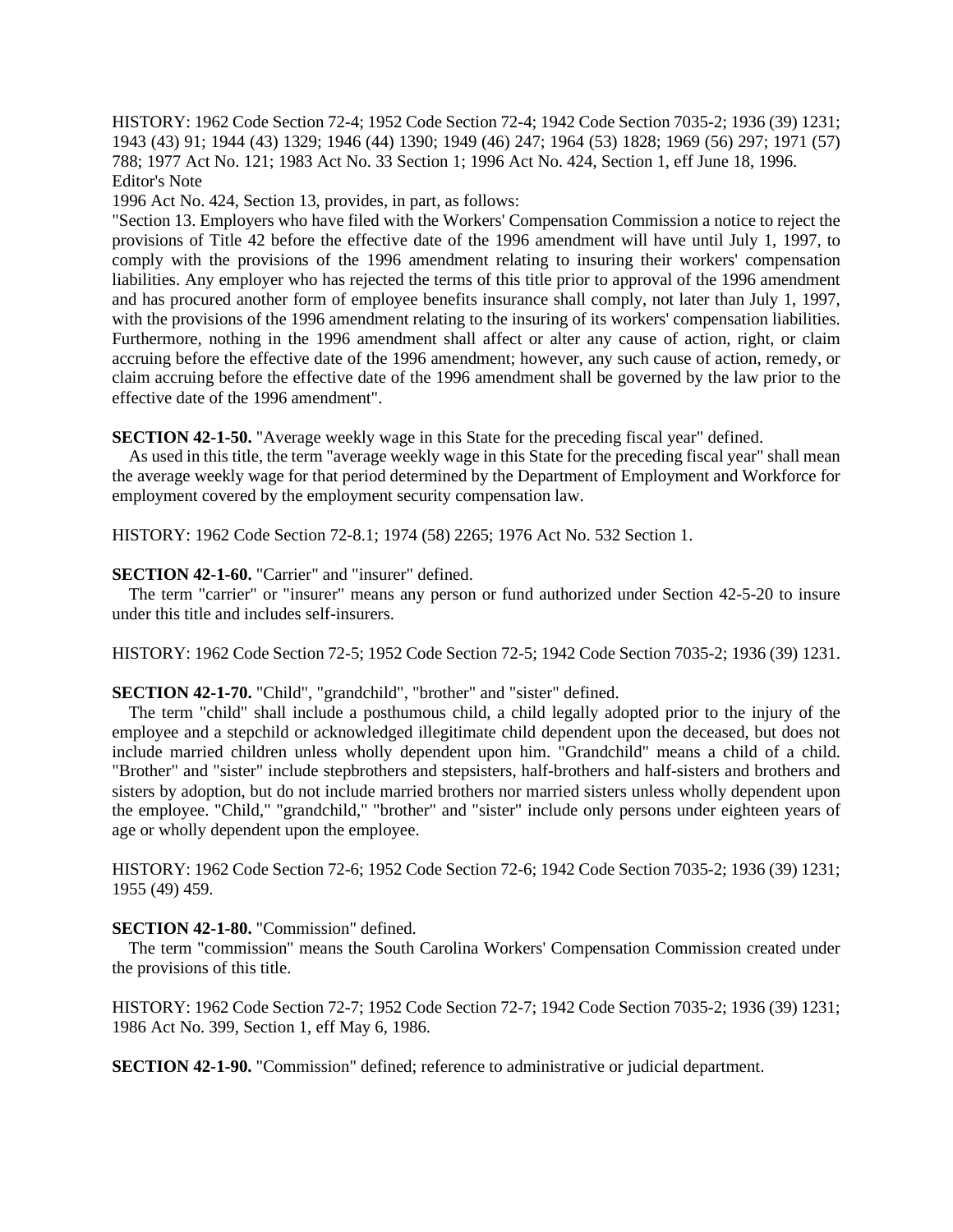Whenever the word "commission" is used in this title, it shall refer to the administrative department in matters relating to administration and the judicial department in matters relating to the judicial function of the commission.

HISTORY: 1962 Code Section 72-50.12; 1974 (58) 2251.

# **SECTION 42-1-100.** "Compensation" defined.

The term "compensation" means the money allowance payable to an employee or to his dependents as provided for in this title and includes funeral benefits provided in this title.

HISTORY: 1962 Code Section 72-8; 1952 Code Section 72-8; 1942 Code Section 7035-2; 1936 (39) 1231.

# **SECTION 42-1-110.** "Death" defined.

The term "death" as a basis for right to compensation means only death resulting from an injury.

HISTORY: 1962 Code Section 72-9; 1952 Code Section 72-9; 1942 Code Section 7035-2; 1936 (39) 1231.

### **SECTION 42-1-120.** "Disability" defined.

The term "disability" means incapacity because of injury to earn the wages which the employee was receiving at the time of injury in the same or any other employment.

HISTORY: 1962 Code Section 72-10; 1952 Code Section 72-10; 1942 Code Section 7035-2; 1936 (39) 1231.

# **SECTION 42-1-130.** "Employee" defined.

The term "employee" means every person engaged in an employment under any appointment, contract of hire, or apprenticeship, expressed or implied, oral or written, including aliens and also including minors, whether lawfully or unlawfully employed, but excludes a person whose employment is both casual and not in the course of the trade, business, profession, or occupation of his employer; and as relating to those employed by the State, the term "employee" includes all members of the South Carolina State and National Guard while performing duties in connection with the membership except duty performed pursuant to Title 10 and Title 32 of the United States Code; all volunteer state constables appointed pursuant to Section 23-1-60, while performing duties in connection with their appointments and authorized by the State Law Enforcement Division; and all officers and employees of the State, except those elected by the people, or by the General Assembly, or appointed by the Governor, either with or without the confirmation of the Senate; and as relating to municipal corporations and political subdivisions of the State, the term "employee" includes all officers and employees of municipal corporations and political subdivisions, except those elected by the people or elected by the council or other governing body of any municipal corporation or political subdivision, who act in purely administrative capacities and are to serve for a definite term of office. Any reference to an employee who has been injured or when the employee is dead, includes also his legal representative, dependents, and other persons to whom compensation may be payable.

Any sole proprietor or partner of a business whose employees are eligible for benefits under this title may elect to be included as employees under the workers' compensation coverage of the business if they are actively engaged in the operation of the business and if the insurer is notified of their election to be included. Any sole proprietor or partner, upon this election, is entitled to employee benefits and is subject to employee responsibilities prescribed in this title.

HISTORY: 1962 Code Section 72-11; 1952 Code Section 72-11; 1942 Code Section 7035-2; 1936 (39) 1231; 1943 (43) 91; 1969 (56) 297; 1974 (58) 2210, 2785; 1976 Act No. 547; 1985 Act No. 174, Section 1, eff June 24, 1985; 1996 Act No. 451, Section 2, eff June 18, 1996; 2002 Act No. 339, Section 37, eff July 2, 2002.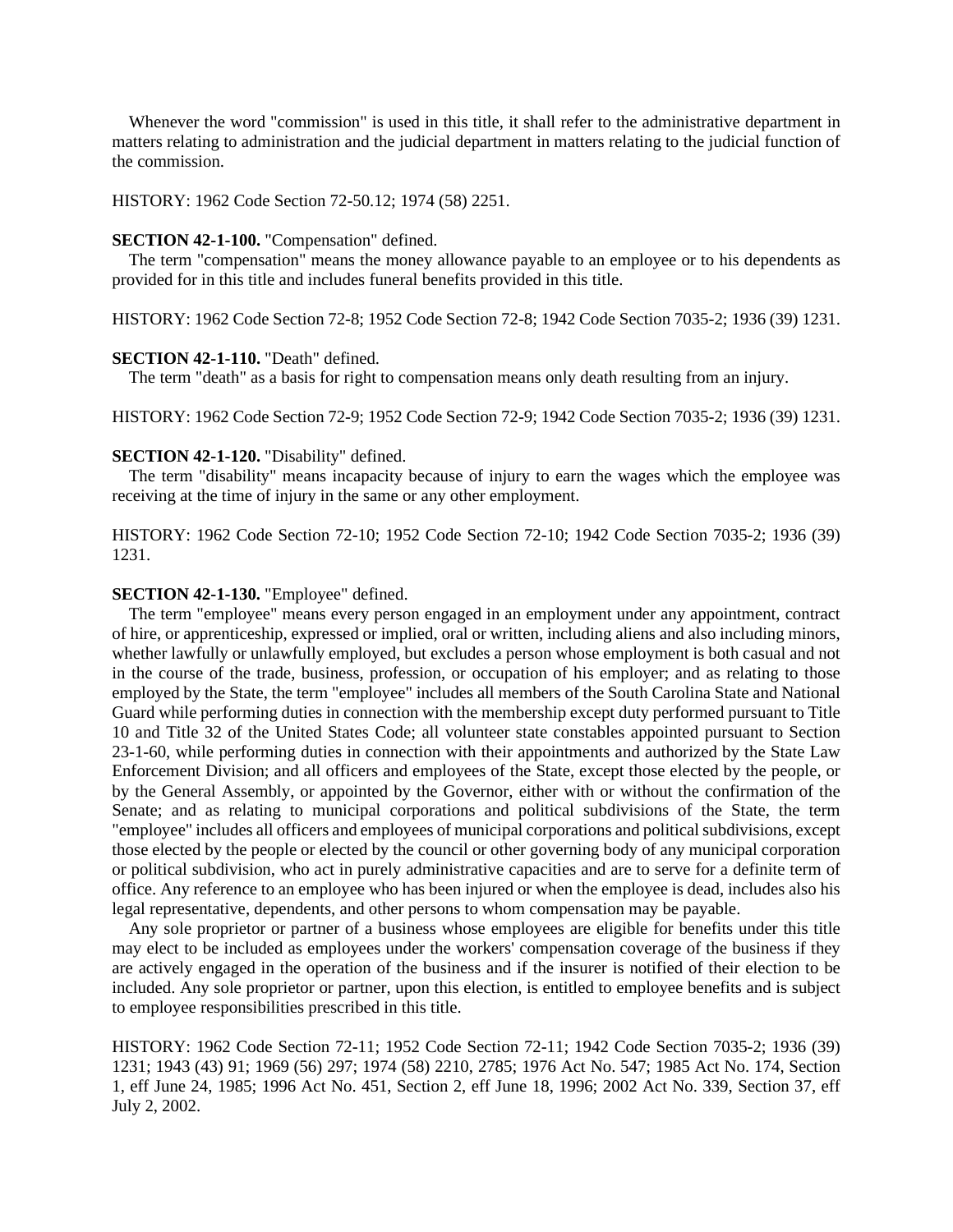### **SECTION 42-1-140.** "Employer" defined.

The term "employer" means the State and all political subdivisions thereof, all public and quasi-public corporations therein, every person carrying on any employment and the legal representative of a deceased person or the receiver or trustee of any person.

HISTORY: 1962 Code Section 72-12; 1952 Code Section 72-12; 1942 Code Section 7035-2; 1936 (39) 1231.

# **SECTION 42-1-150.** "Employment" defined.

The term "employment" includes employment by the State, all political subdivisions thereof, all public and quasi-public corporations therein and all private employments in which four or more employees are regularly employed in the same business or establishment.

HISTORY: 1962 Code Section 72-13; 1952 Code Section 72-13; 1942 Code Section 7035-2; 1963 (39) 1231; 1972 (57) 2339; 1974 (58) 2265.

### **SECTION 42-1-160.** "Injury" and "personal injury" defined.

(A) "Injury" and "personal injury" mean only injury by accident arising out of and in the course of employment and shall not include a disease in any form, except when it results naturally and unavoidably from the accident and except such diseases as are compensable under the provisions of Chapter 11 of this title. In construing this section, an accident arising out of and in the course of employment includes employment of an employee of a municipality outside the corporate limits of the municipality when the employment was ordered by a duly authorized employee of the municipality.

(B) Stress, mental injuries, and mental illness arising out of and in the course of employment unaccompanied by physical injury and resulting in mental illness or injury are not considered a personal injury unless the employee establishes, by a preponderance of the evidence:

(1) that the employee's employment conditions causing the stress, mental injury, or mental illness were extraordinary and unusual in comparison to the normal conditions of the particular employment; and

(2) the medical causation between the stress, mental injury, or mental illness, and the stressful employment conditions by medical evidence.

(C) Stress, mental injuries, heart attacks, strokes, embolisms, or aneurisms arising out of and in the course of employment unaccompanied by physical injury are not considered compensable if they result from any event or series of events which are incidental to normal employer/employee relations including, but not limited to, personnel actions by the employer such as disciplinary actions, work evaluations, transfers, promotions, demotions, salary reviews, or terminations, except when these actions are taken in an extraordinary and unusual manner.

(D) Stress, mental injuries, and mental illness alleged to have been aggravated by a work-related physical injury may not be found compensable unless the aggravation is:

(1) admitted by the employer/carrier;

(2) noted in a medical record of an authorized physician that, in the physician's opinion, the condition is at least in part causally related or connected to the injury or accident, whether or not the physician refers the employee for treatment of the condition;

(3) found to be causally related or connected to the accident or injury after evaluation by an authorized psychologist or psychiatrist; or

(4) noted in a medical record or report of the employee's physician as causally related or connected to the injury or accident.

(E) In medically complex cases, an employee shall establish by medical evidence that the injury arose in the course of employment. For purposes of this subsection, "medically complex cases" means sophisticated cases requiring highly scientific procedures or techniques for diagnosis or treatment excluding MRIs, CAT scans, x-rays, or other similar diagnostic techniques.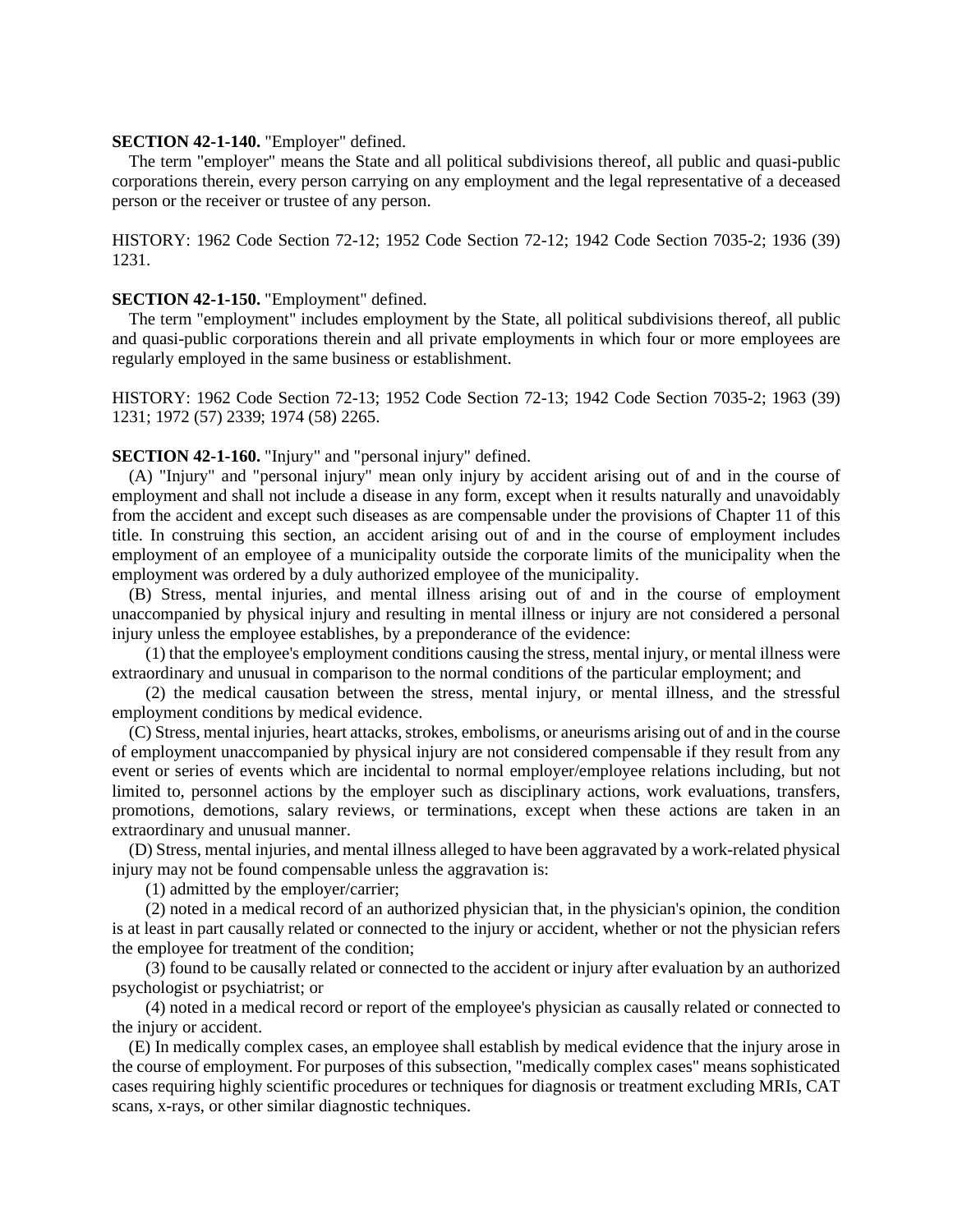(F) The word "accident" as used in this title must not be construed to mean a series of events in employment, of a similar or like nature, occurring regularly, continuously, or at frequent intervals in the course of such employment, over extended periods of time. Any injury or disease attributable to such causes must be compensable only if culminating in a compensable repetitive trauma injury pursuant to Section 42-1-172 or an occupational disease pursuant to the provisions of Chapter 11 of this title.

(G) As used in this section, "medical evidence" means expert opinion or testimony stated to a reasonable degree of medical certainty, documents, records, or other material that is offered by a licensed health care provider.

HISTORY: 1962 Code Section 72-14; 1952 Code Section 72-14; 1942 Code Section 7035-2; 1936 (39) 1231; 1957 (50) 262; 1996 Act No. 424, Section 2, eff June 18, 1996; 2007 Act No. 111, Pt I, Section 6, eff July 1, 2007, applicable to injuries that occur on or after that date.

# Editor's Note

1996 Act No. 424, Section 13, provides, in part, as follows:

"Section 13. Employers who have filed with the Workers' Compensation Commission a notice to reject the provisions of Title 42 before the effective date of the 1996 amendment will have until July 1, 1997, to comply with the provisions of the 1996 amendment relating to insuring their workers' compensation liabilities. Any employer who has rejected the terms of this title prior to approval of the 1996 amendment and has procured another form of employee benefits insurance shall comply, not later than July 1, 1997, with the provisions of the 1996 amendment relating to the insuring of its workers' compensation liabilities. Furthermore, nothing in the 1996 amendment shall affect or alter any cause of action, right, or claim accruing before the effective date of the 1996 amendment; however, any such cause of action, remedy, or claim accruing before the effective date of the 1996 amendment shall be governed by the law prior to the effective date of the 1996 amendment."

### **SECTION 42-1-170.** "Parent" defined.

The term "parent" includes stepparents and parents by adoption, parents-in-law and any person who for more than three years prior to the death of the deceased employee stood in the place of a parent to him, if dependent on the injured employee.

HISTORY: 1962 Code Section 72-16; 1952 Code Section 72-16; 1942 Code Section 7035-2; 1936 (39) 1231.

### **SECTION 42-1-172.** Definitions.

(A) "Repetitive trauma injury" means an injury which is gradual in onset and caused by the cumulative effects of repetitive traumatic events. Compensability of a repetitive trauma injury must be determined only under the provisions of this statute.

(B) An injury is not considered a compensable repetitive trauma injury unless a commissioner makes a specific finding of fact by a preponderance of the evidence of a causal connection that is established by medical evidence between the repetitive activities that occurred while the employee was engaged in the regular duties of his employment and the injury.

(C) As used in this section, "medical evidence" means expert opinion or testimony stated to a reasonable degree of medical certainty, documents, records, or other material that is offered by a licensed and qualified medical physician.

(D) A "repetitive trauma injury" is considered to arise out of employment only if it is established by medical evidence that there is a direct causal relationship between the condition under which the work is performed and the injury.

(E) Upon reaching maximum medical improvement, the employee may be entitled to benefits pursuant to Section 42-9-10, 42-9-20, or 42-9-30. Medical benefits for compensable repetitive trauma injuries shall be as provided elsewhere in this title.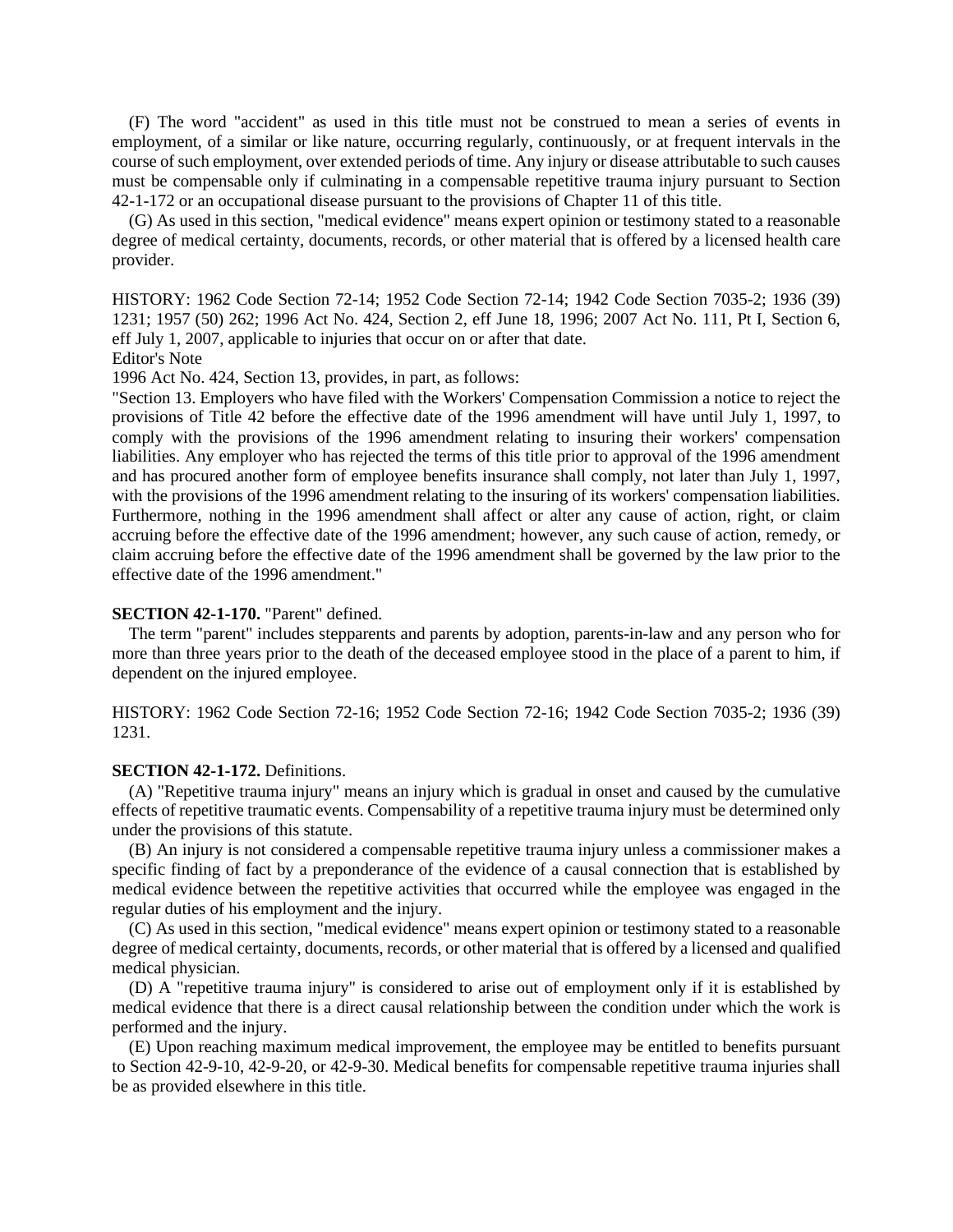HISTORY: 2007 Act No. 111, Pt I, Section 7, eff July 1, 2007, applicable to injuries that occur on or after that date.

### **SECTION 42-1-175.** "Surviving spouse" defined.

The term "surviving spouse" includes only the decedent's wife or husband living with or dependent for support upon the decedent at the time of the decedent's death or living apart from the decedent for justifiable cause or by reason of desertion by the decedent at such time.

HISTORY: 1983 Act No. 92 Section 1.

# ARTICLE 3

### Application and Effect of title

**SECTION 42-1-310.** Presumption of acceptance of provisions of title.

Every employer and employee, except as stated in this chapter, shall be presumed to have accepted the provisions of this title respectively to pay and accept compensation for personal injury or death by accident arising out of and in the course of the employment and shall be bound thereby.

HISTORY: 1962 Code Section 72-101; 1952 Code Section 72-101; 1942 Code Section 7035-4; 1936 (39) 1231; 1996 Act No. 424, Section 3, eff June 18, 1996.

Editor's Note

1996 Act No. 424, Section 13 provides, in part, as follows:

"Section 13. Employers who have filed with the Workers' Compensation Commission a notice to reject the provisions of Title 42 before the effective date of the 1996 amendment will have until July 1, 1997, to comply with the provisions of the 1996 amendment relating to insuring their workers' compensation liabilities. Any employer who has rejected the terms of this title prior to approval of the 1996 amendment and has procured another form of employee benefits insurance shall comply, not later than July 1, 1997, with the provisions of the 1996 amendment relating to the insuring of its workers' compensation liabilities. Furthermore, nothing in the 1996 amendment shall affect or alter any cause of action, right, or claim accruing before the effective date of the 1996 amendment; however, any such cause of action, remedy, or claim accruing before the effective date of the 1996 amendment shall be governed by the law prior to the effective date of the 1996 amendment."

**SECTION 42-1-315.** Applicability of title respecting work-related injuries to program participants.

The provisions of this title apply to and include all participants in the Tech Prep or other structured school to work programs, whether compensated or not, for injuries by accident arising out of and in the course of their employment with a sponsoring employer.

HISTORY: 1996 Act No. 259, Section 1, eff April 1, 1996.

**SECTION 42-1-320.** Applicability to public entities and their employees.

The State, its municipal corporations and political subdivisions thereof, and the employees of the State or its municipal corporations and political subdivisions are subject to this title.

HISTORY: 1962 Code Section 72-102; 1952 Code Section 72-102; 1942 Code Section 7035-8; 1936 (39) 1231; 1937 (40) 613; 1996 Act No. 424, Section 4, eff June 18, 1996. Editor's Note

1996 Act No. 424, Section 13, provides, in part, as follows: "Employers who have filed with the Workers' Compensation Commission a notice to reject the provisions of Title 42 before the effective date of the 1996 amendment will have until July 1, 1997, to comply with the provisions of the 1996 amendment relating to insuring their workers' compensation liabilities. Any employer who has rejected the terms of this title prior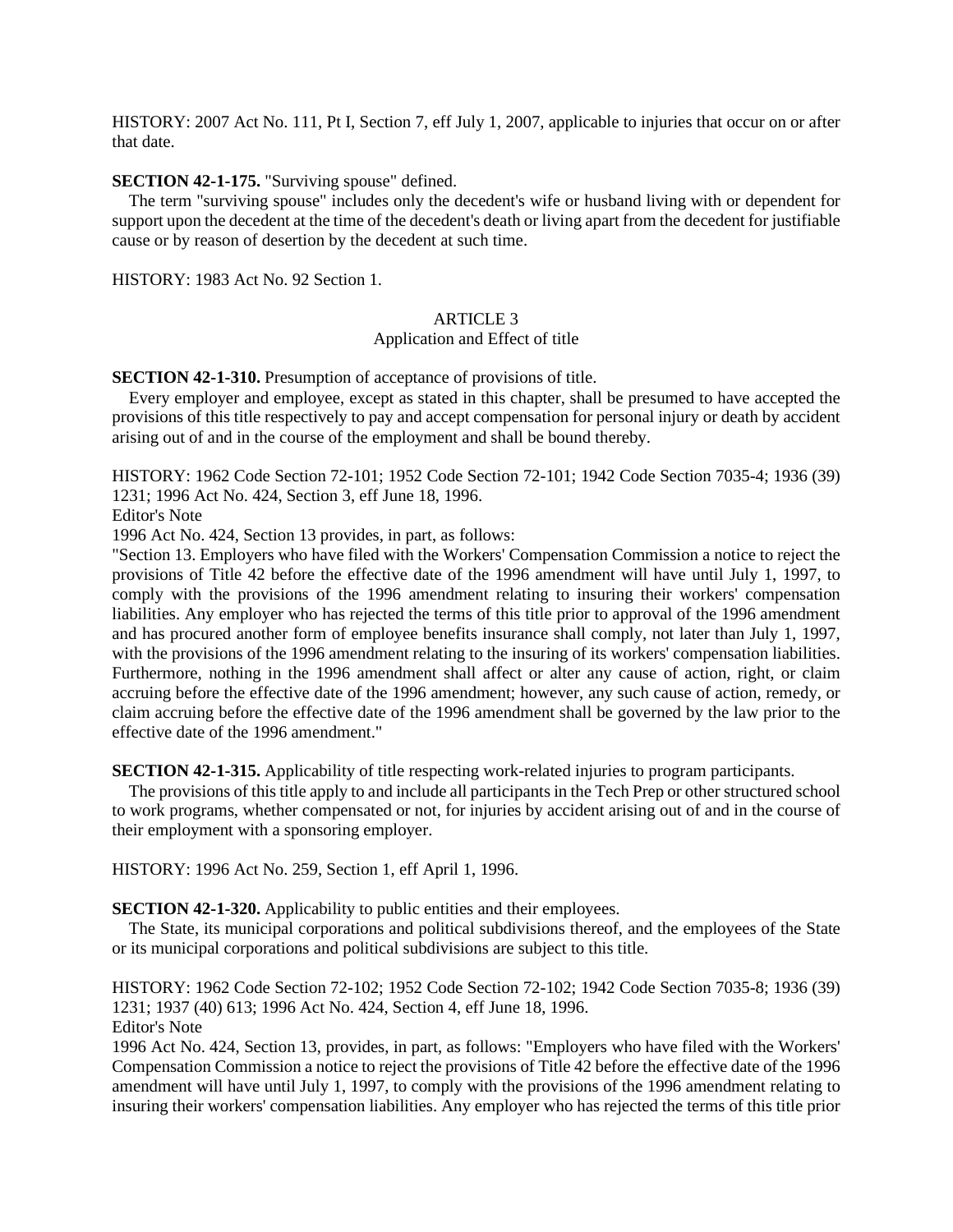to approval of the 1996 amendment and has procured another form of employee benefits insurance shall comply, not later than July 1, 1997, with the provisions of the 1996 amendment relating to the insuring of its workers' compensation liabilities. Furthermore, nothing in the 1996 amendment shall affect or alter any cause of action, right, or claim accruing before the effective date of the 1996 amendment; however, any such cause of action, remedy, or claim accruing before the effective date of the 1996 amendment shall be governed by the law prior to the effective date of the 1996 amendment."

**SECTION 42-1-360.** Exemption of casual employees and certain other employments.

This title does not apply to:

(1) a casual employee, as defined in Section 42-1-130;

(2) any person who has regularly employed in service less than four employees in the same business within the State or who had a total annual payroll during the previous calendar year of less than three thousand dollars regardless of the number of persons employed during that period;

(3) a state and county fair association, unless the employer voluntarily elects to be bound by this title, as provided by Section 42-1-380;

(4) an agricultural employee, unless the agricultural employer voluntarily elects to be bound by this title, as provided by Section 42-1-380;

(5) a railroad, railroad employee, railway express company, or railway express company employee; nor may this title be construed to repeal, amend, alter, or affect in any way the laws of this State relating to the liability of a railroad or railway express company for an injury to a respective employee;

(6) a person engaged in selling any agricultural product for a producer of them on commission or for other compensation, paid by a producer, when the product is prepared for sale by the producer;

(7) a licensed real estate sales person engaged in the sale, leasing, or rental of real estate for a licensed real estate broker on a straight commission basis and who has signed a valid independent contractor agreement with the broker;

(8) a federal employee in this State;

(9) an individual who owns or holds under a bona fide lease-purchase or installment-purchase agreement a tractor trailer, tractor, or other vehicle, referred to as "vehicle", and who, under a valid independent contractor contract provides that vehicle and the individual's services as a driver to a motor carrier. For purposes of this item, any lease-purchase or installment-purchase of the vehicle may not be between the individual and the motor carrier referenced in this title, but it may be between the individual and an affiliate, subsidiary, or related entity or person of the motor carrier, or any other lessor or seller. Where the lease-purchase or installment-purchase is between the individual and an affiliate, subsidiary, or related entity or person of the motor carrier, or any other lessor or seller, the vehicle acquisition or financing transaction must be on terms equal to terms available in customary and usual retail transactions generally available in the State. This individual is considered an independent contractor and not an employee of the motor carrier under this title. The individual and the motor carrier to whom the individual contracts or leases the vehicle mutually may agree that the individual or workers, or both, is covered under the motor carrier's workers' compensation policy or authorized self-insurance if the individual agrees to pay the contract amounts requested by the motor carrier. Under any such agreement, the independent contractor or workers, or both, must be considered an employee of the motor carrier only for the purposes of this title and for no other purposes.

HISTORY: 1962 Code Section 72-107; 1952 Code Section 72-107; 1942 Code Section 7035-16; 1936 (39) 1231; 1937 (40) 153, 613; 1939 (41) 323; 1961 (52) 412; 1972 (57) 2339, 3073; 1974 (58) 2265; 2007 Act No. 111, Pt I, Section 8, eff July 1, 2007, applicable to injuries that occur on or after that date.

### **SECTION 42-1-380.** Waiver of exemption by employer.

Any person employing employees in the State and exempted from the mandatory provisions of this title may come in under the terms of this title and receive the benefits and be subject to the liabilities of this title by filing with the commission a written notice of his desire to be subject to the terms and provisions of this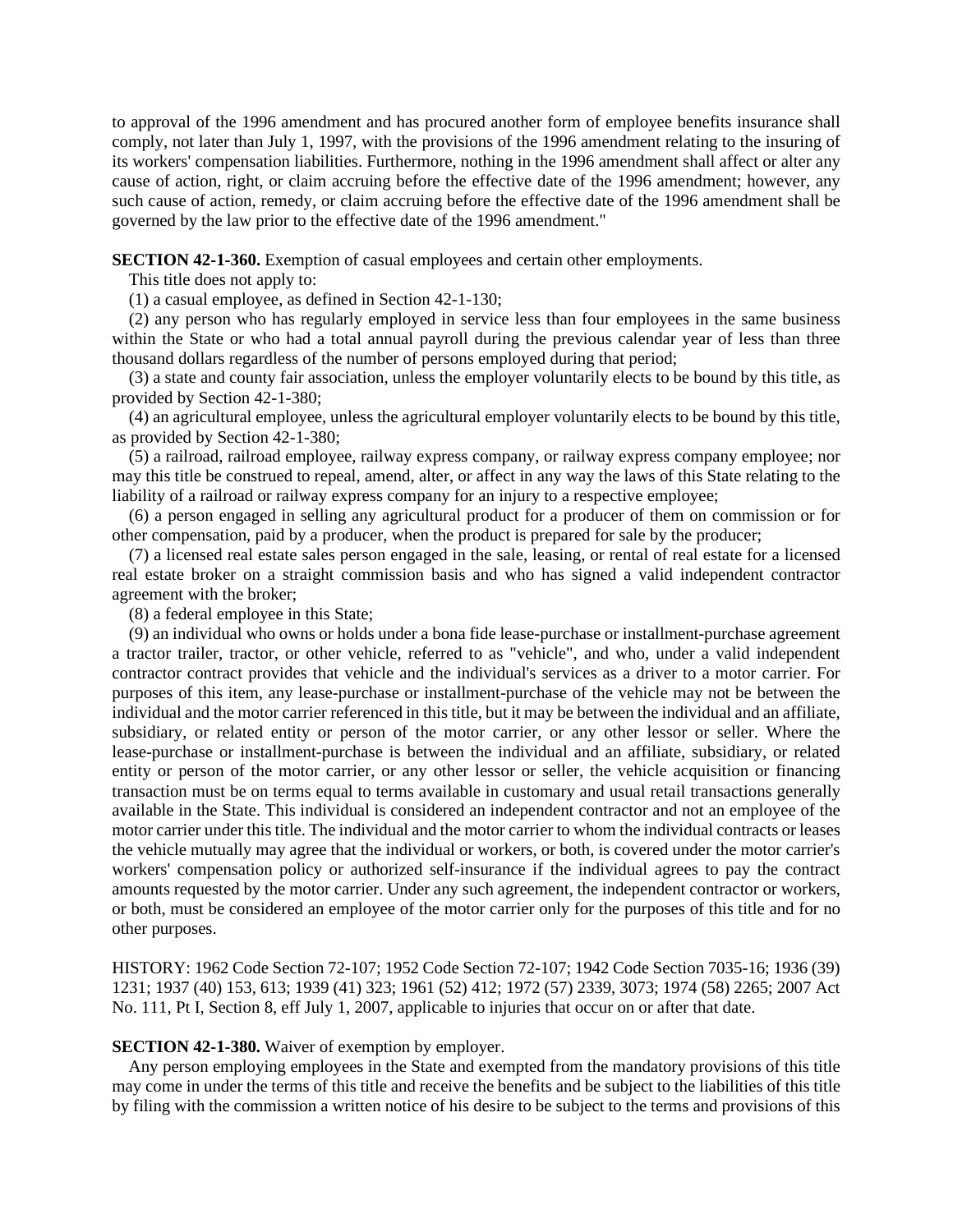title. Any such person shall come under the provisions of this title and be affected thereby thirty days after the date of such notice.

HISTORY: 1962 Code Section 72-109; 1952 Code Section 72-109; 1942 Code Section 7035-5; 1936 (39) 1231.

# **SECTION 42-1-390.** Withdrawal of waiver of exemption by employer.

Any employer who, having elected to come under this title, being at that time exempt from this title, and subsequently desiring to withdraw from under its terms, may give notice in writing either to the commission that he no longer is under the terms of this title or to his insurer who shall give notice in writing to the commission that the employer is no longer under the terms of this title. If the insurer does not give the notice to the commission as required by this section, the insurer shall pay a penalty of one thousand dollars to the commission which shall be used by the commission to offset the costs of administering the provisions of Title 42. In the case where the employer gives the notice to the commission that he no longer is under the terms of this title, the commission shall, in turn, within thirty days of receipt of the employer's notice, inform the employer, in writing, that he must provide written notification by a date certain to his employees of his withdrawal from the terms of this title; however, no employer is required to so notify his employees unless the commission informs him he must do so, as required by this section. At the expiration of sixty days from the date of written notice to the commission the employer no longer is liable under the terms of this title and may be permitted to set up any defense as he may be advised to any action brought against him for personal injury or death by accident to any employee.

HISTORY: 1962 Code Section 72-110; 1952 Code Section 72-110; 1947 (45) 548; 1988 Act No. 411, Section 1, eff March 28, 1988.

# **SECTION 42-1-400.** Liability of owner to workmen of subcontractor.

When any person, in this section and Sections 42-1-420 and 42-1-430 referred to as "owner," undertakes to perform or execute any work which is a part of his trade, business or occupation and contracts with any other person (in this section and Sections 42-1-420 to 42-1-450 referred to as "subcontractor") for the execution or performance by or under such subcontractor of the whole or any part of the work undertaken by such owner, the owner shall be liable to pay to any workman employed in the work any compensation under this title which he would have been liable to pay if the workman had been immediately employed by him.

HISTORY: 1962 Code Section 72-111; 1952 Code Section 72-111; 1942 Code Section 7035-22; 1936 (39) 1231.

# **SECTION 42-1-410.** Liability of contractor to workmen of subcontractor.

When any person, in this section and Sections 42-1-420 to 42-1-450 referred to as "contractor," contracts to perform or execute any work for another person which is not a part of the trade, business or occupation of such other person and contracts with any other person (in this section and Sections 42-1-420 to 42-1-450 referred to as "subcontractor") for the execution or performance by or under the subcontractor of the whole or any of the work undertaken by such contractor, the contractor shall be liable to pay to any workman employed in the work any compensation under this title which he would have been liable to pay if that workman had been immediately employed by him.

HISTORY: 1962 Code Section 72-112; 1952 Code Section 72-112; 1942 Code Section 7035-22; 1936 (39) 1231.

**SECTION 42-1-415.** Representation of coverage; reimbursement from Uninsured Employers' Fund.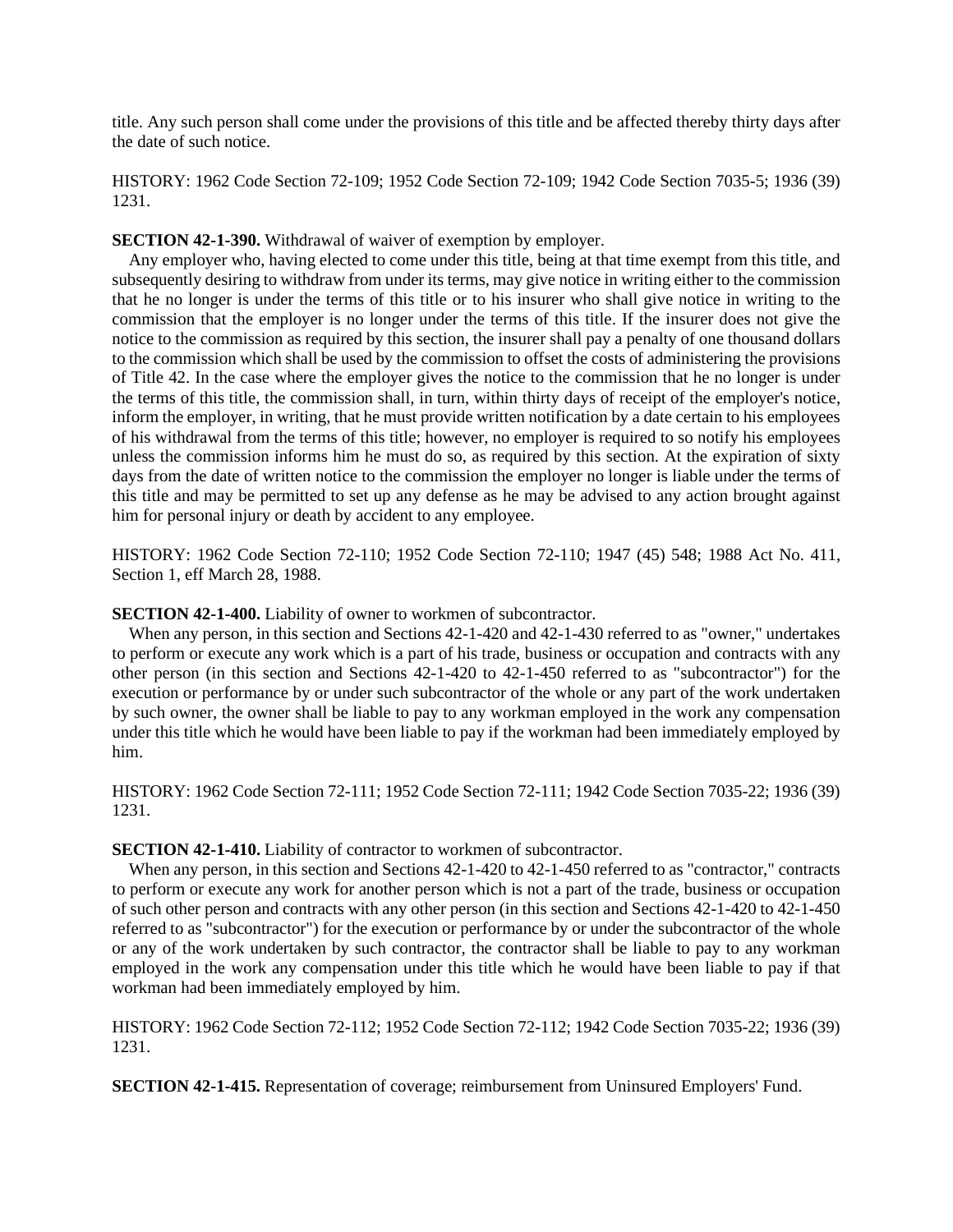(A) Notwithstanding any other provision of law, upon the submission of documentation to the commission that a contractor or subcontractor has represented himself to a higher tier subcontractor, contractor, or project owner as having workers' compensation insurance at the time the contractor or subcontractor was engaged to perform work, the higher tier subcontractor, contractor, or project owner must be relieved of any and all liability under this title except as specifically provided in this section. In the event that employer is uninsured, regardless of the number of employees that employer has, the higher tier subcontractor, contractor, project owner, or his insurance carrier shall in the first instance pay all benefits due under this title. The higher tier subcontractor, contractor, project owner, or his insurance carrier may petition the commission to transfer responsibility for continuing compensation and benefits to the Uninsured Employers' Fund. The Uninsured Employers' Fund shall assume responsibility for claims within thirty days of a determination of responsibility made by the commission. The higher tier subcontractor, contractor, or project owner must be reimbursed from the Uninsured Employers' Fund as created by Section 42-7-200 for compensation and medical benefits as may be determined by the commission. Any disputes arising as a result of claims filed under this section must be determined by the commission.

(B) To qualify for reimbursement under this section, the higher tier subcontractor, contractor, or project owner must collect documentation of insurance as provided in subsection (A) on a standard form acceptable to the commission. The documentation must be collected at the time the contractor or subcontractor is engaged to perform work and must be turned over to the commission at the time a claim is filed by the injured employee.

(C) The knowing and wilful falsifying of information contained in standard forms submitted pursuant to this section must be considered fraud and subjects the person responsible for filing the false documentation to the penalties for fraud as provided by law. Knowing and wilful failure to notify, by certified mail, the higher tier subcontractor, contractor, or project owner who originally was provided documentation of workers' compensation coverage of a lapse in coverage within five days after the lapse is considered fraud and subjects the contractor or subcontractor who represented himself as having workers' compensation insurance to the penalties for fraud provided by law. Additionally, a contractor or subcontractor who knowingly and wilfully falsely documents workers' compensation insurance or knowingly and wilfully fails to provide notice of lapse in workers' compensation coverage as specified in this section, or any contractor or subcontractor who refuses to reimburse the Uninsured Employers' Fund for a claim paid on its behalf shall suffer the revocation of his license or certificate as a contractor or residential home builder under applicable provisions of Title 40; provided, however, notwithstanding any other provision of law, the license or certificate of a contractor or residential home builder shall be revoked for a period of two years when the contractor or subcontractor knowingly and wilfully falsely documents workers' compensation insurance or knowingly or wilfully fails to provide notice of lapse in workers' compensation coverage as specified in this section. Upon expiration of the two-year revocation period, or when the license or certificate of any contractor or subcontractor is revoked for refusal to reimburse the Uninsured Employers' Fund for a claim paid on its behalf, the licensing entity of the contractor or subcontractor may reissue the license or certificate of the contractor or residential home builder in the same manner as any other revoked license.

(D) However, nothing in this section shall be construed to abrogate the immunity to tort liability of any subcontractor under this title or any higher tier subcontractor, contractor, or project owner who may be considered a statutory employer as provided by Sections 42-1-400, 42-1-410, 42-1-420, 42-1-430, and 42-1-450.

HISTORY: 1996 Act No. 442, Section 1, eff June 18, 1996; 1997 Act No. 65, Section 1, eff June 10, 1997.

**SECTION 42-1-420.** Liability of subcontractor to workmen of sub-subcontractor.

When a subcontractor in turn contracts with still another person, in this section and Sections 42-1-430 to 42-1-450 also referred to as a "subcontractor," for the performance or execution by or under such last subcontractor of the whole or any part of the work undertaken by the first subcontractor, the liability of the owner or contractor shall be the same as the liability imposed by Sections 42-1-400 and 42-1-410.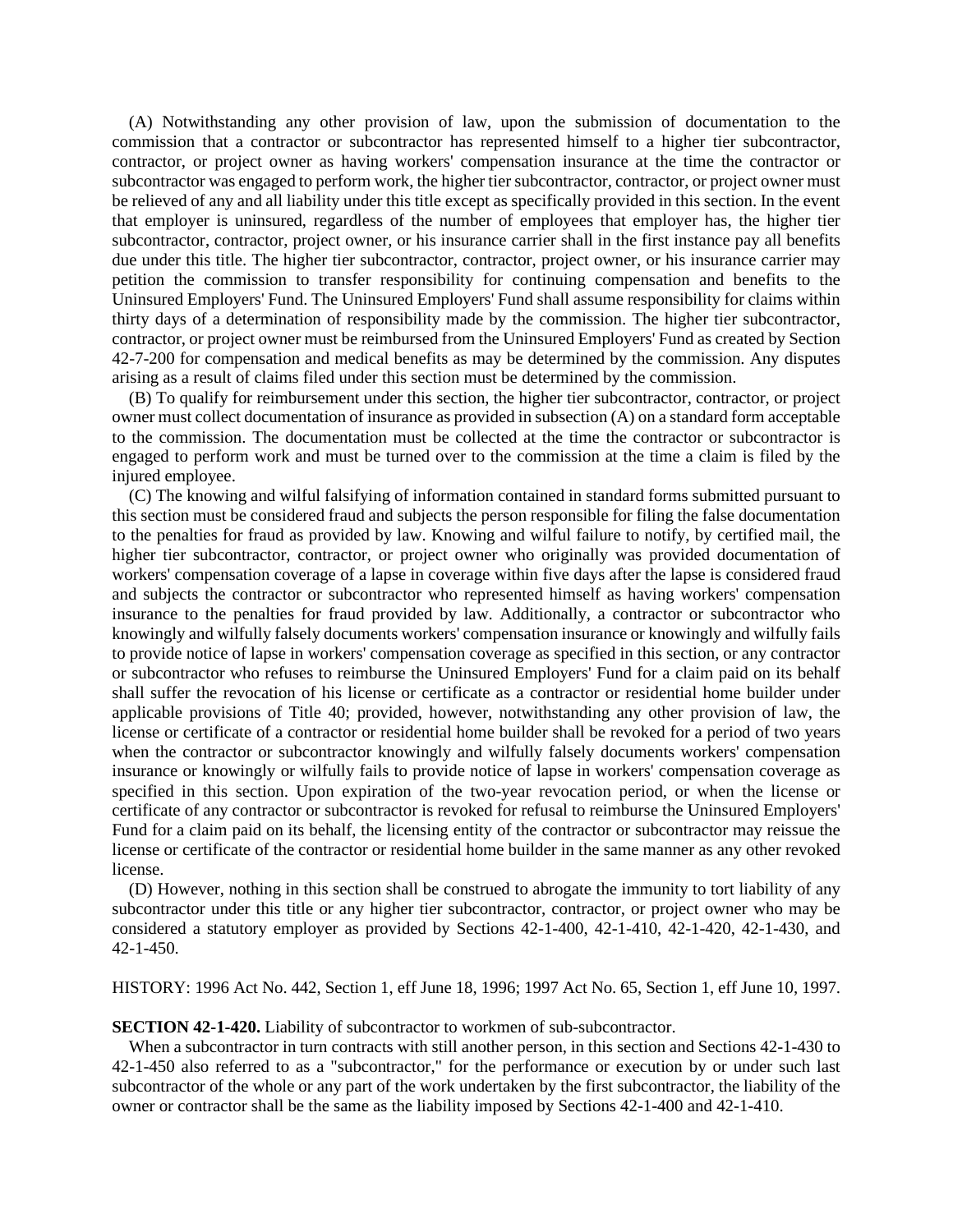HISTORY: 1962 Code Section 72-113; 1952 Code Section 72-113; 1942 Code Section 7035-22; 1936 (39) 1231.

**SECTION 42-1-430.** Construction of title when proceedings are against owner or contractor.

When compensation is claimed from or proceedings are taken against an owner or contractor then, in the application of this title, reference to the owner or contractor shall be substituted for reference to the subcontractor, except that the amount of compensation shall be calculated with reference to the earnings of the workman under the subcontractor by whom he is immediately employed.

HISTORY: 1962 Code Section 72-114; 1952 Code Section 72-114; 1942 Code Section 7035-22; 1936 (39) 1231.

# **SECTION 42-1-440.** Indemnity of principal contractor.

When the principal contractor is liable to pay compensation under any of Sections  $42$ -1-400 to  $42$ -1-450, he shall be entitled to indemnity from any person who would have been liable to pay compensation to the workmen independently of such sections or from an intermediate contractor, and have a cause of action therefor.

A principal contractor when sued by a workman of a subcontractor shall have the right to call in that subcontractor or any intermediate contractor or contractors as defendant or codefendant.

HISTORY: 1962 Code Section 72-115; 1952 Code Section 72-115; 1942 Code Section 7035-22; 1936 (39) 1231.

# **SECTION 42-1-450.** Workman may recover from subcontractor.

Nothing in Sections 42-1-400 to 42-1-450 shall be construed as preventing a workman from recovering compensation under this title from a subcontractor instead of from the principal contractor but he shall not collect from both.

HISTORY: 1962 Code Section 72-116; 1952 Code Section 72-116; 1942 Code Section 7035-22; 1936 (39) 1231.

# **SECTION 42-1-460.** Contracts subject to title.

Every contract of service between any employer and employee covered by this title, written or implied, in operation or made or implied prior to July 17, 1936, shall be presumed to continue, subject to the provisions of this title; and every such contract made subsequent to said date shall be presumed to have been made subject to the provisions of this title. A like presumption shall exist equally in the case of all minors, unless notice of the same character be given by or to the parent or guardian of the minor.

HISTORY: 1962 Code Section 72-117; 1952 Code Section 72-117; 1942 Code Section 7035-6; 1936 (39) 1231; 1996 Act No. 424, Section 5, eff June 18, 1996.

Editor's Note

1996 Act. No. 424, Section 13, provides, in part, as follows: "Employers who have filed with the Workers' Compensation Commission a notice to reject the provisions of Title 42 before the effective date of the 1996 amendment will have until July 1, 1997, to comply with the provisions of the 1996 amendment relating to insuring their workers' compensation liabilities. Any employer who has rejected the terms of this title prior to approval of the 1996 amendment and has procured another form of employee benefits insurance shall comply, not later than July 1, 1997, with the provisions of the 1996 amendment relating to the insuring of its workers' compensation liabilities. Furthermore, nothing in the 1996 amendment shall affect or alter any cause of action, right, or claim accruing before the effective date of the 1996 amendment; however, any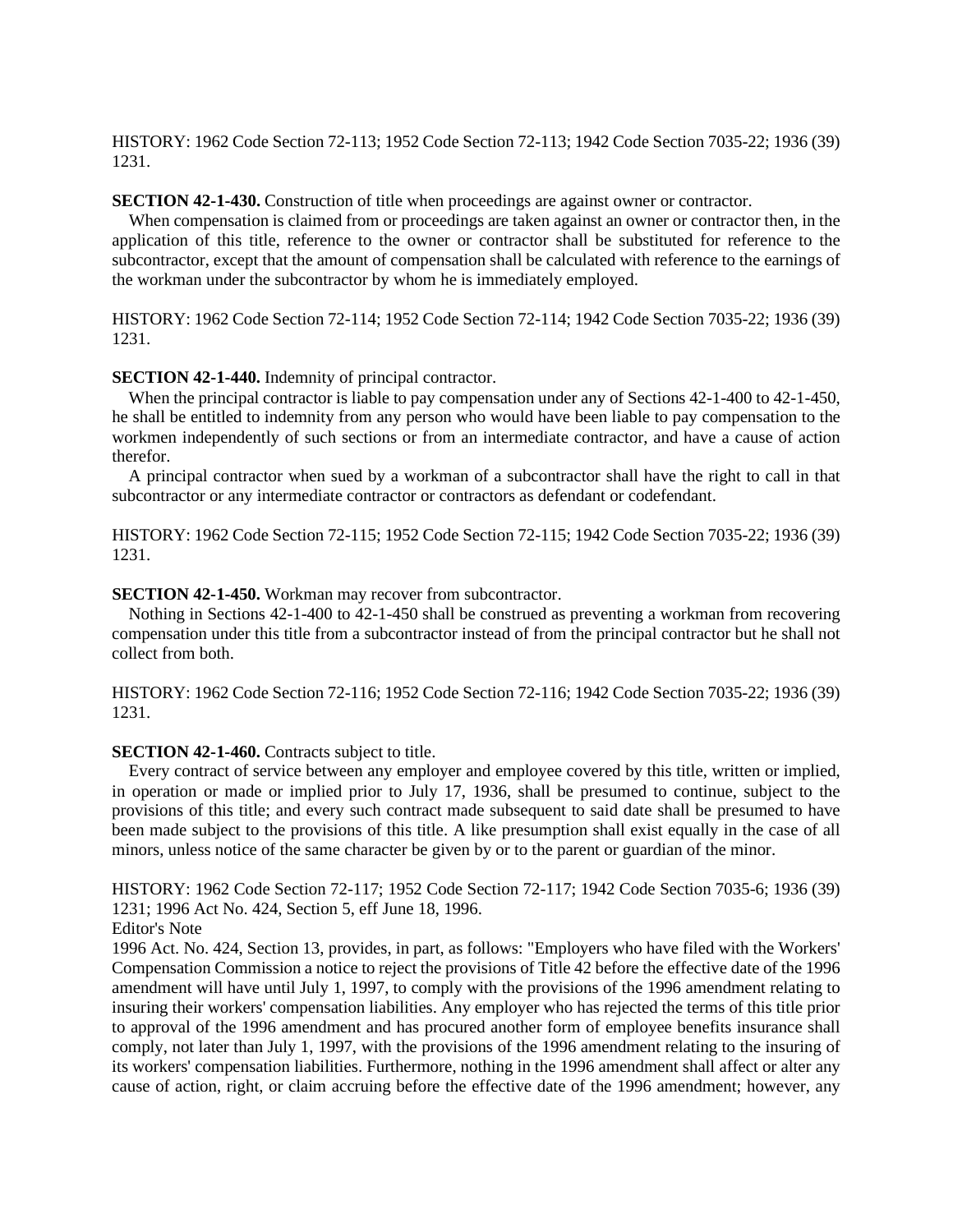such cause of action, remedy, or claim accruing before the effective date of the 1996 amendment shall be governed by the law prior to the effective date of the 1996 amendment."

#### **SECTION 42-1-470.** Coverage of prisoners and convicts generally.

Except as otherwise specifically provided in this article, this title shall not apply to state, county or municipal prisoners and convicts.

HISTORY: 1962 Code Section 72-108.1; 1952 Code Section 72-108.1; 1942 Code Section 7035-16; 1936 (39) 1231; 1937 (40) 153, 613; 1939 (41) 323.

**SECTION 42-1-480.** Coverage for inmates of the State Department of Corrections.

Any inmate of the State Department of Corrections, as defined in this section, in the performance of his work in connection with the maintenance of the institution, any department vocational training program, or with any industry maintained therein, or with any highway or public works activity outside the institution, who suffers an injury for which compensation is specifically prescribed in this title, may, upon being released from such institution either upon parole or upon final discharge, be awarded and paid compensation under the provisions of this title. If death results from such injury, death benefits shall be awarded and paid to the dependents of the inmate. The time limit for filing a claim under this section shall be one year from the date of death of the inmate or the date of his release either by parole or final discharge, and no inmate shall be eligible for benefits unless his injury is reported prior to his release from custody of the department. If any person who has been awarded compensation under the provisions of this section shall be recommitted to an institution covered by this section, such compensation shall immediately cease, but may be resumed upon subsequent parole or discharge.

For purposes of this section, the term "inmate" includes any person sentenced to the South Carolina Department of Corrections and who is then in the jurisdiction of the department, or any person sentenced to the county public works who has been transferred to the Department of Corrections for confinement. An inmate who has been sentenced to the Department of Corrections and who is temporarily transferred to the county public works, or to any other South Carolina law-enforcement authority, or to out-of-state authorities, is not considered to be in the "jurisdiction" of the South Carolina Department of Corrections for purposes of this section.

This section shall not apply to patients of the South Carolina Department of Mental Health or those persons who are confined within the jurisdiction of the county prisons, county jails, city jails or overnight lockups or to any inmate injured in a fight, riot, recreational activity or other incidents not directly related to his work assignment.

HISTORY: 1962 Code Section 72-11.1; 1971 (57) 788; 1972 (57) 2559.

#### **SECTION 42-1-490.** Payments to claimant-inmates of State Department of Corrections.

Payments for injuries as authorized in Section 42-1-480 shall be paid from the State Accident Fund from appropriations thereto in the manner claims are paid to state employees.

Notwithstanding any other provision of this title, no inmate shall be paid a lump-sum settlement for an injury, disfigurement or death benefit. Any such lump-sum benefit which might normally be paid to an inmate or another eligible person who is not an inmate shall be paid on a monthly basis not to exceed ten percent of the total amount in any month, in addition to any weekly benefits awarded.

HISTORY: 1962 Code Section 72-11.2; 1971 (57) 788; 1972 (57) 2559; 1993 Act No. 181, Section 985, eff July 1, 1993.

### **SECTION 42-1-500.** County or municipal prisoners.

A county or municipality, by resolution of its governing body, may elect to cover prisoners in the custody of the county or municipality with workers' compensation benefits in accordance with the provisions of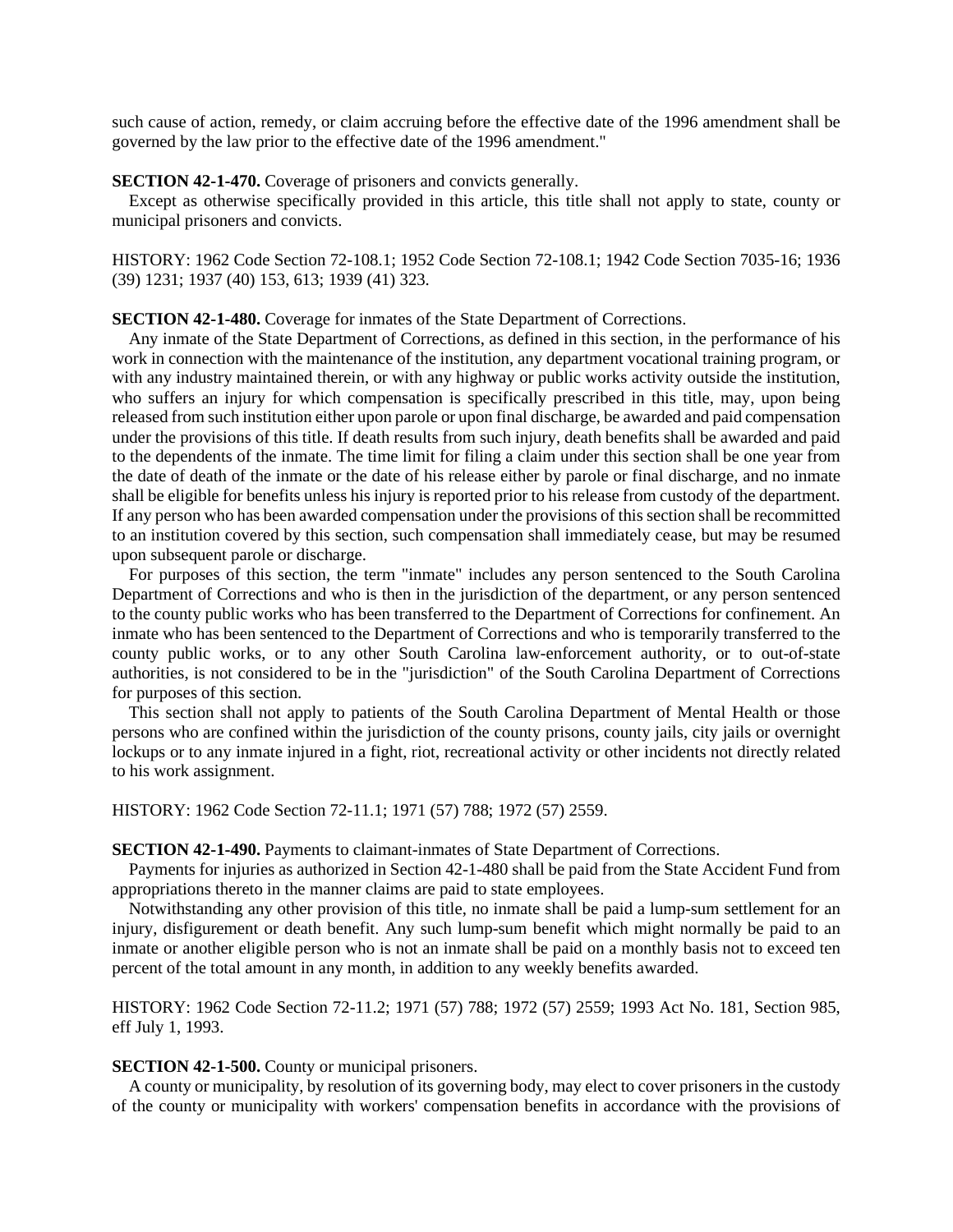Sections 42-1-480 and 42-1-490. As used in this section, prisoners in the custody of the county include prisoners in the custody of the county sheriff. The appropriate officials shall make arrangements and necessary adjustments in their contributions or premiums to the State Accident Fund or other insurers as the fund or insurers determine necessary to provide compensation for county or municipal prisoners in appropriate cases. The provisions of this section permit workers' compensation coverage only to county or municipal prisoners performing work assigned by officials of the county or municipality or engaged in a vocational training program and, further, apply to these prisoners regardless of the length of the sentence to be served.

For the purposes of this section, when a county or municipality elects to cover its prisoners with workers' compensation benefits, the coverage also includes:

(a) those prisoners who have been sentenced to the Department of Corrections and who are assigned to a county or municipality; and

(b) those prisoners who have been sentenced to the Department of Corrections and who are being used for public service work or related activities while being supervised by the county or municipality.

HISTORY: 1962 Code Section 72-11.3; 1971 (57) 788; 1972 (57) 2559; 1991 Act No. 16, Section 1, eff April 9, 1991; 1993 Act No. 181, Section 986, eff July 1, 1993; 2005 Act No. 98, Section 1, eff June 1, 2005.

**SECTION 42-1-505.** Coverage of convicted persons under custody or supervision of Department of Probation, Parole and Pardon Services.

The Department of Probation, Parole and Pardon Services may elect to cover convicted persons under its custody or supervision with workers' compensation benefits in accordance with the provisions of this title. For purposes of this section, the department is considered the employer for those persons under its custody or supervision performing public service employment.

HISTORY: 1986 Act No. 462, Section 8, eff June 3, 1986.

**SECTION 42-1-520.** Defenses available to employer operating under title when employee is not so operating.

An officer of a corporation who elects not to operate under this title, shall, in any action to recover damages for personal injury or death brought against an employer accepting the compensation provisions of this title, proceed at common law and the employer may avail himself of the defenses of contributory negligence, negligence of a fellow servant, and assumption of risk, as such defenses exist at common law.

HISTORY: 1962 Code Section 72-119; 1952 Code Section 72-119; 1942 Code Section 7035-18; 1936 (39) 1231; 1996 Act No. 424, Section 12, eff June 18, 1996.

Editor's Note

1996 Act No. 424, Section 13, provides, in part, as follows:

"Section 13. Employers who have filed with the Workers' Compensation Commission a notice to reject the provisions of Title 42 before the effective date of the 1996 amendment will have until July 1, 1997, to comply with the provisions of the 1996 amendment relating to insuring their workers' compensation liabilities. Any employer who has rejected the terms of this title prior to approval of the 1996 amendment and has procured another form of employee benefits insurance shall comply, not later than July 1, 1997, with the provisions of the 1996 amendment relating to the insuring of its workers' compensation liabilities. Furthermore, nothing in the 1996 amendment shall affect or alter any cause of action, right, or claim accruing before the effective date of the 1996 amendment; however, any such cause of action, remedy, or claim accruing before the effective date of the 1996 amendment shall be governed by the law prior to the effective date of the 1996 amendment."

**SECTION 42-1-540.** Employee's rights and remedies under title exclude all others against employer.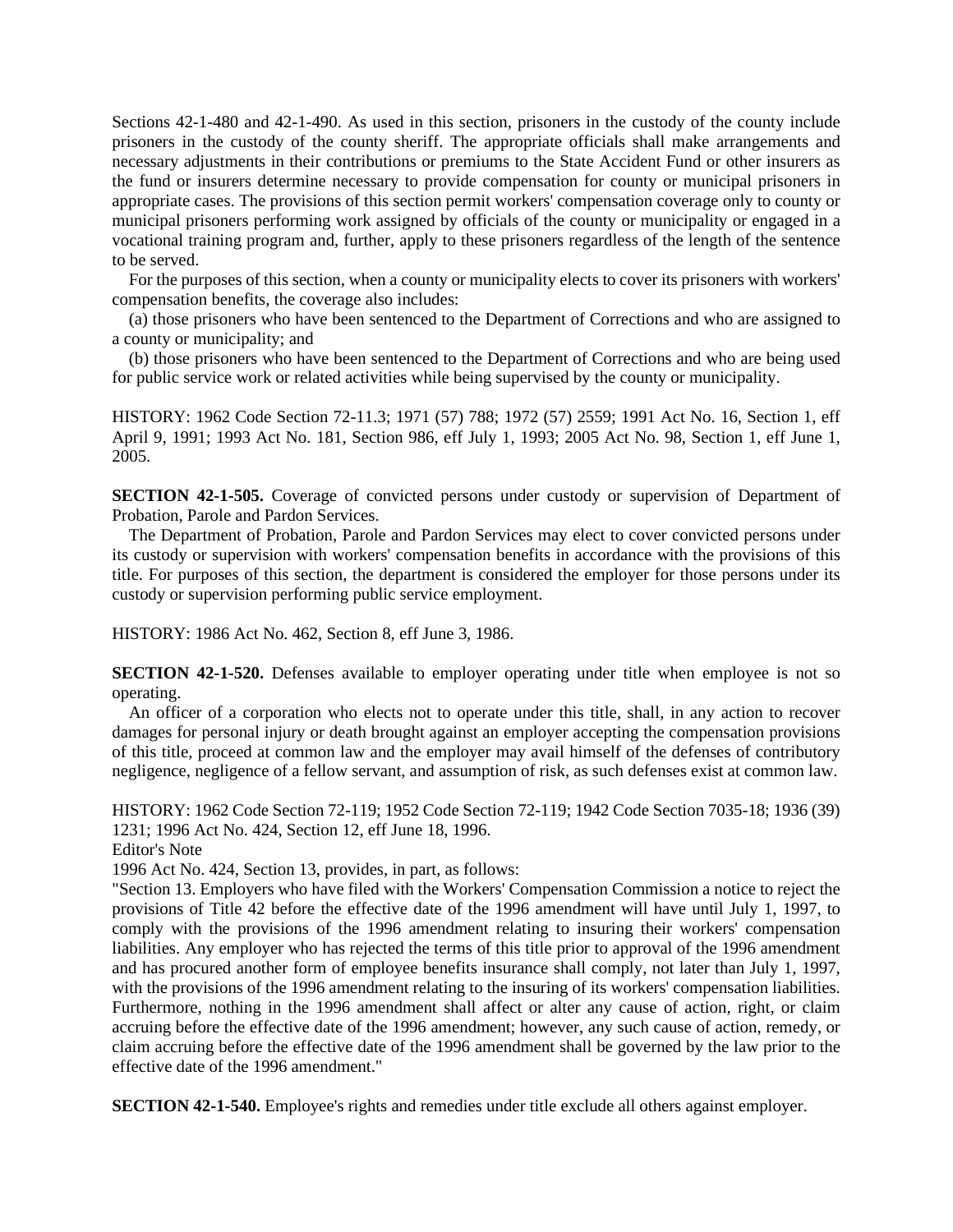The rights and remedies granted by this title to an employee when he and his employer have accepted the provisions of this title, respectively, to pay and accept compensation on account of personal injury or death by accident, shall exclude all other rights and remedies of such employee, his personal representative, parents, dependents or next of kin as against his employer, at common law or otherwise, on account of such injury, loss of service or death. Provided, however, this limitation of actions shall not apply to injuries resulting from acts of a subcontractor of the employer or his employees or bar actions by an employee of one subcontractor against another subcontractor or his employees when both subcontractors are hired by a common employer.

HISTORY: 1962 Code Section 72-121; 1952 Code Section 72-121; 1942 Code Section 7035-11; 1936 (39) 1231; 1974 (58) 2258.

# **SECTION 42-1-550.** Rights against third persons prior to award.

When an employee, his personal representative or other person may have a right to recover damages for injury, loss of service or death from any person other than the employer, he may institute an action at law against such third person before an award is made under this title and prosecute it to its final determination.

HISTORY: 1962 Code Section 72-122; 1952 Code Section 72-122; 1942 Code Section 7035-11; 1936 (39) 1231.

**SECTION 42-1-560.** Right to compensation not affected by liability of third party; rights and remedies against third party.

(a) The right to compensation and other benefits under this title shall not be affected by the fact that the injury or death is caused under circumstances creating a legal liability in some person, other than the employer or another person exempt from liability under Section 42-1-540 to pay damages therefor, the person so liable being hereinafter referred to as the third party. The respective rights and interests of the injured employee, or, in the case of his death, his dependents and any person entitled to sue therefor, and of the employer or person, association, corporation or carrier liable for the payment of compensation and other benefits under this title, hereinafter called the "carrier," in respect to the cause of action and the damages recovered shall be as provided by this section.

(b) The injured employee or, in the event of his death, his dependents, shall be entitled to receive the compensation and other benefits provided by this title and to enforce by appropriate proceedings his or their rights against the third party; provided, that action against the third party must be commenced not later than one year after the carrier accepts liability for the payment of compensation or makes payment pursuant to an award under this title, except as hereinafter provided. In such case the carrier shall have a lien on the proceeds of any recovery from the third party whether by judgment, settlement or otherwise, to the extent of the total amount of compensation, including medical and other expenses, paid, or to be paid by such carrier, less the reasonable and necessary expenses, including attorney fees, incurred in effecting the recovery, and to the extent the recovery shall be deemed to be for the benefit of the carrier. Attorney fees owed and payable by the carrier to the attorneys effecting the recovery shall be set by the commission but shall not exceed one third of the total claim amount paid by the carrier to the injured employee. Such fees shall be paid from the funds recovered by the carrier. Any balance remaining after payment of necessary expenses and satisfaction of the carrier's lien shall be applied as a credit against future compensation benefits for the same injury or death and shall be distributed as provided in subsection (g). Notice of the commencement of the action shall be given within thirty days thereafter to the Workers' Compensation Commission, the employer and carrier upon a form prescribed by the Workers' Compensation Commission.

(c) If, prior to the expiration of the one-year period referred to in subsection (b), or within thirty days prior to the expiration of the time in which such action may be brought, the injured employee, or, in event of his death, the person entitled to sue therefor shall not have commenced action against or settled with the third party, the right of action of the injured employee, or, in event of his death, the person entitled to sue therefor shall pass by assignment to the carrier; provided, that the assignment shall not occur less than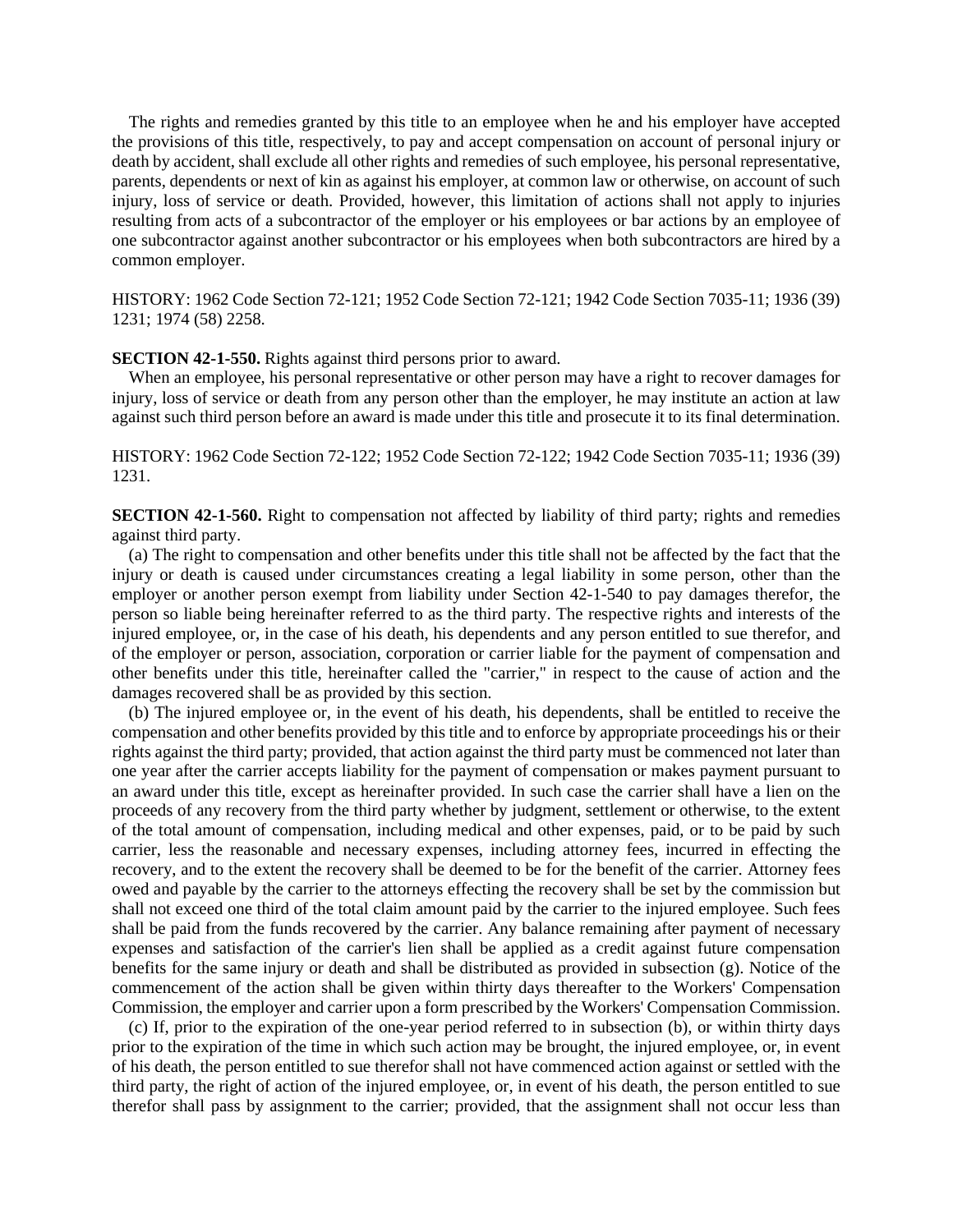twenty days after the carrier has notified the injured employee or, in the event of his death, his personal representative or other person entitled to sue therefor in writing, by personal service or by registered or certified mail that failure to commence such action will operate as an assignment of the cause of action to the carrier. Prior to the expiration of ninety days after the assignment, the carrier shall give the Workers' Compensation Commission, the injured employee, or, in event of his death, his dependents and any other person entitled to sue therefor notice, upon a form prescribed by the Workers' Compensation Commission, that action has been or will be commenced against the third party. Failure to give this notice, or to commence the action at least thirty days prior to the expiration of the time within which such action may be brought, shall operate as a reassignment of the right of action to the injured employee, or, in event of his death, his personal representative or other person entitled to sue therefor, and the rights and obligations of the parties shall be as provided by subsection (b) of this section.

If the carrier as assignee recovers in an action:

(1) for injury, an amount in excess of the sum of the total of benefits paid or provided the injured employee and the reasonable expenses, including attorneys' fees, incurred in making such recovery; or

(2) for death, an amount on behalf of the dependents of the employee in excess of the benefits paid the dependents, and the reasonable expenses, including attorneys' fees, incurred in making the recovery, the excess shall be applied as a credit against future compensation and other benefits for the same injury or death and shall be distributed in accordance with subsection (g).

(d) If the persons entitled to share in the proceeds of an action brought under subsections (b) or (c) for death of the employee include any person who was not a dependent of the deceased employee, such person's share of any recovery made in the action, less a rateable share of the reasonable expenses incurred in making the recovery, shall be paid to the person or to the personal representative of the deceased.

(e) The injured employee, or, in event of his death, his dependents, and the carrier may, by agreement approved by the Workers' Compensation Commission, or in event of a settlement made during actual trial of the action against the third party, approved by the presiding judge at the trial, provide for distribution of the proceeds of any recovery in the action different from that prescribed by subsection (b) or (c).

(f) If the third party, with notice or knowledge of the carrier's lien, and the employee, or, in the event of his death his personal representative or person entitled to sue therefor make a compromise settlement without the written consent of the carrier for an amount less than the total of the compensation to which he or they are entitled under this title because of such injury or death, the settlement shall be invalid as against the carrier, which shall be entitled to maintain an action against the third party to recover the amount of compensation for which the carrier is liable under this title, less the amount actually inuring to the benefit of the carrier from the proceeds of the settlement.

At the trial the fact of settlement shall be prima facie evidence that the injury was proximately caused by a breach of duty owed to the employee or a warranty given by the third party.

The carrier shall not unreasonably refuse to approve a proposed compromise settlement with the third party. The injured employee or his dependents may make written application to the Workers' Compensation Commission for a finding that a proposed compromise settlement with the third party is reasonable and fair to all parties. If the Workers' Compensation Commission, after such inquiry as it deems necessary, and after hearing if demanded by either the carrier, the injured employee or his dependents, finds the proposed settlement reasonable and fair, it shall be deemed to have been approved by the carrier.

Notwithstanding other provisions of this item, where an employee or his representative enters into a settlement with or obtains a judgment upon trial from a third party in an amount less than the amount of the employee's estimated total damages, the commission may reduce the amount of the carrier's lien on the proceeds of such settlement in the proportion that such settlement or judgment bears to the commission's evaluation of the employee's total cognizable damages at law. Any such reduction shall be based on a determination by the commission that such reduction would be equitable to all parties concerned and serve the interests of justice.

(g) When there remains a balance of five thousand dollars or more of the amount recovered from a third party by the beneficiary or carrier after payment of necessary expenses, and satisfaction of the carrier's lien and payment of the share of any person not a beneficiary under this title, which is applicable as a credit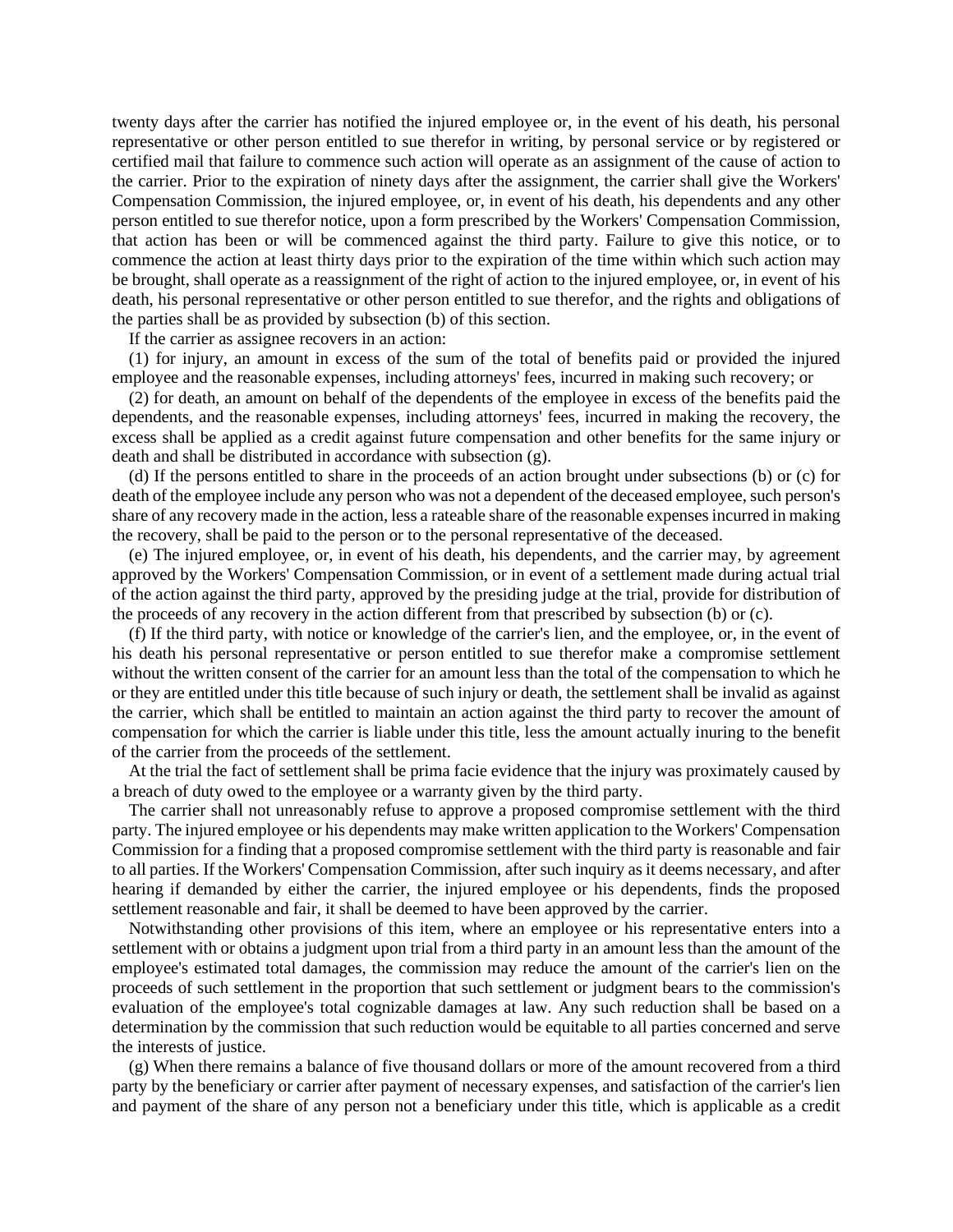against future compensation benefits for the same injury or death under either subsection (b) or subsection (c), the entire balance shall in the first instance be paid to the carrier by the third party. The present value of all amounts estimated by the Workers' Compensation Commission to be thereafter payable as compensation, with the present value to be computed in accordance with a schedule prepared by the Workers' Compensation Commission, shall be held by the carrier as a fund to pay future compensation as it becomes due, and to pay any sum finally remaining in excess thereof to the beneficiaries.

As soon as the Workers' Compensation Commission has fixed the amount to be held by the carrier in this fund, or determined that no future compensation will be due, the excess of the third party recovery over the total amount necessary for payment of necessary expenses, satisfaction of the carrier's lien, and payment of the share of any person not a beneficiary under this title and creation of such fund, if any, shall be paid forthwith to the beneficiary but shall continue to constitute a credit against future compensation benefits for the same injury or death as to any compensation liability that may exist after the fund has been exhausted.

(h) If death results from the injury and if the employee leaves no dependents entitled to benefits under this title, the carrier shall have a right of action against the third party for any amounts paid into the second-injury fund established by Section 42-1-380 and for reasonable funeral expenses and medical benefits actually paid by the carrier. The cause of action shall be in addition to any cause of action of the legal representative of the deceased. This right may be enforced in any action of law brought against the third party within two years after the death of the employee.

HISTORY: 1962 Code Section 72-126.1; 1969 (56) 622; 1974 (58) 2236; 1978 Act No. 522 Section 5.

**SECTION 42-1-570.** Amount of compensation not admissible in suits against third parties.

The amount of compensation paid by the employer or the amount of compensation to which the injured employee or his dependents are entitled shall not be admissible as evidence in any action brought to recover damages.

HISTORY: 1962 Code Section 72-127; 1952 Code Section 72-127; 1942 Code Section 7035-11; 1936 (39) 1231.

**SECTION 42-1-580.** Effect of rights of third party against employer on employee's recovery.

When the facts are such at the time of the injury that a third person would have the right, upon payment of any recovery against him, to enforce contribution or indemnity from the employer, any recovery by the employee against the third person shall be reduced by the amount of such contribution of indemnity and the third person's right to enforce such contribution against the employer shall thereupon be satisfied.

HISTORY: 1962 Code Section 72-128; 1952 Code Section 72-128; 1942 Code Section 7035-13; 1941 (42) 1314.

**SECTION 42-1-590.** Compensability of injuries to illegally employed minor.

When an employer and employee have accepted the provisions of this title, any injury to a minor while employed contrary to the laws of this State shall be compensable under this title the same, and to the same extent, as if such minor employee was an adult.

HISTORY: 1962 Code Section 72-129; 1952 Code Section 72-129; 1942 Code Section 7035-11; 1936 (39) 1231.

### **SECTION 42-1-600.** Suits by public employees.

Any employee of the State or any political subdivision or of any department thereof shall be entitled to bring suit against his employer for the recovery of the benefits to which he may be entitled under the terms and provisions of this title and consent to such suit or suits is expressly given.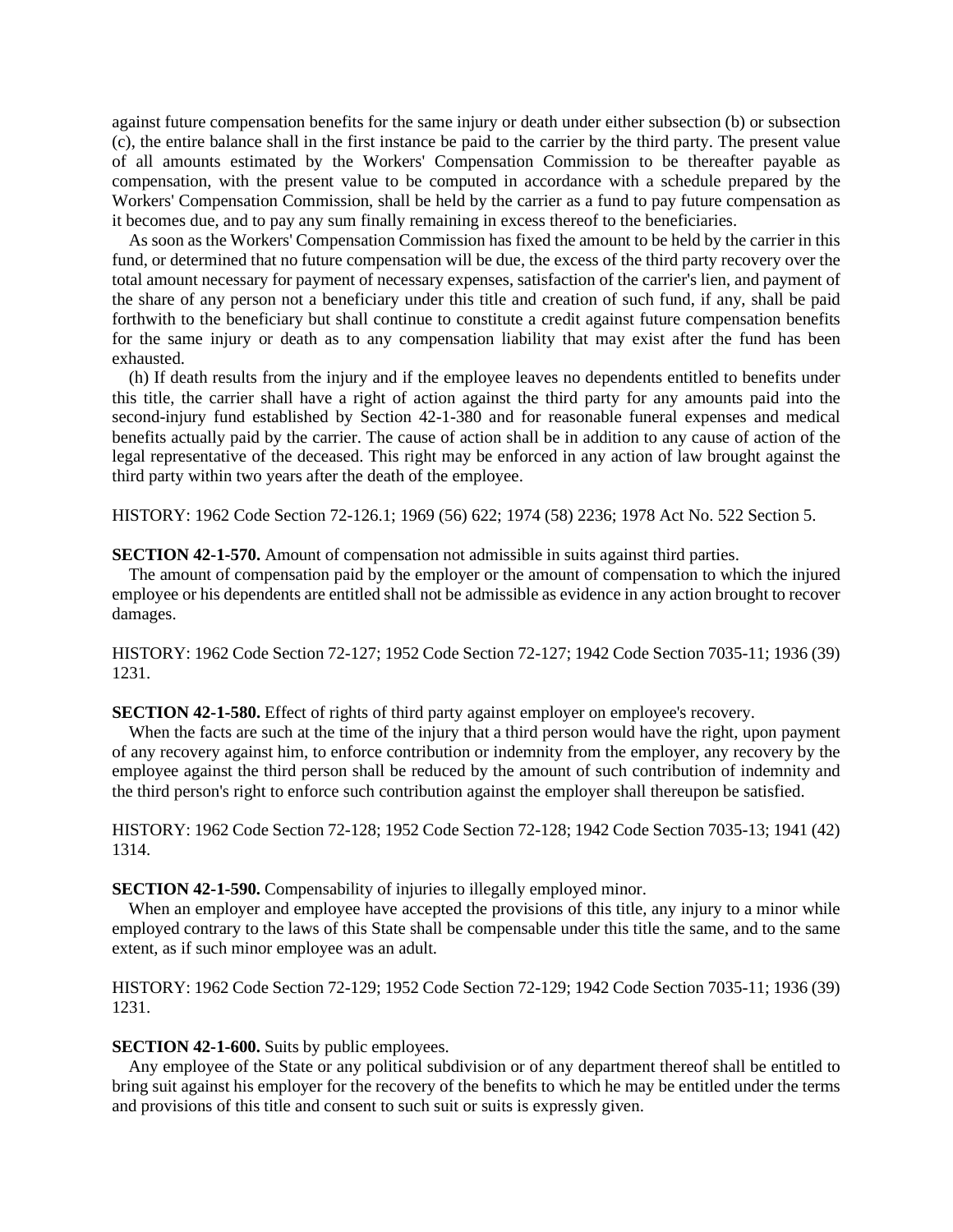HISTORY: 1962 Code Section 72-130; 1952 Code Section 72-130; 1942 Code Section 7035-8; 1936 (39) 1231; 1937 (40) 613.

**SECTION 42-1-610.** Agreement or regulation does not limit liability of employer.

No contract or agreement, written or implied, and no rule, regulation or other device shall in any manner operate to relieve any employer, in whole or in part, of any obligation created by this title except as otherwise expressly provided in this title.

HISTORY: 1962 Code Section 72-131; 1952 Code Section 72-131; 1942 Code Section 7035-7; 1936 (39) 1231.

**SECTION 42-1-620.** Agreements of employee to waive rights invalid.

No agreement by an employee to waive his rights to compensation under this title shall be valid.

HISTORY: 1962 Code Section 72-132; 1952 Code Section 72-132; 1942 Code Section 7035-24; 1936 (39) 1231.

**SECTION 42-1-630.** Situation in which provisions of title are not admissible in trial.

Upon the trial of any action in tort for injuries not coming under the provisions of this title no provisions of this title shall be placed in evidence or be permitted to be argued to the jury.

HISTORY: 1962 Code Section 72-20; 1952 Code Section 72-20; 1942 Code Section 7035-16; 1936 (39) 1231; 1937 (40) 153, 613; 1939 (41) 323.

**SECTION 42-1-640.** Performance of statutory duty not excused.

Nothing in this title shall be construed to relieve any employer or employee from penalty for failure or neglect to perform any statutory duty.

HISTORY: 1962 Code Section 72-21; 1952 Code Section 72-21; 1942 Code Section 7035-14; 1936 (39) 1231.

**SECTION 42-1-650.** Limitation of actions after claim erroneously made.

If any claim for compensation is made upon the theory that such claim, or the injury upon which the claim is based, is within the jurisdiction of the commission under the provisions of this title and if the commission, or the Supreme Court or court of appeals on appeal, shall adjudge that the claim is not within this title, the claimant, or if he dies his personal representative, shall have one year after the rendition of a final judgment in the case within which to commence an action at law.

HISTORY: 1962 Code Section 72-22; 1952 Code Section 72-22; 1942 Code Section 7035-27; 1936 (39) 1231; 1999 Act No. 55, Section 44, eff June 1, 1999.

**SECTION 42-1-660.** Immunity from liability on construction projects; exceptions.

No architect, engineer, land surveyor, landscape architect, or their employees or a corporation, partnership, or firm offering architectural services, engineering services, land surveyor services, or landscape architectural services who is retained to perform professional services on a construction project is liable in any action brought pursuant to Section 42-1-560 for any injury resulting from the employer's failure to comply with safety standards on a construction project for which compensation is recoverable under this title, unless responsibility for safety practices is specifically assumed by contract or by direct supervision or continual direction of the injured employee relative to the segment of the job which results in the injury.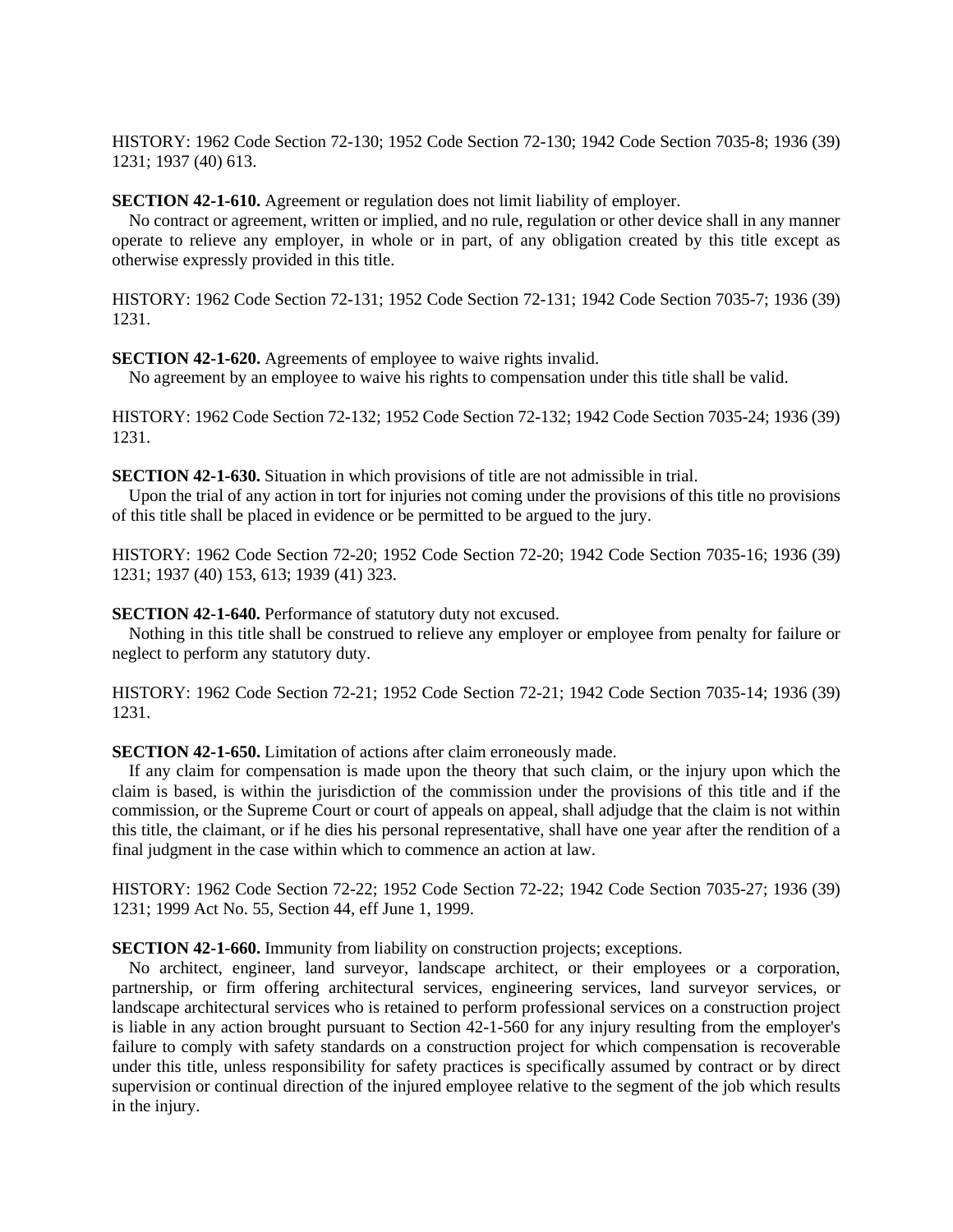The immunity provided by this section does not apply to the negligent preparation of design plans or specifications.

HISTORY: 1996 Act No. 320, Section 1, eff May 20, 1996.

**SECTION 42-1-700.** Specificity of description of injured or affected body parts; Employee's Notice of Claim and Request for Hearing (Form 50).

(A) Injured or affected body parts and conditions shall be set forth with as much specificity as possible on the commission's Employee's Notice of Claim and/or Request for Hearing form, hereinafter referred to as Form 50. A Form 50 shall not describe the injured body part(s) or condition(s) as "whole person", "whole body", "all body parts", or other similar language unless the injured employee died as a result of the accident. No hearing shall be held on a Form 50 which does not conform to the requirements of this subsection.

(B) Nothing in this section prohibits a commissioner from determining the compensability of a body part or condition not listed or described on a Form 50 if:

(1) the body part or condition is proved by a preponderance of the evidence to have arisen from the injury or injuries out of and in the course of employment as set forth on the Form 50;

(2) it is proven to the satisfaction of the commissioner that the employee had no knowledge of the injury or condition on the date of the completion of the Form 50. However, the employee is required to amend the Form 50 upon discovery of the injury or condition within a reasonable time period pursuant to regulation; or

(3) in the case of a represented employee, the body part or condition is set forth on the commission's Prehearing Brief form, and such prehearing brief is timely filed with the commission and timely served upon the parties.

(C) A Form 50 must be signed by an attorney if the employee is represented, verifying that the contents of the form are accurate and true to the best of the attorney's knowledge. If the employee is not represented, the employee who signs a Form 50 must verify that the contents of the form are accurate and true to the best of the employee's knowledge.

HISTORY: 2007 Act No. 111, Pt I, Section 9, eff July 1, 2007, applicable to injuries that occur on or after that date.

**SECTION 42-1-705.** Employer's Answer to Request for Hearing (Form 51); specificity as to possible defenses.

(A) The commission's Employer's Answer to Request for Hearing form, hereinafter referred to as Form 51, must describe with as much specificity as possible the defenses to be relied upon by the defendants. A Form 51 shall not state that "all defenses apply" or other similar language, unless such is actually the case. A Form 51 which does not conform to the requirements of this subsection shall not be considered at a hearing.

(B) Nothing in this section prohibits a commissioner from considering a defense not listed on a Form 51 if:

(1) it is proven to the satisfaction of the commissioner that the defendants had no knowledge of the facts supporting the defense on the date of the completion of the Form 51; and

(2) in the case of represented defendants, the defense omitted on the Form 51 is set forth on the commission's Prehearing Brief form, and such brief is timely filed with the commission and timely served upon the parties.

(C) A Form 51 must be signed by an attorney, verifying that the contents of the form are accurate and true to the best of the attorney's knowledge. If the employer is unrepresented and completes a Form 51, the employer must sign the form, verifying that the contents are accurate and true to the best of the employer's knowledge.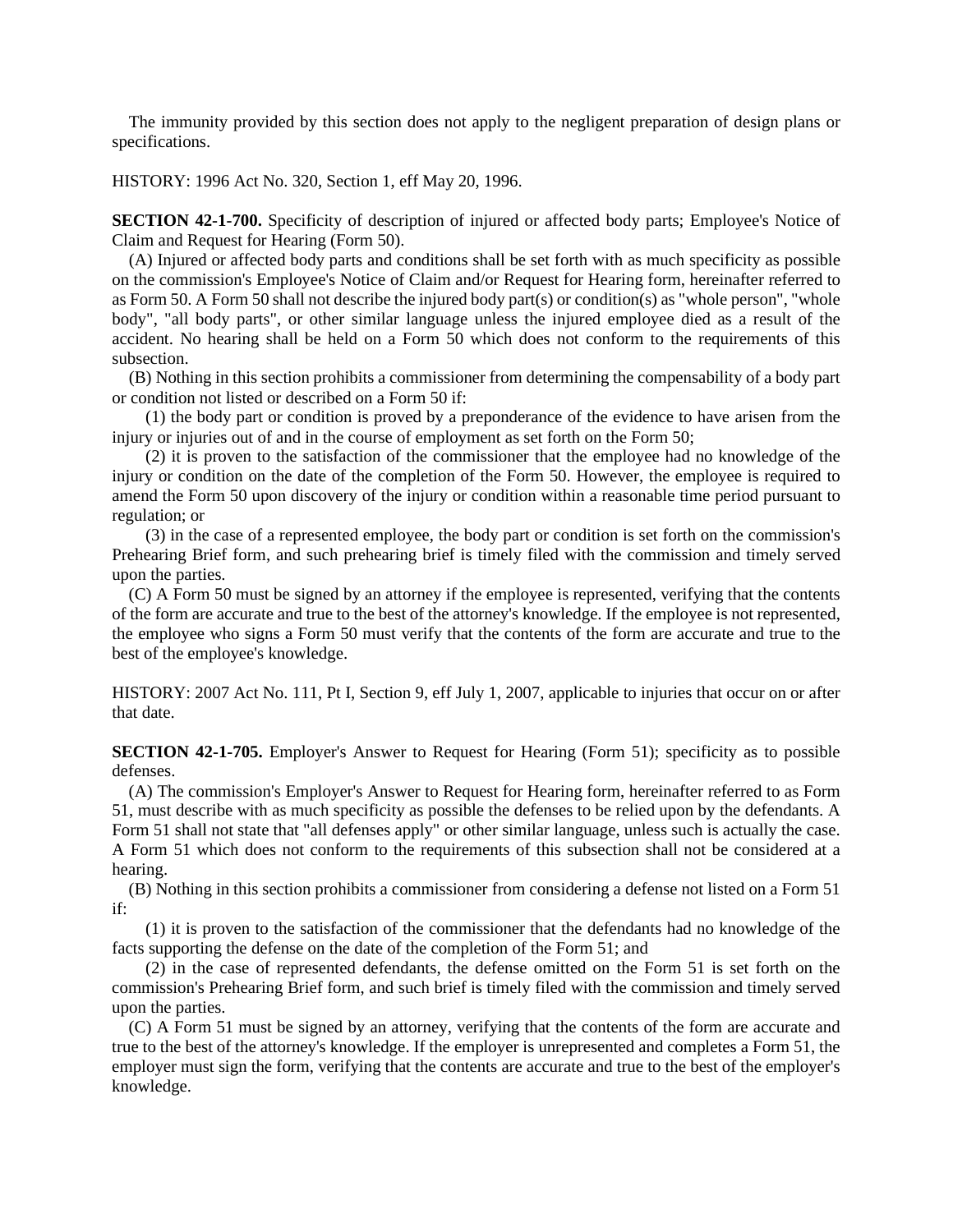HISTORY: 2007 Act No. 111, Pt I, Section 10, eff July 1, 2007, applicable to injuries that occur on or after that date.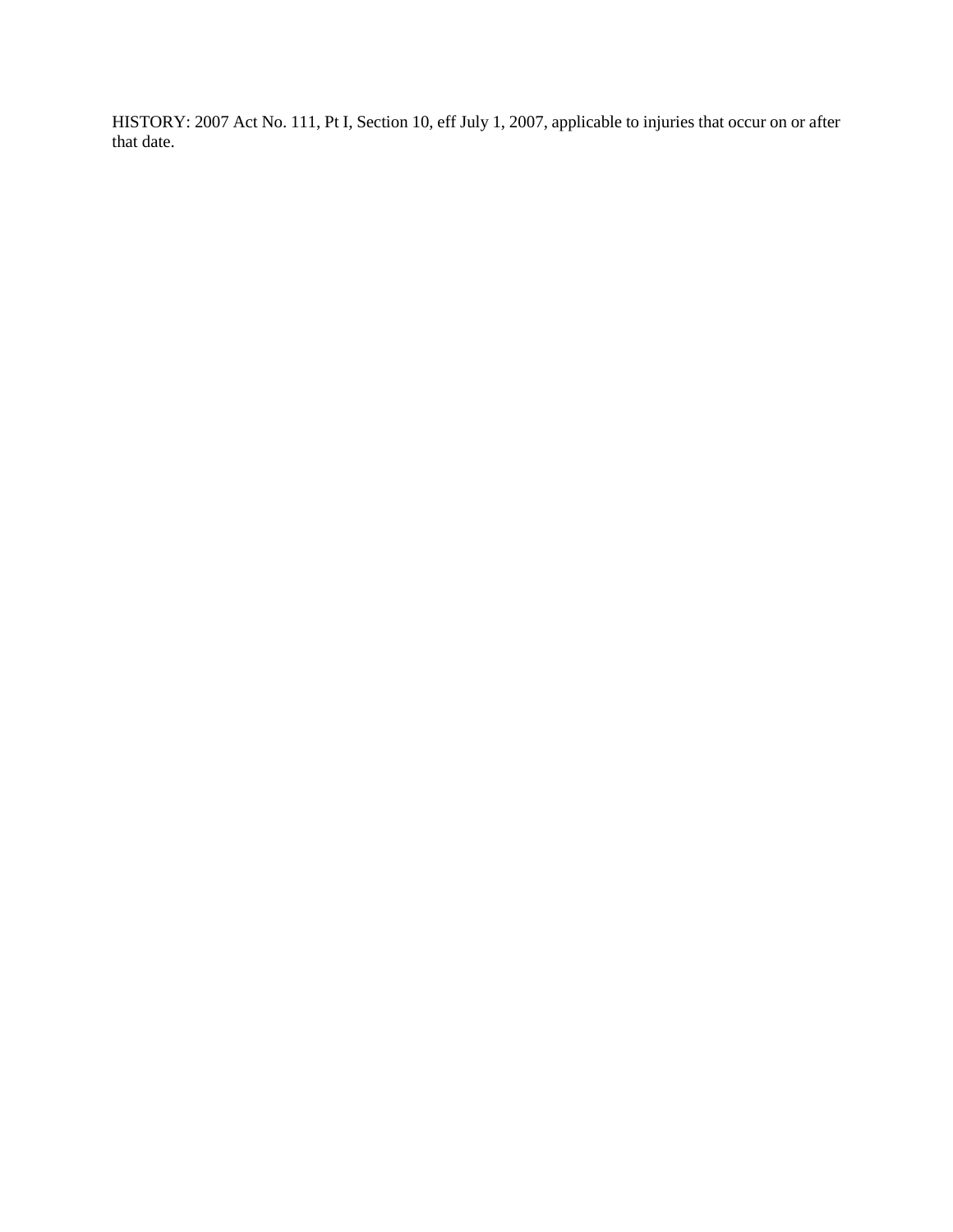# **CHAPTER 3 Workers' Compensation Commission**

**SECTION 42-3-10.** Creation and departments of South Carolina Workers' Compensation Commission.

There is created the South Carolina Workers' Compensation Commission, hereinafter referred to as the commission, composed of a judicial and administrative department and constituted and administered as provided for in this title.

HISTORY: 1962 Code Section 72-50; 1952 Code Section 72-51; 1942 Code Section 7035-54; 1936 (39) 1231; 1952 (47) 1925; 1964 (53) 1918; 1974 (58) 2251; 1980 Act No. 481; 1986 Act No. 399, Section 2, eff May 6, 1986.

**SECTION 42-3-20.** Membership, terms of office, vacancies and duties of commission, chairman.

(A) The commission shall consist of seven members appointed by the Governor with the advice and consent of the Senate for terms of six years and until their successors are appointed and qualify. In the event the Governor does not fill a vacancy within sixty days after the vacancy occurs, the commission by majority vote shall deputize a person with suitable experience, training, and knowledge to serve as a deputy commissioner to serve until such time as the Governor fills the vacancy. As soon as the Governor appoints a replacement who is confirmed by the Senate, the deputy commissioner shall immediately cease to serve in that office. While serving as a deputy commissioner, the deputy commissioner has the power and authority to swear or cause the witnesses to be sworn and shall transmit all testimony and shall make a recommendation to the commission for an award. The commission must determine the award based upon testimony received by the deputy commissioner and may consider the deputy commissioner's recommendation.

(B) The Governor, with the advice and consent of the Senate, shall designate one of the seven commissioners as chairman for a term of two years. At the conclusion of a commissioner's two-year term as chairman, the Governor shall appoint or reappoint a commissioner to serve as chairman. If the Governor does not appoint or reappoint a chairman at the expiration of the two-year term, a majority of the commission shall elect from among their members an interim chairman who shall serve until the Governor appoints another chairman. A deputy commissioner is not eligible to serve as chairman. Any person appointed to the commission is subject to removal as provided in Section 1-3-240(C).

(C) The commissioners shall hear and determine all contested cases, conduct informal conferences when necessary, approve settlements, hear applications for full commission reviews, and handle such other matters as may come before the department for judicial disposition. Full commission reviews shall be conducted by all commissioners, excluding the original hearing commissioner, or by three-member panels, excluding the original hearing commissioner, appointed by the chairman. The chairman, with approval of a majority of the other commissioners, shall determine which full commission reviews shall be assigned to panels. The decisions of three-member panels have the same force and effect as full commission reviews.

HISTORY: 1962 Code Section 72-50.1; 1952 Code Section 72-51; 1943 Code Section 7035-54; 1936 (39) 1231; 1952 (47) 1925; 1964 (53) 1918; 1974 (58) 2251; 1978 Act No. 522 Section 1; 1980 Act No. 481; 1981 Act No. 163; 1981 Act No. 178 Part II Section 15; 2007 Act No. 111, Pt I, Section 11, eff July 1, 2007, applicable to injuries that occur on or after that date; 2016 Act No. 140 (S.975), Section 1, eff March 14, 2016.

Effect of Amendment

2016 Act No. 140, Section 1, rewrote (B).

# **SECTION 42-3-25.** Chairman: executive director.

The chairman is the chief executive officer of the commission and shall execute the policies established by the commission in its capacity as the governing body of the judicial and administrative departments.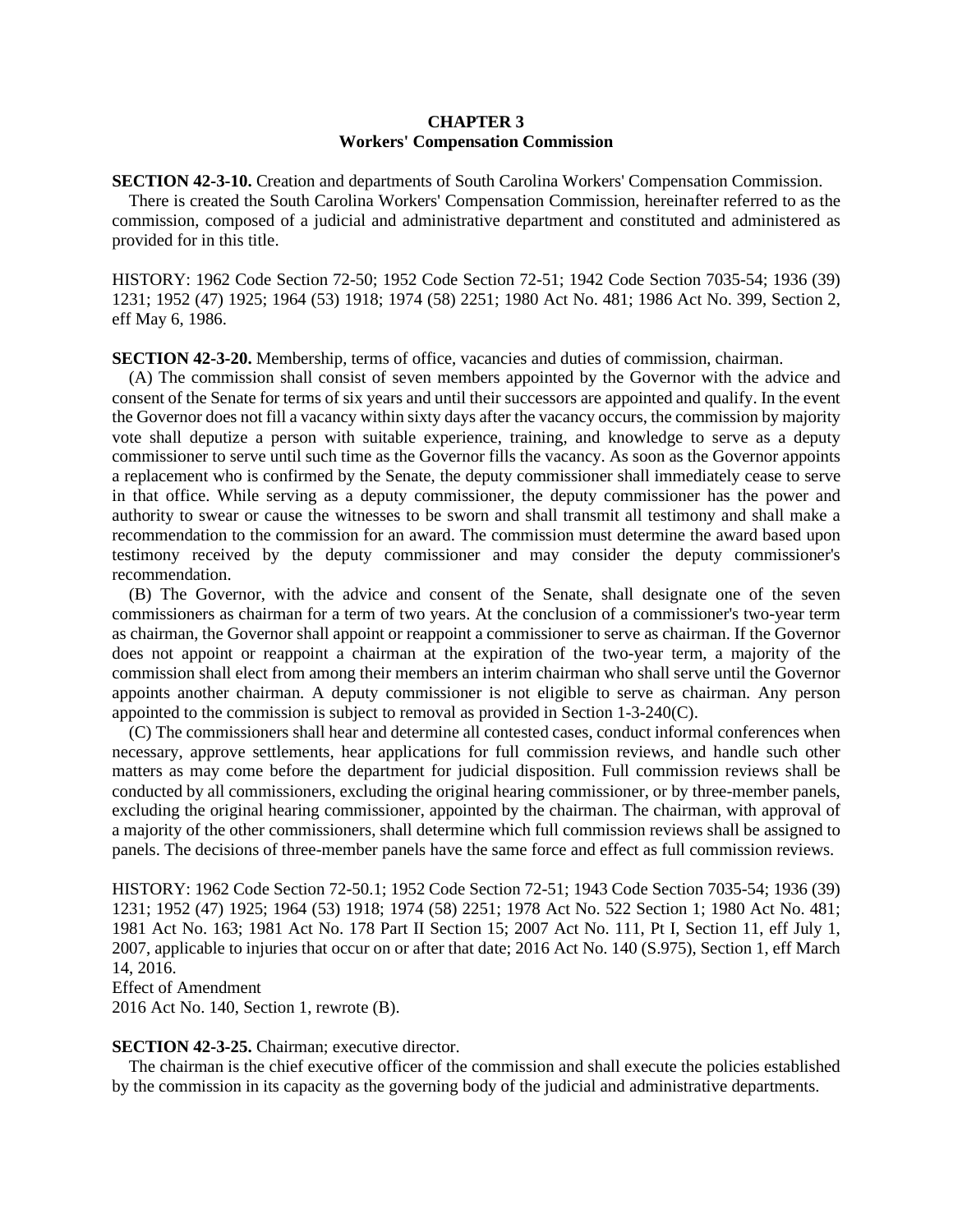The executive director of the commission shall report to the chairman and be responsible to the commission.

HISTORY: 1980 Act No. 481; 2006 Act No. 327, Section 1, eff June 2, 2006.

### **SECTION 42-3-30.** Promulgation of rules and regulations by commission.

The commission shall promulgate all regulations relating to the administration of the workers' compensation laws of this State necessary to implement the provisions of this title and consistent therewith.

HISTORY: 1962 Code Section 72-50.2; 1952 Code Section 72-59; 1942 Code Section 7035-57; 1936 (39) 1231; 1937 (40) 613; 1974 (58) 2251; 1980 Act No. 481.

# **SECTION 42-3-40.** Salaries of commissioners.

The annual salary for the commissioners shall be eighty-five percent of the salary paid to the circuit judges of the State. The commissioners shall receive a subsistence allowance of thirty-five dollars a day while in the performance of their duties outside the Columbia office.

HISTORY: 1962 Code Section 72-50.3; 1952 Code Sections 72-51, 72-52; 1942 Code Sections 7035-54, 7035-55; 1936 (39) 1231; 1951 (47) 506; 1952 (47) 1925; 1964 (53) 1918; 1974 (58) 2251; 1978 Act No. 644 Part II Section 40; 1978 Act No. 522 Section 2; 1980 Act No. 481.

### **SECTION 42-3-60.** Administrative assistant to commissioner.

Each commissioner shall be authorized to employ an administrative assistant to serve at the commissioner's pleasure.

HISTORY: 1962 Code Section 72-50.5; 1952 Code Section 72-54; 1942 Code Section 7035-55; 1936 (39) 1231; 1974 (58) 2251; 1980 Act No. 481; 2007 Act No. 111, Pt I, Section 12, eff July 1, 2007, applicable to injuries that occur on or after that date.

# **SECTION 42-3-80.** Executive director of administrative department.

The administrative department of the commission shall be under the direction of the executive director. The director must be appointed by the commission, shall serve at its pleasure, and shall receive an annual salary not to exceed eighty-five percent of the salary paid to the commissioners.

The administrative director shall receive and be responsible for all files and records of the Workers' Compensation Commission and shall refer all claims to the judicial department for disposition and receive from that department reports, information and statistics as to the disposition of claims. He also shall be responsible for the referral to the South Carolina Vocational Rehabilitation Department of all industrially injured persons that need vocational counseling or vocational evaluation, personal adjustment, training and placement.

In the performance of his duties, the director is authorized to:

(a) with the approval of the chairman of the commission, appoint and discharge, if necessary, all support personnel within the administrative department except division directors;

(b) compile all statistics and reports concerning the administration of workers' compensation laws and the disposition of claims related thereto;

(c) conduct administrative operations of the commission in accordance with the provisions of this title and regulations promulgated thereunder.

HISTORY: 1962 Code Section 72-50.7; 1974 (58) 2251; 1980 Act No. 481; 2005 Act No. 85, Section 1, eff May 26, 2005; 2006 Act No. 327, Section 2, eff June 2, 2006.

**SECTION 42-3-90.** Divisions of administrative department.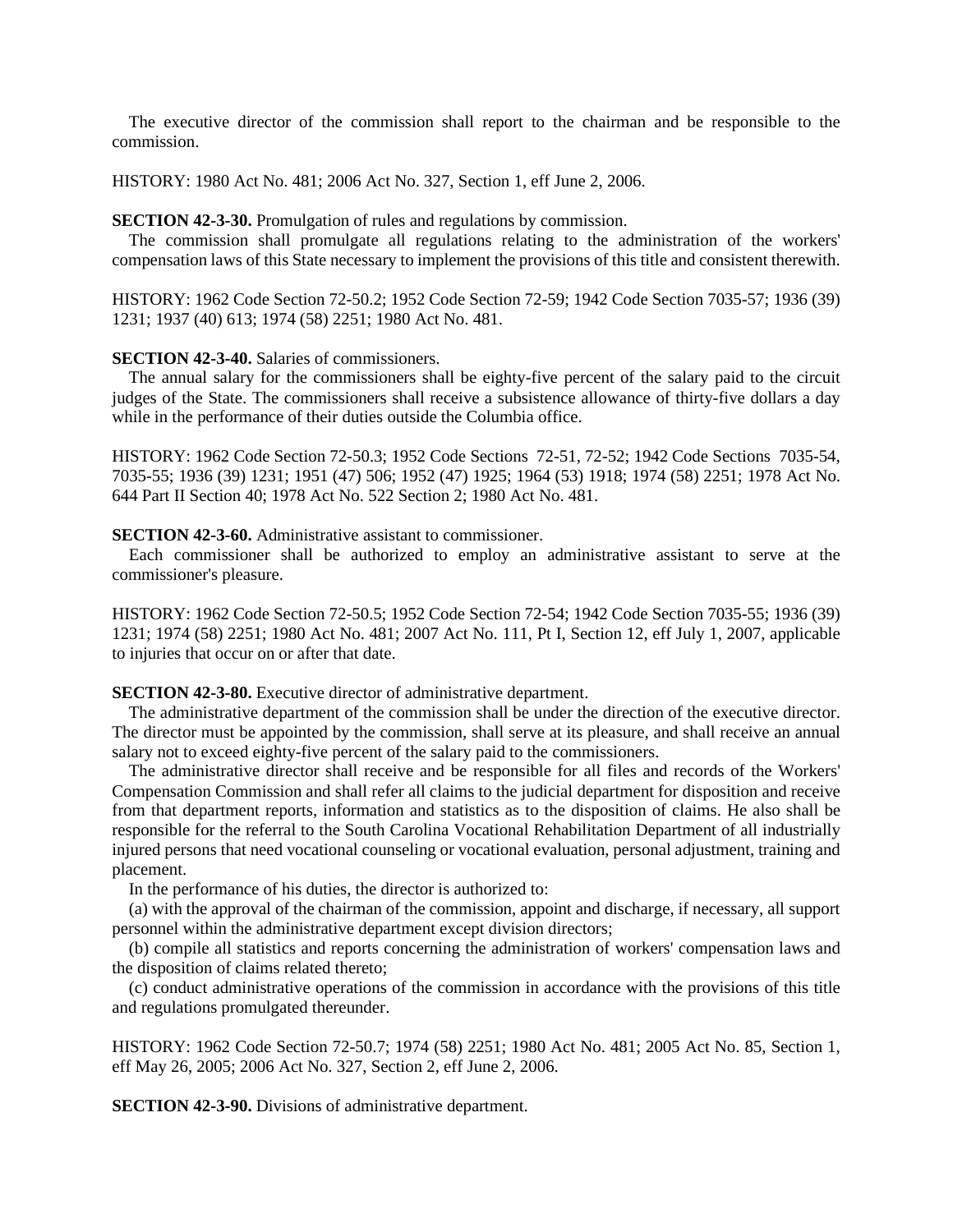There shall be established within the administrative department the following divisions, each headed by a division director recommended by the administrative director with the concurrence of the chairman and subject to the approval of the commission.

(1) The Division of Coverage and Compliance;

(2) The Division of Claims and Statistics;

(3) The Division of Medical Services.

Each division shall perform such functions and duties as may be assigned to it by the director of the administrative department subject to the provisions of Section 42-3-25.

HISTORY: 1962 Code Section 72-50.8; 1974 (58) 2251; 1980 Act No. 481.

### **SECTION 42-3-100.** Annual budget.

The commissioners shall annually prepare and the chairman shall annually submit to the Governor and the General Assembly a budget for the Workers' Compensation Commission.

HISTORY: 1962 Code Section 72-50.9; 1974 (58) 2251; 1980 Act No. 481.

Code Commissioner's Note

At the direction of the Code Commissioner, references in this section to the offices of the former State Budget and Control Board, Office of the Governor, or other agencies, were changed to reflect the transfer of them to the Department of Administration or other entities, pursuant to the directive of the South Carolina Restructuring Act, 2014 Act No. 121, Section 5(D)(1).

**SECTION 42-3-105.** Commission's authority to double fines and penalties; penalties for noncompliance by uninsured employers.

The Worker's Compensation Commission is authorized to double the amount of fines and penalties assessed for each violation of the workers' compensation law, except that for employers found to be uninsured in violation of the workers' compensation law, the minimum amount of the penalty assessed shall be seven hundred fifty dollars a year of noncompliance and the maximum amount of the penalty shall be one thousand dollars a year of noncompliance. The commission is further authorized to retain and expend all revenues received as a result of these collections.

HISTORY: 2003 Act No. 61, Section 2, eff Aug. 19, 2003.

Editor's Note

2003 Act No. 61, Section 19, provides as follows:

"This act takes effect at 12:00 p.m. on the first Tuesday following sixty days after the signature of the Governor [June 19, 2003], or August 19, 2003, whichever is later."

### **SECTION 42-3-110.** Approval of expense and travel vouchers.

The commissioners of the judicial department and the director of the administrative department shall approve all expense and travel vouchers for their respective departments.

HISTORY: 1962 Code Section 72-50.10; 1952 Code Section 72-53; 1942 Code Section 7035-55; 1936 (39) 1231; 1974 (58) 2251; 1980 Act No. 481.

# **SECTION 42-3-120.** Advisory committee.

There is hereby created the advisory committee for improvement of the workers' compensation laws of South Carolina, consisting of five members appointed by the Governor for terms of five years and until successors are appointed and qualify. One member shall be an attorney experienced in practice representing claimants, one member shall be an attorney experienced in practice representing defendants, one member shall be a representative of industry, one member shall be a representative of labor and one member shall be a representative of the general public. A chairman shall be elected by the committee. The committee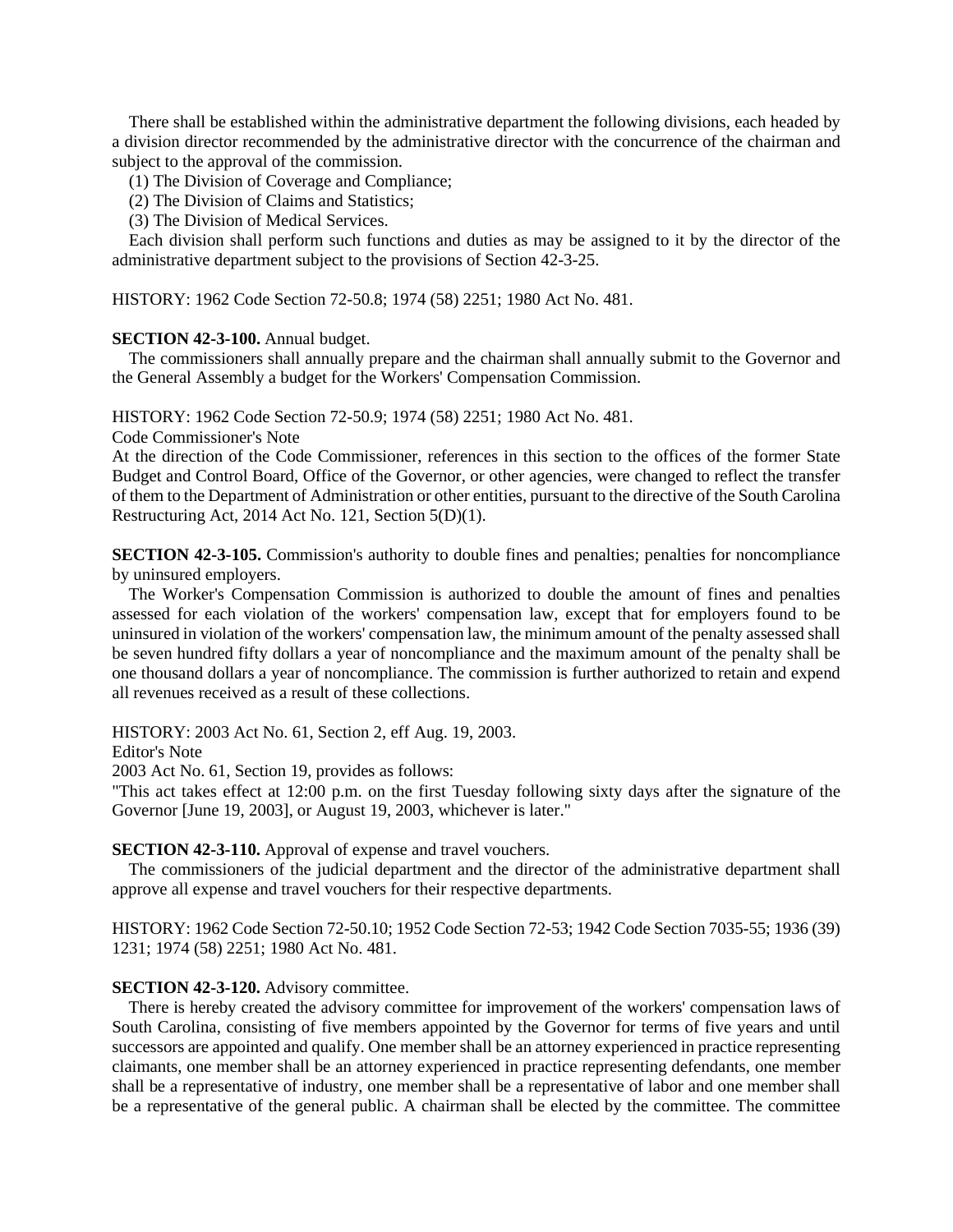shall meet at least quarterly to consider improvements in workers' compensation laws and monitor the effectiveness of existing law. Recommendations for changes in the law shall be recommended annually to the General Assembly. Committee members shall serve without compensation but shall receive mileage, subsistence and per diem as provided by law for boards, committees and commissions payable from an annual appropriation from the general fund of the State.

HISTORY: 1962 Code Section 72-50.11; 1974 (58) 2251; 1980 Act No. 481.

### **SECTION 42-3-130.** Service of subpoenas; witness fees.

The county sheriffs and their respective deputies shall serve all subpoenas of the commission or its deputies and shall receive the same fees as are provided by law for like services. Provided, however, if the witness is in another county, the subpoena may be served by any person authorized to serve subpoenas in the county where the action originated. Each witness who appears in obedience to such subpoena of the commission shall receive for attendance the fees and mileage for witnesses in civil cases in courts of the county in which the hearing is held.

HISTORY: 1962 Code Section 72-50.13; 1952 Code Section 72-61; 1942 Code Section 7035-57; 1936 (39) 1231; 1937 (40) 613; 1974 (58) 2025, 2251; 1980 Act No. 481.

**SECTION 42-3-140.** Power of commission to subpoena witnesses, administer oaths and examine books and records.

The commission or any member thereof, or any person deputized by it, may, for the purpose of this title, subpoena witnesses, administer or cause to be administered oaths and examine or cause to be examined such parts of the books and records of the parties to proceedings as relate to questions in dispute.

HISTORY: 1962 Code Section 72-50.14; 1952 Code Section 72-62; 1942 Code Section 7035-57; 1936 (39) 1231; 1937 (40) 613; 1974 (58) 2251; 1980 Act No. 481.

**SECTION 42-3-150.** Manner in which attendance of witnesses and production of books and records may be compelled.

The commission in the discharge of its duties may administer oaths and affirmations, take depositions and issue subpoenas to compel the attendance of witnesses and the production of books, papers, correspondence, memoranda and other records deemed necessary in connection with any proceeding under this title.

No person shall be excused from attending and testifying or from producing books, papers, correspondence, memoranda or other records before the commission on the ground that the testimony or evidence, documentary or otherwise, required of him may tend to incriminate him or subject him to a penalty or forfeiture. But no individual shall be prosecuted or subjected to any penalty or forfeiture for or on account of any transaction, matter or thing concerning which he is compelled, after having claimed his privilege against self-incrimination, to testify or produce evidence, documentary or otherwise, except that such individual so testifying shall not be exempt from prosecution and punishment for perjury committed in so testifying or from civil prosecution, penalties or forfeitures pursuant to the provisions of this title.

In case of contumacy by any person or refusal to obey a subpoena issued to any person, the commission may issue to such person an order requiring him to appear before the commission to produce evidence if so ordered or to give testimony touching the matter under investigation. Any failure to obey an order of the commission may be punished as a contempt thereof.

Any person who shall without just cause fail or refuse to attend and testify, to answer any lawful inquiry or to produce books, papers, correspondence, memoranda and other records, if it is in his power to do so in accordance with a subpoena of the commission, shall be deemed guilty of a misdemeanor and upon conviction shall be punished by a fine of not less than twenty nor more than two hundred dollars or by a term of imprisonment for not more than thirty days. Each failure to obey a subpoena shall constitute a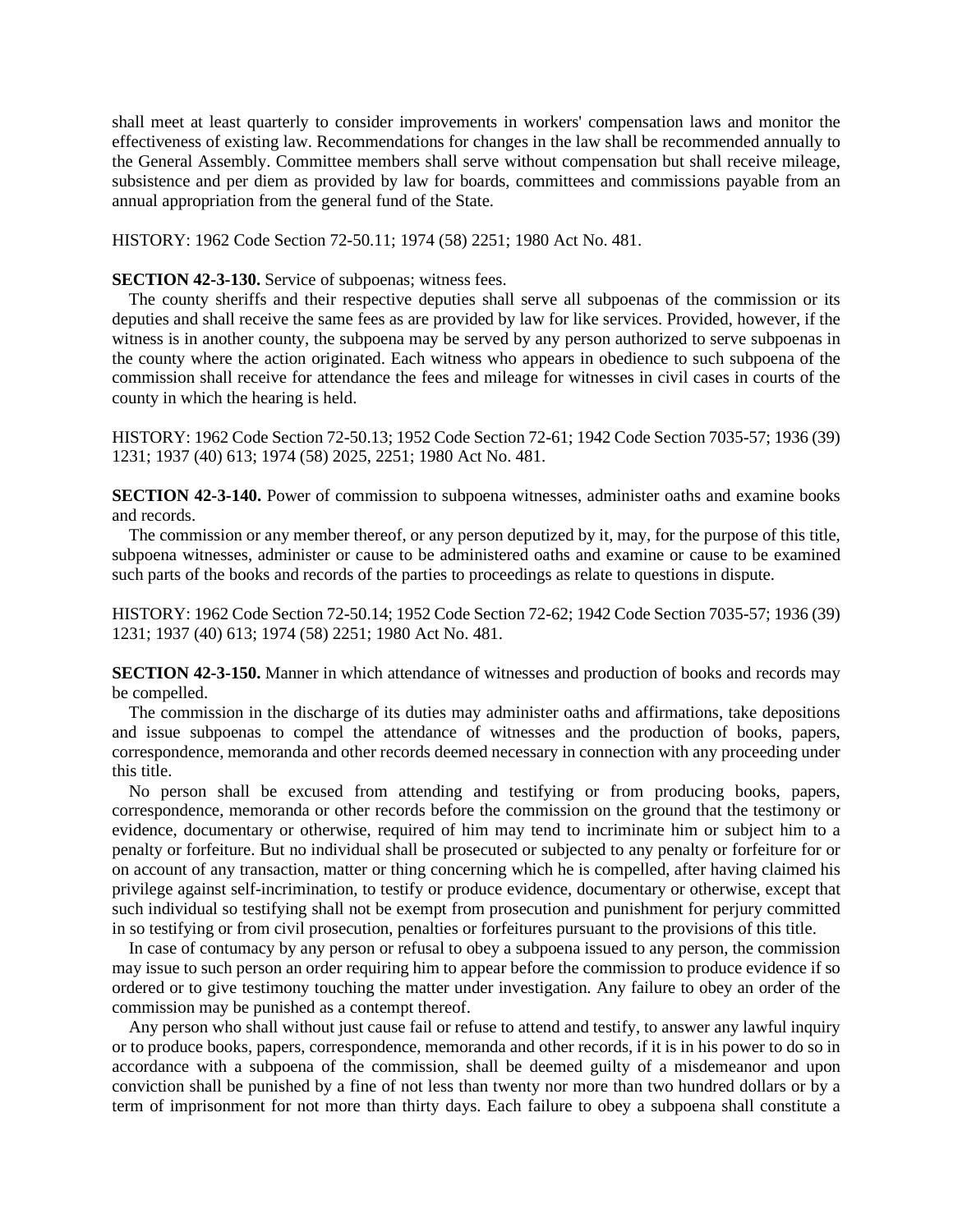separate offense. Subpoenas shall be issued in the name of the commission and shall be signed by a commissioner. Subpoenas shall be issued to such persons as the commission may designate.

In addition, the commission may punish for contempt in the manner authorized by this section any person whose disorderly conduct in any commission proceeding interferes with the orderly process of such proceeding.

HISTORY: 1962 Code Section 72-50.15; 1952 Code Section 72-63; 1942 Code Section 7035-57; 1936 (39) 1231; 1937 (40) 613; 1974 (58) 2251; 1978 Act No. 469 Section 1; 1978 Act No. 522, Section 4; 1980 Act No. 481.

**SECTION 42-3-160.** Manner in which depositions of witnesses shall be taken.

Any party to a proceeding pending under this title or his attorney may cause the depositions of witnesses, either within or without the State, to be taken either by commission or de bene esse. Such depositions shall be taken in accordance with and subject to the same provisions, conditions and restrictions as apply to the taking of like depositions in civil actions at law in the courts of common pleas and the same rules with respect to the giving of notice to the opposite party, the taking and transcribing of testimony and the transmission and certification thereof and matters of practice relating thereto shall apply. In any case in which testimony shall be taken by commission, such commission shall be issued, upon request of the party or his attorney, by some member of the commission. The provisions of this section shall not be so construed as to prevent the commission or any deputy commissioner from issuing commissions for the taking of testimony, even in the absence of any application therefor, when in its or his judgment it is deemed necessary or appropriate.

HISTORY: 1962 Code Section 72-50.16; 1952 Code Section 72-64; 1942 Code Section 7035-57; 1936 (39) 1231; 1937 (40) 613; 1974 (58) 2251; 1980 Act No. 481.

**SECTION 42-3-170.** Manner in which hearings shall be conducted.

Hearings before the commission shall be open to the public and shall be stenographically reported and the commission may contract for the reporting of such hearings. The commission shall by regulation provide for the preparation of a record of the hearings and other proceedings.

HISTORY: 1962 Code Section 72-50.17; 1952 Code Section 72-65; 1942 Code Section 7035-56; 1936 (39) 1231; 1974 (58) 2251; 1980 Act No. 481.

**SECTION 42-3-175.** Failure to pay claims; sanctions; notice to Department of Insurance.

(A)(1) If a claimant brings an action before the commission to enforce an order authorizing medical treatment or payment of benefits and the commission determines that an insurer, a self-insured employer, a self-insured fund, or an adjuster, without good cause, failed to authorize medical treatment and/or pay benefits when ordered to do so by the commission, the insurer, the self-insured employer, the self-insured fund, or the adjuster must pay the claimant's attorneys' fees and costs of enforcing the order. The commission may impose sanctions for wilful disobedience of an order, including, but not limited to, a fine of up to five hundred dollars for each day of the violation.

(2) The commission must notify the Department of Insurance of an insurer's or an adjuster's failure to authorize and pay benefits for medical treatment. If the Director of the Department of Insurance or his or her designee determines that there has been a violation of any provision of Title 38, he may impose penalties for each violation, including, but not limited to, administrative penalties pursuant to Section 38-2-10.

(B)(1) If the commission discovers a pattern of an insurer failing to pay benefits pursuant to an award, as defined in item (2), the chairman must notify the Director of the Department of Insurance. The director or his or her designee must hold a hearing to determine if the insurer had good cause for nonpayment. If the director or his or her designee determines that nonpayment was intentional three or more times within a two-year period, the director may revoke the license of the insurer to do business in this State. If the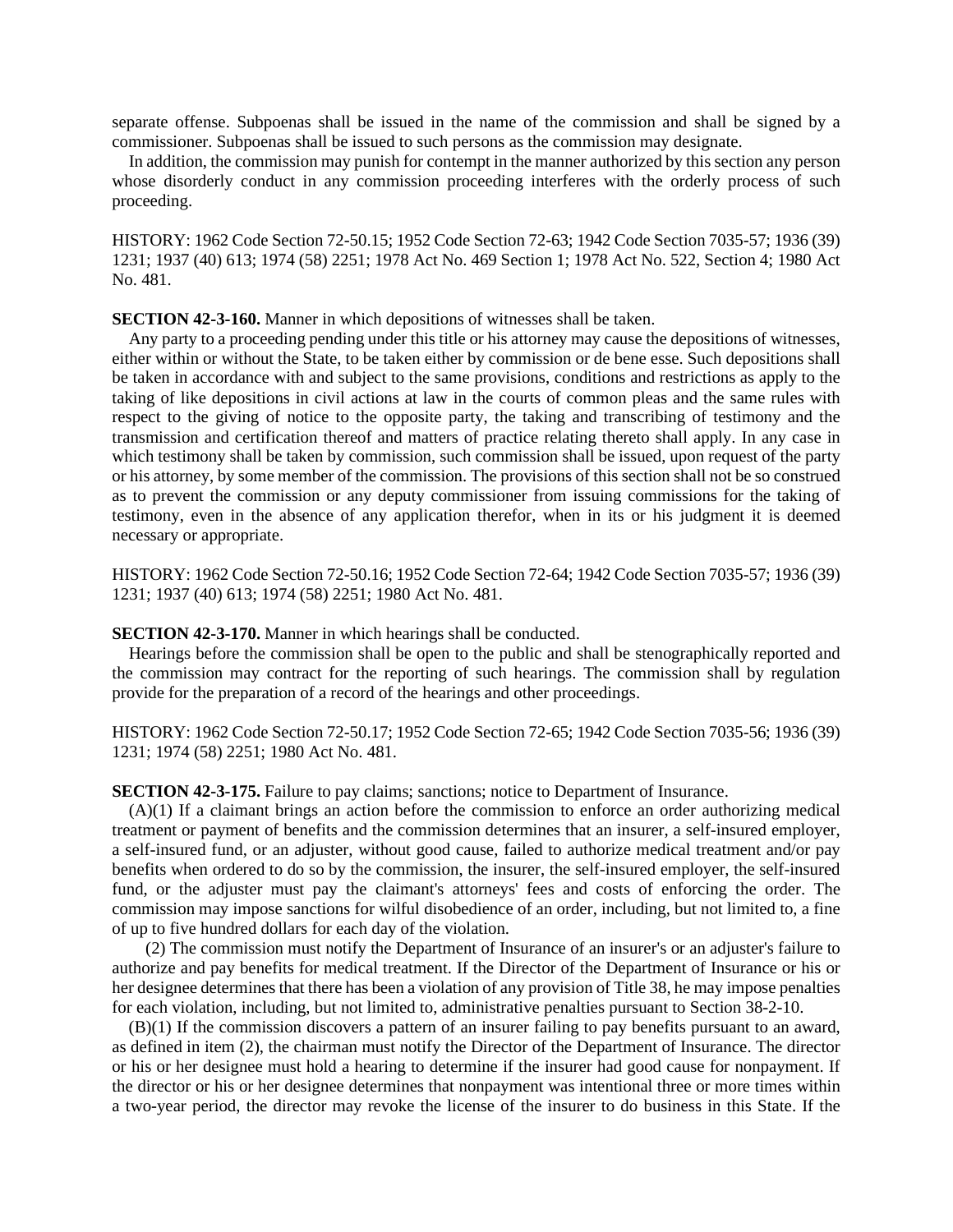director or his or her designee revokes the license of the insurer, he must take any steps he considers necessary for the protection of the insurer's policyholders in this State.

(2) For purposes of this section, a pattern is established upon an insurer's failure to pay an award at least three times within a two-year period by failing to pay:

(a) for individual claims;

- (b) for a claim in which the claimant had to request enforcement of an award; or
- (c) any combination of subitems (a) and (b).
- (3) All fines collected pursuant to this section must be submitted to the general fund.

HISTORY: 2007 Act No. 111, Pt I, Section 13, eff July 1, 2007, applicable to injuries that occur on or after that date.

**SECTION 42-3-180.** Commission to decide questions arising under title.

All questions arising under this title, if not settled by agreement of the parties interested therein with the approval of the commission, shall be determined by the commission, except as otherwise provided in this title.

HISTORY: 1962 Code Section 72-50.18; 1952 Code Section 72-66; 1942 Code Section 7035-68; 1936 (39) 1231; 1974 (58) 2251; 1980 Act No. 481.

**SECTION 42-3-185.** Promulgation of policies or procedures implementing Section 42-15-90.

Any policies or procedures implementing the provisions of Section 42-15-90 shall become effective only when such implementation is accomplished by regulations promulgated in accordance with the Administrative Procedures Act, which proposed regulations shall have before promulgation received approval of the Judiciary Committees of the Senate and House of Representatives and also by concurrent Resolution of the General Assembly.

HISTORY: 1980 Act No. 481.

**SECTION 42-3-190.** Preparation and furnishing of forms and literature.

The commission shall prepare, cause to be printed and upon request furnish, free of charge to any employee, such blank forms and literature as it shall deem requisite to facilitate or prompt the efficient administration of this title.

HISTORY: 1962 Code Section 72-50.19; 1952 Code Section 72-67; 1942 Code Section 7035-58; 1936 (39) 1231; 1974 (58) 2251; 1980 Act No. 318, Section 4; 1980 Act No. 481.

**SECTION 42-3-195.** Commission to provide information and statistics; confidentiality.

The commission shall cooperate with and provide information and statistics to the South Carolina Commissioner of Labor, which the Commissioner of Labor and his designees may use solely for the following limited purposes:

(1) scheduling inspections pursuant to Section 41-15-260 for compliance with occupational safety and health rules and regulations;

(2) statistical evaluation of hazards.

The information and statistics provided pursuant to this section are confidential and exempt from disclosure pursuant to the Freedom of Information Act, except that the Commissioner of Labor may reveal to the federal Occupational Safety and Health Administration, on a confidential basis, the results of statistical evaluations of hazards as long as no identifying information is revealed.

Upon trial of any action other than a workers' compensation claim, such information shall not be placed in evidence or be permitted to be argued to any court, jury, or other adjudicatory body.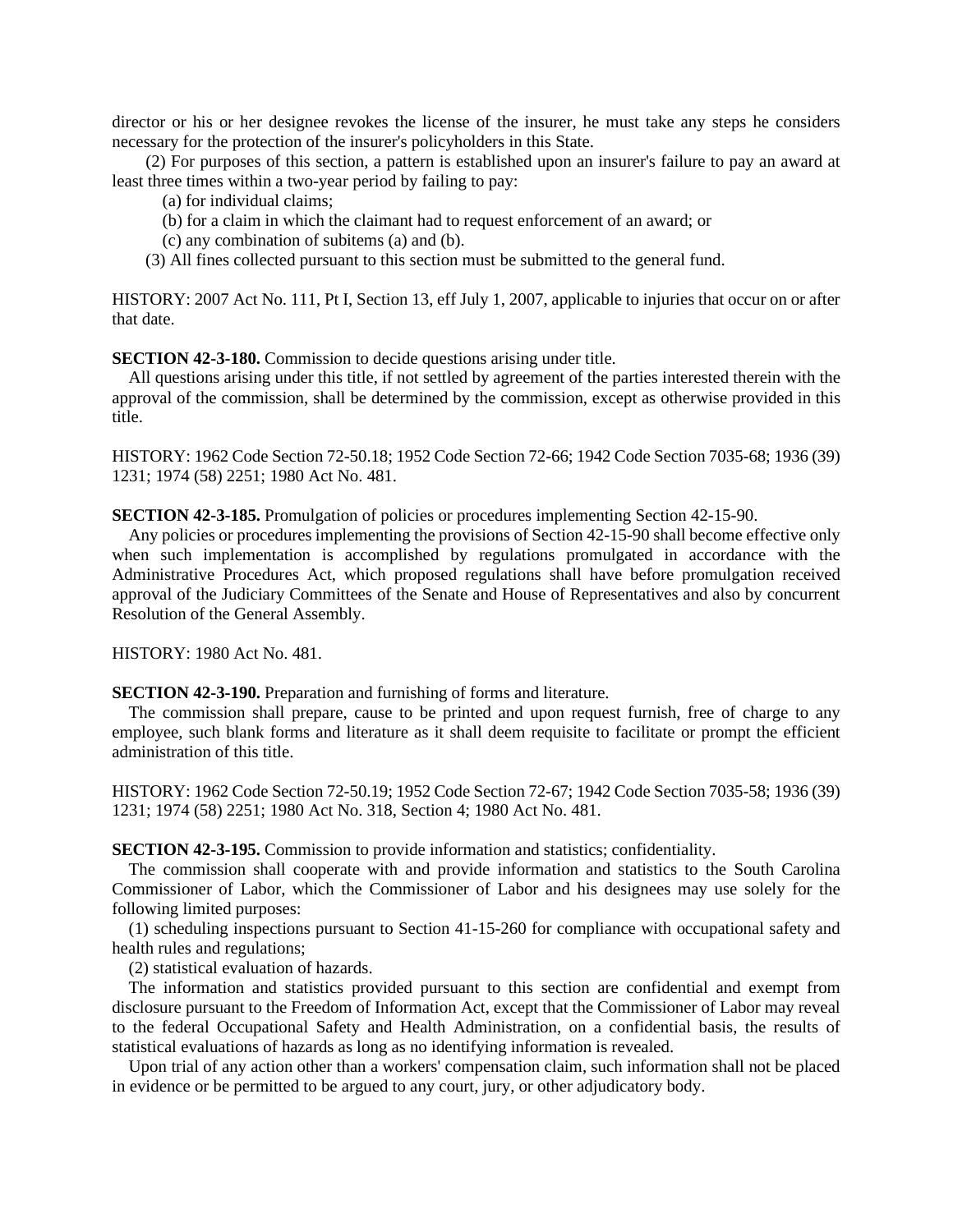HISTORY: 1993 Act No. 121, Section 1, eff June 14, 1993.

### **SECTION 42-3-210.** Tabulation and publication of accident reports.

The commission shall tabulate the accident reports received from employers in accordance with Sections 42-19-10 and 42-19-20 and shall publish them in the annual report of the commission and as often as it may deem advisable, in such detailed or aggregated form as it may deem best. The name of the employer or employee shall not appear in such publications and the employers' reports shall be private records of the commission and shall not be open for public inspection except for the inspection of the parties directly involved, and then only to the extent of such interest, including third party interests. These reports shall not be used as evidence by or against any employer in any suit at law brought by any employee for the recovery of damages, except by order of the court for good cause shown.

HISTORY: 1962 Code Section 72-50.21; 1952 Code Section 72-69; 1942 Code Section 7035-58; 1936 (39) 1231; 1974 (58) 2251; 1980 Act No. 481.

#### **SECTION 42-3-220.** Collection of fines and penalties; use of proceeds.

The commission may, by civil action brought in its own name, enforce the collection of any fines or penalties provided by this title and such fines and penalties shall be used for the purpose of paying salaries and expenses of the commission.

HISTORY: 1962 Code Section 72-50.22; 1952 Code Section 72-70; 1942 Code Sections 7035-78, 7035-79; 1936 (39) 1231; 1974 (58) 2251; 1980 Act No. 481.

# **SECTION 42-3-230.** Destruction of inactive files.

The commission may from time to time, as it may consider advisable, destroy any of its inactive files that are at least fifteen years old. The commission may maintain these files in either paper or electronic form. No files of the commission shall be considered inactive until the commission is satisfied that the files will be of no further use.

HISTORY: 1962 Code Section 72-50.23; 1952 Code Section 72-71; 1944 (43) 1207; 1974 (58) 2251; 1980 Act No. 481; 2007 Act No. 111, Pt I, Section 14, eff July 1, 2007, applicable to injuries that occur on or after that date.

### **SECTION 42-3-240.** Annual reports.

The commission shall publish annually for free distribution a report of the administration of this title, together with such recommendations as the commission deems advisable, and shall submit annually to the Governor and the General Assembly a report showing receipts, expenditures and disbursements of the commission for the fiscal year terminating on June thirtieth preceding the time of such report.

HISTORY: 1962 Code Section 72-50.24; 1952 Code Section 72-73; 1942 Code Section 7035-55; 1936 (39) 1231; 1947 (45) 147; 1974 (58) 2251; 1980 Act No. 481.

**SECTION 42-3-250.** Commissioners bound by Code of Judicial Conduct; continuing education requirement.

(A) The commissioners are bound by the Code of Judicial Conduct, as contained in Rule 501 of the South Carolina Appellate Court Rules, and the State Ethics Commission is responsible for enforcement and administration of Rule 501 pursuant to Section 8-13-320. Commissioners must also comply with the applicable requirements of Chapter 13, Title 8.

(B) Each year, the commissioners and their administrative assistants must attend a workshop of at least three continuing education hours concerning ethics and the Administrative Procedures Act.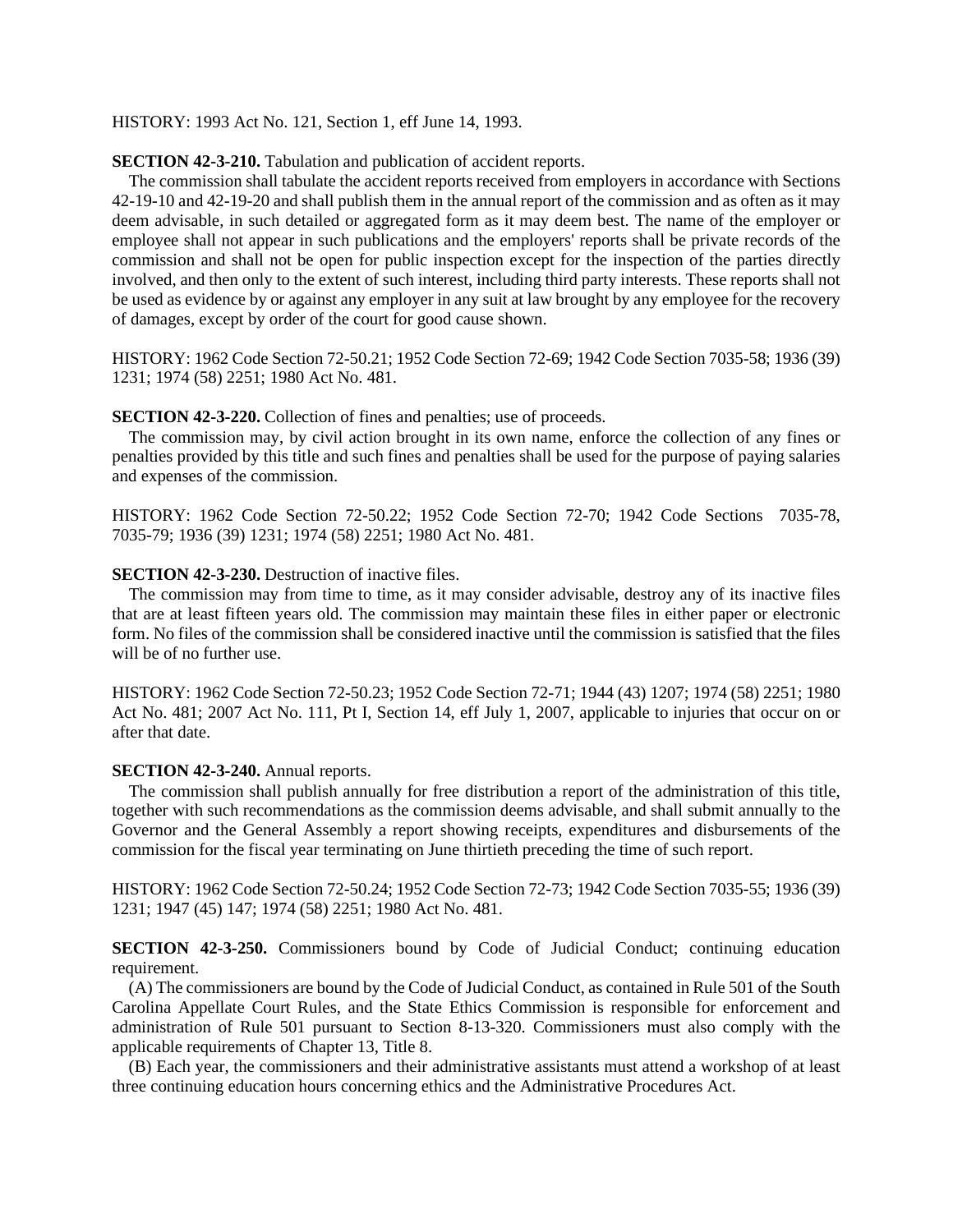HISTORY: 2005 Act No. 36, Section 1, eff April 15, 2005.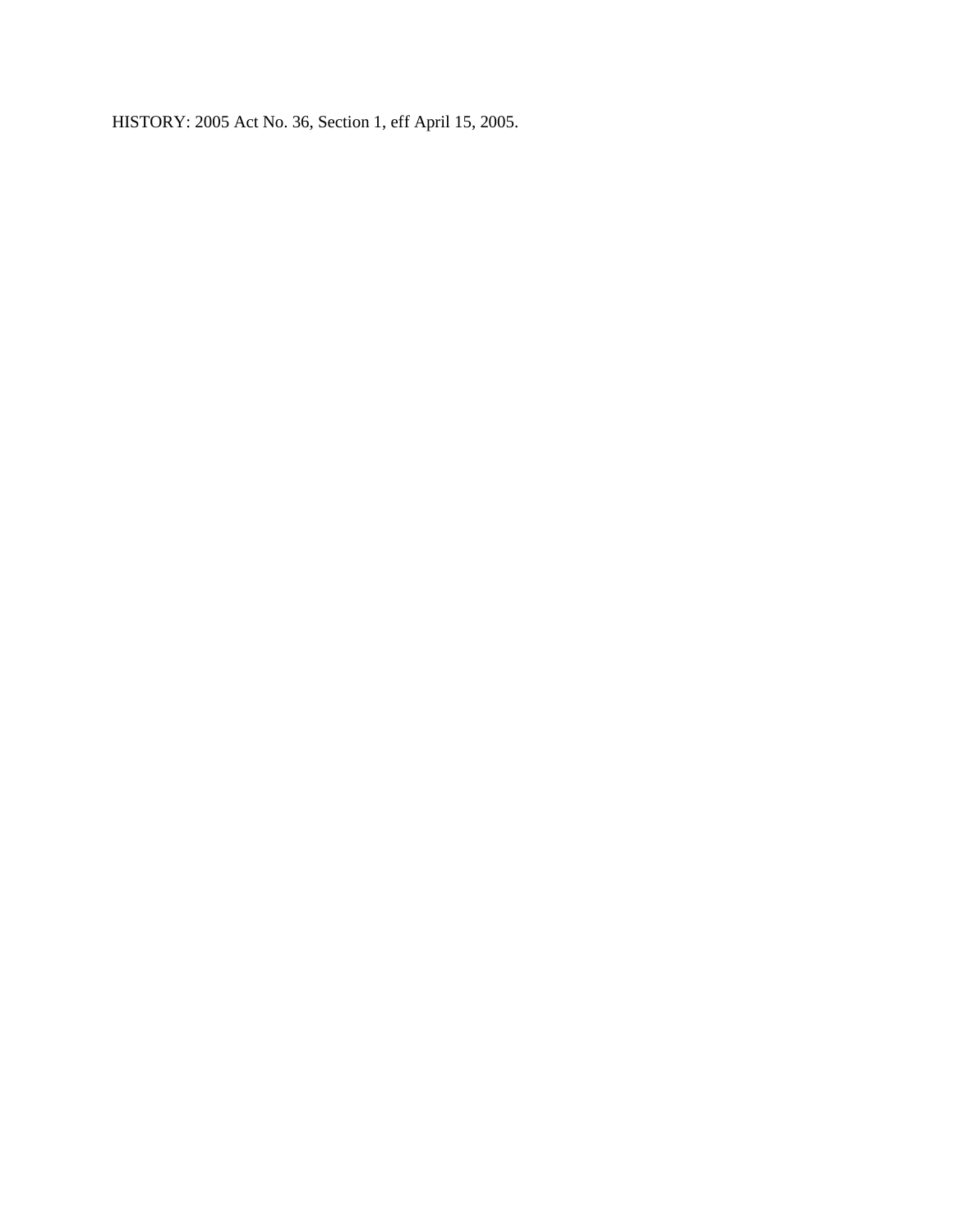# **CHAPTER 5 Insurance and Self-Insurance**

**SECTION 42-5-10.** Employer shall secure payment of compensation; extent of liability.

Every employer who accepts the compensation provisions of this title shall secure the payment of compensation to his employees in the manner provided in this chapter. While such security remains in force he or those conducting his business shall only be liable to any employee who elects to come under this title for personal injury or death by accident to the extent and in the manner specified in this title.

HISTORY: 1962 Code Section 72-401; 1952 Code Section 72-401; 1942 Code Section 7035-10; 1936 (39) 1231.

**SECTION 42-5-20.** Insurance or proof of financial ability to pay required; self-insurer prohibited.

(A)(1) Every employer who accepts the provisions of this title relative to the payment of compensation shall insure and keep insured his liability thereunder in any authorized corporation, association, organization, or mutual insurance association formed by a group of employers so authorized or shall furnish to the commission satisfactory proof of his financial ability to pay directly the compensation in the amount and manner and when due as provided for in this title. The commission may, under such rules and regulations as it may prescribe, permit two or more employers in businesses of a similar nature to enter into agreements to pool their liabilities under the Workers' Compensation Law for the purpose of qualifying as self-insurers. In the case of self-insurers the commission shall require the deposit of an acceptable security, indemnity, or bond to secure the payment of the compensation liabilities as they are incurred. The Workers' Compensation Commission shall have exclusive jurisdiction of group self-insurers under this section, and such group self-insurers shall not be deemed to be insurance companies and shall not be regulated by the Department of Insurance. Provided, further, that if any provision is made for the recognition of reinsurance of the self-insured fund, such provision shall expressly provide that the reinsurance agreement or treaty must recognize the right of the claimant to recover directly from the reinsurer and that such agreement shall provide for privity between the reinsurer and the workers' compensation claimant.

(2) In lieu of submitting audited financial statements when an employer makes an application to self-insure with the commission, the commission shall accept the sworn statement or affidavit of an independent auditor verifying the financial condition of the employer according to the required financial ratios and guidelines established by regulation of the commission. The independent auditor must be a certified public accountant using generally acceptable accounting principles in the preparation of the financial statements of the employer.

(B) A corporation, association, organization, or mutual insurance association formed pursuant to Section 42-5-50 may not be considered a licensed insurer pursuant to Chapter 31, Title 38 and may not participate in or receive benefits or protection from the South Carolina Property and Casualty Insurance Guaranty Association.

(C) An assumption, transfer, merger, or other acquisition of a block of business by a licensed insurer from a self-insurer may not be approved until the commission has obtained an opinion from a qualified actuary as to the adequacy of assets and other funding to adjudicate and pay any known claims as of the effective date of the assumption, transfer, merger, or other acquisition of the self-insured block.

HISTORY: 1962 Code Section 72-402; 1952 Code Section 72-402; 1942 Code Section 7035-70; 1936 (39) 1231; 1974 (58) 2214; 1994 Act No. 459, Section 2, eff June 16, 1994; 2019 Act No. 5 (S.358), Section 2, eff July 1, 2019.

Effect of Amendment

2019 Act No. 5, Section 2, inserted the paragraph identifiers, and added (B) and (C), prohibiting a self-insurer from participating in or obtaining benefits from the South Carolina Property and Casualty Insurance Guaranty Association and requiring the South Carolina Workers' Compensation Commission to secure an actuarial opinion before approving the transfer of a self-insurer to a licensed insurer.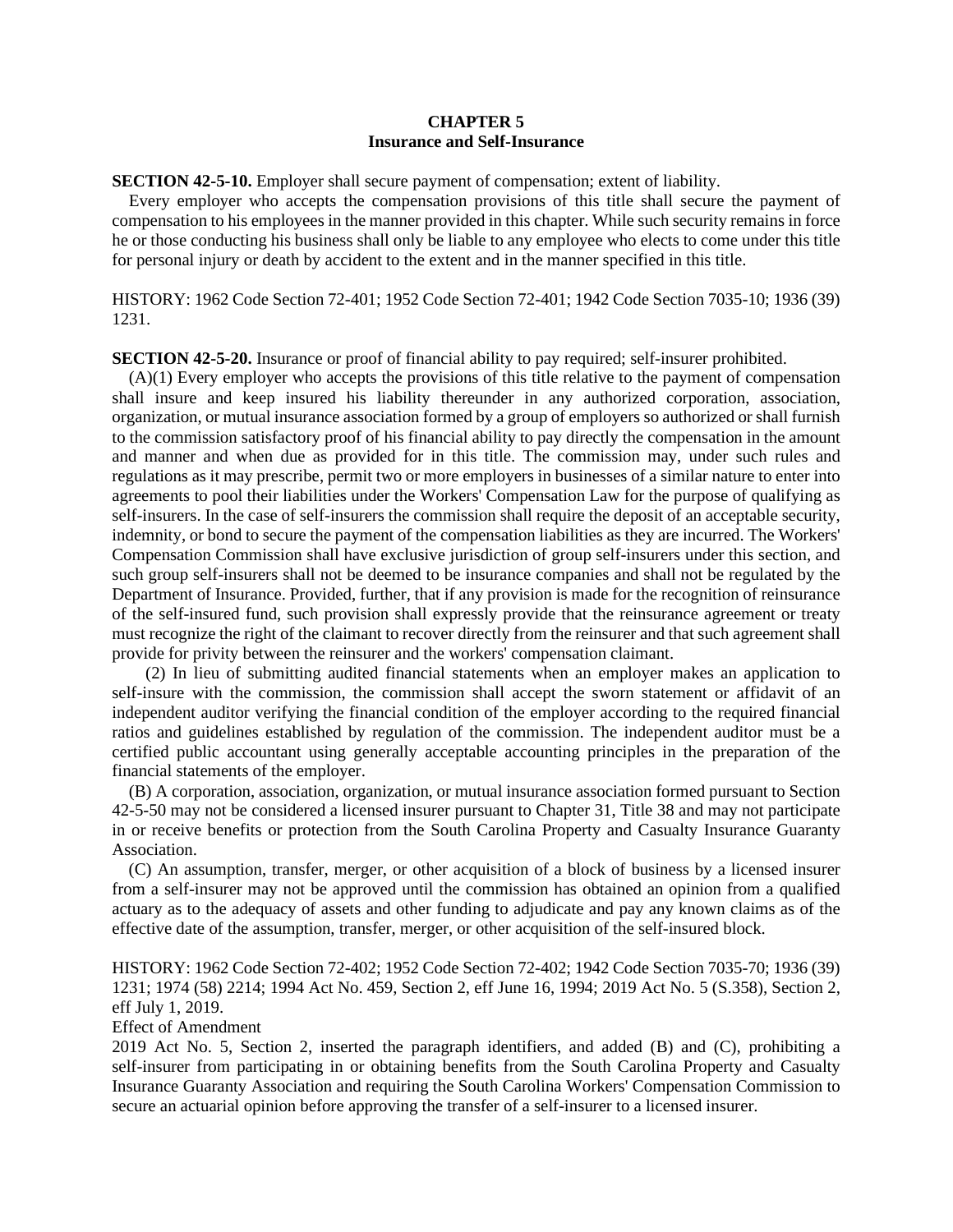**SECTION 42-5-25.** Temporary workers' compensation coverage for applicant to approved self-insurance fund.

(A) An approved self-insurance fund may provide temporary coverage for an applicant if he:

(1) submits to the self-insurance division the required completed and signed forms, including, but not limited to, an application form with the same fee required for permanent membership in a self-insurance fund;

(2) qualifies for membership in the fund;

(3) qualifies under the by-laws of the fund;

(4) operates a business similar in nature to the businesses in the fund;

(5) is financially sound and meets or exceeds the minimum net worth requirements established for permanent membership in a self-insurance fund;

(6) notifies the division in writing on or before the coverage date.

(B) Upon receipt and review of the documents described in subsection (A), the division shall notify the fund within two business days whether temporary membership is granted. If the division does not notify the fund of its decision within two business days, temporary membership is deemed granted.

(C) Temporary coverage expires when the full commission approves the applicant or thirty days after the full commission rejects the applicant. The effective date on the certificate for self-insurance must show the original, temporary, coverage date.

HISTORY: 1992 Act No. 460, Section 1, eff June 15, 1992.

**SECTION 42-5-30.** Employer shall file evidence of compliance with Title.

Every employer accepting the compensation provisions of this title shall file with the commission, in form prescribed by it, annually or as often as may be necessary evidence of his compliance with the provisions of Section 42-5-20 and all others relating thereto. In the event an employer shall insure his liability under this title with an insurance carrier, the insurance carrier shall be required to make the necessary filings.

HISTORY: 1962 Code Section 72-403; 1952 Code Section 72-403; 1942 Code Section 7035-71; 1936 (39) 1231; 1980 Act No. 318, Section 6.

**SECTION 42-5-40.** Penalty for failure to secure payment of compensation.

Any employer required to secure the payment of compensation under this title who refuses or neglects to secure such compensation shall be punished by a fine of one dollar for each employee at the time of the insurance becoming due, but not less than ten dollars nor more than one hundred dollars for each day of such refusal or neglect, and until the same ceases, and he shall be liable during continuance of such refusal or neglect to an employee either for compensation under this title or at law in an action instituted by the employee or his personal representative against such employer to recover damages for personal injury or death by accident and in any such action such employer shall not be permitted to defend upon any of the grounds mentioned in Section 42-1-510.

The fine provided in this section may be assessed by the commission in an open hearing with the right of review and appeal as in other cases. All fines collected pursuant to this section must be submitted to the general fund.

HISTORY: 1962 Code Section 72-404; 1952 Code Section 72-404; 1942 Code Section 7035-71; 1936 (39) 1231; 2007 Act No. 111, Pt I, Section 15, eff July 1, 2007, applicable to injuries that occur on or after that date.

**SECTION 42-5-45.** Penalty for failure of employer to secure payment of compensation.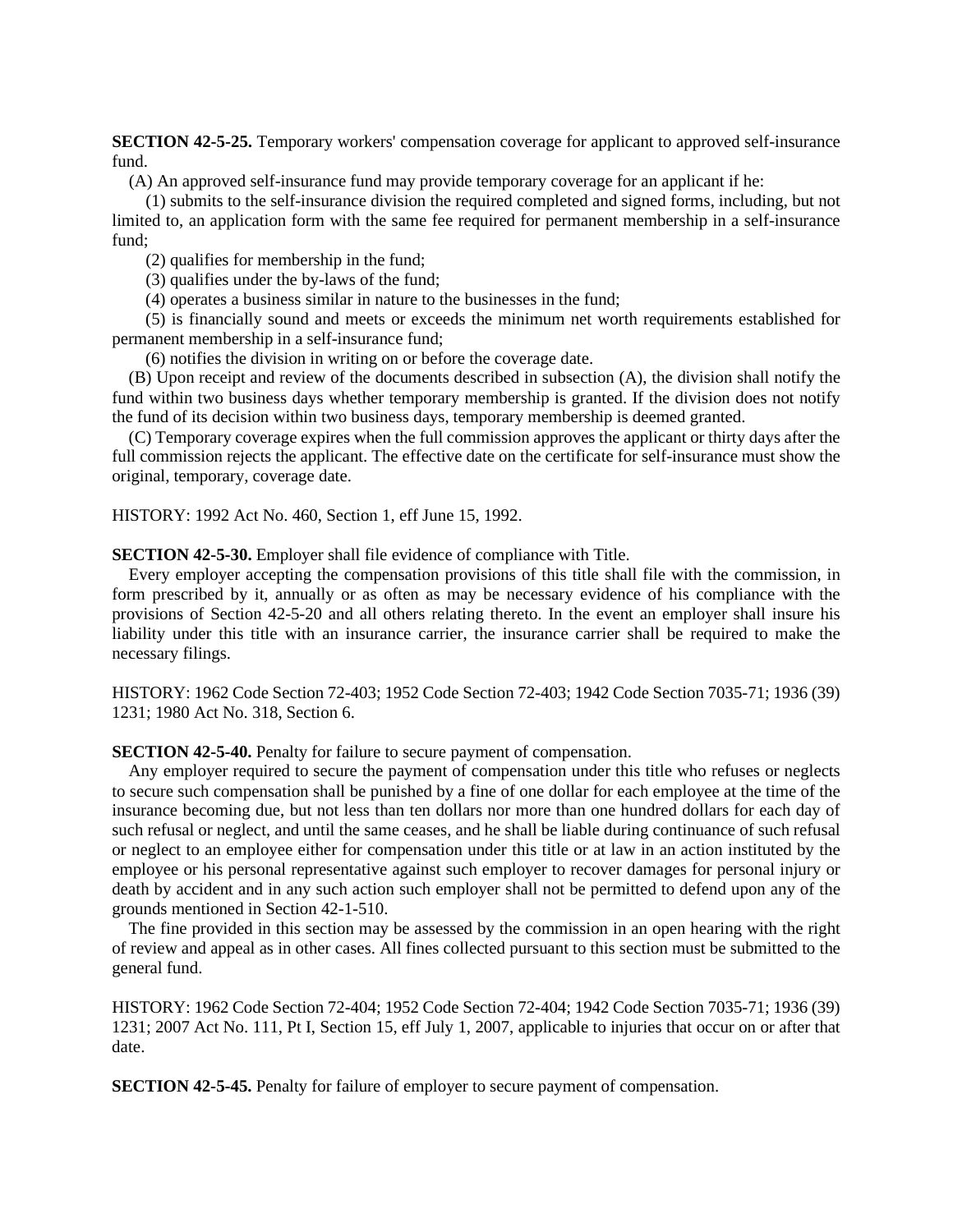Any employer required to secure payment of compensation under this title who wilfully refuses to secure such compensation shall be guilty of a misdemeanor and upon conviction shall be punished by a fine of not less than one hundred dollars nor more than one thousand dollars or by imprisonment for not less than thirty days nor more than six months, or both, in the discretion of the court.

HISTORY: 1980 Act No. 318, Section 2.

### **SECTION 42-5-50.** Certificate of compliance.

Whenever an employer has complied with the provisions of Section 42-5-20 relating to self-insurance, the commission shall issue to such employer a certificate, which shall remain in force for a period fixed by the commission. But the commission may, upon at least sixty days' notice and a hearing to the employer, revoke the certificate upon satisfactory evidence for such revocation having been presented. At any time after such revocation the commission may grant a new certificate to the employer upon his petition.

HISTORY: 1962 Code Section 72-405; 1952 Code Section 72-405; 1942 Code Section 7035-72; 1936 (39) 1231.

### **SECTION 42-5-60.** Insurance deemed subject to title; approval of forms.

Every policy for the insurance of the compensation provided in this title or against liability therefor shall be deemed to be made subject to provisions of this title. No corporation, association or organization shall enter into any such policy of insurance unless its form shall have been approved by the Director of the Department of Insurance.

HISTORY: 1962 Code Section 72-406; 1952 Code Section 72-406; 1942 Code Section 7035-75; 1936 (39) 1231; 1960 (51) 1646.

# **SECTION 42-5-70.** Clauses required in insurance contracts.

All policies insuring the payment of compensation under this title must contain a clause to the effect that, as between the employer and the insurer, the notice to or acknowledgment of the occurrence of the injury on the part of the insured employer shall be deemed notice or knowledge, as the case may be, on the part of the insurer, that jurisdiction of the insured for the purpose of this title shall be jurisdiction of the insurer, that the insurer shall in all things be bound by and subject to the awards, judgments or decrees rendered against such insured employer and that insolvency or bankruptcy of the employer or discharge therein shall not relieve the insurer from the payment of compensation for disability or death sustained by an employee during the life of such policy or contract.

HISTORY: 1962 Code Section 72-407; 1952 Code Section 72-407; 1942 Code Section 7035-73; 1936 (39) 1231.

# **SECTION 42-5-80.** Liability of insurer.

(A) No policy of insurance against liability arising under this title may be issued unless it contains the agreement of the insurer that it will promptly pay to the person entitled thereto all benefits conferred by this title, and all installments of the compensation that may be awarded or agreed upon, and that the obligation shall not be affected by any default of the insured or by any default in giving notice required by such policy or otherwise.

(B) Such agreement must be construed to be a direct promise by the insurer to the person entitled to compensation enforceable in his name.

(C) Any insurer who issues a policy of compensation insurance to an employer not subject to this title may not plead as a defense that the employer is not subject to this title and is estopped to deny coverage.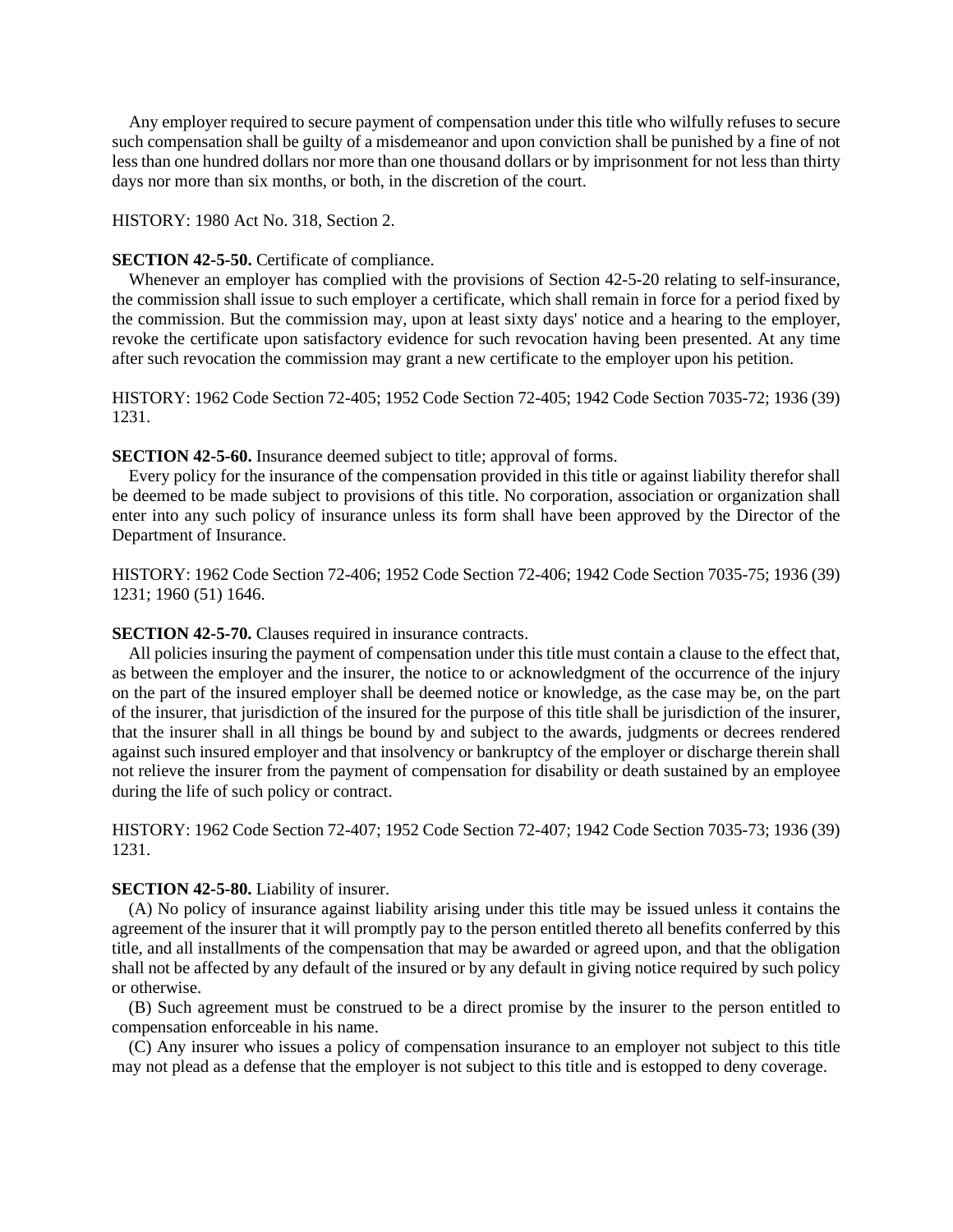HISTORY: 1962 Code Section 72-408; 1952 Code Section 72-408; 1942 Code Section 7035-74; 1936 (39) 1231; 1988 Act No. 411, Section 2, eff March 28, 1988.

# **SECTION 42-5-130.** Procedure upon withdrawal of carrier from State.

Upon the withdrawal of any insurance carrier that has any outstanding liability under this title from doing business in this State the Director of the Department of Insurance shall immediately notify the commission and thereupon the commission shall issue an award against such insurance carrier and commute the installments due any injured employee and immediately have such award docketed in the court of common pleas of the county in which the claimant resides and the commission shall then cause suit to be brought on such judgment in the state of the residence of any such insurance carrier and the proceeds from such judgment, after deducting costs, if any, of the proceeding, shall be turned over to the injured employee, taking from such employee a proper receipt in satisfaction of his claim.

HISTORY: 1962 Code Section 72-413; 1952 Code Section 72-413; 1942 Code Section 7035-76; 1936 (39) 1231; 1937 (40) 613; 1960 (51) 1646.

# **SECTION 42-5-190.** Tax on self-insurers.

Every employer carrying his own risk under the provisions of Section 42-5-20 shall report under oath to the commission the employer's actual cost incurred under the provisions of this title. The report must be made in the form prescribed by the commission by the fifteenth day of the third month following the close of the self-insurer's fiscal year. The commission shall assess against the actual cost incurred a maintenance tax computed by taking two and one-half percent of the actual cost of operating under the provisions of this title as determined by the commission. The assessments must be paid to the commission which shall retain in every fiscal year the greater of fifty percent or two million two hundred thousand dollars of the maintenance tax revenues and use these funds to pay the salaries and expenses of the commission. The balance of the maintenance tax revenues must be remitted to the State Treasurer for the credit of the general fund of the State. In the event of failure to pay the tax within fifteen days of the date set forth in this section, the commission may assess against the self-insurer a penalty of five percent of the unpaid tax. If the self-insurer fails to pay the tax and penalty within fifteen days of notice by the commission, interest must be added to the amount of the deficiency at the rate of five percent for each month or fraction of a month from the date the tax was due originally until the date the deficiency is paid and the commission may initiate proceedings to withdraw the privilege of self-insuring in this State. The total maximum interest to be charged may not exceed twenty-five percent. The penalty under this section is payable to the commission. Fifty percent of the interest must be retained by the commission and used by it as retained maintenance tax revenues are used and the balance of the interest must be remitted to the State Treasurer for the credit of the general fund of the State.

HISTORY: 1962 Code Section 72-419; 1952 Code Section 72-419; 1942 Code Section 7035-76; 1936 (39) 1231; 1937 (40) 613; 1953 (48) 112; 1960 (51) 1646; 1977 Act No. 16; 1989 Act No. 100, Section 2, eff May 22, 1989; 1989 Act No. 153, Section 1, eff June 8, 1989; 2013 Act No. 95, Section 1, eff July 1, 2013. Editor's Note

2013 Act No. 95, Section 2, as amended by 2017 Act No. 68, Section 1, provides as follows:

"SECTION 2. This act takes effect July 1, 2017, and must be terminated five years after the effective date of the act unless otherwise authorized by the General Assembly. Beginning on July 1, 2014, and on each July first thereafter, the South Carolina Workers' Compensation Commission must report to the Chairman of House Ways and Means Committee, the Chairman of Senate Finance Committee, and the Governor the amount of money the agency has received in the previous fiscal year pursuant to this act."

**SECTION 42-5-200.** Employee shall not pay any portion of insurance, self-insurance fund, or other things required by title.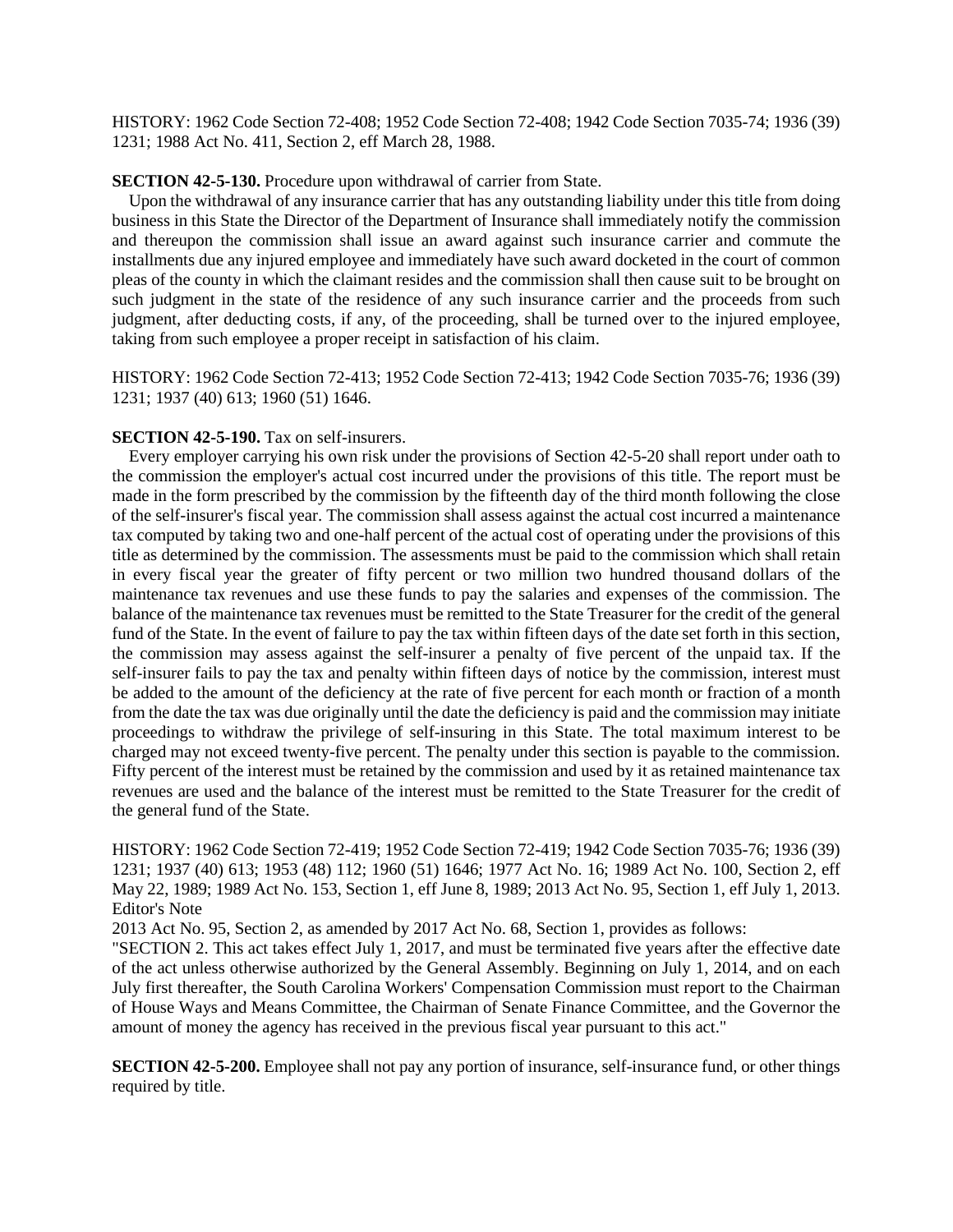No agreement by an employee to pay any portion of any premium paid by his employer to a carrier or to contribute to a benefit fund or department maintained by such employer for the purpose of providing compensation or medical services and supplies as required by this title shall be valid, and any employer who makes a deduction for such purpose from the pay of any employee entitled to the benefits of this title shall be guilty of a misdemeanor and upon conviction thereof shall be punished by a fine of not more than five hundred dollars.

HISTORY: 1962 Code Section 72-421; 1952 Code Section 72-421; 1942 Code Section 7035-24; 1936 (39) 1231.

**SECTION 42-5-210.** Insurance carrier subrogated to rights of employer.

When any employer is insured against liability for compensation with any insurance carrier and such insurance carrier shall have paid any compensation for which the employer is liable or shall have assumed the liability of the employer therefor, it shall be subrogated to all the rights and duties of the employer and may enforce any such rights in its own name or in the name of the injured employee or his personal representative; provided, however, that nothing in this section shall be construed as conferring upon insurance carriers any other or further rights than those existing in the employer at the time of the injury to his employee, anything in the policy of insurance to the contrary notwithstanding.

HISTORY: 1962 Code Section 72-422; 1952 Code Section 72-422; 1942 Code Section 7035-11; 1936 (39) 1231.

**SECTION 42-5-220.** Compromises by carrier must be approved.

No compromise settlement shall be made by the insurance carrier in the exercise of its right of subrogation without the approval of the commission being first had and obtained.

HISTORY: 1962 Code Section 72-423; 1952 Code Section 72-423; 1942 Code Section 7035-11; 1936 (39) 1231.

**SECTION 42-5-230.** Manner in which notice to insurance carrier given.

Whenever by this chapter or the terms of any policy contract any officer is required to give any notice to an insurance carrier, such notice may be given by delivery or by mailing, by registered letter properly addressed and stamped, to the principal office or general agent of such insurance carrier within this State or to its home office or to the secretary, general agent or chief officer thereof in the United States or the Director of the Department of Insurance.

HISTORY: 1962 Code Section 72-424; 1952 Code Section 72-424; 1942 Code Section 7035-76; 1936 (39) 1231; 1937 (40) 613; 1960 (51) 1646.

# **SECTION 42-5-240.** Penalties.

Any person who shall act or assume to act as agent for any such insurance carrier whose authority to do business in this State has been suspended, while such suspension remains in force, or shall neglect or refuse to comply with any of the provisions of Sections 42-5-110, 42-5-120, 42-5-140 and 42-5-150 obligatory upon such person or who shall wilfully make a false or fraudulent statement of the business or conditions of any such insurance carrier or a false or fraudulent return shall be guilty of a misdemeanor and upon conviction shall be punished by a fine of not less than one hundred dollars nor more than one thousand dollars or by imprisonment for not less than ten nor more than ninety days, or both such fine and imprisonment in the discretion of the court.

HISTORY: 1962 Code Section 72-425; 1952 Code Section 72-425; 1942 Code Section 7035-76; 1936 (39) 1231; 1937 (40) 613.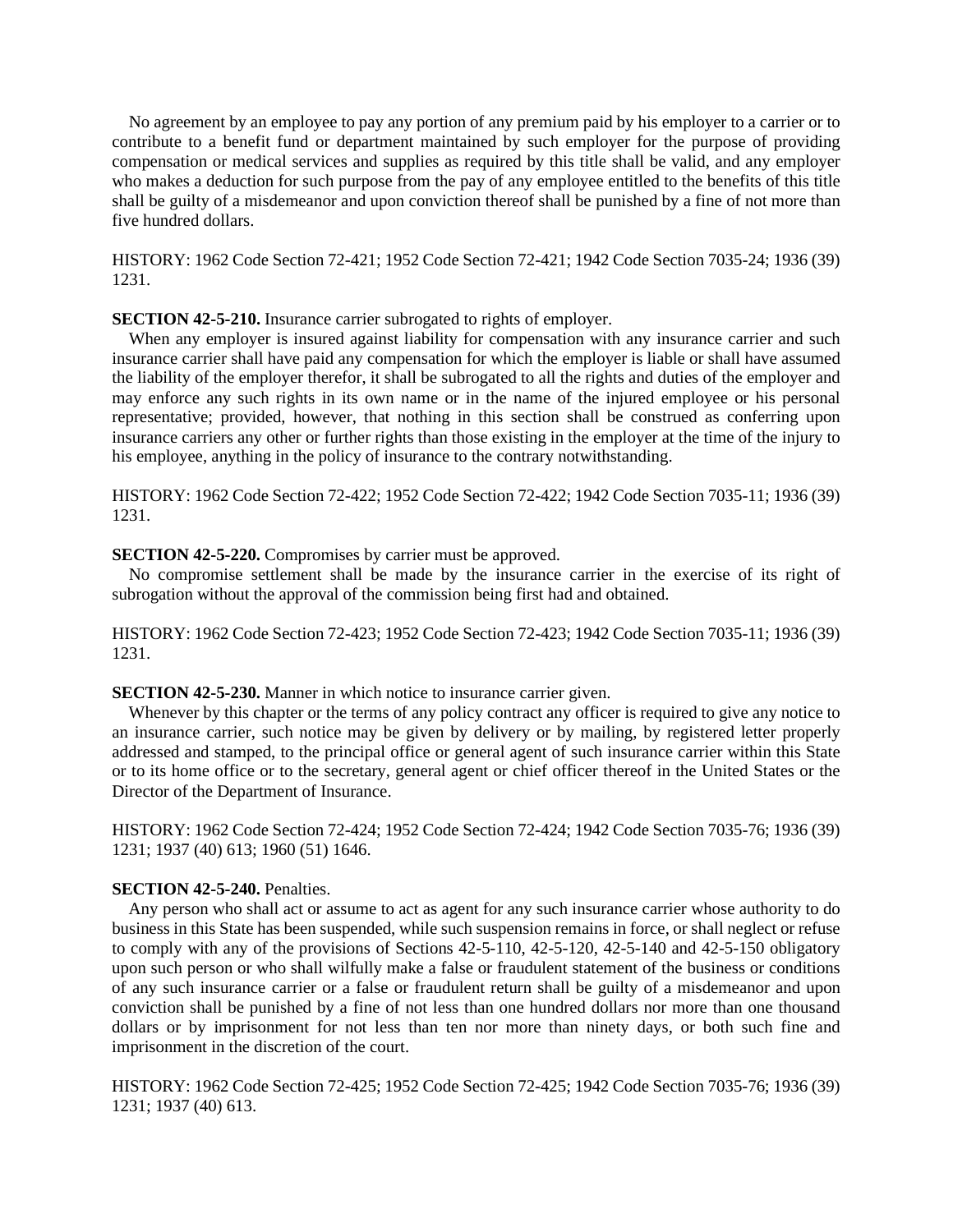**SECTION 42-5-250.** Title not applicable to insurance for single catastrophe hazards.

This title shall not apply to policies of insurance against loss from explosion of boilers or flywheels or other similar single catastrophe hazards. But nothing contained in this section shall be construed to relieve the employer from liability for injury or death of an employee as a result of such explosion or catastrophe.

HISTORY: 1962 Code Section 72-426; 1952 Code Section 72-426; 1942 Code Section 7035-75; 1936 (39) 1231.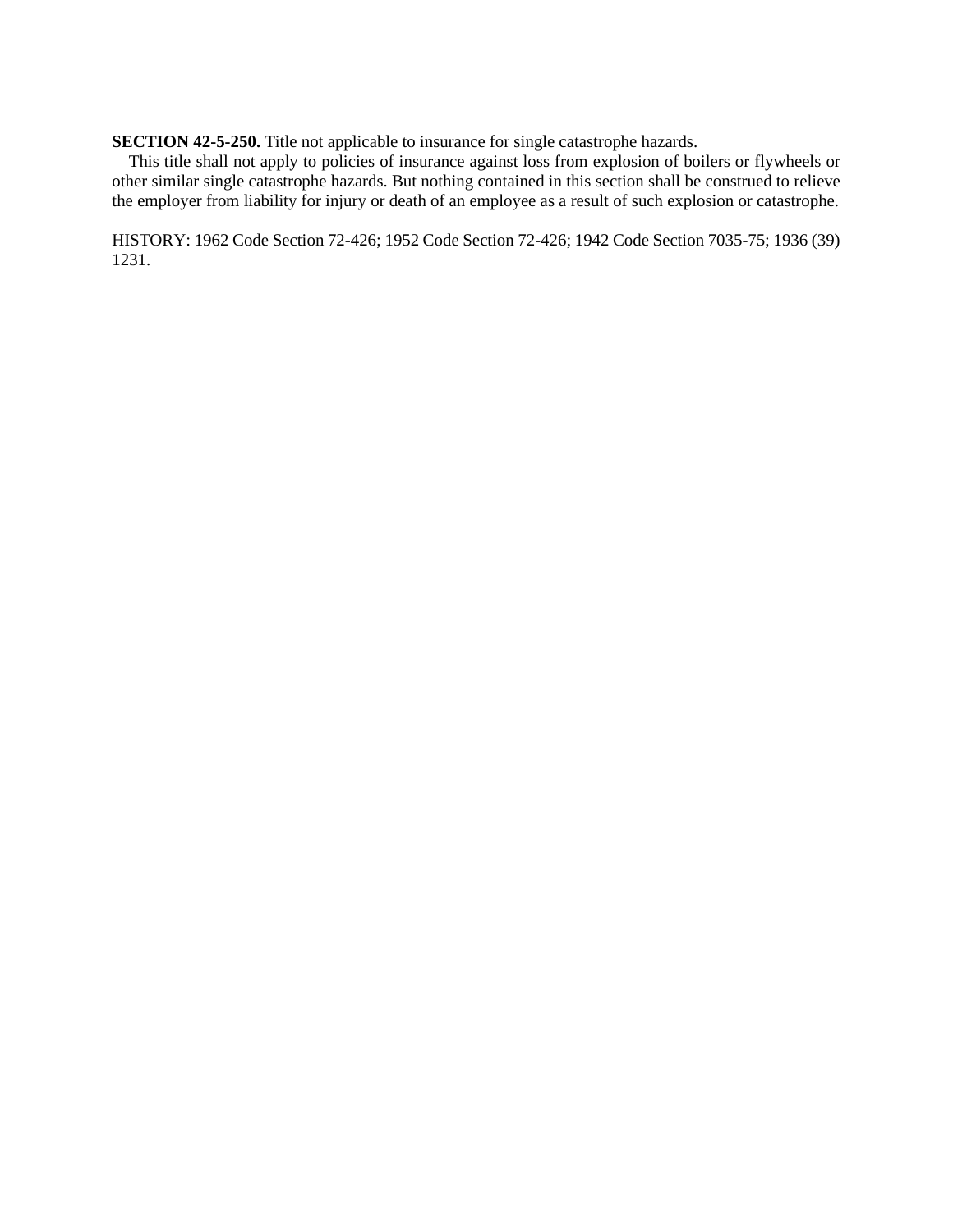# **CHAPTER 7 Funds**

# ARTICLE 1 State Accident Fund

**SECTION 42-7-10.** Establishment of State Accident Fund; contents.

(A) There is established as a separate agency of state government a separate fund to be known as the State Accident Fund, hereinafter referred to as the "fund" or "state fund" in this article. This fund consists of annual premium charges, recoveries from the Second Injury Fund, recoveries by subrogation and, subject to subsection (B), of all income or revenue derived from investing these funds. Receipts for the credit of the fund and expenditures from the fund must be handled in the manner provided by law governing all state funds.

(B) One-third of the investment income generated in Fiscal Year 1990-91 and two-thirds of the income generated in Fiscal Year 1991-92 must be credited to the state fund in those years respectively. Thereafter all such income must be credited to the state fund except that the State Treasurer may charge the state fund, and credit to the general fund, the customary investment management fee.

HISTORY: 1962 Code Section 72-451; 1952 Code Section 72-451; 1947 (45) 147; 1974 (58) 2237; 1989 Act No. 189, Part II, Section 22A, eff June 8, 1989 (became law without the Governor's signature); 1993 Act No. 181, Section 987, eff July 1, 1993.

Editor's Note

1993 Act No. 181, Section 996, eff July 1, 1993, provides as follows:

"SECTION 996. Upon the effective date of this act, the State Workers' Compensation Fund shall be known as the State Accident Fund, and, other than as provided in Article 1, Chapter 7, Title 42 of the 1976 Code, Section 42-7-10 through Section 42-7-100 of this act, any other reference which may be contained in the 1976 Code of Laws or other statutes to the 'State Workers' Compensation Fund' shall be deemed to mean, and shall be changed to, the 'State Accident Fund'."

**SECTION 42-7-20.** Administration of fund; director.

The State Accident Fund shall be administered by a director appointed by the Governor for a term of six years with the advice and consent of the Senate. The administration shall provide for employment of office and field personnel necessary for the proper conduct of the business of the fund, to the extent of appropriations therefor, including the determination of the amount of and the collection of annual charges, the issuance of certificates of compliance with this article, the investigation of claims, the adjustment and payment of claims and awards, the inspection of risks, study and investigation with respect to safety provisions with recommendations to employers as to means of preventing injuries, medical examination of employees, and the prosecution of subrogation rights against any third party. The director may inspect and audit records of employers for the purpose of determining or verifying the amount of annual charges against such employers.

HISTORY: 1962 Code Section 72-452; 1952 Code Section 72-452; 1947 (45) 147; 1974 (58) 2237; 1980 Act No. 509, Section 1; 1993 Act No. 181, Section 988, eff July 1, 1993.

# **SECTION 42-7-30.** Legal representation for fund; extra legal services; fees and expenses.

Legal representation for the State Accident Fund shall be provided by a chief counsel and such staff attorneys as are necessary appointed by the director of the fund with the approval of the Attorney General. Any extra legal services that may be required must be performed by attorneys selected by the director also with the approval of the Attorney General. Fees and expenses for nonstaff attorneys must be approved by the director.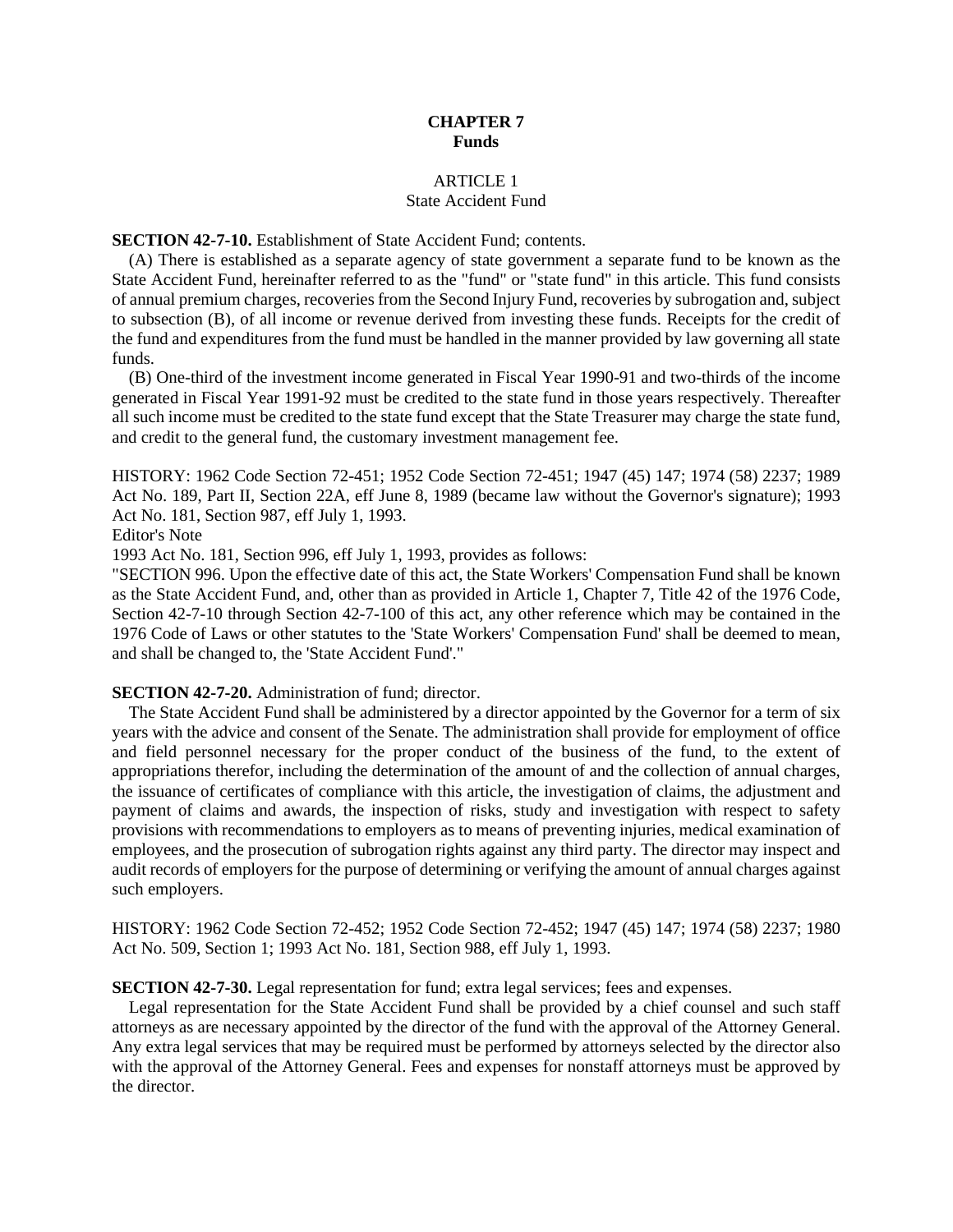HISTORY: 1962 Code Section 72-453; 1952 Code Section 72-453; 1947 (45) 147; 1980 Act No. 509, Section 2; 1993 Act No. 181, Section 989, eff July 1, 1993.

#### **SECTION 42-7-40.** Application to State.

This article shall apply to the State including the State Guard and the National Guard.

HISTORY: 1962 Code Section 72-454; 1952 Code Section 72-454; 1947 (45) 147; 1993 Act No. 181, Section 990, eff July 1, 1993.

### **SECTION 42-7-50.** Subdivisions of State; optimal participation.

Any county or municipality in the State or any agency or institution thereof shall have the option of participating under the provisions of this article but no county, municipality, agency or institution thereof shall be covered by the workers' compensation insurance provided in this article until payment of the annual charge provided in this title shall have been made to the fund, nor shall any county, municipality, agency or institution thereof be covered by this insurance after the lapse of the period for which the annual charge has been paid. The director shall notify each county, municipality, agency or institution thereof at least thirty days before the expiration date of its coverage in order that the county, municipality, agency, or institution may keep its insurance in force continuously.

HISTORY: 1962 Code Section 72-455; 1952 Code Section 72-455; 1947 (45) 147; 1974 (58) 2237.

#### **SECTION 42-7-60.** Officers and employees covered by article.

Notwithstanding anything to the contrary contained in Section 42-1-130, the provisions of this article apply to all officers and employees of the State and of any county, municipality, or other political subdivision thereof or any agency or institution of the State which has elected to participate under this article under the provisions of Section 42-7-50.

In cases of officers or employees who are on a partial or total fee basis or whose official duties require only part time the director may fix, for the purpose of this article, the average weekly wage of this officer or employee, not in excess of forty dollars and collect charges from the employer of this officer or employee on the basis of the average weekly wage so fixed.

Any client of the state agency of Vocational Rehabilitation Department, while involved in a program of assessment or work adjustment as defined in this section, who suffers an injury for which compensation is specifically prescribed in this title, may be awarded and paid compensation under the provisions of this title. For purposes of this section, "a client involved in a program of assessment or work adjustment" is defined as any client performing work tasks which are part of the program of Vocational Rehabilitation services for the individual and who in turn receives wage payments from the agency for the work performed.

Students of high schools, state technical schools, and state-supported colleges and universities while engaged in work study, distributive education, or apprentice programs on the premises of private companies are also covered by the provisions of this title.

HISTORY: 1962 Code Section 72-456; 1952 Code Section 72-456; 1947 (45) 147; 1974 (58) 2237; 1982 Act No. 275; 1984 Act No. 424, Section 2.

**SECTION 42-7-65.** Average weekly wage designated for certain categories of employees.

Notwithstanding the provisions of Section 42-1-40, for the purpose of this title and while serving in this capacity, the total average weekly wage of the following categories of employees is the following:

(1) for all members of the State and National Guard, regardless of rank, seventy-five percent of the average weekly wage in the State for the preceding fiscal year, or the average weekly wage the service member would be entitled to, if any, if injured while performing his civilian employment, if the average weekly wage in his civilian employment is greater;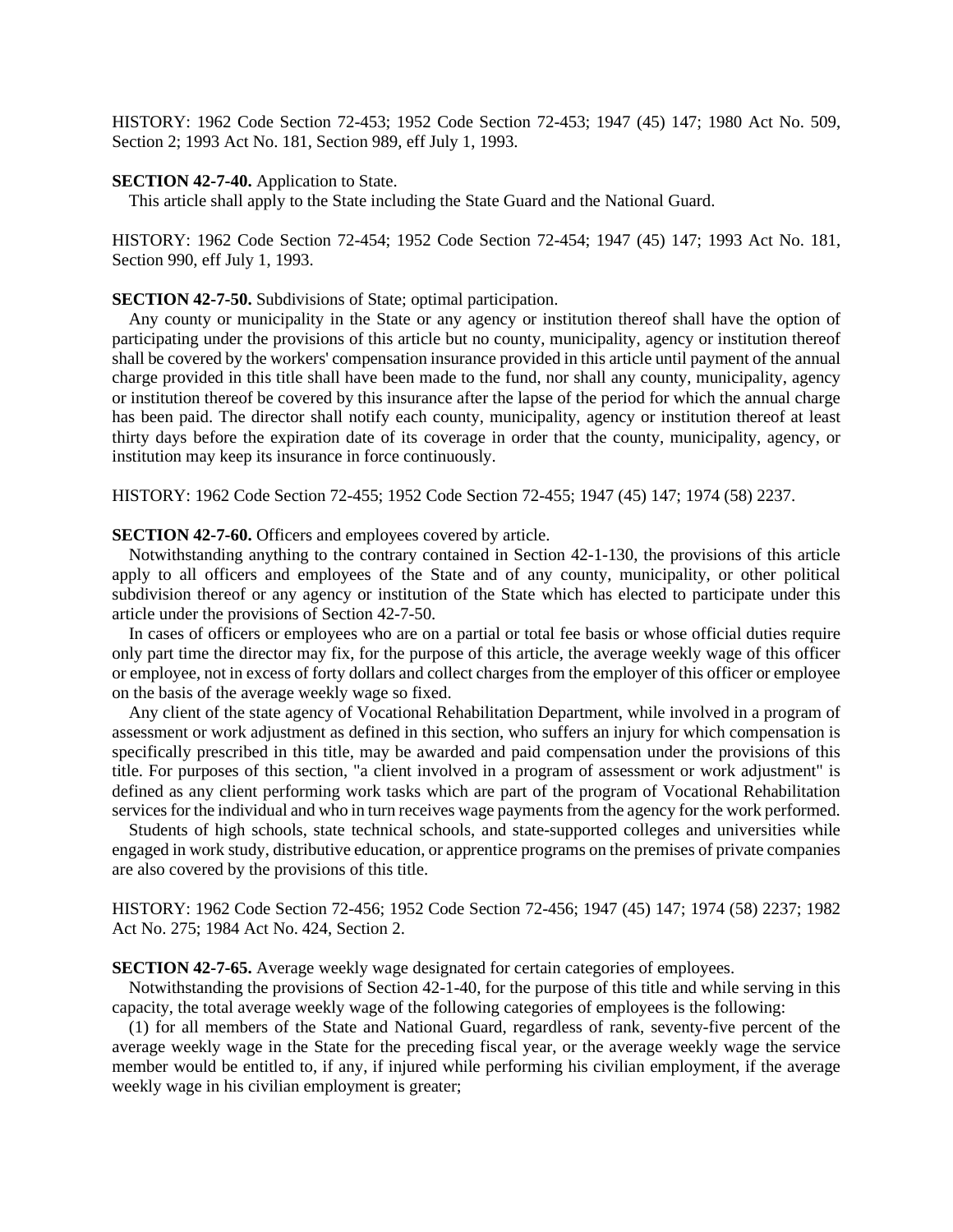(2) for all voluntary firemen of organized voluntary rural fire units and voluntary municipal firemen, thirty-seven and one-half percent of the average weekly wage in the State for the preceding fiscal year;

(3) for all members of organized volunteer rescue squads, thirty-seven and one-half percent of the average weekly wage in the State for the preceding fiscal year;

(4) for all volunteer deputy sheriffs, thirty-seven and one-half percent of the average weekly wage in the State for the preceding fiscal year; and

(5) for all volunteer state constables appointed pursuant to Section 23-1-60, while performing duties in connection with their appointments and authorized by the State Law Enforcement Division, thirty-seven and one-half percent of the average weekly wage in the State for the preceding fiscal year.

The wages provided in items (2), (3), (4), and (5) of this section may not be increased as a basis for any computation of benefits because of employment other than as a volunteer. Persons in the categories provided by items  $(2)$ ,  $(3)$ ,  $(4)$ , and  $(5)$  must be notified of the limitation on average weekly wages prescribed in this section by the authority responsible for obtaining coverage under this title.

"Volunteer firemen" and "rescue squad members" mean members of organized units whose membership is certified to the municipal clerk or chairman of the council of the municipality or county in which their unit is based by the chief officer of the unit concerned. A "volunteer deputy sheriff" is a volunteer whose membership is certified by the sheriff to the governing body of the county. No volunteer deputy sheriff may be included under the provisions of this title unless approved by the governing body of the county or municipality. A voluntary constable appointed pursuant to Section 23-1-60 must be included under the provisions of this title only while performing duties in connection with his appointment and as authorized by the State Law Enforcement Division. The workers' compensation premiums for these constables must be paid from the state general fund upon warrant of the Chief of the State Law Enforcement Division. Notwithstanding any other provision of law, voluntary firemen of organized volunteer fire units and members of organized volunteer rescue squads are covered under this title by the county governing body unless the governing body of the county opts out of the coverage.

The average weekly wage for inmates of the State Department of Corrections as defined in Section 42-1-480 is forty dollars a week. However, the average weekly wage for an inmate who works in a federally approved Prison Industries Enhancement Certification Program must be based upon the inmate's actual net earnings after any statutory reductions. The average weekly wage for county and municipal prisoners is forty dollars a week. The average weekly wage for students of high schools, state technical schools, and state-supported colleges and universities while engaged in work study, marketing education, or apprentice programs on the premises of private companies or while engaged in the Tech Prep or other structured school-to-work programs on the premises of a sponsoring employer is fifty percent of the average weekly wage in the State for the preceding fiscal year.

HISTORY: 1983 Act No. 33 Section 2; 1983 Act No. 92 Section 4; 1984 Act No. 424, Section 3; 1985 Act No. 174, Section 2, eff June 24, 1985; 1991 Act No. 16, Section 2, eff April 9, 1991; 1996 Act No. 259, Section 2, eff April 1, 1996; 1998 Act No. 419, Part II, Section 24A, eff July 1, 1998; 2002 Act No. 339, Section 38, eff July 2, 2002; 2005 Act No. 80, Section 1, eff upon approval (became law without the Governor's signature on May 31, 2005); 2005 Act No. 98, Section 2, eff June 1, 2005; 2010 Act No. 219, Section 1, eff June 7, 2010.

### **SECTION 42-7-67.** Benefits for State and National Guard members.

For members of the South Carolina State and National Guard injured while so employed, the extent, duration, and termination of disability and medical benefits under this title must be determined by reference to the member's civilian employment, if any, without considering the member's military position. If the member does not have civilian employment, reference may be made to the member's military position.

HISTORY: 1985 Act No. 174, Section 3, eff June 24, 1985; 1990 Act No. 612, Part II, Section 15A, eff June 13, 1990 (became law without the Governor's signature); 1996 Act No. 451, Section 3, eff June 18, 1996.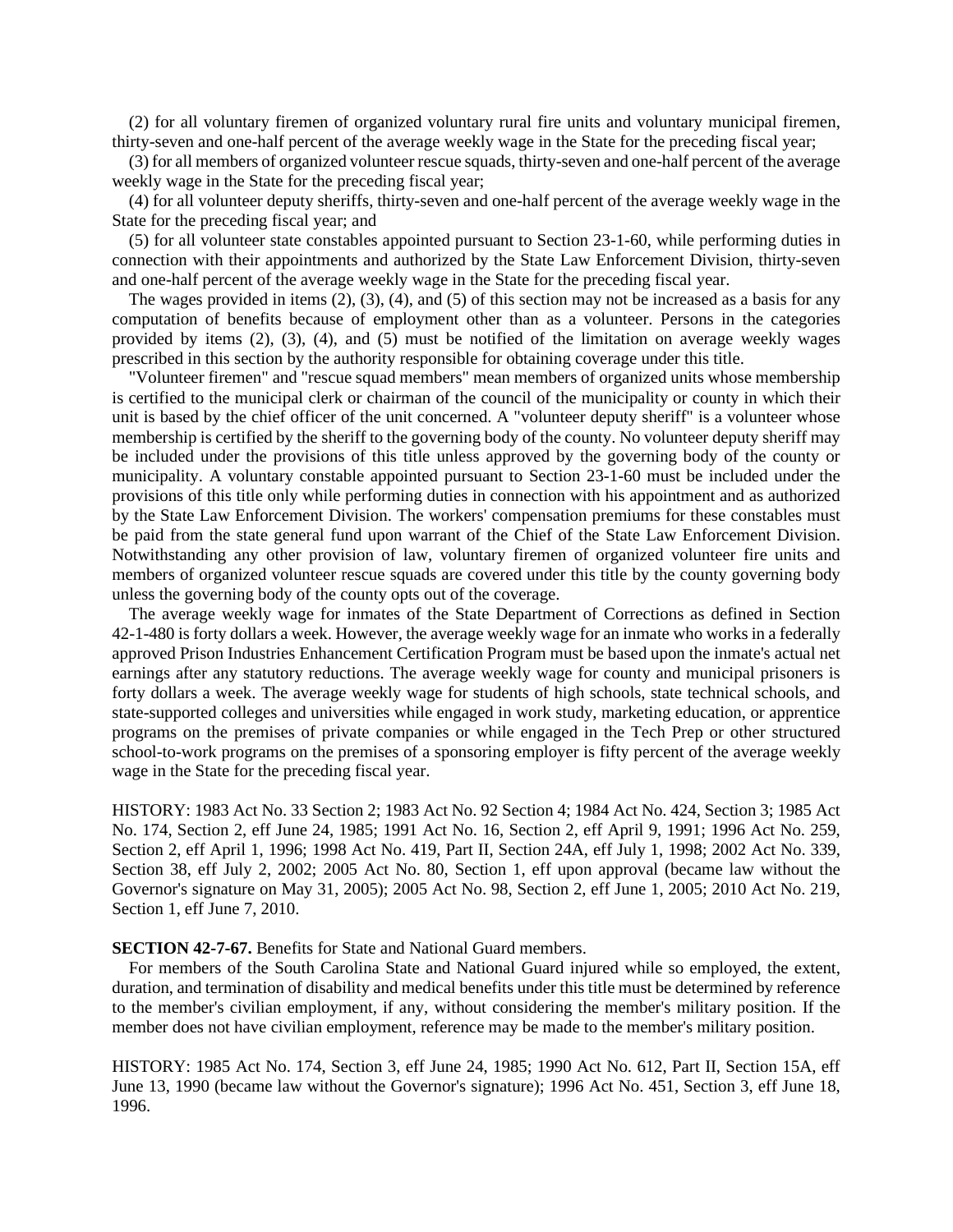### **SECTION 42-7-70.** Rates and premiums.

The rates and premiums paid by employers insured in the fund must not be excessive, inadequate, or unfairly discriminatory. Employers may be grouped by classifications for the establishment of rates and minimum premiums, and classification rates may be modified to produce rates for individual employers in accordance with rating laws which establish standards for measuring any variations in hazards or expense provisions, or both, that can be demonstrated to have a probable effect upon losses or expenses. All premiums collected by the fund must be deposited by it in the State Treasurer to the credit of the State Accident Fund.

HISTORY: 1962 Code Section 72-457; 1952 Code Section 72-457; 1947 (45) 147; 1974 (58) 2237; 1993 Act No. 181, Section 991, eff July 1, 1993.

**SECTION 42-7-75.** State agencies required to pay workers' compensation premiums; State Treasurer's duties as to state accident fund.

All state agencies shall pay workers' compensation premiums according to Section 42-7-70, as determined by the State Accident Fund. Calculation of premiums for the Adjutant General's Office must exclude losses arising out of service as a member of the South Carolina State and National Guard. In lieu of premiums for those losses the Adjutant General shall pay, at the beginning of each premium year, the amount estimated by the fund to be required to cover actual workers' compensation benefits to guard members during the premium year. If the amount actually paid as benefits differs from the estimated pay out advanced under this paragraph, the difference must be debited or credited to the Adjutant General's account in the same manner that an actual adjusted premium is handled.

The State Treasurer and the Comptroller General shall pay from the general fund of the State to the State Accident Fund any necessary funds to cover actual benefit claims paid during any fiscal year, which exceed the amounts paid in for this purpose by the various agencies, departments, and institutions. The State Accident Fund shall certify quarterly to the State Fiscal Accountability Authority the state's liability for the benefit claims actually paid to claimants who are employees of any agency or political subdivision of this State and who are entitled to such payment under state law. The amount certified must be remitted to the State Accident Fund.

If there are not sufficient funds in the State Accident Fund Trust Account to pay operating expenses and claims as they arise, the State Treasurer shall, from the general fund of the State, deposit in the account monthly sufficient funds to pay expenses and claims required by law to be paid, but the amount deposited may not exceed the amount of investment income which the account would have earned from its inception if all such earnings had been credited to the fund.

HISTORY: 1987 Act No. 170, Part II, Section 35, eff June 22, 1987 (became law without Governor's signature); 1989 Act No. 189, Part II, Section 22B(2), eff June 8, 1989 (became law without the Governor's signature); 1990 Act No. 612 Part II, Section 15B (became law on June 13, 1990, without the Governor's signature), applicable to claims occurring after June 30, 1985; 1993 Act No. 181, Section 992, eff July 1, 1993.

### Code Commissioner's Note

At the direction of the Code Commissioner, references in this section to the offices of the former State Budget and Control Board, Office of the Governor, or other agencies, were changed to reflect the transfer of them to the Department of Administration or other entities, pursuant to the directive of the South Carolina Restructuring Act, 2014 Act No. 121, Section 5(D)(1), effective July 1, 2015.

# Editor's Note

1989 Act No. 189, Part II, Section 22B(1), effective June 8, 1989 provides as follows:

"The purpose and effect of the amendment to Section 42-7-75 of the 1976 Code contained in item (2) of this subsection is to continue the state's guarantee for that portion of any reserve deficiency which is attributable to failure to credit investment income to the State Fund Trust Account and also to provide that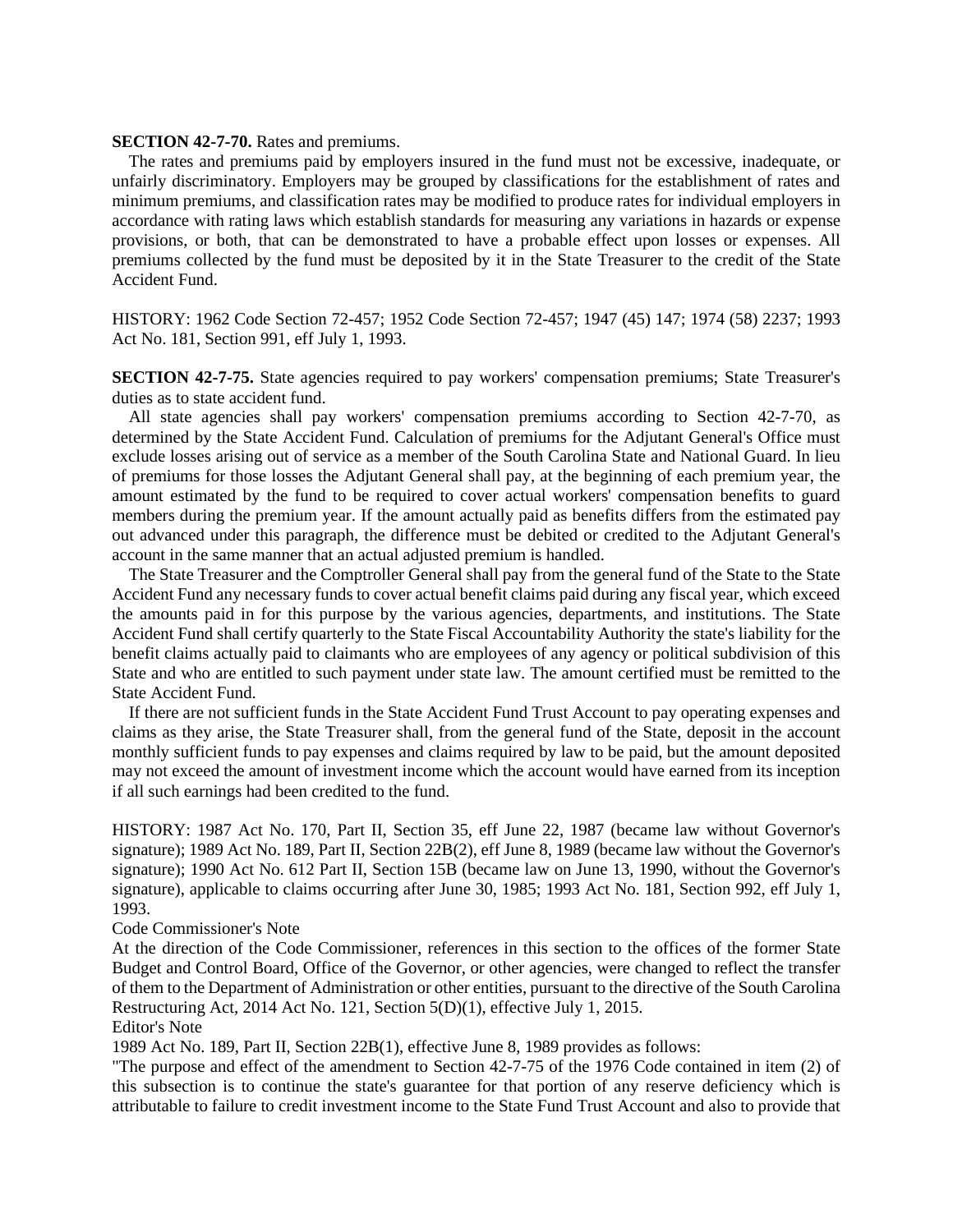the State Workers' Compensation Fund must operate solely on revenue derived from operations, including investment income, in the future."

1990 Act No. 612, Part II, Section 15E, effective June 13, 1990, became law without the Governor's signature, provides as follows:

"SECTION 15E. The amendment to Section 42-7-75 of the 1976 Code, as contained in Subsection B. of this section, applies to claims occurring after June 30, 1985."

**SECTION 42-7-80.** Payment of awards; notice of intention to contest award.

When awards under this article are made by the commission, the commission shall transmit to the director of the fund an official copy of such award, which shall contain the name of the claimant or beneficiary, an itemized statement of the payments to be made and such other information as may be necessary to constitute a full record of the case. Upon receipt of such official award the director of the fund, if he approves the award, shall forward an official copy thereof to the Comptroller General who shall issue his warrant upon the State Treasurer in payment of the claim and retain the award as his voucher therefor. If the director intends to litigate or otherwise contest the award, he shall notify the commission of such intention.

HISTORY: 1962 Code Section 72-458; 1952 Code Section 72-458; 1947 (45) 147; 1974 (58) 2237.

### **SECTION 42-7-90.** Expenditures from fund.

From the State Accident Fund the following expenditures are authorized:

(1) for the payment of any award under this article made by the commission in connection with accidental injury or death of any official or employee of the State, any county or municipality therein, any political subdivision thereof or any agency or institution of the State or a county, municipality, or political subdivision thereof participating hereunder; or

(2) any other expenses authorized by law or approved by the State Fiscal Accountability Authority.

HISTORY: 1962 Code Section 72-459; 1952 Code Section 72-459; 1947 (45) 147; 1976 Act No. 709 Part II Section 21; 1978 Act No. 628; 1993 Act No. 181, Section 993, eff July 1, 1993.

Code Commissioner's Note

At the direction of the Code Commissioner, references in this section to the offices of the former State Budget and Control Board, Office of the Governor, or other agencies, were changed to reflect the transfer of them to the Department of Administration or other entities, pursuant to the directive of the South Carolina Restructuring Act, 2014 Act No. 121, Section 5(D)(1), effective July 1, 2015.

# **SECTION 42-7-100.** Fund director may insure liability.

The fund director may, with the approval of the State Fiscal Accountability Authority, carry in a reliable insurance company or companies, such portion of the insurance liability as may be deemed advantageous.

HISTORY: 1962 Code Section 72-460; 1952 Code Section 72-460; 1947 (45) 147; 1974 (58) 2237. Code Commissioner's Note

At the direction of the Code Commissioner, references in this section to the offices of the former State Budget and Control Board, Office of the Governor, or other agencies, were changed to reflect the transfer of them to the Department of Administration or other entities, pursuant to the directive of the South Carolina Restructuring Act, 2014 Act No. 121, Section 5(D)(1), effective July 1, 2015.

**SECTION 42-7-200.** Workers' Compensation Uninsured Employers' Fund; claims; collection powers; reimbursement agreements; funding.

(A)(1) There is hereby established, within the office of the Second Injury Fund, the South Carolina Workers' Compensation Uninsured Employers' Fund. This fund is created to ensure payment of workers' compensation benefits to injured employees whose employers have failed to acquire necessary coverage for employees in accordance with provisions of this section. The fund must be administered by the Director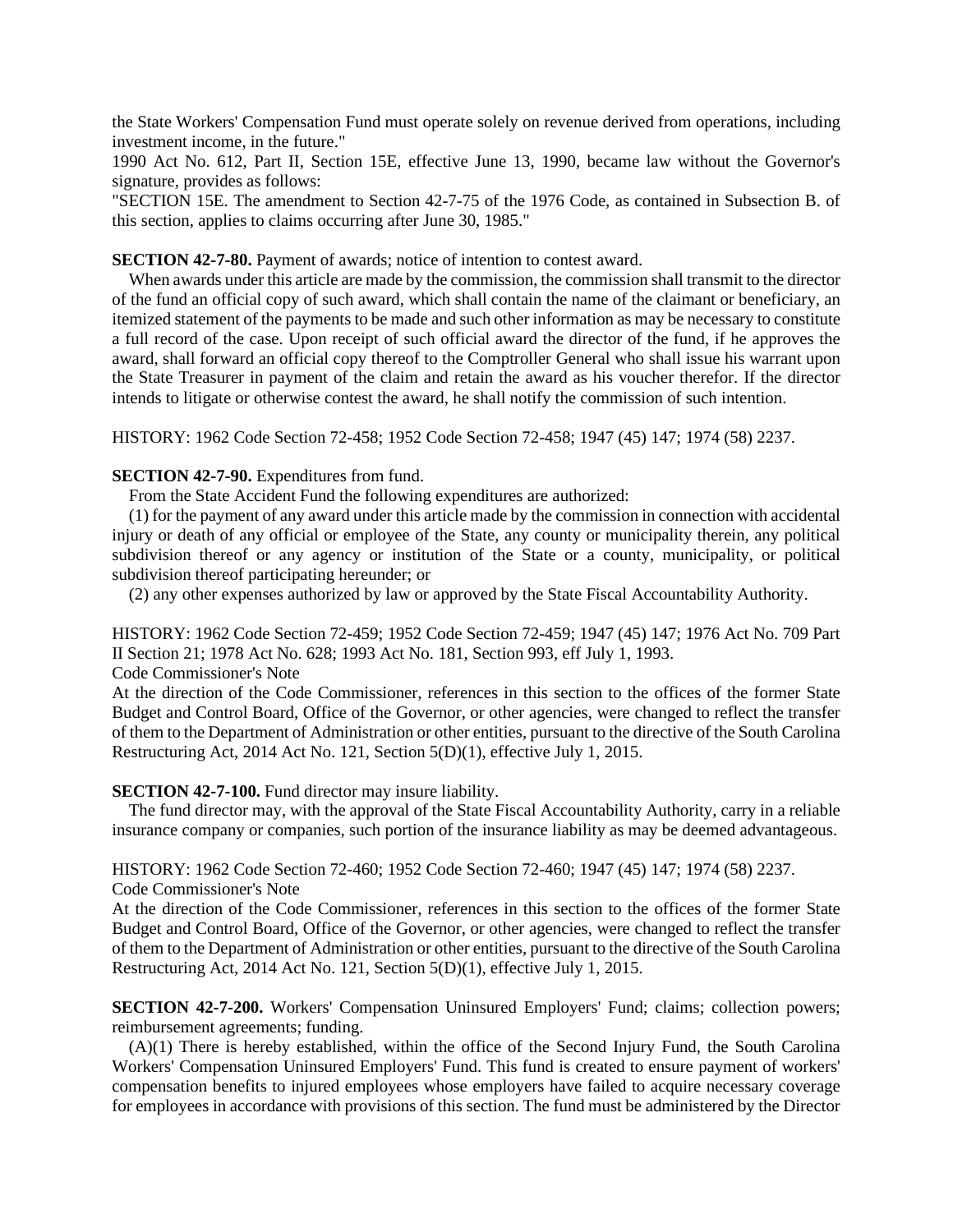of the Second Injury Fund, who shall establish procedures to implement this section, until June 30, 2013. Effective July 1, 2013, all functions within the Second Injury Fund related to the Uninsured Employers' Fund, including all allied, advisory, affiliated, or related entities, as well as the employees, funds, property, and all contractual rights and obligations associated with the Uninsured Employers' Fund, is transferred to the South Carolina Workers' Compensation Uninsured Employers' Fund, and all powers, duties, obligations, and responsibilities of the Second Injury Fund that relate to the Uninsured Employers' Fund are devolved upon the South Carolina Workers' Compensation Uninsured Employers' Fund in accordance with the State Budget and Control Board's plan for the closure of the Second Injury Fund. This item is effective until July 1, 2013.

(2) There is hereby established, within the office of the State Accident Fund, the South Carolina Workers' Compensation Uninsured Employers' Fund. This fund is created to ensure payment of workers' compensation benefits to injured employees whose employers have failed to acquire necessary coverage for employees in accordance with provisions of this section. The fund must be administered by the Director of the State Accident Fund, who shall establish procedures to implement this section. This item is effective as of July 1, 2013.

(B) When an employee makes a claim for benefits pursuant to Title 42 and the State Workers' Compensation Commission determines that the employer is subject to Title 42 and is operating without insurance or as an unqualified self-insurer, the commission shall notify the fund of the claim. The fund shall pay or defend the claim as it considers necessary in accordance with the provisions of Title 42.

(C) When the fund is notified of a claim, the fund may place a lien on the assets of the employer by way of lis pendens or otherwise so as to protect the fund from payments of costs and benefits. If the fund is required to incur costs or expenses or to pay benefits, the fund has a lien against the assets of the employer to the full extent of all costs, expenses, and benefits paid and may file notice of the lien with the clerk of court or register of deeds of any county in which the employer has assets in the same manner as the filing of South Carolina tax liens and with the Secretary of State in the same manner as utilized under Title 36 (Uniform Commercial Code). Any of the employer's assets sold or conveyed during the litigation of the claim must be sold or conveyed subject to the lien.

(D) The fund has all rights of attachment set forth in Section 15-19-10 and has the right to proceed otherwise in the collection of its lien in the same manner as the Department of Revenue is allowed to enforce a collection of taxes generally pursuant to Section 12-49-10, et seq. When all benefits due the claimant, as well as all expenses and costs of litigation, have been paid, the fund shall file notice of the total of all monies paid with the clerk of court in any county in which the employer has assets and with the Secretary of State. This notice constitutes a judgment against the employer and has priority as a first lien in the same manner as liens of the Department of Revenue, subject only to the lien of the Department of Revenue pursuant to Section 12-49-10, et seq. If the employer files for bankruptcy or otherwise is placed into receivership, the fund becomes a secured creditor to the assets of the employer in the same manner as the Department of Revenue has priority for unpaid taxes, subject only to the lien of the Department of Revenue. The fund otherwise has all rights and remedies afforded the Department of Revenue as set forth in Section 12-54-10, et seq.

(E) Nothing in this section precludes the South Carolina Workers' Compensation Uninsured Employers' Fund from entering into an agreement for the reimbursement of expenses, costs, or benefits paid by the fund. If an agreement is entered into subsequent to the filing of a lien, the lien may be canceled by the fund. Provided, however, an agreement between the fund and an employer under this section may provide that in the event the employer breaches the terms or conditions of the agreement, the fund may file or reinstate a lien, as the case may be. For purposes of this section, the term "costs" includes reasonable administrative costs which must be set by the director of the fund, subject to the approval of the Workers' Compensation Commission.

(F) To establish and maintain the South Carolina Workers' Compensation Uninsured Employers' Fund, there must be earmarked from the collections of the tax on insurance carriers and self-insured persons provided for in Sections 38-7-50 and 42-5-190 an amount sufficient to establish and annually maintain the fund at a level of not less than two hundred thousand dollars. In addition, the State Treasurer may deposit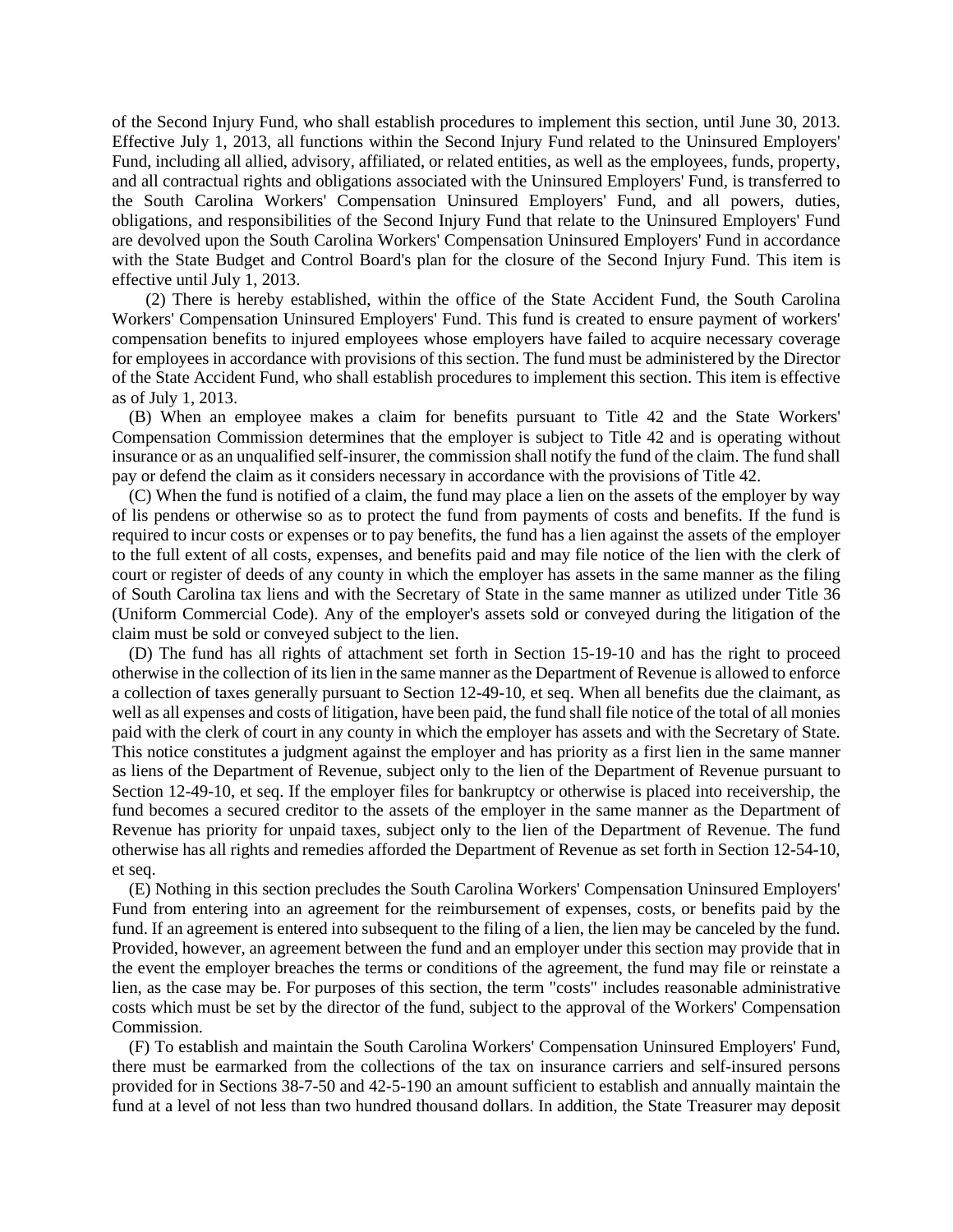to the account of the fund monies authorized to be paid to the Workers' Compensation Commission under Section 42-9-140 upon determination additional funds are needed for the operation of the fund.

(G) When an employee makes a claim for benefits pursuant to Title 42 and the records of the South Carolina Workers' Compensation Commission indicate that the employer is operating without insurance, the South Carolina Workers' Compensation Uninsured Employers' Fund or any person designated by the director may subpoena the employer or its agents and require the production of any documents or records which the fund considers relevant to its investigation of the claim. The subpoena shall be returnable at the office of the fund or any place designated by it. In the case of refusal to obey a subpoena issued to any person or agent of any employer, a court of common pleas upon application of the fund may issue an order requiring the person or agent of an employer to appear at the fund and produce documentary evidence or give other evidence concerning the matter under inquiry.

HISTORY: 1982 Act No. 286; 1987 Act No. 155, Section 22, eff January 1, 1988; 1989 Act No. 54, Section 1, eff April 24, 1989; 1990 Act No. 589, Section 2, eff June 12, 1990; 1993 Act No. 181, Section 994, eff July 1, 1993; 1994 Act No. 459, Section 1, eff June 16, 1994; 2007 Act No. 111, Pt II, Section 4, eff July 1, 2007, applicable to injuries that occur on or after that date. Editor's Note

2007 Act No. 111, Part II Section 4, provides that paragraph (A)(1) is effective until July 1, 2013, and that paragraph (A)(2) takes effect July 1, 2013.

### **SECTION 42-7-210.** Transfers from general fund to State Accident Fund authorized.

Notwithstanding the amounts annually appropriated as Workers' Compensation Insurance to cover Workers' Compensation benefit claims paid to employees of the state government who are entitled under state law, the State Treasurer and the Comptroller General are hereby authorized and directed to pay from the general fund of the State to the State Accident Fund such funds as are necessary to cover actual benefit claims paid and expenses relating to the operations of the agency during the current fiscal year which exceed the amounts paid in for this purpose by the various agencies, departments, and institutions. The State Accident Fund must certify quarterly to the State Fiscal Accountability Authority the state's liability for such benefit claims actually paid to claimants who are employees of the State of South Carolina and entitled under state law. The amount so certified must be remitted to the State Accident Fund.

HISTORY: 2002 Act No. 356, Section 1, Pt IX.K, eff July 1, 2002.

Code Commissioner's Note

At the direction of the Code Commissioner, references in this section to the offices of the former State Budget and Control Board, Office of the Governor, or other agencies, were changed to reflect the transfer of them to the Department of Administration or other entities, pursuant to the directive of the South Carolina Restructuring Act, 2014 Act No. 121, Section 5(D)(1), effective July 1, 2015.

### ARTICLE 3

# Second Injury Fund

**SECTION 42-7-310.** Establishment, purpose, administration, funding and staff of Second Injury Fund.

(a) There is hereby established, under the Budget and Control Board, the Second Injury Fund for the purpose of making payments in accordance with the provisions of Section 42-9-400, Section 42-9-410, and this section. The fund shall be administered by a director appointed by the State Budget and Control Board. The State Treasurer shall be the custodian of the fund, and all monies and securities in the fund shall be held in a separate and distinct trust account by the State Treasurer.

(b) Disbursements from the fund shall be made with the approval of the director by forwarding a disbursement voucher, along with an itemized statement of payments and such other information as may be necessary to justify payment, to the Comptroller General who shall issue his warrant upon the State Treasurer in payment of the disbursement request.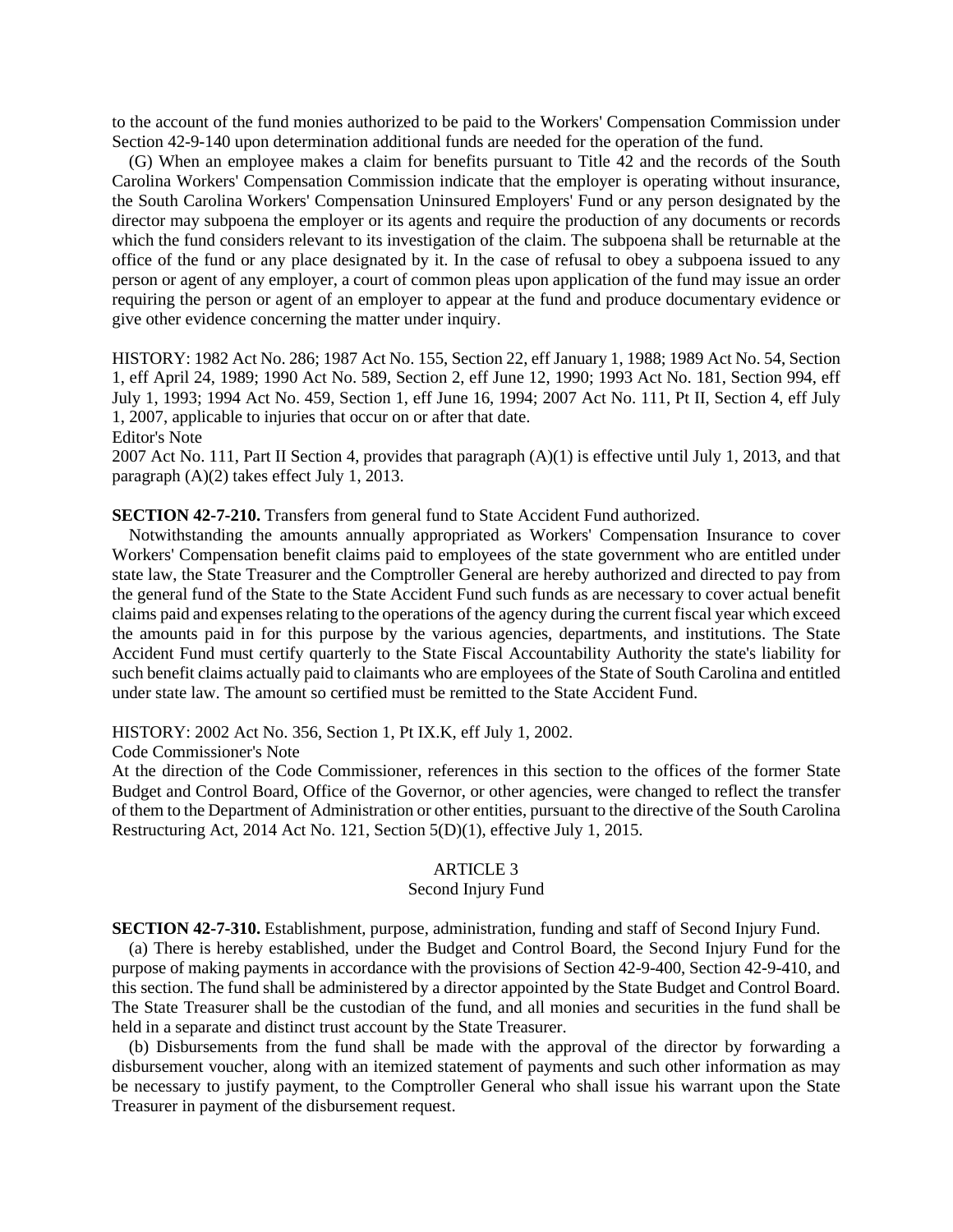Agreements to reimburse an employer or his carrier for compensation or medical benefits as provided in Section 42-9-400 or 42-9-410 shall be forwarded to the commission for approval. If approved and unappealed, such agreements shall be binding in the same manner as other orders, decisions, or awards of the commission.

When awards are made under Section 42-9-400 or 42-9-410 by the commission, it shall transmit to the director of the fund an official copy of such awards which shall contain the name of the employer, carrier, and employee to whom benefits were originally paid, an itemized statement of payments, and such other information as may be necessary to constitute a full record of the case. Upon the receipt of such official award, the director of the fund, if he approves the award, shall forward a disbursement voucher, along with an official copy, to the Comptroller General who shall issue his warrant upon the State Treasurer in payment of the claim. If the director intends to litigate or otherwise contest the award, he shall notify the commission of such intention. Any questions or controversies arising under this subsection shall be decided by the commission in the procedural manner now provided under this title.

(c) The original funding of the Second Injury Fund shall be in a manner as follows:

(1) From the State Accident Fund, the State Treasurer is hereby authorized and directed to transfer one hundred thousand dollars to be deposited in the Second Injury Fund.

(2) The State Treasurer is hereby authorized and directed to deposit in the Second Injury Fund one third of the workers' compensation premium tax.

(3) The State Treasurer shall deposit to the account of the Second Injury Fund the money authorized paid to the Workers' Compensation Commission under Section 42-9-140.

(d) The funding of the Division of the Second Injury Fund on a continuing basis is by:

(1) deposits to the account of the fund by the State Treasurer of those monies authorized to be paid to the Workers' Compensation Commission under Section 42-9-140;

(2) equitable assessments upon each carrier which, as used in this section, includes all insurance carriers, self-insurers, and the State Accident Fund. Each carrier shall make payments to the fund in an amount equal to that proportion of one hundred thirty-five percent of the total disbursement made from the fund during the preceding fiscal year less the amount of net assets in the fund as of June thirtieth of the preceding fiscal year which the normalized premium of each carrier bore to the normalized premium of all carriers during the preceding calendar year. Each insurance carrier, self-insurer, and the State Accident Fund shall make payment based upon workers' compensation normalized premiums during the preceding calendar year. The charge to each insurance carrier is a charge based upon normalized premiums. An employer who has ceased to be a self-insurer shall continue to be liable for any assessments into the fund on account of any benefits paid by him during such calendar year. Any assessment levied or established in accordance with this section constitutes a personal debt of every employer or insurance carrier so assessed and is due and payable to the Second Injury Fund when payment is called for by the fund. In the event of failure to pay any assessment upon the date determined by the fund, the employer or insurance carrier immediately may be assessed a penalty in an amount not exceeding ten percent of the unpaid assessment. If the employer or insurance carrier fails to pay the assessment and penalty, they shall be barred from any recovery from the fund on all claims without exception until the assessment and penalty are paid in full. The director may file a complaint for collection against the employer or insurance carrier in a court of competent jurisdiction for the assessment, penalty, and interest at the legal rate, and the employer/carrier is responsible for attorney's fees and costs. The penalty and interest under this subsection are payable to the Second Injury Fund. At the time of the filing of the complaint, the fund also shall notify the South Carolina Department of Insurance and the South Carolina Workers' Compensation Commission, and these government agencies shall take the appropriate legal and administrative action immediately; and

(3) "Normalized premium" is defined as gross paid losses before salvage and subrogation times a factor representing normalized expenses. Normalized expenses include taxes, licenses, fees, general expenses, profit, contingencies, and other expenses as reported on the Insurance Expense Exhibit of the NAIC Annual Statement blank. This normalized expense factor shall be computed annually by the Workers' Compensation Commission by August first of each year and must be based upon aggregate expense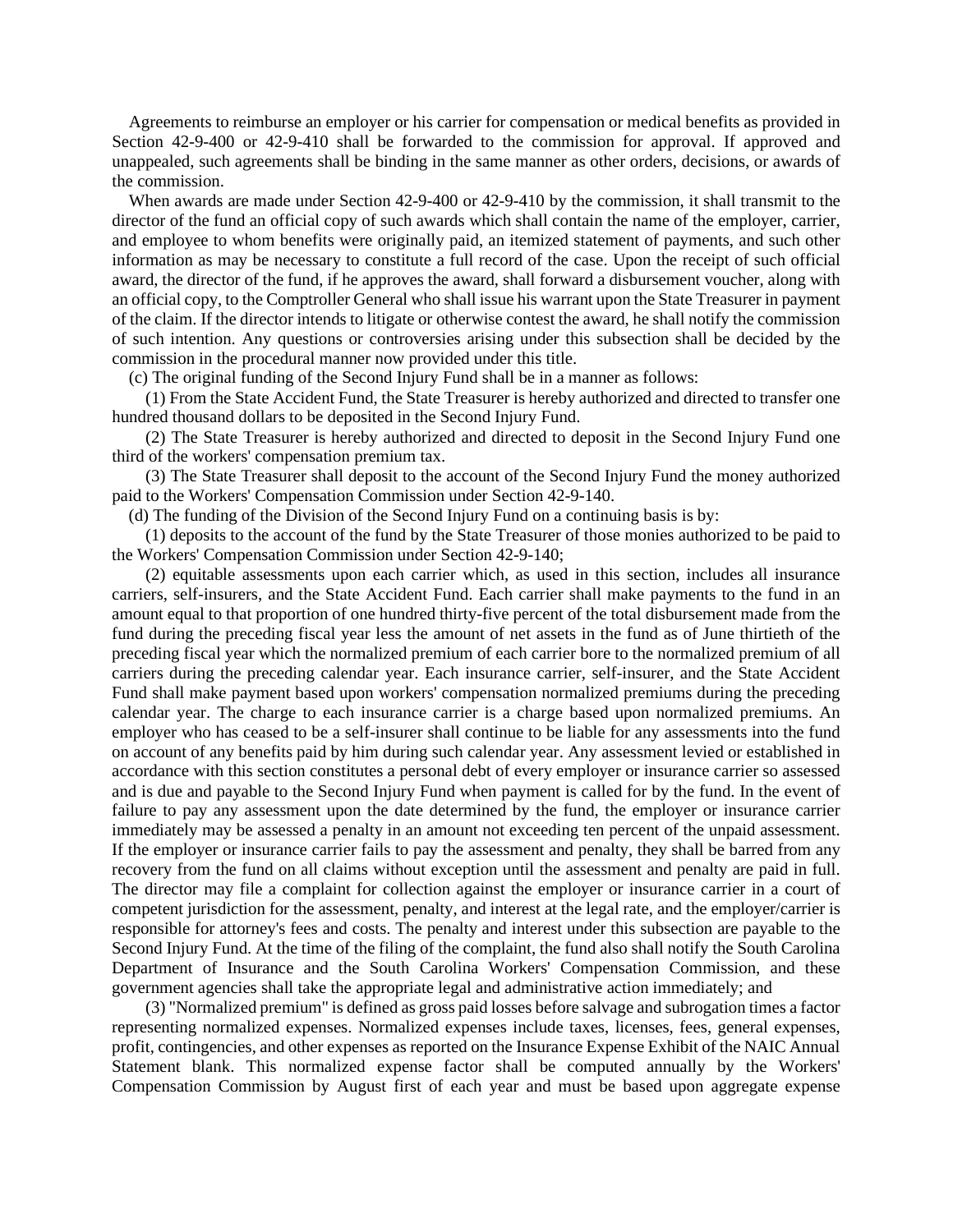information obtained from the Department of Insurance derived from insurers' most recently filed annual statements.

(e) The director shall be authorized to employ necessary staff for administering the fund, and the monies necessary for administration of the fund shall be paid out of the fund. In furtherance of this purpose, the Attorney General shall appoint a member of his staff to represent the fund in all proceedings brought to enforce claims against the fund.

HISTORY: 1962 Code Section 72-602; 1972 (57) 2578; 1973 (58) 623; 1974 (58) 2237; 1976 Act No. 615; 1977 Act No. 24 Section 1; 1982 Act No. 276; 1988 Act No. 295, eff February 2, 1988; 1993 Act No. 181, Section 995, eff July 1, 1993; 2000 Act No. 364, Section 1, eff June 14, 2000; 2003 Act No. 73, Section 21, eff June 25, 2003; 2007 Act No. 111, Pt II, Section 2, eff July 1, 2007, applicable to injuries that occur on or after that date.

Code Commissioner's Note

At the direction of the Code Commissioner, reference in this section to the former Budget and Control Board has not been changed pursuant to the directive of the South Carolina Restructuring Act, 2014 Act No. 121, Section 5(D)(1), until further action by the General Assembly.

**SECTION 42-7-320.** Termination of Second Injury Fund; schedule.

(A) Except as otherwise provided in this section, on and after July 1, 2013, the programs and appropriations of the Second Injury Fund are terminated. The State Fiscal Accountability Authority must provide for the efficient and expeditious closure of the fund with the orderly winding down of the affairs of the fund so that the remaining liabilities of the fund are paid utilizing assessments, accelerated assessments, annuities, loss portfolio transfers, or such other mechanisms as are reasonably determined necessary to fund any remaining liabilities of the fund. The Department of Insurance and the Workers' Compensation Commission may submit comments and suggestions to be considered by the State Fiscal Accountability Authority in planning for the closure of the fund. The State Fiscal Accountability Authority shall cause all necessary actions to be taken to provide appropriate staffing of the fund until such time as the staff services are no longer required to administer the obligations of the fund. The fund's administrative costs, including employee salaries and benefits, shall be paid from the Second Injury Fund Trust if the interest from the trust becomes insufficient to pay these obligations.

(B) After December 31, 2011, the Second Injury Fund shall not accept a claim for reimbursement from any employer, self-insurer, or insurance carrier. The fund shall not consider a claim for reimbursement for an injury that occurs on or after July 1, 2008.

(1) An employer, self-insurer, or insurance carrier must notify the Second Injury Fund of a potential claim by December 31, 2010. Failure to submit notice by December 31, 2010, shall bar an employer, self-insurer, or insurance carrier from recovery from the fund.

(2) An employer, self-insurer, or insurance carrier must submit all required information for consideration of accepting a claim to the Second Injury Fund by June 30, 2011. Failure to submit all required information to the fund by June 30, 2011, so that the claim can be accepted, compromised, or denied shall bar an employer, self-insurer, or insurance carrier from recovery from the fund.

(3) Insurance carriers, self-insurers, and the State Accident Fund remain liable for Second Injury Fund assessments, as determined by the State Fiscal Accountability Authority, in order to pay accepted claims. The fund shall continue reimbursing employers and insurance carriers for claims accepted by the fund on or before December 31, 2011.

HISTORY: 2007 Act No. 111, Pt II, Section 5, eff July 1, 2007, applicable to injuries that occur on or after that date.

Code Commissioner's Note

At the direction of the Code Commissioner, references in this section to the offices of the former State Budget and Control Board, Office of the Governor, or other agencies, were changed to reflect the transfer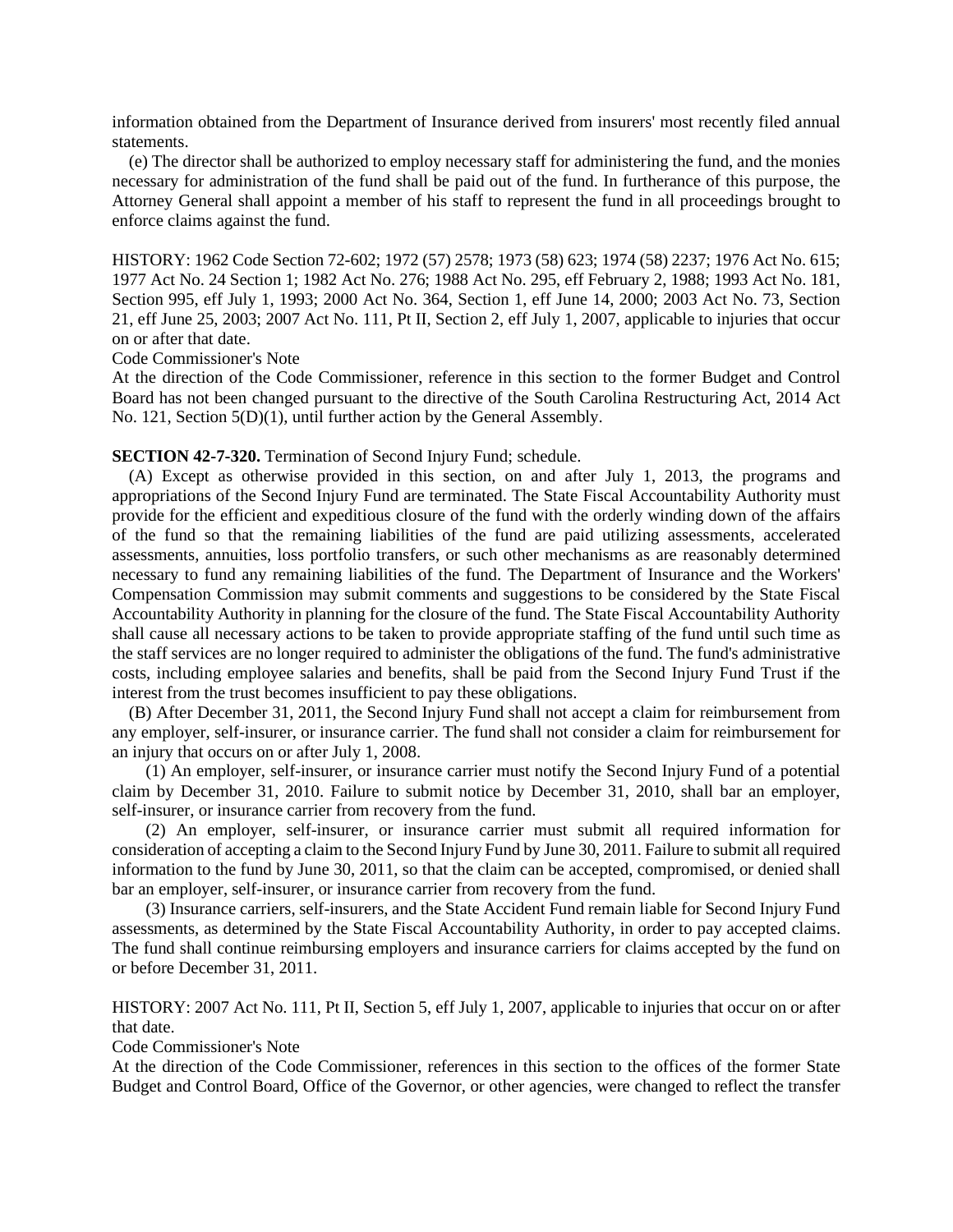of them to the Department of Administration or other entities, pursuant to the directive of the South Carolina Restructuring Act, 2014 Act No. 121, Section 5(D)(1), effective July 1, 2015.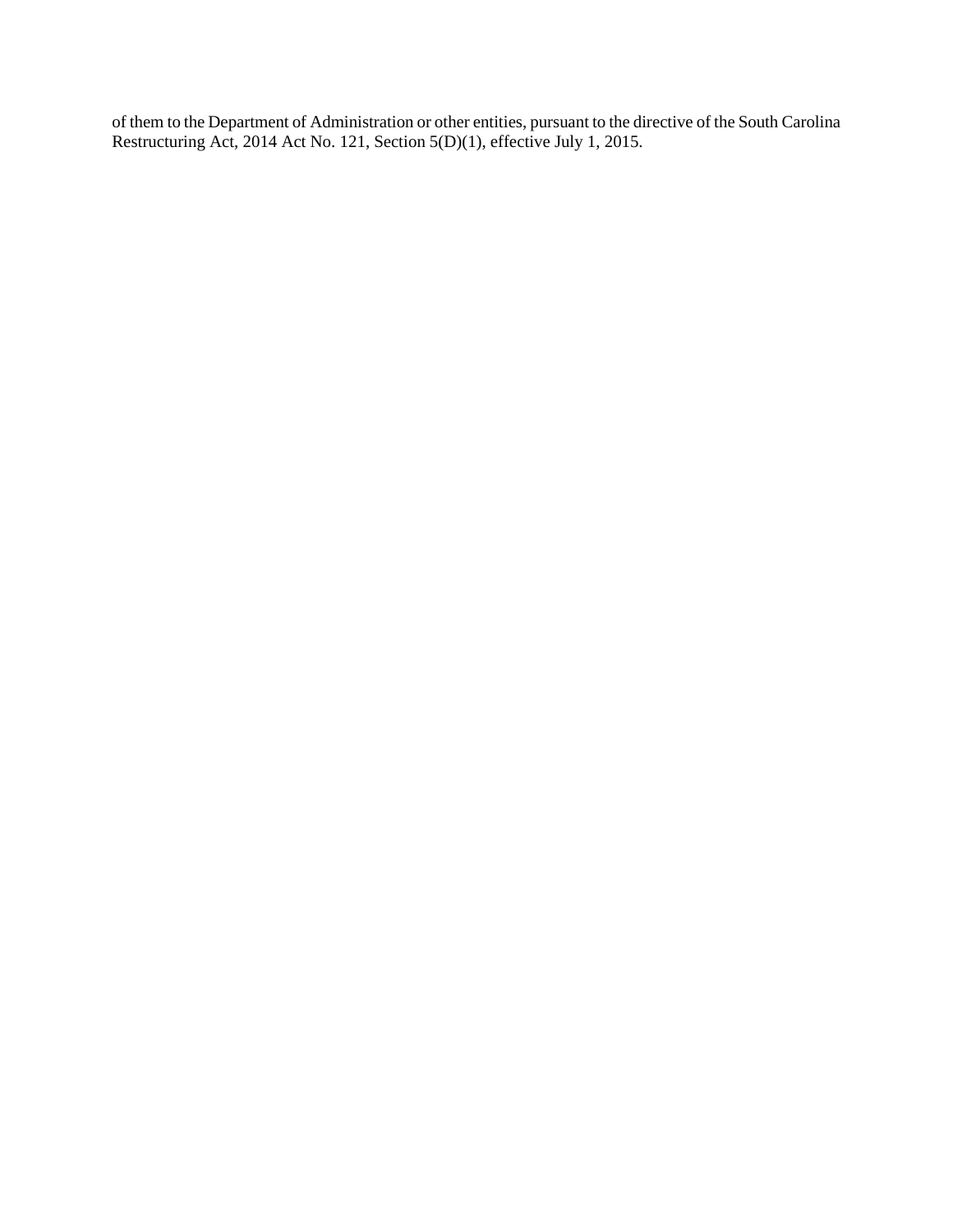# **CHAPTER 9 Compensation and Payment**

### **SECTION 42-9-5.** Basis for award.

Any award made pursuant to this title must be based upon specific and written detailed findings of fact substantiating the award.

HISTORY: 2007 Act No. 111, Pt I, Section 16, eff July 1, 2007, applicable to injuries that occur on or after that date.

**SECTION 42-9-10.** Amount of compensation for total disability; what constitutes total disability.

(A) When the incapacity for work resulting from an injury is total, the employer shall pay, or cause to be paid, as provided in this chapter, to the injured employee during the total disability a weekly compensation equal to sixty-six and two-thirds percent of his average weekly wages, but not less than seventy-five dollars a week so long as this amount does not exceed his average weekly salary; if this amount does exceed his average weekly salary, the injured employee may not be paid, each week, less than his average weekly salary. The injured employee may not be paid more each week than the average weekly wage in this State for the preceding fiscal year. In no case may the period covered by the compensation exceed five hundred weeks except as provided in subsection (C).

(B) The loss of both hands, arms, shoulders, feet, legs, hips, or vision in both eyes, or any two thereof, constitutes total and permanent disability to be compensated according to the provisions of this section.

(C) Notwithstanding the five-hundred-week limitation prescribed in this section or elsewhere in this title, any person determined to be totally and permanently disabled who as a result of a compensable injury is a paraplegic, a quadriplegic, or who has suffered physical brain damage is not subject to the five-hundred-week limitation and shall receive the benefits for life.

(D) Notwithstanding the provisions of Section 42-9-301, no total lump sum payment may be ordered by the commission in any case under this section where the injured person is entitled to lifetime benefits.

HISTORY: 1962 Code Section 72-151; 1952 Code Section 72-151; 1942 Code Sections 7035-32, 7035-34; 1936 (39) 1231; 1937 (40) 613; 1941 (42) 221; 1953 (48) 103; 1966 (54) 2753; 1972 (57) 2339; 1974 (58) 2265; 1976 Act No. 532 Section 3; 1978 Act No. 500 Section 1; 1984 Act No. 417; 1986 Act No. 389, eff April 29, 1986; 2007 Act No. 111, Pt I, Section 17, eff July 1, 2007, applicable to injuries that occur on or after that date.

**SECTION 42-9-20.** Amount of compensation for partial disability.

Except as otherwise provided in Section 42-9-30, when the incapacity for work resulting from the injury is partial, the employer shall pay, or cause to be paid, as provided in this chapter, to the injured employee during such disability a weekly compensation equal to sixty-six and two-thirds percent of the difference between his average weekly wages before the injury and the average weekly wages which he is able to earn thereafter, but not more than the average weekly wage in this State for the preceding fiscal year. In no case shall the period covered by such compensation be greater than three hundred forty weeks from the date of injury. In case the partial disability begins after a period of total disability, the latter period shall not be deducted from a maximum period allowed in this section for partial disability.

HISTORY: 1962 Code Section 72-152; 1952 Code Section 72-152; 1942 Code Section 7035-33; 1936 (39) 1231; 1937 (40) 613; 1953 (48) 103; 1966 (54) 2753; 1972 (57) 2339; 1974 (58) 2265; 1976 Act No. 532 Section 4; 1977 Act No. 70.

**SECTION 42-9-30.** Schedule of period of disability and compensation.

In cases included in the following schedule, the disability in each case is considered to continue for the period specified and the compensation paid for the injury is as specified: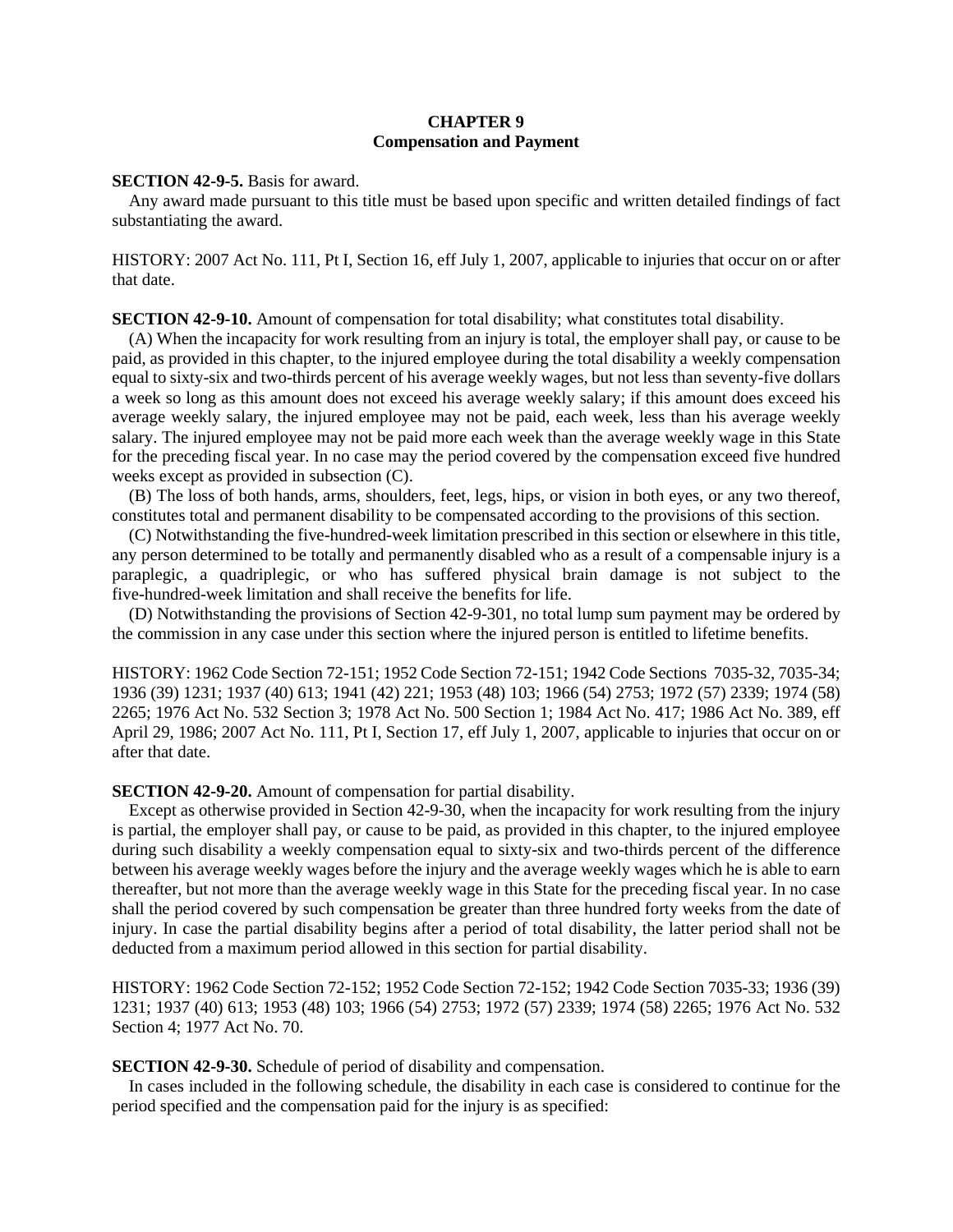(1) for the loss of a thumb sixty-six and two-thirds percent of the average weekly wages during sixty-five weeks;

(2) for the loss of a first finger, commonly called the index finger, sixty-six and two-thirds percent of the average weekly wages during forty weeks;

(3) for the loss of a second finger, sixty-six and two-thirds percent of the average weekly wages during thirty-five weeks;

(4) for the loss of a third finger, sixty-six and two-thirds percent of the average weekly wages during twenty-five weeks;

(5) for the loss of a fourth finger, commonly called the little finger, sixty-six and two-thirds percent of the average weekly wages during twenty weeks;

(6) the loss of the first phalange of the thumb or any finger is considered to be equal to the loss of one half of such thumb or finger and the compensation must be for one half of the periods of time above specified;

(7) the loss of more than one phalange is considered the loss of the entire finger or thumb; provided, however, that in no case shall the amount received for more than one finger exceed the amount provided in this schedule for the loss of a hand;

(8) for the loss of a great toe, sixty-six and two-thirds percent of the average weekly wages during thirty-five weeks;

(9) for the loss of one of the toes other than a great toe, sixty-six and two-thirds percent of the average weekly wages during ten weeks;

(10) the loss of the first phalange of any toe is considered to be equal to the loss of one half of such toe and the compensation must be for one half the periods of time above specified;

(11) the loss of more than one phalange is considered as the loss of the entire toe;

(12) for the loss of a hand, sixty-six and two-thirds percent of the average weekly wages during one hundred and eighty-five weeks;

(13) for the loss of an arm, sixty-six and two-thirds percent of the average weekly wages during two hundred twenty weeks;

(14) for the loss of a shoulder, sixty-six and two-thirds percent of the average weekly wages during three hundred weeks;

(15) for the loss of a foot, sixty-six and two-thirds percent of the average weekly wages during one hundred forty weeks;

(16) for the loss of a leg, sixty-six and two-thirds percent of the average weekly wages during one hundred ninety-five weeks;

(17) for the loss of a hip, sixty-six and two-thirds percent of the average weekly wages during two hundred eighty weeks;

(18) for the loss of an eye, sixty-six and two-thirds percent of the average weekly wages during one hundred forty weeks;

(19) for the complete loss of hearing in one ear, sixty-six and two-thirds percent of the average weekly wages during eighty weeks; and for the complete loss of hearing in both ears, sixty-six and two-thirds percent of the average weekly wages during one hundred sixty-five weeks, and the commission, by regulation, shall provide for the determination of proportional benefits for total or partial loss of hearing based on accepted national medical standards;

(20) total loss of use of a member or loss of vision of an eye is considered as equivalent to the loss of the member or eye. The compensation for partial loss of or for partial loss of use of a member or for partial loss of vision of an eye is the proportion of the payments provided in this section for total loss as such partial loss bears to total loss;

(21) for the loss of use of the back in cases where the loss of use is forty-nine percent or less, sixty-six and two-thirds percent of the average weekly wages during three hundred weeks. In cases where there is fifty percent or more loss of use of the back, sixty-six and two-thirds percent the average weekly wages during five hundred weeks. The compensation for partial loss of use of the back shall be such proportions of the periods of payment herein provided for total loss as such partial loss bears to total loss, except that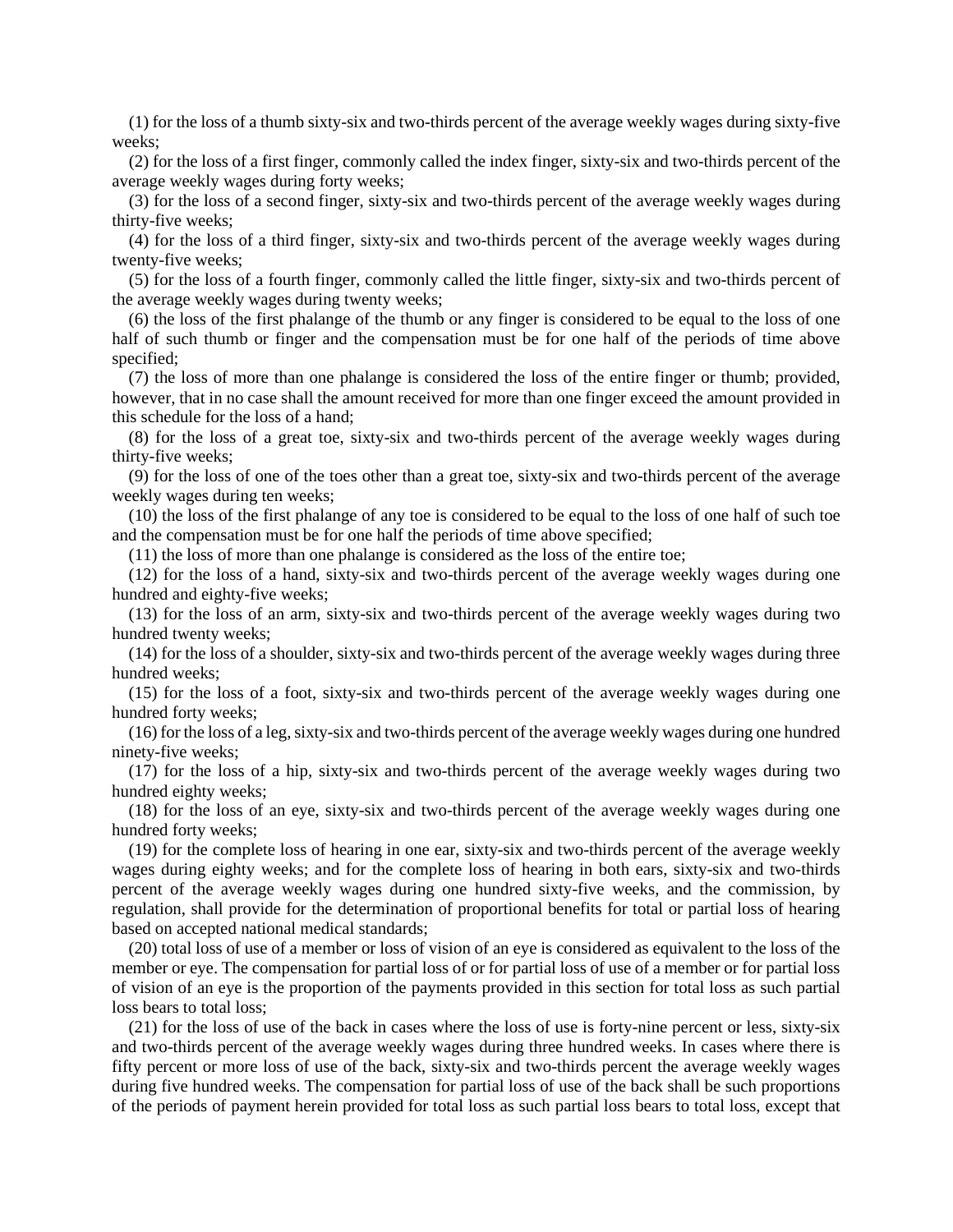in cases where there is fifty percent or more loss of use of the back the injured employee shall be presumed to have suffered total and permanent disability and compensated under Section 42-9-10(B). The presumption set forth in this item is rebuttable;

(22) for the total or partial loss of, or loss of use of, a member, organ, or part of the body not covered in this section and not covered under Section 42-9-10 or 42-9-20, sixty-six and two-thirds of the average weekly wages not to exceed five hundred weeks. The commission, by regulation, shall prescribe the ratio which the partial loss or loss or partial loss of use of a particular member, organ, or body part bears to the whole man, basing these ratios on accepted medical standards and these ratios determine the benefits payable under this subsection;

(23) proper and equitable benefits must be paid for serious permanent disfigurement of the face, head, neck, or other area normally exposed in employment, not to exceed fifty weeks. Where benefits are paid or payable for injury to or loss of a particular member or organ under other provisions of this title, additional benefits must not be paid under this item, except that disfigurement also includes compensation for serious burn scars or keloid scars on the body resulting from injuries, in addition to any other compensation.

The weekly compensation payments referred to in this section all are subject to the same limitations as to maximum and minimum as set out in Section 42-9-10.

HISTORY: 1962 Code Section 72-153; 1952 Code Section 72-153; 1942 Code Section 7035-34; 1936 (39) 1231; 1937 (40) 613; 1941 (42) 221; 1972 (57) 2339; 1974 (58) 2265; 1982 Act No. 343; 1988 Act No. 412, eff March 28, 1988; 2007 Act No. 111, Pt I, Section 18, eff July 1, 2007, applicable to injuries that occur on or after that date.

**SECTION 42-9-35.** Evidence of preexisting injury or condition.

(A) The employee shall establish by a preponderance of the evidence, including medical evidence, that:

- (1) the subsequent injury aggravated the preexisting condition or permanent physical impairment; or
- (2) the preexisting condition or the permanent physical impairment aggravates the subsequent injury.

(B) The commission may award compensation benefits to an employee who has a permanent physical impairment or preexisting condition and who incurs a subsequent disability from an injury arising out of and in the course of his employment for the resulting disability of the permanent physical impairment or preexisting condition and the subsequent injury. However, if the subsequent injury is limited to a single body part or member scheduled in Section 42-9-30, except for total disability to the back as provided in Section 42-9-30(21), the subsequent injury must impair or affect another body part or system in order to obtain benefits in addition to those provided for in Section 42-9-30.

(C) As used in this section, "medical evidence" means expert opinion or testimony stated to a reasonable degree of medical certainty, documents, records, or other material that is offered by a licensed health care provider.

(D) The provisions of this section apply whether or not the employer knows of the preexisting permanent disability.

(E) On and after the effective date of this section, an employee who suffers a subsequent injury which affects a single body part or member injury set forth in Section 42-9-30 is limited to the recovery set forth in that section.

HISTORY: 2007 Act No. 111, Pt I, Section 19, eff July 1, 2007, applicable to injuries that occur on or after that date.

### **SECTION 42-9-40.** Compensation for hernia.

In all claims for compensation for hernia or rupture, resulting from injury by accident arising out of and in the course of the employee's employment, it must be definitely proven to the satisfaction of the commission that:

(1) there was an injury resulting in hernia or rupture;

(2) the hernia or rupture appeared suddenly;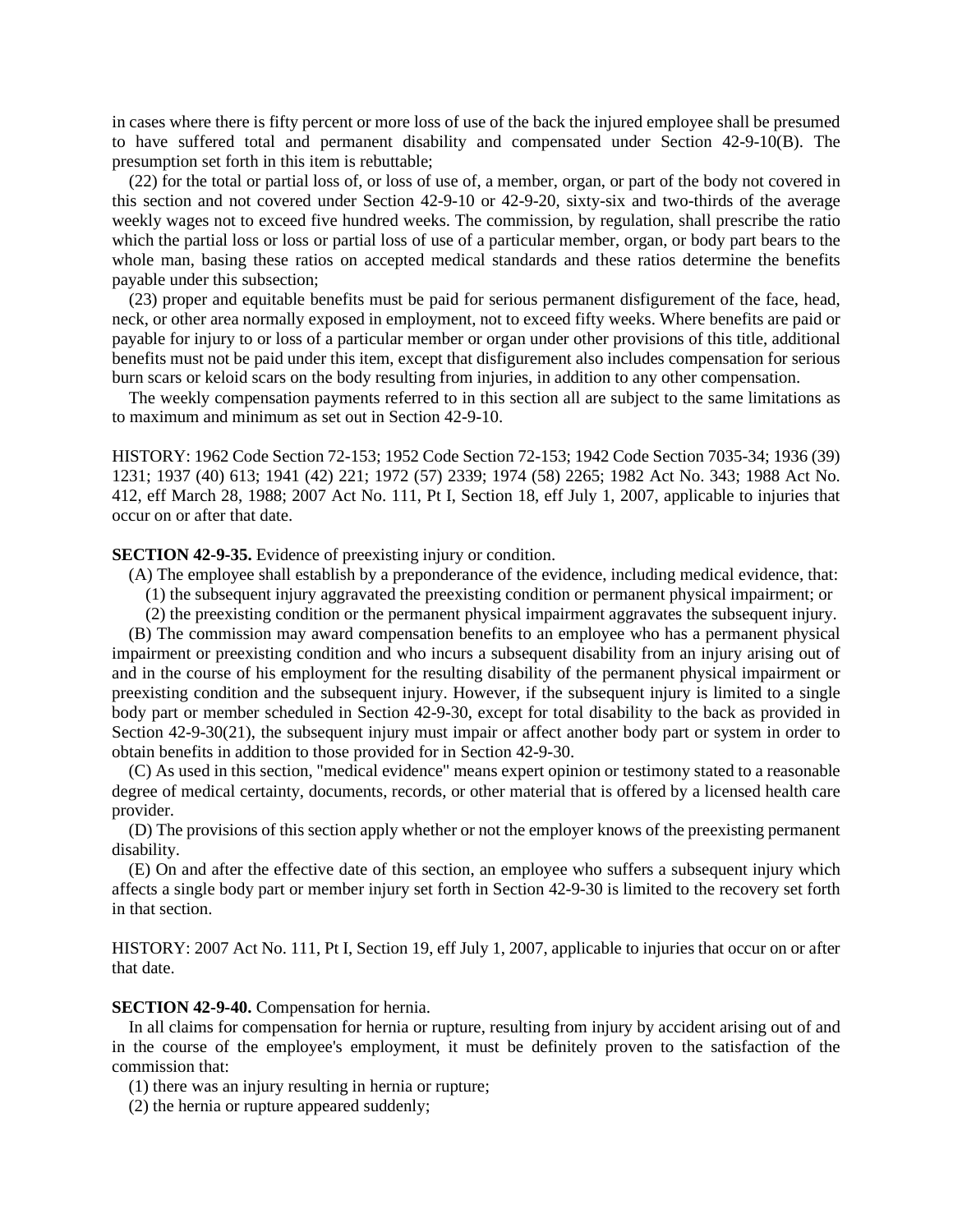(3) it was accompanied by pain;

- (4) the hernia or rupture immediately followed an accident; and
- (5) the hernia or rupture did not exist prior to the accident for which compensation is claimed.

All hernia or rupture, inguinal, femoral or otherwise, so proven to be the result of an injury by accident arising out of and in the course of the employment shall be treated in a surgical manner by a radical operation. If death results from such operation, the death shall be considered as a result of the injury and compensation paid in accordance with the provisions of Section 42-9-290. In nonfatal cases if it is shown by special examination, as provided in Section 42-15-80, that the injured employee has a disability resulting after the operation, compensation for such disability shall be paid in accordance with the provisions of this title.

In case the injured employee refuses to undergo the radical operation for the cure of the hernia or rupture, no compensation will be allowed during the time such refusal continues. If, however, it is shown that the employee has some chronic disease or is otherwise in such physical condition that the commission considers it unsafe for the employee to undergo such operation, the employee shall be paid compensation in accordance with the provisions of this title.

HISTORY: 1962 Code Section 72-154; 1952 Code Section 72-154; 1942 Code Section 7035-2; 1936 (39) 1231.

**SECTION 42-9-60.** Injury or death occasioned by intoxication or wilful intention of employee; burden of proof.

No compensation shall be payable if the injury or death was occasioned by the intoxication of the employee or by the wilful intention of the employee to injure or kill himself or another. In the event that any person claims that the provisions of this section are applicable in any case, the burden of proof shall be upon such person.

HISTORY: 1962 Code Section 72-156; 1952 Code Section 72-156; 1942 Code Section 7035-15; 1936 (39) 1231; 2007 Act No. 111, Pt I, Section 20, eff July 1, 2007, applicable to injuries that occur on or after that date.

**SECTION 42-9-90.** Increase in compensation which is not paid when due.

If any installment of compensation payable in accordance with the terms of an agreement approved by the commission without an award is not paid within fourteen days after it becomes due, as provided in Section 42-9-230, or if any installment of compensation payable in accordance with the terms of an award by the commission is not paid within fourteen days after it becomes due, as provided in Section 42-9-240, there shall be added to such unpaid installment an amount equal to ten per cent thereof, which shall be paid at the same time as, but in addition to, such installment, unless such nonpayment is excused by the commission after a showing by the employer that owing to conditions over which he had no control such installment could not be paid within the period prescribed for the payment.

HISTORY: 1962 Code Section 72-159; 1952 Code Section 72-159; 1942 Code Section 7035-21; 1936 (39) 1231.

**SECTION 42-9-110.** Persons conclusively presumed to be wholly dependent.

A surviving spouse or a child shall be conclusively presumed to be wholly dependent for support on a deceased employee.

HISTORY: 1962 Code Section 72-161; 1952 Code Section 72-161; 1942 Code Section 7035-42; 1936 (39) 1231; 1983 Act No. 92 Section 2.

**SECTION 42-9-120.** Determination and requirements of other cases of dependency.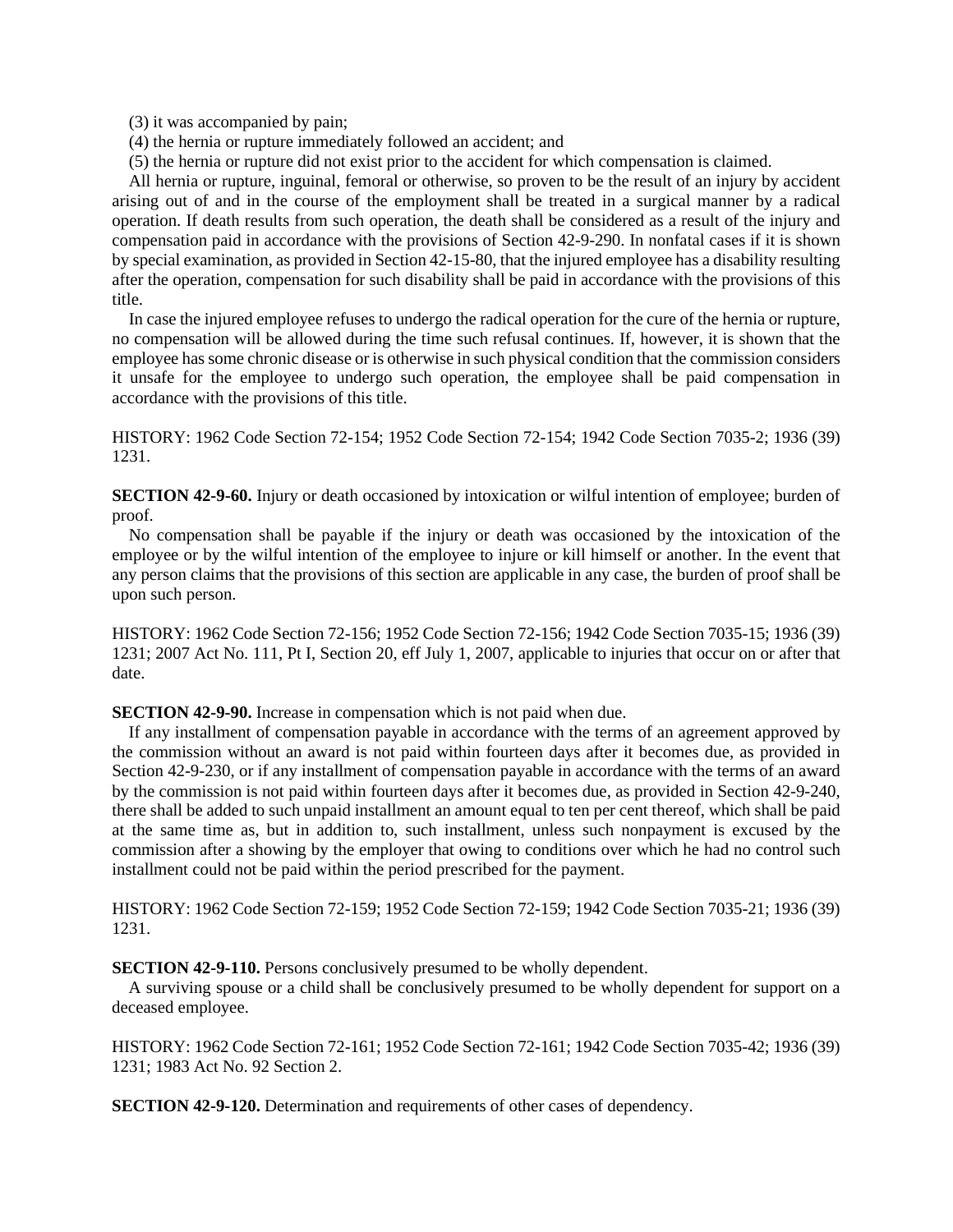In all other cases questions of dependency, in whole or in part, shall be determined in accordance with the facts as the facts may be at the time of the accident; but no allowance shall be made for any payment in lieu of board and lodging or services and no compensation shall be allowed unless dependency existed for a period of three months or more prior to the accident.

HISTORY: 1962 Code Section 72-162; 1952 Code Section 72-162; 1942 Code Section 7035-42; 1936 (39) 1231.

**SECTION 42-9-130.** Division of death benefit when there is more than one dependent.

If there is more than one person wholly dependent, the death benefit shall be divided among them and the persons partly dependent, if any, shall receive no part thereof. If there is no one wholly dependent and more than one person partially dependent, the death benefit shall be divided among them according to the relative extent of their dependency.

HISTORY: 1962 Code Section 72-163; 1952 Code Section 72-163; 1942 Code Section 7035-42; 1936 (39) 1231.

**SECTION 42-9-140.** Payment when deceased employee leaves no dependents or partial dependents.

(A) If the deceased employee leaves no dependents, the employer shall pay the commuted amounts provided for in Section 42-9-290 for whole dependents, less burial expenses which must be deducted from those commuted amounts, to his surviving nondependent children.

(B) If the deceased employee leaves no dependents or nondependent children, the employer shall pay the commuted amounts provided for in Section 42-9-290 for whole dependents, less burial expenses which must be deducted from those commuted amounts, to his father and mother, irrespective of age or dependency.

(C) If the deceased employee leaves a partial dependent or dependents as defined in Section 42-9-120, the employer shall pay compensation to those dependents, in accordance with Section 42-9-290, and the remainder of the commuted amounts provided for in Section 42-9-290, less burial expenses, which must be deducted from the commuted amounts, to his nondependent children. If no children survive the deceased employee, then the remainder must be paid to his father and mother, irrespective of age or dependency.

(D) If the deceased employee leaves no dependents or nondependent children or mother or father, then his employer shall pay to the deceased's personal representative the actual costs for burial expenses and the administration of the deceased's estate, and to the commission the commuted amounts provided for dependents under Section 42-9-290, to be expended in accordance with Section 42-9-400.

(E) If the deceased employee leaves partial dependents as defined in Section 42-9-120 and no children or mother or father, then his employer shall pay to that partial dependent in accordance with provisions found in Section 42-9-290 and shall pay to the deceased's personal representative the actual cost of burial expenses and the administration of the deceased's estate, and to the commission the remaining compensation, commuted as provided under Section 42-9-290, to be expended in accordance with Section 42-9-400.

(F) If amounts are payable to the mother and father of the deceased employee pursuant to subsections (B) and (C), upon the motion of either parent or any other potential party of interest based upon the decedent having died intestate, the commission may deny or limit either or both parent's entitlement for a share of the benefits if the commission determines, by a preponderance of the evidence, that the parent or parents failed to reasonably provide support for the decedent as defined in Section 63-5-20 and did not otherwise provide for the needs of the decedent during his or her minority.

(G) Payment as prescribed in this section releases the employer from all death benefit liability.

HISTORY: 1962 Code Section 72-165; 1952 Code Section 72-165; 1942 Code Section 7035-43; 1936 (39) 1231; 1944 (43) 1299; 1955 (49) 459; 1972 (57) 2339; 1974 (58) 2237; 1989 Act No. 58, Section 1, eff April 26, 1989; 1996 Act No. 370, Section 2, eff May 29, 1996.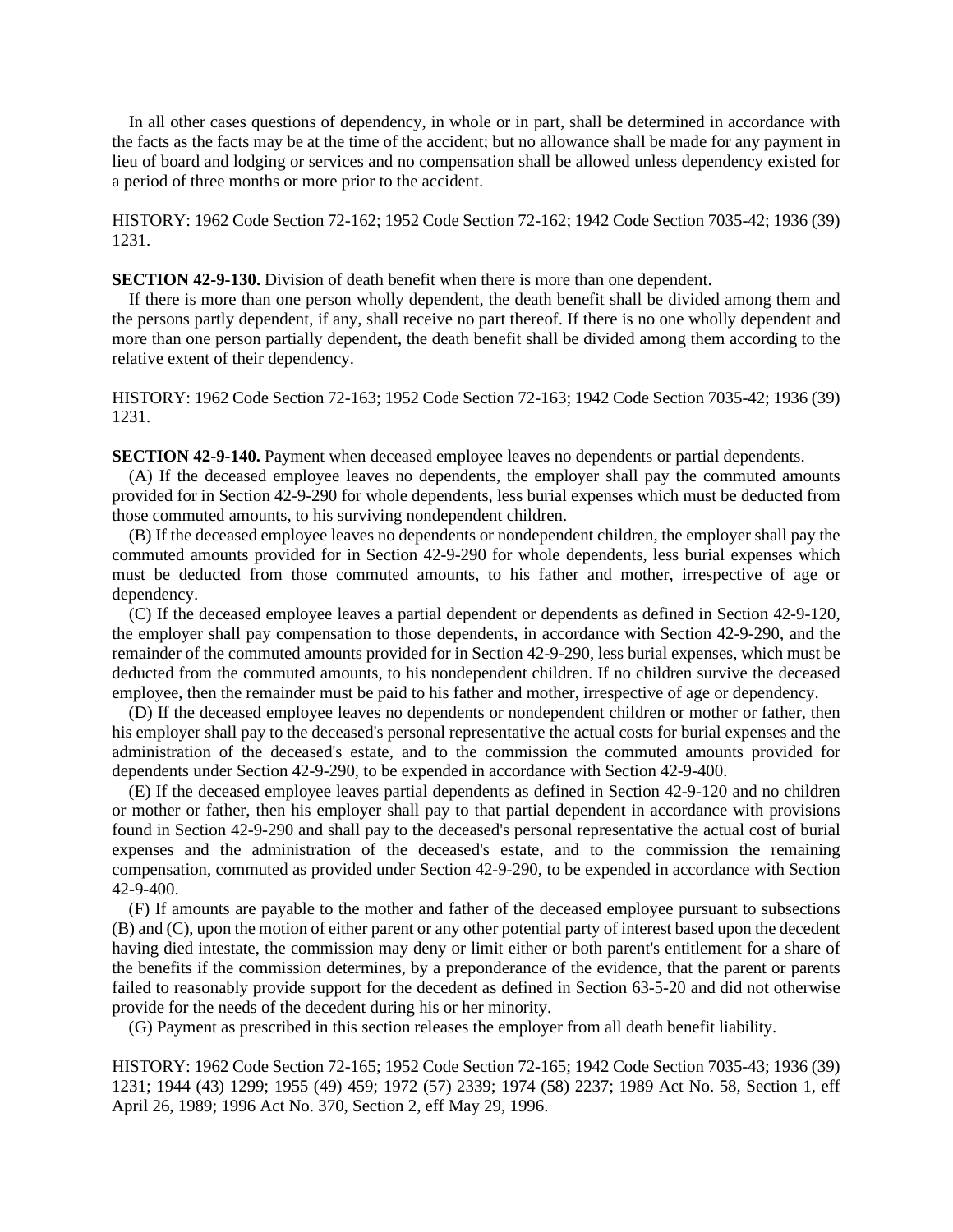**SECTION 42-9-150.** Employees with permanent disability or injury from service in Armed Forces or previous employment; entitlement to compensation; additional benefits.

If an employee has a permanent disability or has sustained a permanent injury that resulted from serving in the United States Armed Forces or in another employment other than that in which he receives a subsequent permanent injury by accident, such as specified in Section 42-9-30 or the second paragraph of Section 42-9-10, he shall be entitled to compensation only for the degree of disability which would have resulted from the later accident if the earlier disability or injury had not existed, except that such employee may receive further benefits if his subsequent injury qualifies for additional benefits under Section 42-9-35.

HISTORY: 1962 Code Section 72-166; 1952 Code Section 72-166; 1942 Code Section 7035-36; 1936 (39) 1231; 1974 (58) 2235; 2007 Act No. 111, Pt I, Section 21, eff July 1, 2007, applicable to injuries that occur on or after that date.

**SECTION 42-9-160.** Amount of compensation for employee injured while drawing compensation for previous disability in same employment.

If an employee receives an injury for which compensation is payable while he is still receiving or entitled to compensation for a previous injury in the same employment, he shall not at the same time be entitled to compensation for both injuries, unless the later injury be a permanent injury such as specified in Section 42-9-30 or the second paragraph of Section 42-9-10, but he shall be entitled to compensation for that injury and from the time of that injury which will cover the longest period and the largest amount payable under this title.

HISTORY: 1962 Code Section 72-167; 1952 Code Section 72-167; 1942 Code Section 7035-37; 1936 (39) 1231.

**SECTION 42-9-170.** Permanent injury after sustaining another permanent injury in same employment; entitlement to compensation; extension of period of payment.

(A) If an employee receives a permanent injury as specified in Section 42-9-30 or Section 42-9-10(B) after having sustained another permanent injury in the same employment, he is entitled to compensation for both injuries, but the total compensation must be paid by extending the period and not by increasing the amount of weekly compensation, and in no case exceeding five hundred weeks. If an employee previously has incurred permanent partial disability through the loss of a hand, arm, shoulder, foot, leg, hip, or eye and by subsequent accident incurs total permanent disability through the loss of another member, the employer's liability is for the subsequent injury only, except that the employee may receive further benefits as provided by Sections 42-7-310, 42-9-400, and 42-9-410 if his subsequent injury qualifies for additional benefits provided in those sections. This subsection is effective until June 30, 2008.

(B) If an employee receives a permanent injury as specified in Section 42-9-30 or Section 42-9-10(B)after having sustained another permanent injury in the same employment, he is entitled to compensation for both injuries, but the total compensation must be paid by extending the period and not by increasing the amount of weekly compensation, and in no case exceeding five hundred weeks. If an employee previously has incurred permanent partial disability through the loss of a hand, arm, shoulder, foot, leg, hip, or eye and by subsequent accident incurs total permanent disability through the loss of another member, the employer's liability is for the subsequent injury only, except that the employee may receive further benefits as provided under the provisions of Section 42-9-35. This subsection is effective on July 1, 2008.

HISTORY: 1962 Code Section 72-168; 1952 Code Section 72-168; 1942 Code Section 7035-38; 1936 (39) 1231; 1974 (58) 2235; 2007 Act No. 111, Pt I, Section 22, eff July 1, 2007, applicable to injuries that occur on or after that date. Editor's Note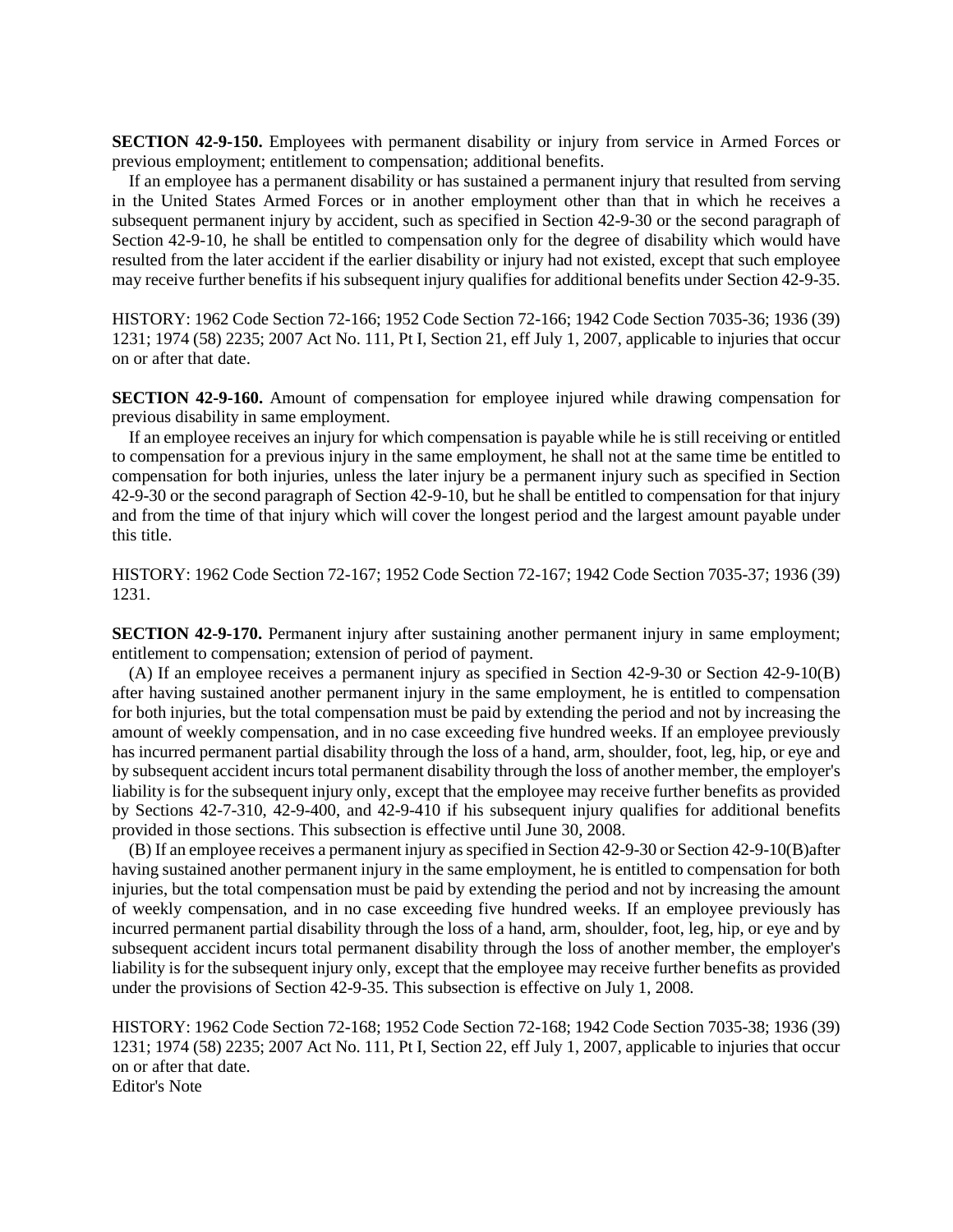Subsection (A), as amended by 2007 Act No. 111, Part I, Section 22, is effective until June 30, 2008, and subsection (B), added by that same provision, is effective on July 1, 2008.

**SECTION 42-9-190.** No compensation to injured employee refusing suitable employment.

If an injured employee refuses employment procured for him suitable to his capacity and approved by the commission he shall not be entitled to any compensation at any time during the continuance of such refusal.

HISTORY: 1962 Code Section 72-170; 1952 Code Section 72-170; 1942 Code Section 7035-35; 1936 (39) 1231.

**SECTION 42-9-200.** Dates on which compensation commences.

No compensation shall be allowed for the first seven calendar days of disability resulting from an injury, except the benefits provided for in Section 42-15-60; but, if the injury results in disability of more than fourteen days, compensation shall be allowed from the date of the disability.

HISTORY: 1962 Code Section 72-171; 1952 Code Section 72-171; 1942 Code Section 7035-31; 1936 (39) 1231; 1937 (40) 613; 1953 (48) 103; 1974 (58) 2265.

**SECTION 42-9-210.** Deduction from compensation of payments made by employer when not due and payable.

Any payments made by an employer to an injured employee during the period of his disability, or to his dependents, which by the terms of this title were not due and payable when made may, subject to the approval of the commission, be deducted from the amount to be paid as compensation; provided, that in the case of disability such deductions shall be made by shortening the period during which compensation must be paid and not by reducing the amount of the weekly payment.

HISTORY: 1962 Code Section 72-172; 1952 Code Section 72-172; 1942 Code Section 7035-45; 1936 (39) 1231.

**SECTION 42-9-220.** Manner in which compensation paid.

Compensation under this title shall be paid periodically, promptly and directly to the person entitled thereto, unless otherwise specifically provided.

HISTORY: 1962 Code Section 72-173; 1952 Code Section 72-173; 1942 Code Section 7035-21; 1936 (39) 1231.

**SECTION 42-9-230.** Date on which compensation payable under agreement becomes due.

The first installment of compensation payable under the terms of an agreement is due on the fourteenth day after the employer has knowledge of the injury or death, on which date all compensation due must be paid. Thereafter, compensation must be paid in installments weekly, except when the commission determines that payment in installments should be made monthly or at some other period.

Installments paid weekly must be paid on the same day of the week, installments paid monthly must be paid on the same day of the month, and installments paid on some period other than weekly or monthly must be paid on the same day of each period.

HISTORY: 1962 Code Section 72-174; 1952 Code Section 72-174; 1942 Code Section 7035-21; 1936 (39) 1231; 1989 Act No. 59, Section 1, eff April 24, 1989.

**SECTION 42-9-240.** Date on which compensation payable under award becomes due.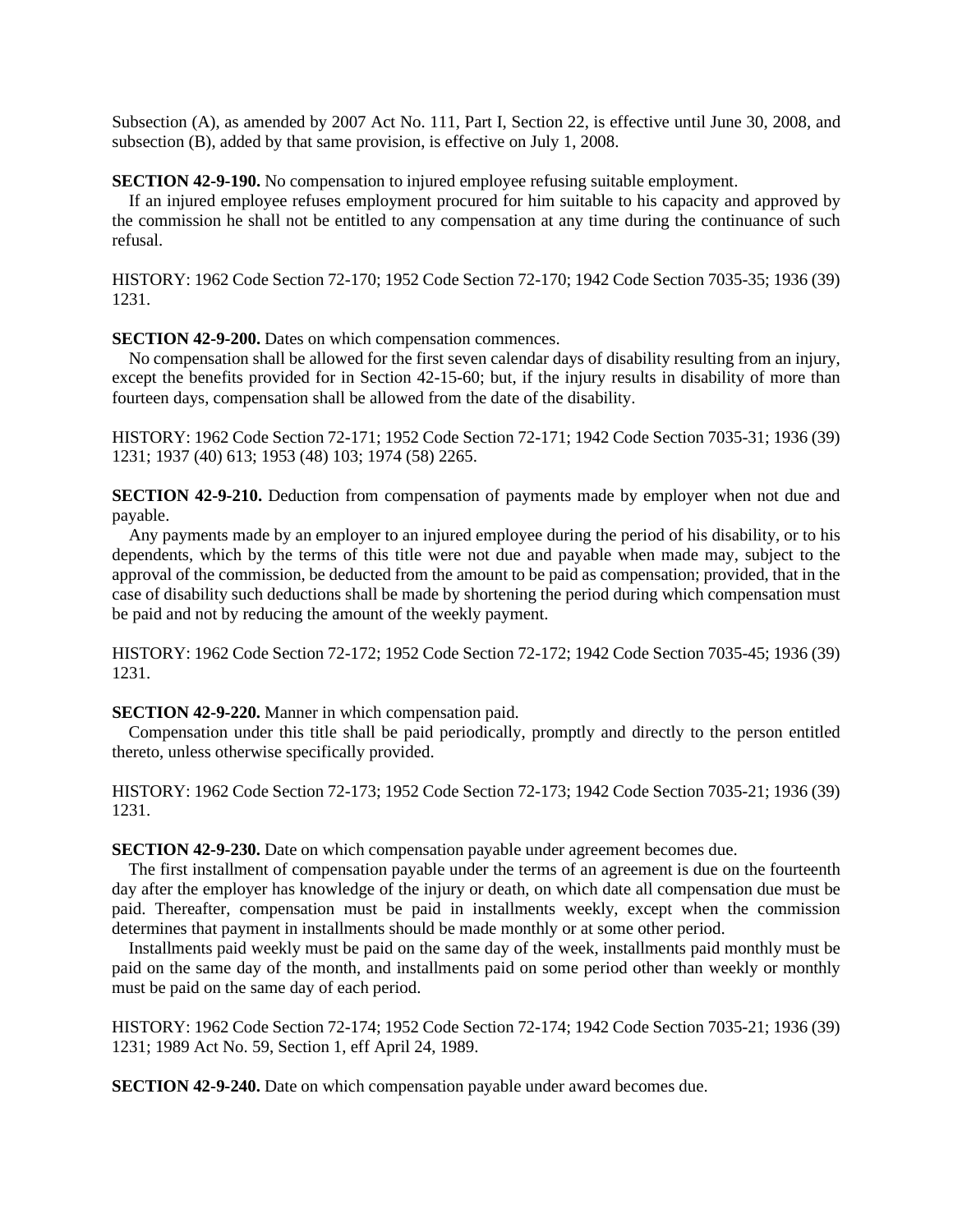The first installment of compensation payable under the terms of an award by the commission or under the terms of a judgment of a court upon an appeal from such an award shall become due seven days from the date of such an award or from the date of such a judgment of the court, on which date all compensation then due shall be paid, including interest from the original date of the award at the maximum legal rate. Thereafter compensation shall be paid in installments weekly, except when the commission determines that payment in installments shall be made monthly or in some other manner.

HISTORY: 1962 Code Section 72-175; 1952 Code Section 72-175; 1942 Code Section 7035-21; 1936 (39) 1231; 1972 (57) 2135.

**SECTION 42-9-250.** Payment of compensation monthly or quarterly authorized.

The commission, upon application of either party, may in its discretion, having regard to the welfare of the employee and the convenience of the employer, authorize compensation to be paid monthly or quarterly instead of weekly.

HISTORY: 1962 Code Section 72-176; 1952 Code Section 72-176; 1942 Code Section 7035-46; 1936 (39) 1231.

**SECTION 42-9-260.** Notice to commission when payments have begun; suspension or termination of payments.

(A) When an employee has been out of work due to a reported work-related injury or occupational disease for eight days, an employer may start temporary disability payments immediately and may continue these payments for up to one hundred fifty days from the date the injury or disease is reported without waiver of any grounds for good faith denial. Upon making the first payment, the employer immediately shall notify the commission, in accordance with a form prescribed by the commission, that payment of compensation has begun.

(B) Once temporary disability payments are commenced, the payments may be terminated or suspended immediately at any time within the one hundred fifty days if:

(1) the employee has returned to work; however, if the employee does not remain at work for a minimum of fifteen days, temporary disability payments must be resumed immediately; or

(2) the employee agrees that he is able to return to work and executes the proper commission form indicating that he is able to return to work; or

(3) a good faith investigation by the employer reveals grounds for denial of the claim; or

(4) the employee has been released by the treating physician to work without restriction and the employer offers comparable employment; or

(5) the employee has been released by the treating physician to limited duty work and the employer provides limited duty work consistent with the terms upon which the employee has been released; or

(6) the employee refuses medical treatment, as provided in Section 42-15-60, or refuses an examination or evaluation, as provided in Section 42-15-80, and the termination or suspension of benefits continues until the refusal ceases or the commission determines the refusal is justified pursuant to either Section 42-15-60 or 42-15-80.

(C) An employee whose disability payments have been terminated or suspended pursuant to this section may request a hearing to have the payments reinstituted. The hearing must be held within sixty days of the date of the employee's request for a hearing.

(D) If an employee has been declared as having reached maximum medical improvement, the employer may request a hearing to address the termination of temporary disability payments. The hearing must be held within sixty days of the date of the employer's request for a hearing.

(E) An employer may request a hearing at any time to address termination or reduction of temporary disability payments.

(F) After the one-hundred-fifty-day period has expired, the commission shall provide by regulation the method and procedure by which benefits may be suspended or terminated for any cause, but the regulation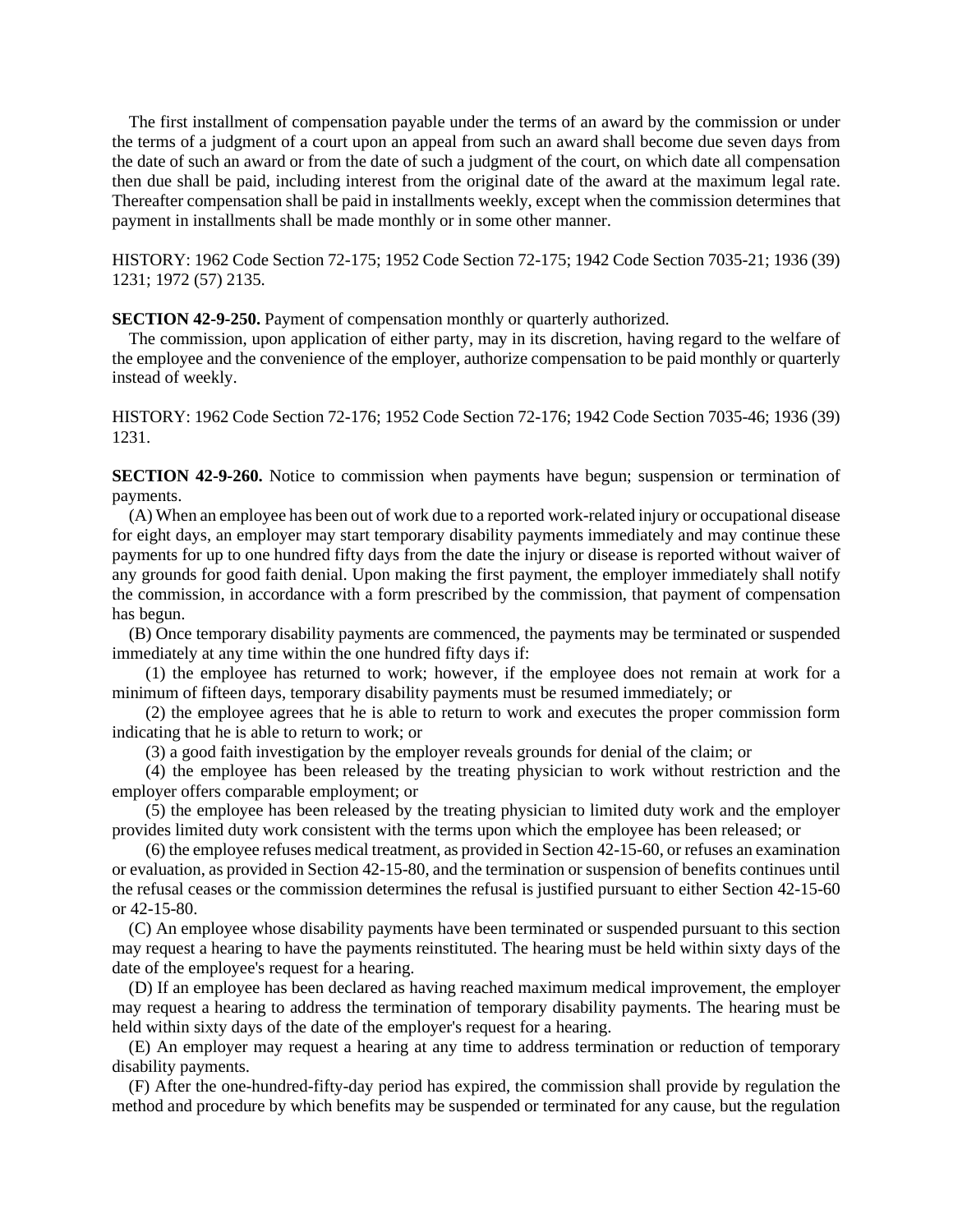must provide for an evidentiary hearing and commission approval prior to termination or suspension unless such prior hearing is expressly waived in writing by the recipient or the circumstances identified in Section  $42-9-260(B)(1)$  or  $(B)(2)$  are present. Further, the commission may not entertain any application to terminate or suspend benefits unless and until the employer or carrier is current with all payments due.

(G) Failure to comply with this section shall result in a twenty-five percent penalty imposed upon the carrier or employer computed on the amount of benefits withheld in violation of this section, and the amount of the penalty must be paid to the employee in addition to the amount of benefits withheld. However, the penalty does not apply if the employer or carrier has terminated or suspended benefits when the employee has returned to any employment at the same or similar wage.

HISTORY: 1962 Code Section 72-177; 1952 Code Section 72-177; 1942 Code Section 7035-21; 1936 (39) 1231; 1974 (58) 2265; 1982 Act No. 415; 1988 Act No. 410, eff March 28, 1988; 1996 Act No. 424, Section 6, eff June 18, 1996.

Editor's Note

1996 Act No. 424, Section 13, provides, in part, as follows:

"Section 13. Employers who have filed with the Workers' Compensation Commission a notice to reject the provisions of Title 42 before the effective date of the 1996 amendment will have until July 1, 1997, to comply with the provisions of the 1996 amendment relating to insuring their workers' compensation liabilities. Any employer who has rejected the terms of this title prior to approval of the 1996 amendment and has procured another form of employee benefits insurance shall comply, not later than July 1, 1997, with the provisions of the 1996 amendment relating to the insuring of its workers' compensation liabilities. Furthermore, nothing in the 1996 amendment shall affect or alter any cause of action, right, or claim accruing before the effective date of the 1996 amendment; however, any such cause of action, remedy, or claim accruing before the effective date of the 1996 amendment shall be governed by the law prior to the effective date of the 1996 amendment".

**SECTION 42-9-270.** Notice of final payment; penalty for failure to give notice.

Within sixteen days after final payment of compensation has been made the employer shall send to the commission a notice, in accordance with a form prescribed by the commission, stating that such final payment has been made, the total amount of compensation paid, the name of the employee and of any other person to whom compensation has been paid, the date of the injury or death and the date to which compensation has been paid. If the employer fails to so notify the commission within such time, the commission shall assess against such employer a civil penalty in the amount of twenty-five dollars.

HISTORY: 1962 Code Section 72-178; 1952 Code Section 72-178; 1942 Code Section 7035-21; 1936 (39) 1231.

**SECTION 42-9-280.** Payment of unpaid balance of compensation when employee dies.

When an employee receives or is entitled to compensation under this title for an injury covered by the second paragraph of Section 42-9-10 or 42-9-30 and dies from any other cause than the injury for which he was entitled to compensation, payment of the unpaid balance of compensation shall be made to his next of kin dependent upon him for support, in lieu of the compensation the employee would have been entitled to had he lived. But if the death is due to a cause that is compensable under this title and the dependents of such employee are awarded compensation therefor, all right to unpaid compensation provided by this section shall cease and determine.

HISTORY: 1962 Code Section 72-179; 1952 Code Section 72-179; 1942 Code Section 7035-40; 1936 (39) 1231.

**SECTION 42-9-290.** Amount of compensation for death of employee due to accident.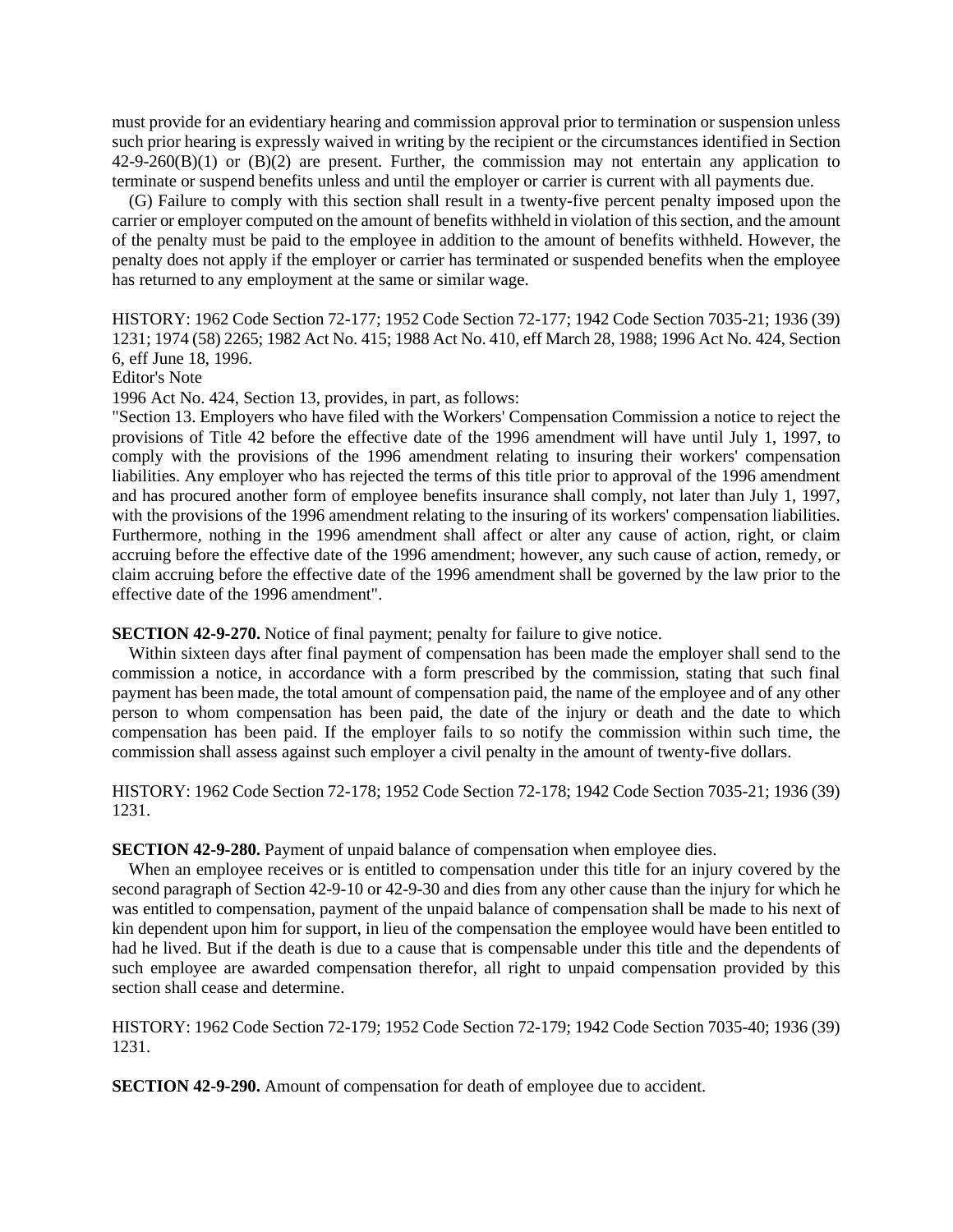(A) If death results proximately from an accident and within two years of the accident or while total disability still continues and within six years after the accident, the employer shall pay or cause to be paid, subject, however, to the provisions of the other sections of this title, in one of the methods provided in this chapter, to the dependents of the employee wholly dependent upon his earnings for support at the time of the accident, a weekly payment equal to sixty-six and two-thirds percent of his average weekly wages, but not less than seventy-five dollars a week so long as this amount does not exceed his average weekly wages; if this amount does exceed his average weekly wages, the amount payable may not be less than his average weekly wages nor more than the average weekly wage in this State for the preceding fiscal year, for a period of five hundred weeks from the date of the injury, and burial expenses up to but not exceeding twelve thousand dollars. If the employee leaves dependents, only partly dependent upon his earnings for support at the time of the injury, the weekly compensation to be paid must equal the same proportion of the weekly payments for the benefit of persons wholly dependent as the amount contributed by the employee to such partial dependence bears to the annual earnings of the deceased at the time of his injury. When weekly payments have been made to an injured employee before his death, the compensation to dependents begins from the date of the last of such payments but does not continue more than five hundred weeks from the date of the injury. Compensation under this title to aliens not residents (or about to become nonresidents) of the United States or Canada is the same in amount as provided for residents, except that dependents in any foreign country are limited to a surviving spouse and child or children or, if there be no surviving spouse or child, to a surviving father or mother whom the employee has supported, either wholly or in part, for a period of three years before the date of the injury, and except that the commission may, at its option, or upon the application of the insurance carrier, commute all future installments of compensation to be paid to such aliens by paying or causing to be paid to them one-half of the commuted amount of future installments of compensation as determined by the commission.

(B) The provisions of this section may not be construed to prohibit lump-sum payments to surviving spouses. Provisions for lump-sum settlement may be retroactive.

(C) Any death benefits to which a child through the age of eighteen years of an employee is entitled under this section vest with the child at the date of death of the employee and continue to be paid to the beneficiary subject to the five-hundred-week limitation regardless of his age.

(D) If at the date of death of the employee, the employee has a child nineteen years of age or older enrolled as a full-time student in an accredited educational institution, the child is entitled to death benefits in the same manner as though he were under nineteen and shall receive benefits, subject to the five-hundred-week limitation, until the age of twenty-three. However, if a student's enrollment ends, except for normal breaks and vacations in accordance with schedules of the school, the child no longer is considered a dependent. When all the deceased employee's children are no longer dependent, the remainder of that portion of the award must be paid to a surviving spouse or other full dependent, or if there be none, the remainder of that portion of the award must be paid in the same manner as provided in this section for cases where the employee is survived by no full dependents.

(E) Any dependent child mentally or physically incapable of self-support must be paid benefits for the full five-hundred-week period regardless of age.

(F) In cases where benefits are payable to a surviving spouse and dependent children, the surviving spouse shall receive not less than one-half of the benefits paid if there are two or more children.

HISTORY: 1962 Code Section 72-180; 1952 Code Section 72-180; 1942 Code Section 7035-41; 1936 (39) 1231; 1937 (40) 613; 1953 (48) 103; 1955 (49) 462; 1967 (55) 894; 1972 (57) 2339; 1974 (58) 2265; 1976 Act Nos. 532 Section 5, 560 Section 2; 1982 Act No. 294; 1984 Act No. 390; 1988 Act No. 390, eff March 21, 1988; 1989 Act No. 57, Section 1, eff April 24, 1989; 1989 Act No. 58, Section 2, eff April 26, 1989; 1990 Act No. 517, Section 1, eff May 30, 1990; 2017 Act No. 38 (H.3879), Section 1, eff May 10, 2017. Effect of Amendment

2017 Act No. 38, Section 1, inserted the paragraph identifiers, and in (A), in the first sentence, substituted "twelve thousand dollars" for "twenty-five hundred dollars".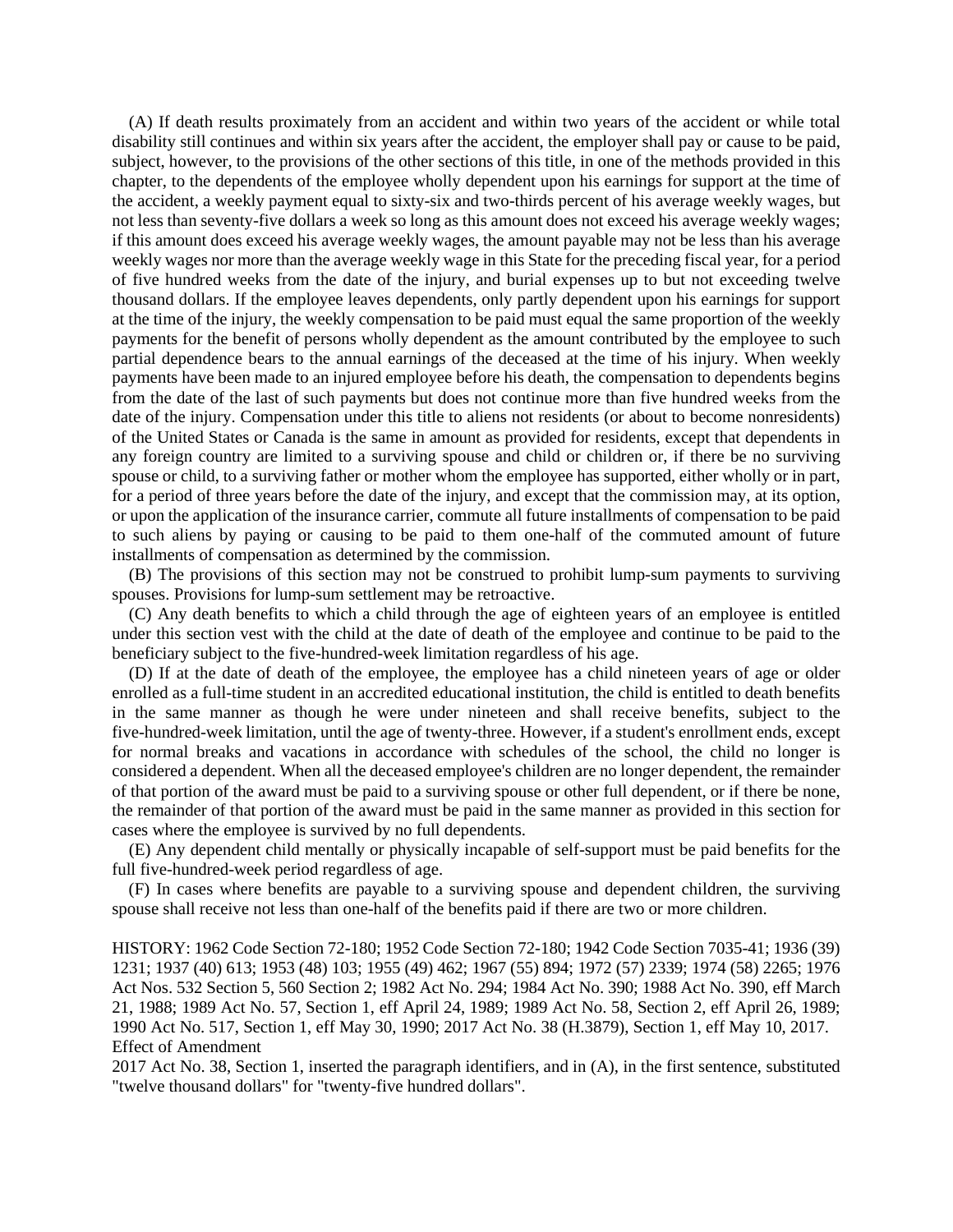#### **SECTION 42-9-301.** Lump-sum payments.

Whenever any weekly payment has been continued for not less than six weeks, the liability therefor may, when the employee so requests and the commission deems it not to be contrary to the best interest of the employee or his dependents, or when it will prevent undue hardship on the employer or his insurance carrier, without prejudicing the interest of the employee or his dependents, be redeemed, in whole or in part, by the payment by the employer of a lump sum which shall be fixed by the commission, but in no case to be less than ninety percent of, nor to exceed, the commutable value of the future installments commuted so as not to exceed six percent nor to be less than two percent. The commission, however, in its discretion, may at any time in the case of a minor who has received permanently disabling injuries, either partial or total, provide that he be compensated, in whole or in part, by the payment of a lump sum, the amount of which shall be fixed by the commission but in no case to be less than ninety percent of, nor to exceed, the commutable value of the future installments which may be due under this title. Upon a finding by the commission that a lump sum payment should be made, the burden of proof as to the abuse of discretion in such finding shall be upon the employer or carrier in any appeal proceedings.

HISTORY: 1983 Act No. 92 Section 5.

Editor's Note

Prior Laws: Former Section 42-9-300 was titled Lump-sum payments, and had the following history: 1936 (39) 1231; 1937 (30) 613; 1942 Code Section 7035-47; 1952 Code Section 72-181; 1962 Code 72-181; repealed by 1983 Act No. 92, Section 6.

#### **SECTION 42-9-310.** Trustees may administer lump-sum settlements.

Whenever the commission considers it expedient, any lump sum subject to the provisions of Section 42-9-301 must be paid by the employer to some suitable person or corporation appointed by a court of competent jurisdiction in the county wherein the accident occurred, as trustee, to administer it for the benefit of the person entitled thereto, in the manner provided by the commission. When the amount to be paid under this section is in excess of one hundred dollars, the trustee is required to give sufficient bond approved by the probate court or clerk of the court of common pleas. The receipt of the trustee for the amount as paid discharges the employer or anyone else who is liable therefor.

HISTORY: 1962 Code Section 72-182; 1952 Code Section 72-182; 1942 Code Section 7035-48; 1936 (39) 1231; 1988 Act No. 313, Section 1, eff February 24, 1988.

**SECTION 42-9-320.** Persons who may receive and receipt for payments; discharge of liability of employer on receipt.

Whenever payment of compensation is made to a surviving spouse for her or his use or, for her or his use and the use of a child or children, the written receipt of the surviving spouse shall acquit the employer.

Whenever payment is made to any person eighteen years of age or over, the written receipt of the person shall acquit the employer. When an infant or minor under the age of eighteen is entitled to receive not more than ten thousand dollars as compensation for injuries, or as a distributive share by virtue of this title, the father, mother, or natural guardian upon whom the infant or minor is dependent for support may receive and receipt for the monies to the same extent as a guardian of the person and property of the infant or minor duly appointed by the court and the release or discharge of the father, mother, or natural guardian is a full and complete discharge of all claims or demands of the infant or minor.

Whenever any payment of over ten thousand dollars is made to a minor under eighteen years of age, it must be made to some person or corporation appointed by the probate court as a guardian and the receipt of the guardian shall acquit the employer.

HISTORY: 1962 Code Section 72-183; 1952 Code Section 72-183; 1942 Code Section 7035-50; 1936 (39) 1231; 1962 (52) 1697; 1979 Act No. 36; 1983 Act No. 92 Section 2; 1985 Act No. 16, Section 3, eff March 19, 1985.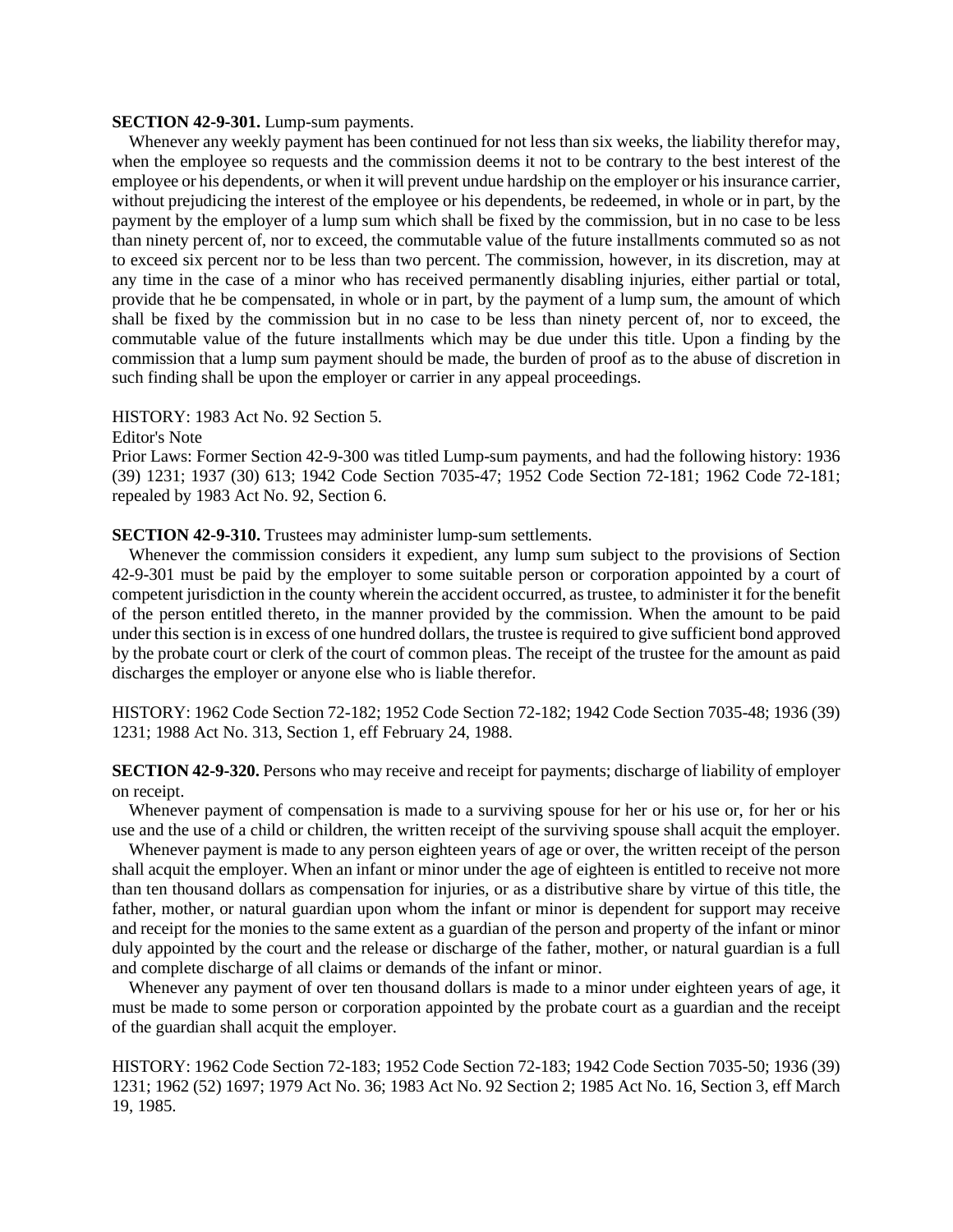**SECTION 42-9-330.** Exercise of rights for incompetent or infant employees.

If an injured employee is mentally incompetent or is under eighteen years of age at the time when any right or privilege accrues to him under this title, his guardian, trustee or committee may in his behalf claim and exercise such right or privilege.

HISTORY: 1962 Code Section 72-184; 1952 Code Section 72-184; 1942 Code Section 7035-51; 1936 (39) 1231.

**SECTION 42-9-340.** Effect of payment in good faith to junior dependents.

Payment of death benefits by an employer in good faith to a dependent subsequent in right to another dependent shall protect and discharge the employer, unless and until such dependent prior in right shall have given notice of his claim. In case the employer is in doubt as to the respective rights of rival claimants, he may apply to the commission to decide between them.

HISTORY: 1962 Code Section 72-185; 1952 Code Section 72-185; 1942 Code Section 7035-50; 1936 (39) 1231.

**SECTION 42-9-350.** Payment of compensation of employee working for several employers at time of injury.

Whenever an employee for whose injury or death compensation is payable under this title shall, at the time of the injury, be in joint service of two or more employers subject to this title, such employers shall contribute to the payment of such compensation in proportion to their wages liability to such employee. But nothing in this section shall prohibit any reasonable arrangement between such employers for a different distribution as between themselves of the ultimate burden of compensation.

HISTORY: 1962 Code Section 72-186; 1952 Code Section 72-186; 1942 Code Section 7035-53; 1936 (39) 1231.

**SECTION 42-9-360.** Assignments of compensation; exemptions from claims of creditors and taxes.

(A) No claim for compensation under this title shall be assignable and all compensation and claims therefor shall be exempt from all claims of creditors and from taxes.

(B) It shall be unlawful for an authorized health care provider to actively pursue collection procedures against a workers' compensation claimant prior to the final adjudication of the claimant's claim. Nothing in this section shall be construed to prohibit the collection from and demand for collection from a workers' compensation insurance carrier or self-insured employer. Violation of this section, after written notice to the provider from the claimant or his representative that adjudication is ongoing, shall result in a penalty of five hundred dollars payable to the workers' compensation claimant.

(C) Any person who receives any fee or other consideration or any gratuity on account of services so rendered, unless the consideration or gratuity is approved by the commission or the court, or who makes it a business to solicit employment for a lawyer or for himself in respect of any claim or award for compensation is guilty of a misdemeanor and, upon conviction, must, for each offense, be fined not more than five hundred dollars or imprisoned not more than one year, or both.

(D) Payment to an authorized health care provider for services shall be made in a timely manner but no later than thirty days from the date the authorized health care provider tenders request for payment to the employer's representative, unless the commission has received a request to review the medical bill.

HISTORY: 1962 Code Section 72-187; 1952 Code Section 72-187; 1942 Code Section 7035-24; 1936 (39) 1231; 1996 Act No. 424, Section 7, eff June 18, 1996. Editor's Note

1996 Act No. 424, Section 13, provides, in part, as follows: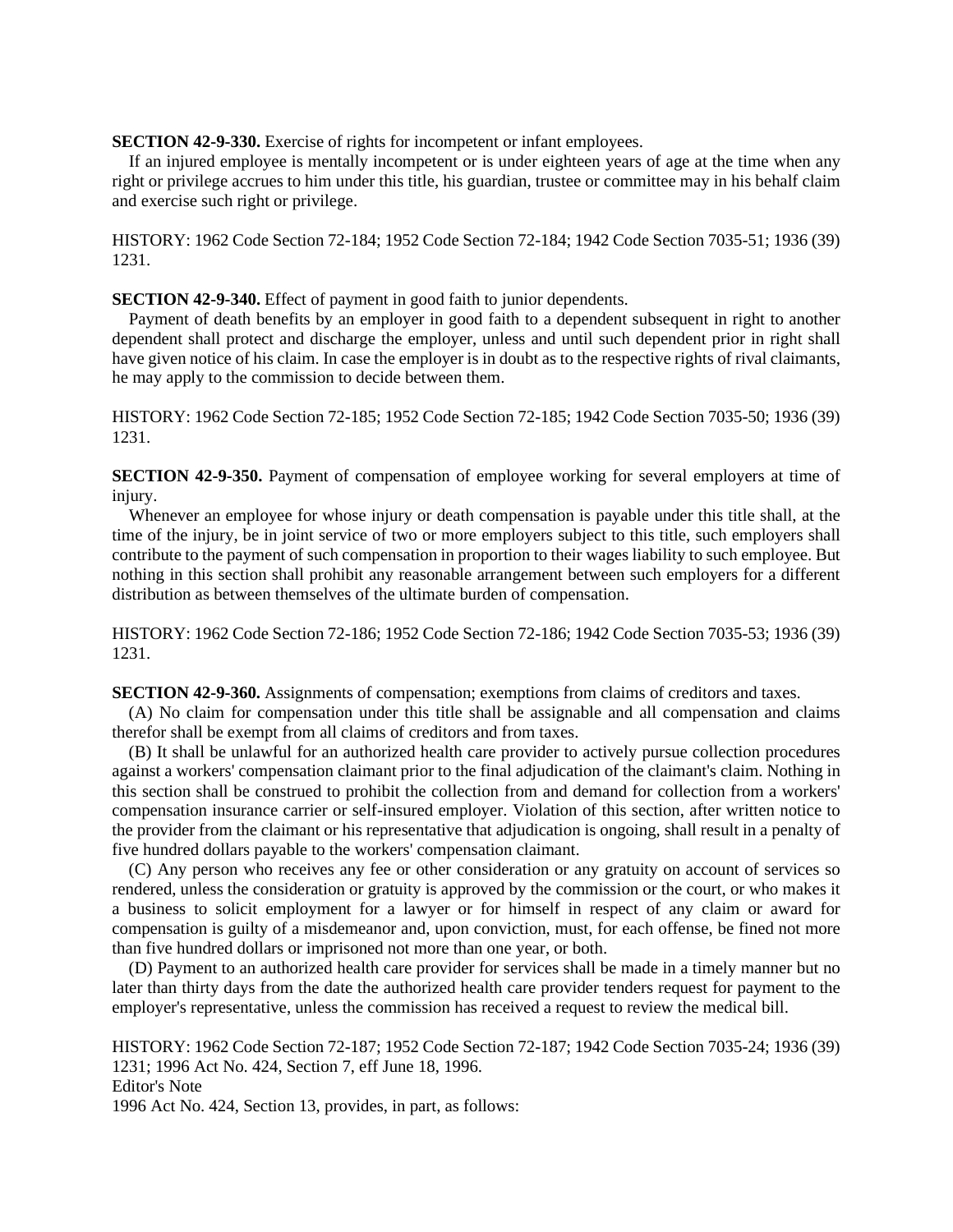"Section 13. Employers who have filed with the Workers' Compensation Commission a notice to reject the provisions of Title 42 before the effective date of the 1996 amendment will have until July 1, 1997, to comply with the provisions of the 1996 amendment relating to insuring their workers' compensation liabilities. Any employer who has rejected the terms of this title prior to approval of the 1996 amendment and has procured another form of employee benefits insurance shall comply, not later than July 1, 1997, with the provisions of the 1996 amendment relating to the insuring of its workers' compensation liabilities. Furthermore, nothing in the 1996 amendment shall affect or alter any cause of action, right, or claim accruing before the effective date of the 1996 amendment; however, any such cause of action, remedy, or claim accruing before the effective date of the 1996 amendment shall be governed by the law prior to the effective date of the 1996 amendment."

### **SECTION 42-9-370.** Preferences or priorities of rights of compensation.

All rights of compensation granted by this title shall have the same preference or priority for the whole thereof against the assets of the employer as is allowed by law for any unpaid wages for labor.

HISTORY: 1962 Code Section 72-188; 1952 Code Section 72-188; 1942 Code Section 7035-23; 1936 (39) 1231.

### **SECTION 42-9-390.** Voluntary settlements.

Nothing contained in this chapter may be construed so as to prevent settlements made by and between an employee and employer as long as the amount of compensation and the time and manner of payment are in accordance with the provisions of this title. The employer must file a copy of the settlement agreement with the commission if each party is represented by an attorney. If the employee is not represented by an attorney, a copy of the settlement agreement must be filed by the employer with the commission and approved by one member of the commission.

HISTORY: 1962 Code Section 72-191; 1952 Code Section 72-191; 1942 Code Section 7035-20; 1936 (39) 1231; 1986 Act No. 388, eff April 29, 1986; 2007 Act No. 111, Pt I, Section 23, eff July 1, 2007, applicable to injuries that occur on of after that date.

**SECTION 42-9-400.** Reimbursement from Second Injury Fund when disability substantially greater or caused by aggravation of preexisting impairment.

(a) If an employee who has a permanent physical impairment from any cause or origin incurs a subsequent disability from injury by accident arising out of and in the course of his employment, resulting in compensation and medical payments liability or either, for disability that is substantially greater and is caused by aggravation of the preexisting impairment than that which would have resulted from the subsequent injury alone, the employer or his insurance carrier shall pay all awards of compensation and medical benefits provided by this title; but such employer or his insurance carrier shall be reimbursed from the Second Injury Fund as created by Section 42-7-310 for compensation and medical benefits in the following manner:

(1) reimbursement of all compensation benefit payments payable subsequent to those payable for the first seventy-eight weeks following the injury;

(2) reimbursement of fifty percent of medical payments in excess of three thousand dollars during the first seventy-eight weeks following the injury and then reimbursement of all medical benefit payments payable subsequent to the first seventy-eight weeks following the injury; provided, however, in order to obtain reimbursement for medical expense during the first seventy-eight weeks following the subsequent injury, an employer or carrier must establish that his liability for medical payments is substantially greater by reason of the aggravation of the preexisting impairment than that which would have resulted from the subsequent injury alone.

(b) If the subsequent injury of such an employee shall result in the death of the employee, and it shall be determined that the death would not have occurred except for such preexisting permanent physical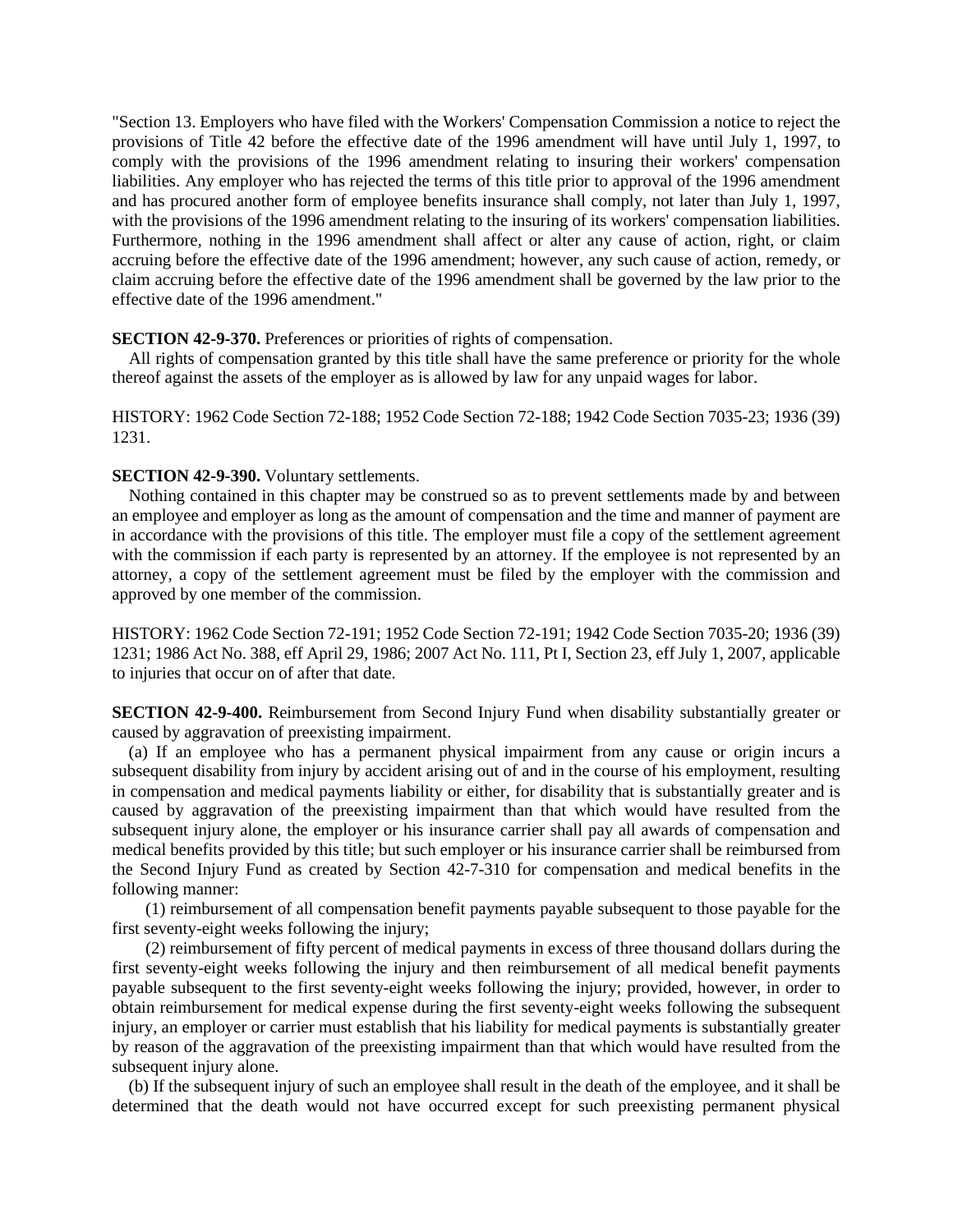impairment, the employer or his insurance carrier shall in the first instance pay the compensation prescribed by this title; but he or his insurance carrier shall be reimbursed from the Second Injury Fund created by Section 42-7-310, for all compensation payable in excess of seventy-eight weeks.

(c) In order to qualify under this section for reimbursement from the Second Injury Fund, the employer must establish when claim is made for reimbursement thereunder, that the employer had knowledge of the permanent physical impairment at the time that the employee was hired, or at the time the employee was retained in employment after the employer acquired such knowledge. However, the employer may qualify for reimbursement hereunder upon proof that he did not have prior knowledge of the employee's preexisting physical impairment because the existence of the condition was concealed by the employee.

(d) As used in this section, "permanent physical impairment" means any permanent condition, whether congenital or due to injury or disease, of such seriousness as to constitute a hindrance or obstacle to obtaining employment or to obtaining reemployment if the employee should become unemployed.

When an employer establishes his prior knowledge of the permanent impairment, then there shall be a presumption that the condition is permanent and that a hindrance or obstacle to employment or reemployment exists when the condition is one of the following impairments:

- (1) Epilepsy;
- (2) Diabetes;
- (3) Cardiac disease;
- (4) Amputated foot, leg, arm, or hand;

(5) Loss of sight of one or both eyes or partial loss of uncorrected vision of more than seventy-five percent bilateral;

(6) Residual disability from Poliomyelitis;

(7) Cerebral Palsy;

(8) Multiple Sclerosis;

(9) Parkinson's disease;

(10) Cerebral vascular accident;

(11) Tuberculosis;

(12) Silicosis;

(13) Psychoneurotic disability following treatment in a recognized medical or mental institution;

- (14) Hemophilia;
- (15) Chronic Ostemyelitis;
- (16) Ankylosis of joints;
- (17) Hyperinsulinism;
- (18) Muscular Dystrophy;
- (19) Arteriosclerosis;
- (20) Thrombophlebitis;
- (21) Varicose veins;
- (22) Heavy metal poisoning;
- (23) Ionizing radiation injury;
- (24) Compressed air sequelae;
- (25) Ruptured intervertebral disc;
- (26) Hodgkins disease;
- (27) Brain damage;
- (28) Deafness;
- (29) Cancer;
- (30) Sickle-Cell Anemia;
- (31) Pulmonary disease;

(32) Intellectual disability provided the employee's intelligence quotient is such that he falls within the lowest percentile of the general population. However, it shall not be necessary for the employer to know the employee's actual intelligence quotient or actual relative ranking in relation to the intelligence quotient of the general population.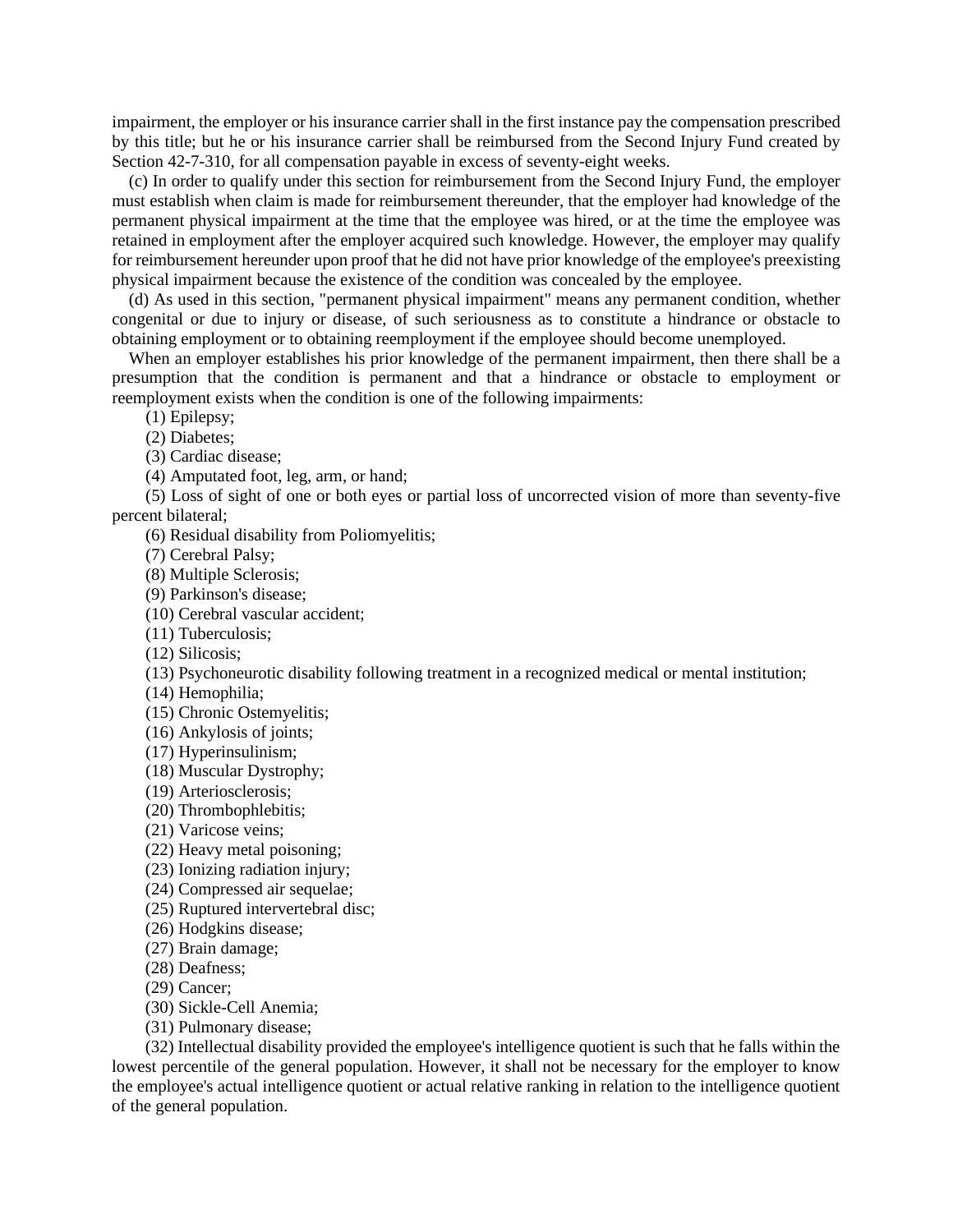(e) The Second Injury Fund shall not be bound as to any question of law or fact by reason of any compensation agreement, settlement, award, and adjudication to which it was not a party, or in relation to which it was not notified at least twenty days prior to a hearing on liability that it might be subject to liability for the injury or death.

(f) An employer or his carrier must notify the Workers' Compensation Commission and the Director of the Second Injury Fund in writing of any possible claim against the fund as soon as practicable but in no event later than after the payment of the first seventy-eight weeks of compensation. This written notice must provide the:

(1) date of accident;

(2) employee's name;

(3) employer's name and address;

(4) insurance carrier's name, address, and the National Council on Compensation Insurance code; and

(5) insurance carrier's claim number, policy number, and policy effective date. The carrier claim number is the unique identifier a carrier uses throughout the life of a claim to report that claim to the National Council on Compensation Insurance. Failure to comply with the provisions of this subsection shall bar an employer or his carrier from recovery from the fund.

(g) If the employee has a permanent physical impairment, as defined in this section and the prerequisites for reimbursement have been met, and if it can be shown that the subsequent injury most probably would not have occurred "but for" the presence of the prior impairment, then reimbursement will be granted as provided in this section even if the subsequent injury does not cause the employer's liability for compensation and medical benefits to be substantially greater than that which would have resulted from the subsequent injury alone.

(h) When a third party is deemed to be an employer for the purposes of paying workers' compensation benefits, that third party will be entitled to reimbursement from the Second Injury Fund if either he or the employer of record have met the knowledge requirements outlined in this section, as well as all other requirements.

(i) The Second Injury Fund is entitled to a credit for sums recovered by the employer or his workers' compensation carrier from third parties, after the employer or his workers' compensation carrier have been reimbursed for the monies paid out by them and not reimbursed by the fund.

(j) The Second Injury Fund can enter into compromise settlements at the discretion of the director with approval of a majority of the Workers' Compensation Commission, provided a bona fide dispute exists.

(k) Any employer operating in violation of Section 42-5-20 is not eligible for reimbursement from the South Carolina Second Injury Fund.

(l) As a prerequisite to reimbursement from the fund, the insurer shall be required to certify that the medical and indemnity reserves have been reduced to the threshold limits of reimbursement and report in accordance with the National Council on Compensation Insurance Workers' Compensation Statistical Plan.

(m) The Second Injury Fund Director must quarterly submit to the National Council on Compensation Insurance information regarding Second Injury Fund accepted claims.

(n) The National Council on Compensation Insurance must submit a report of any discrepancies pursuant to regulations established by the Department of Insurance. The Department of Insurance is directed to establish regulations concerning Second Injury Fund discrepancies.

HISTORY: 1962 Code Section 72-601; 1972 (57) 2578; 1974 (58) 2237; 1976 Act No. 560 Section 1; 1982 Act No. 314, Section 1A; 1982 Act No. 438, Section 1; 1988 Act No. 309, Section 1, eff February 24, 1988; 1990 Act No. 589, Section 1, eff June 12, 1990; 2003 Act No. 73, Section 22, eff June 25, 2003; 2007 Act No. 111, Pt II, Section 3, eff July 1, 2007, applicable to injuries that occur on or after that date.

**SECTION 42-9-410.** Reimbursement from Second Injury Fund for employee who becomes totally and permanently disabled in a subsequent injury; notice of preexisting permanent impairment.

(a) When an employee shall become totally and permanently disabled under Section 42-9-10, because of the loss of a hand, arm, foot, leg or the vision of an eye in a subsequent injury under Section 42-9-150 or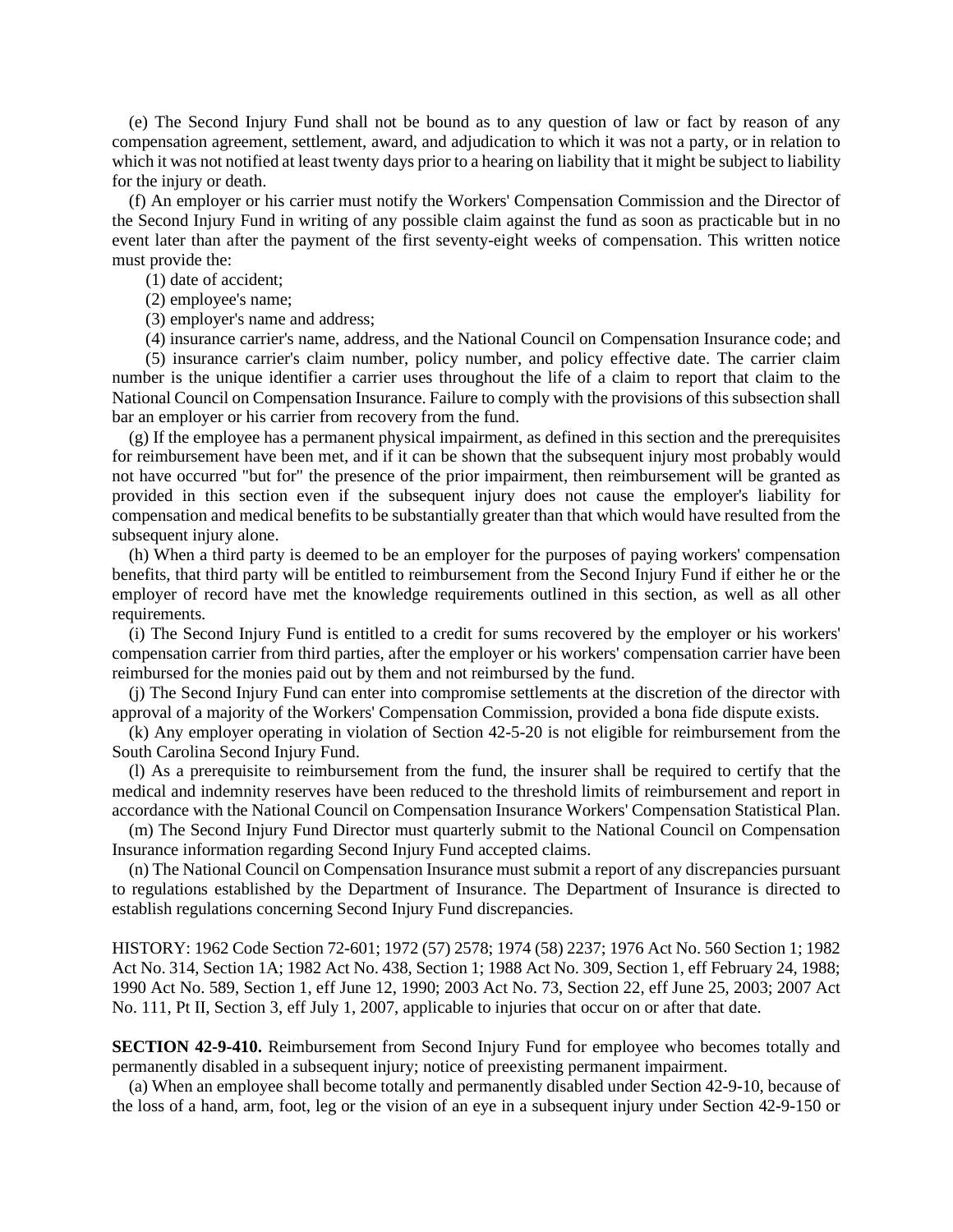42-9-170, he may receive from the employer compensation and medical care provided by this title for total and permanent disability, and the employer shall be reimbursed a portion of the cost thereof from the Second Injury Fund as herein provided.

(b) If the loss of the member or eyesight is not caused or contributed to by any of the conditions defined as "permanent physical impairment" in Section 42-9-400, the employer shall be responsible to pay such compensation and provide such medical care as is required by Sections 42-9-150 or 42-9-170 and 42-15-60, and the employer shall thereafter be reimbursed by the Second Injury Fund for the cost of such further compensation and medical care as the injured employee shall receive under this chapter.

(c) If the loss of the member or eyesight is caused or contributed to by any of the conditions defined in Section 42-9-400 as "permanent physical impairment," the employer shall pay the compensation and medical expense for seventy-eight weeks as required by subsection (a) of Section 42-9-400 and thereafter the employer shall be reimbursed from the Second Injury Fund for such further compensation or medical expense as the employer shall provide for the employee under this chapter.

(d) In order to receive additional benefits from the Second Injury Fund as permitted by Sections 42-9-150 and 42-9-170, the employer shall establish that he had knowledge of the employee's preexisting permanent physical impairment prior to the time of the subsequent injury by accident, unless the employer can establish that he did not have prior knowledge of the employee's preexisting physical impairment because the existence of the condition was concealed by the employee.

HISTORY: 1962 Code Section 72-601.1; 1974 (58) 2237, 2758; 1982 Act No. 314, Section 1; 2003 Act No. 73, Section 23, eff June 25, 2003.

# **SECTION 42-9-430.** Workers' compensation benefits.

Whenever a dispute arises between two or more parties as to which party is liable for the payment of workers' compensation benefits to an injured employee pursuant to the provisions of this title and there is no genuine issue of material fact as to the employee's employment, his average weekly wage, the occurrence of an injury, the extent of the injury, and the fact that the injury arose out of and in the course of the employment, the hearing commissioner may, in his discretion, require the disputing parties involved to pay benefits immediately to the employee and to share equally in the payment of those benefits until it is determined which party is solely liable, at which time the liable party must reimburse all other parties for the benefits they have paid to the employee with interest at the legal rate of interest provided in Section 34-31-20(A).

HISTORY: 1984 Act No. 276.

**SECTION 42-9-440.** Suspected false statements or misrepresentations to be reported to Insurance Fraud Division of Office of Attorney General.

The commission shall report all cases of suspected false statement or misrepresentation, as defined in Section 38-55-530(D), to the Insurance Fraud Division of the Office of the Attorney General for investigation and prosecution, if warranted, pursuant to the Omnibus Insurance Fraud and Reporting Immunity Act.

HISTORY: 1994 Act No. 497, Part II, Section 31B, eff July 1, 1994.

**SECTION 42-9-450.** Employer's representatives to pay by check or electronic payment systems.

An employer's representative shall make payment of compensation by means of check or electronic payment system including, but not limited to, an electronic funds transfer, a direct deposit, debit card, or similar payment system if such payments are made in accordance with the policies, procedures, or regulations as provided by the commission.

HISTORY: 2017 Act No. 24 (H.3441), Section 1, eff May 9, 2017.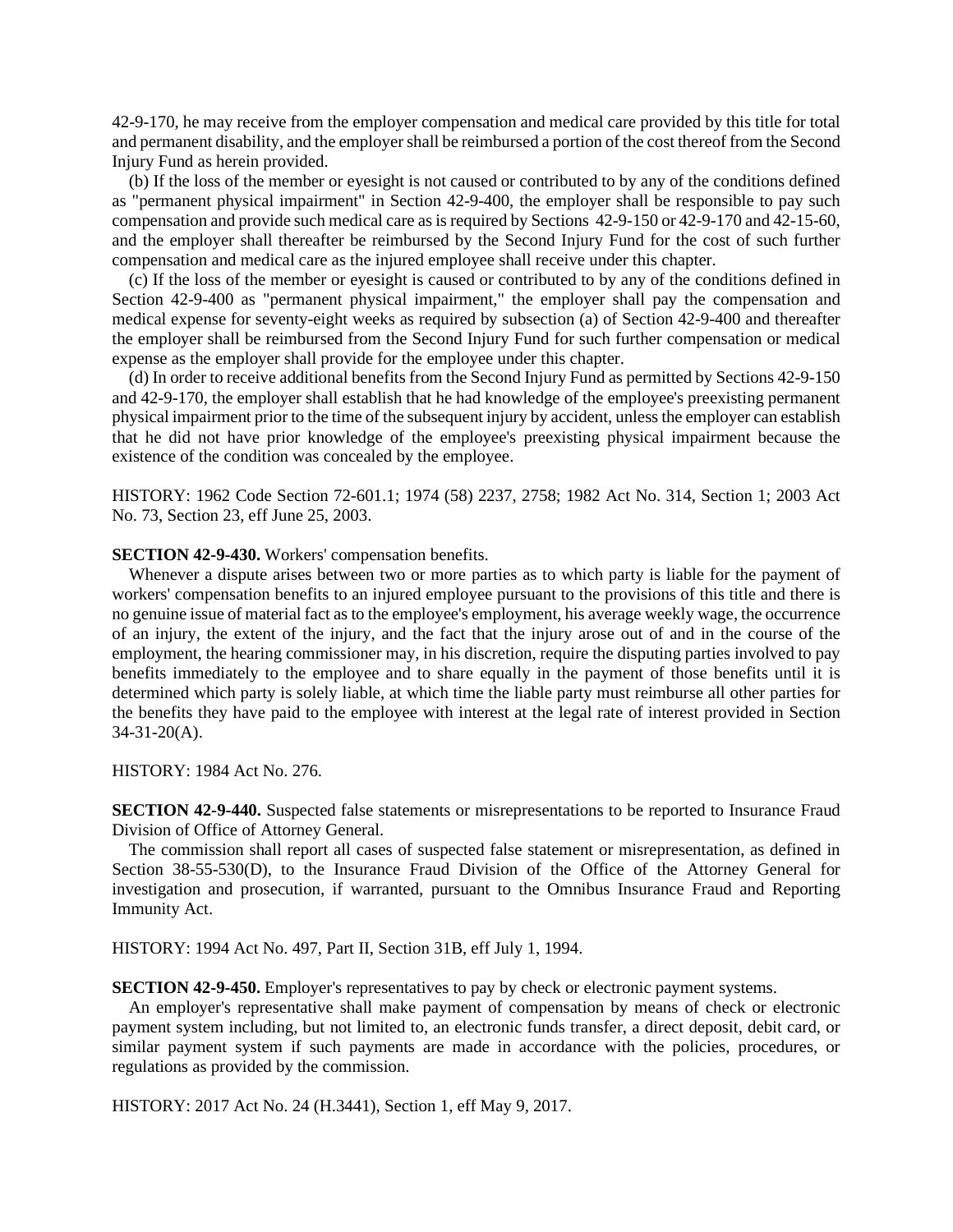# **CHAPTER 11 Occupational Diseases**

**SECTION 42-11-10.** "Occupational disease" defined.

(A) "Occupational disease" means a disease arising out of and in the course of employment that is due to hazards in excess of those ordinarily incident to employment and is peculiar to the occupation in which the employee is engaged. A disease is considered an occupational disease only if caused by a hazard recognized as peculiar to a particular trade, process, occupation, or employment as a direct result of continuous exposure to the normal working conditions of that particular trade, process, occupation, or employment. In a claim for an occupational disease, the employee shall establish that the occupational disease arose directly and naturally from exposure in this State to the hazards peculiar to the particular employment by a preponderance of the evidence.

(B) No disease shall be considered an occupational disease when it:

(1) does not result directly and naturally from exposure in this State to the hazards peculiar to the particular employment;

(2) results from exposure to outside climatic conditions;

(3) is a contagious disease resulting from exposure to fellow employees or from a hazard to which the workman would have been equally exposed outside of his employment;

(4) is one of the ordinary diseases of life to which the general public is equally exposed, unless such disease follows as a complication and a natural incident of an occupational disease or unless there is continuous exposure peculiar to the occupation itself which makes such disease a hazard inherent in such occupation;

(5) is any disease of the cardiac, pulmonary, or circulatory system not resulting directly from abnormal external gaseous pressure exerted upon the body or the natural entrance into the body through the skin or natural orifices thereof of foreign organic or inorganic matter under circumstances peculiar to the employment and the processes utilized therein; or

(6) is any chronic disease of the skeletal joints.

(C) As used in this section, "medical evidence" means expert opinion or testimony stated to a reasonable degree of medical certainty, documents, records, or other material that is offered by a licensed health care provider.

(D) No compensation shall be payable for any occupational disease unless the employee suffers a disability as described in Section 42-9-10, 42-9-20, or 42-9-30.

HISTORY: 1962 Code Section 72-251; 1952 Code Section 72-251; 1949 (46) 565; 2007 Act No. 111, Pt I, Section 24, eff July 1, 2007, applicable to injuries that occur on or after that date.

#### **SECTION 42-11-20.** "Disablement" and "disability" defined.

As used in this chapter, "disablement" means the event of an employee's becoming actually incapacitated, partially or totally, because of an occupational disease, from performing his work in the last occupation in which injuriously exposed to the hazards of such disease, "partial disability" means the physical inability to continue work in such occupation only and "total disability" means the physical inability to perform work in any occupation. The disablement and disability of an employee from an occupational disease shall be determined as provided in this chapter.

HISTORY: 1962 Code Section 72-252; 1952 Code Section 72-252; 1949 (46) 565.

**SECTION 42-11-30.** . Presumptions; heart or respiratory disease as to firefighters; cardiac-related incident as to law enforcement officers; report of physical examination required.

(A) Notwithstanding the provisions of this chapter, for purposes of the South Carolina Workers' Compensation Law, any impairment or injury to the health of a firefighter caused by heart disease or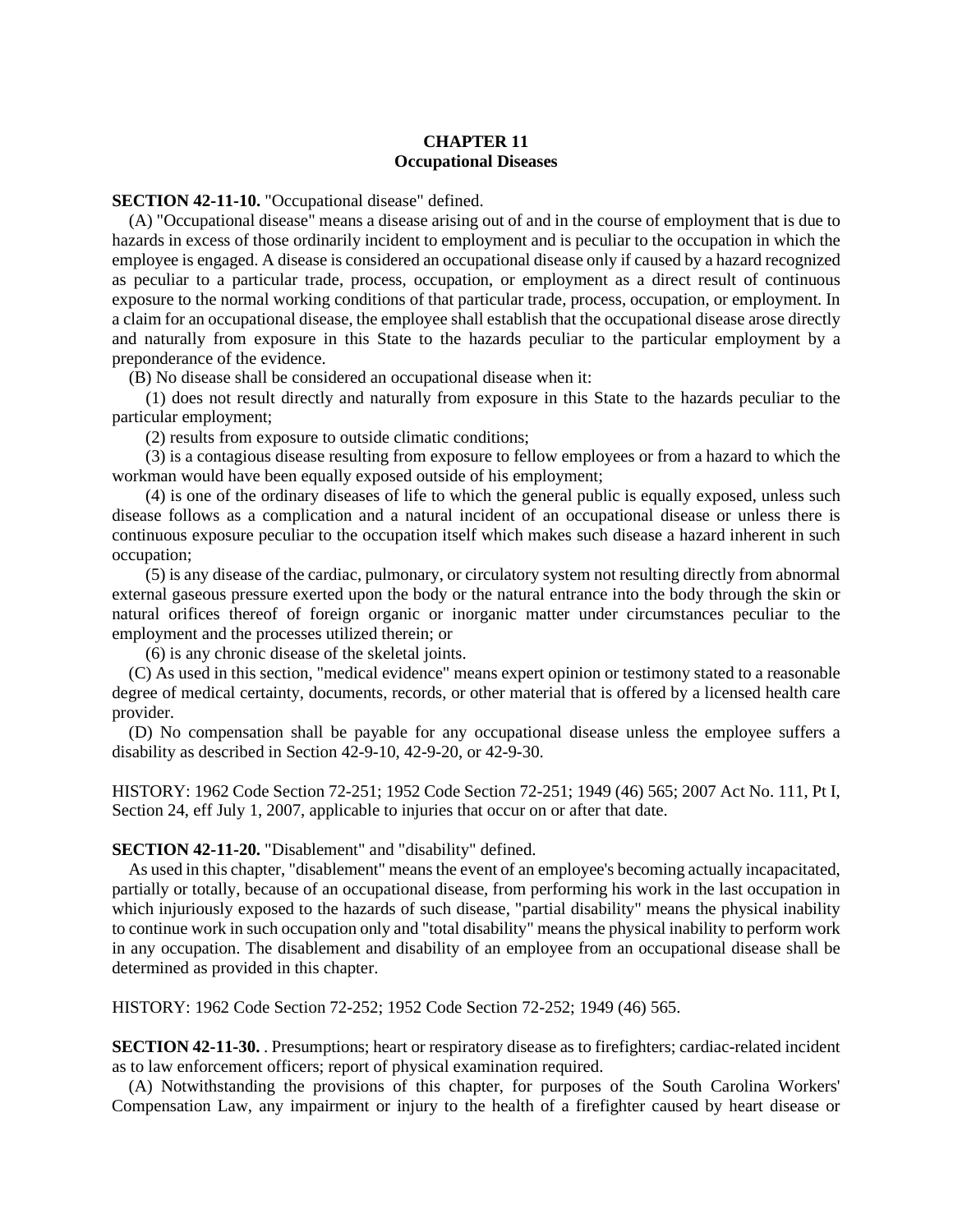respiratory disease resulting in total or partial disability or death is presumed to have arisen out of and in the course of employment, unless the contrary is shown by competent evidence, if the firefighter is at the time of such impairment or injury a bona fide member of a municipal, county, state, port authority, or fire control district fire department in this State. In order to be entitled to the presumption provided for in this section, any person becoming a member of a fire department after May 29, 1968, must be under the age of thirty-seven years and must have successfully passed a physical examination by a competent physician upon entering into such service or by July 1, 2012, a written report of which must have been made and filed before any alleged injury with the fire department, which examination failed to reveal any evidence of such condition or conditions, and the condition or conditions developed while actively engaged in fighting a fire or within twenty-four hours from the date of last service in the activity.

(B)(1) Notwithstanding the provisions of this chapter, for purposes of the South Carolina Workers' Compensation Law, a cardiac-related incident resulting in impairment or injury to a law enforcement officer resulting in total or partial disability, or death, is presumed to have arisen out of and in the course of employment if this impairment or injury developed while actively engaged in, or within twenty-four hours from the date of, a law enforcement incident involving unusual or extraordinary physical exertion, unless the contrary is shown by competent evidence. At the time of the incident, the law enforcement officer must be employed as a law enforcement officer of a municipal, county, state, port authority, or other law enforcement agency in this State. In order to be entitled to the presumption provided by this section, a person becoming a law enforcement officer, must be under thirty-seven years of age and upon entering into the service, must have successfully passed a physical examination which includes a risk factor assessment for coronary artery disease conducted by a competent physician who should counsel on risk factor reduction and consider current medical literature on evaluation and prevention of coronary artery disease in conducting the risk factor assessment. A written report of the examination must have been made and filed with the law enforcement agency, which examination must not have revealed evidence of cardiac impairment or injury. If the law enforcement officer is identified as being a high risk for coronary artery disease during the risk factor assessment and the law enforcement officer fails to undergo, at his own expense, additional medical tests related to discovery of coronary artery disease, he is not entitled to the presumption provided by this section.

(2) If a law enforcement agency cannot produce the report described in subitem  $(B)(1)$ , the law enforcement officer may submit a written report of a physical examination conducted before July 1, 2012, which includes a risk factor assessment for coronary artery disease conducted by a competent physician who also shall counsel on risk factor reduction and consider current medical literature on evaluation and prevention of coronary artery disease in conducting the risk factor.

HISTORY: 1962 Code Section 72-251.1; 1968 (55) 2798; 2005 Act No. 108, Section 1, eff upon approval (became law without the Governor's signature on June 2, 2005); 2010 Act No. 126, Section 1, eff upon approval (became law without the Governor's signature on February 25, 2010).

### **SECTION 42-11-40.** Occupational diseases treated as injuries by accident.

When employer and employee are subject to the provisions of this title, the disablement or death of an employee resulting from an occupational disease shall be treated as an injury by accident and the employee, or in case of death his dependents, shall be entitled to compensation as for an injury under this title, except as otherwise provided in this chapter, and the practice and procedure prescribed in this title shall apply to all proceedings under this chapter, except as otherwise provided in this chapter. In no case shall an employer be liable for compensation for an occupational disease unless such disease was contracted by the employee while in the employ of the employer as a direct result of the employment.

HISTORY: 1962 Code Section 72-253; 1952 Code Section 72-253; 1949 (46) 565.

**SECTION 42-11-50.** Limitation on compensation payable to employee disabled by both injury and occupational disease.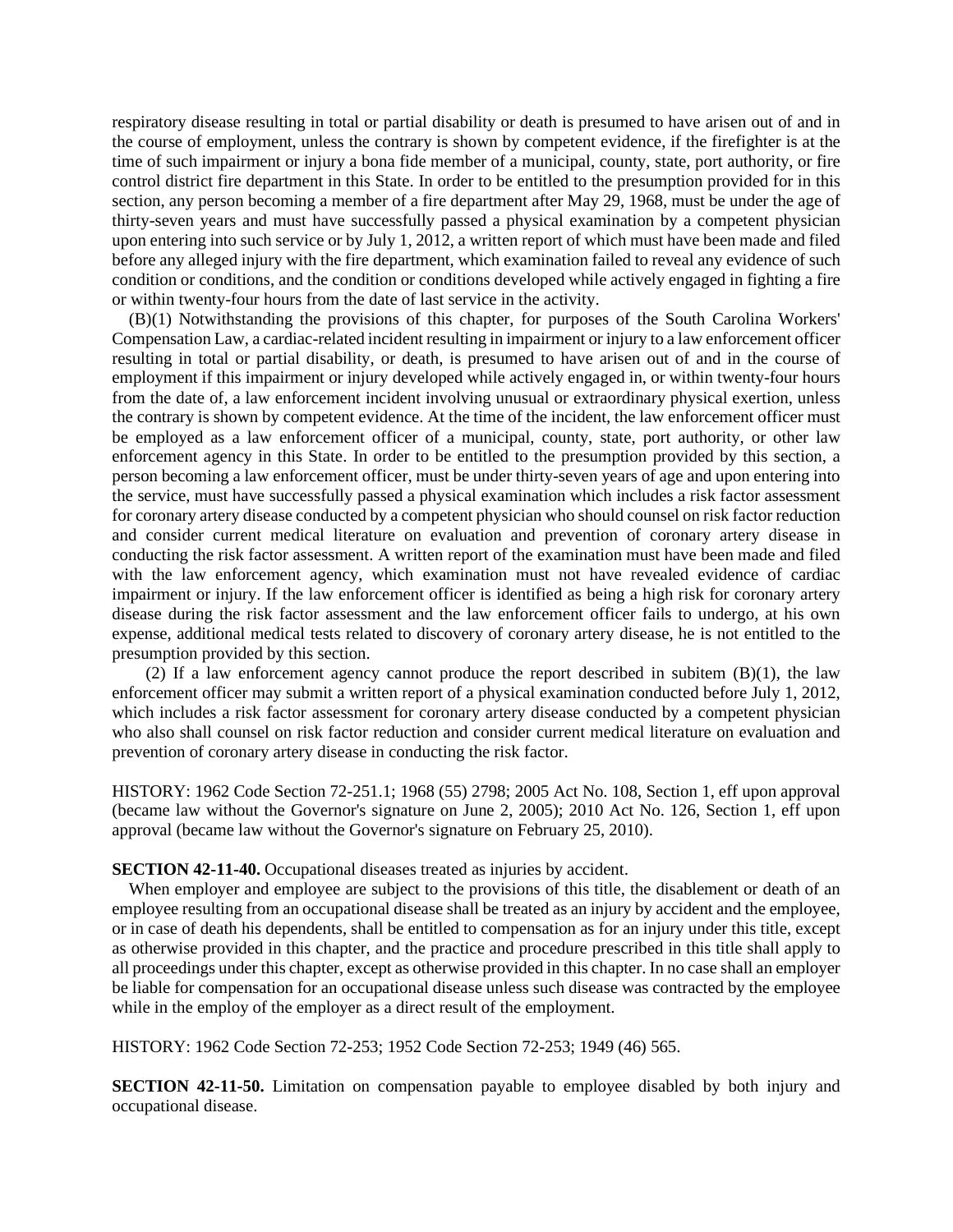When an employee suffers disability from an occupational disease and also from an injury which is otherwise compensable under this title, he shall not be entitled to receive compensation for both and benefits payable shall be limited to the cause which results in the longest period of disability, either as provided under this chapter or as provided for an injury by accident arising out of and in the course of employment. In no event shall compensation payable for disability or death exceed the maximum benefits provided under this title.

HISTORY: 1962 Code Section 72-254; 1952 Code Section 72-254; 1949 (46) 565.

**SECTION 42-11-60.** Requirements for compensation for pulmonary diseases.

No compensation shall be payable for any pulmonary disease arising out of the inhalation of organic or inorganic dust or fumes unless the claimant suffers disability as described in Section 42-9-10 or Section 42-9-20 and shall not be compensable under Section 42-9-30; provided, however, in claims based on byssinosis the claimant must have been exposed to dust in his employment for a period of at least seven years.

HISTORY: 1962 Code Section 72-255; 1952 Code Section 72-255; 1949 (46) 565; 1977 Act No. 103 Section 1.

**SECTION 42-11-70.** Time in which disease must have been contracted.

Neither an employee nor his dependents shall be entitled to compensation for disability or death from an occupational disease, except that due to exposure to ionizing radiation, unless such disease was contracted within one year after the last exposure to the hazard peculiar to his employment which caused the disease, save that in the case of a pulmonary disease arising out of the inhalation of organic or inorganic dusts the period shall be two years.

HISTORY: 1962 Code Section 72-256; 1952 Code Section 72-256; 1949 (46) 565; 1963 (53) 143.

**SECTION 42-11-80.** Wilful misrepresentation by employee as to absence of disease; waivers.

If an employee, at the time of his employment, wilfully and falsely represents in writing that he has not previously suffered from the disease which is the cause of disability or death, no compensation shall be payable. If an employee who has previously suffered from an occupational disease desires to continue in an employment to which such a disease is a hazard, he may waive his right to receive further benefits for disablement or disability from such disease by written agreement approved by the commission in accordance with such rules as it may promulgate.

HISTORY: 1962 Code Section 72-257; 1952 Code Section 72-257; 1949 (46) 565.

**SECTION 42-11-90.** Amount of compensation when noncompensable cause or disease affects occupational disease.

When an occupational disease prolongs, accelerates or aggravates or is prolonged, accelerated or aggravated by any other cause or infirmity not otherwise compensable, the compensation payable for disability or death shall be limited to the disability which would have resulted solely from the occupational disease if there were no other such cause or infirmity and shall be computed by the proportion which the disability from occupational disease bears to the entire disability.

HISTORY: 1962 Code Section 72-258; 1952 Code Section 72-258; 1949 (46) 565.

**SECTION 42-11-100.** Amount of compensation payable for disability; exceptions.

Compensation payable for disability from an occupational disease must be the same as that provided for an injury under this title. No compensation is payable: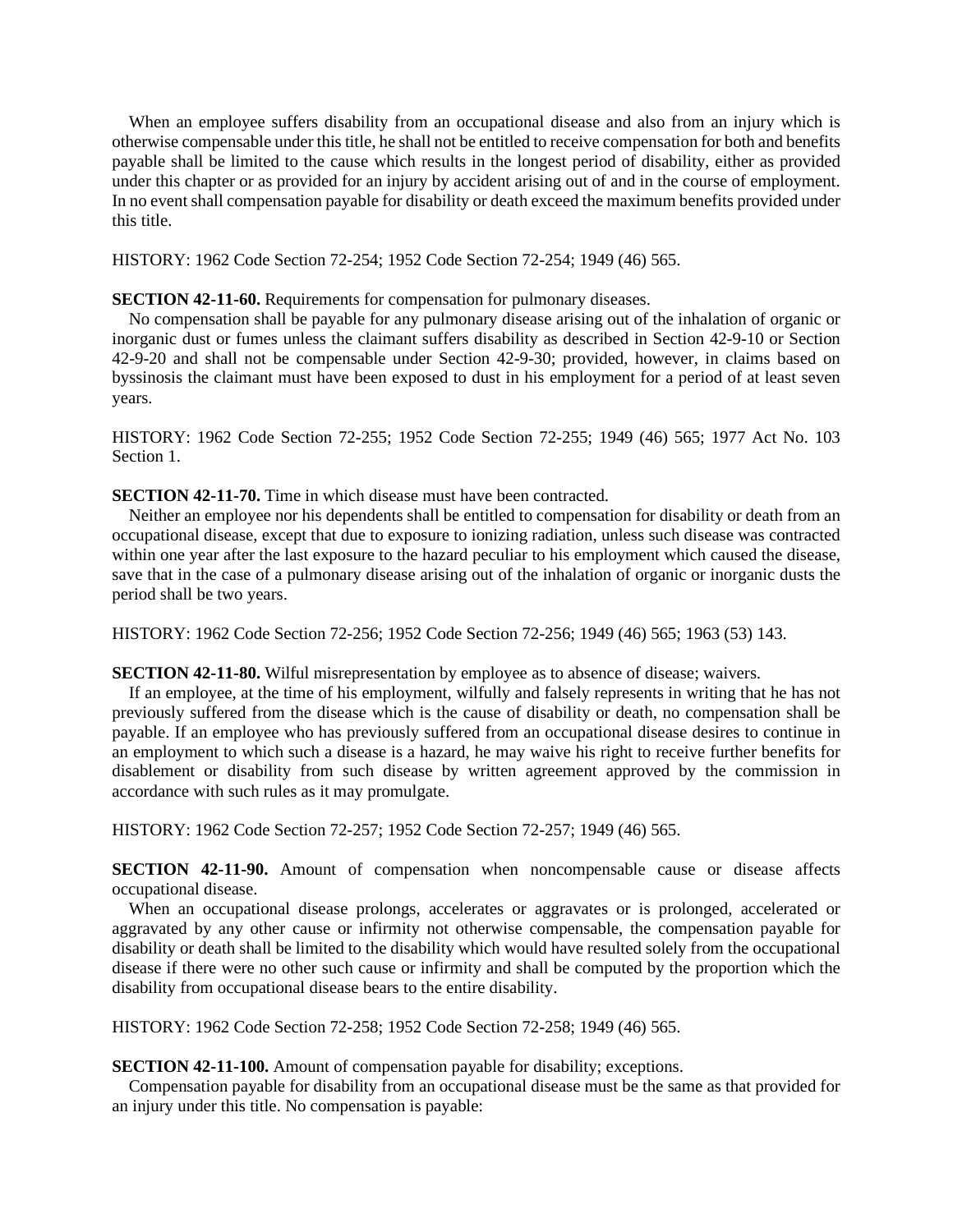(1) for the degree of disability resulting from noncompensable causes or the employee's refusal to use a safety appliance provided by and regularly required to be used by the employer or to obey a safety rule or regulation adopted and regularly enforced by the employer;

(2) for any disability resulting from the employee's intoxication or wilful intent to injure himself;

(3) for the time the employee refuses to accept suitable employment when ordered to do so by the commission;

(4) after the disability terminates.

HISTORY: 1962 Code Section 72-259; 1952 Code Section 72-259; 1949 (46) 565; 1977 Act No. 103 Section 2; 1988 Act No. 677, Section 1, eff June 27, 1988.

**SECTION 42-11-110.** No presumptions; misconception of remedy.

There shall be no presumption that disablement from any cause or infirmity is the result of a occupational disease, nor that an occupational disease will result in disablement or disability. But when disability results from a disease which is compensable under other provisions of this title, although not an occupational disease, the employee shall not be deprived of any benefits to which he may be entitled because he may have misconceived his remedy to be for an occupational disease.

HISTORY: 1962 Code Section 72-260; 1952 Code Section 72-260; 1949 (46) 565.

**SECTION 42-11-120.** Procedure for determining claims; reference of medical question to medical board. The procedure for determining claims for benefits from an occupational disease shall be the same as that followed in determining other claims under this title, save that if any medical question shall be in controversy the commission may, upon its own motion, and shall, upon motion of either party to the proceeding, refer the question to the medical board as provided in this chapter for investigation and report. A medical question shall be deemed to include any issue concerning the existence, cause and duration of a disease or disability, the date of disablement, the degree of disability and the proportion thereof attributable to a noncompensable cause and any other matter necessarily pertinent thereto requiring the opinion of

HISTORY: 1962 Code Section 72-261; 1952 Code Section 72-261; 1949 (46) 565.

#### **SECTION 42-11-130.** Membership of medical board.

experts.

The medical board employed to determine controverted medical questions shall consist of three members appointed by the commission or hearing commissioner and selected from the medical advisory panel as follows: one to be named by the claimant and one to be named by the employer or his insurer as the case may be, and the third to be chosen by the commission or hearing commissioner. But if within ten days after the hearing in which a controverted medical question is raised one or more of the parties have failed to nominate a member, the commission or commissioner hearing the case shall nominate a member or members to complete the board to three members.

HISTORY: 1962 Code Section 72-262; 1952 Code Section 72-262; 1949 (46) 565; 1977 Act No. 103 Section 3.

# **SECTION 42-11-140.** Fees and expenses of medical board.

The fees and expenses of the medical board shall be charged in accordance with a schedule adopted by the commission upon the advice and recommendations of the medical advisory panel and such fees and expenses, along with such clinical and X-ray expenses as the medical board may require in order to properly complete its investigation in a particular case, shall be chargeable as cost to the losing party in the controversy, save that when the claimant is the losing party such fees, costs and expenses shall be borne by the commission.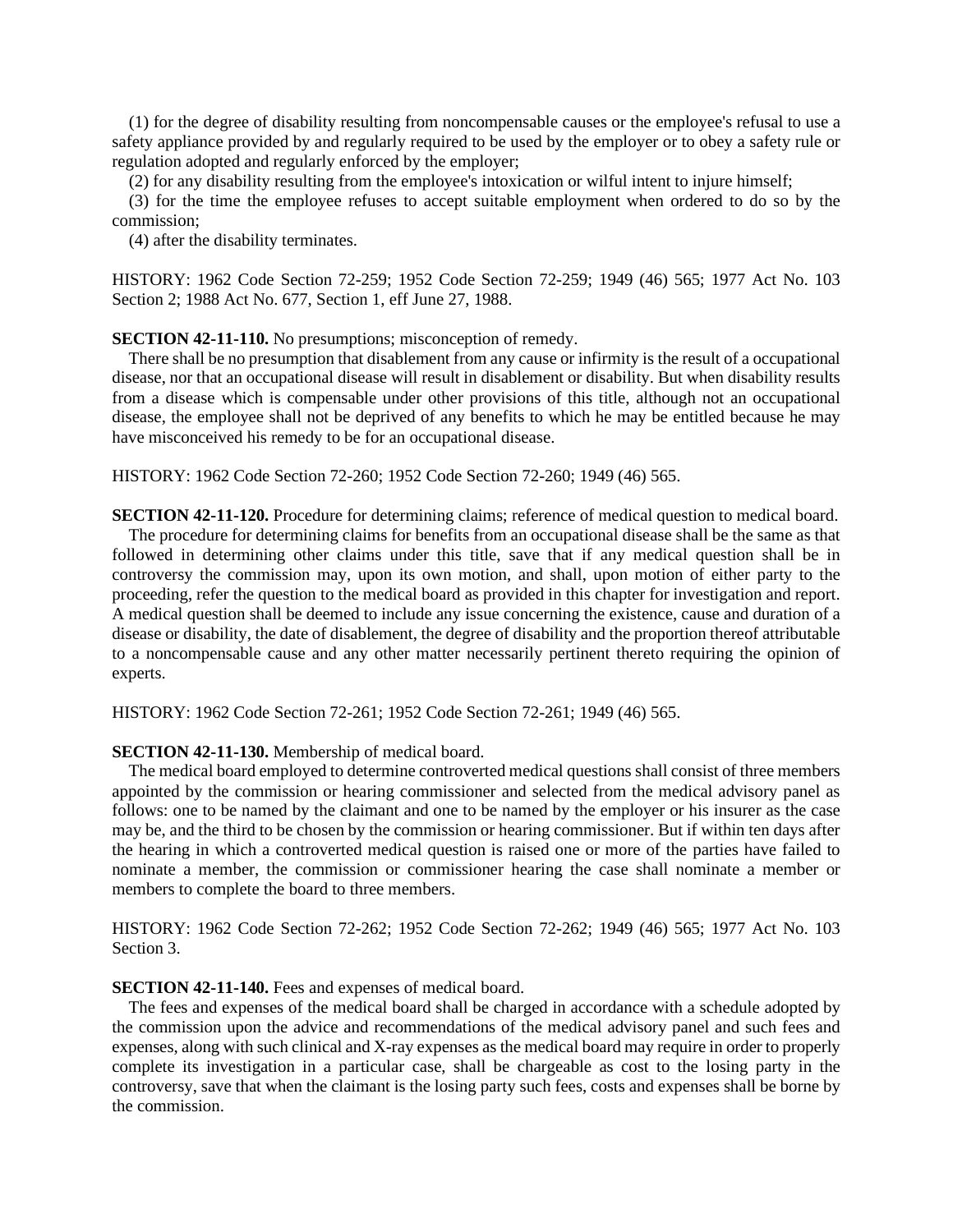# HISTORY: 1962 Code Section 72-263; 1952 Code Section 72-263; 1949 (46) 565.

## **SECTION 42-11-150.** Procedure before medical board.

The medical board, upon referral to it of a medical question, shall notify the claimant and the employer or its insurer, as the case may be, to appear before the board at a time and place stated in the notice and shall examine the employee, if living, and may examine the body of the employee, if deceased. The medical board shall consider any testimony given before the commission pertaining to the medical question and necessary to a proper determination thereof. The medical board shall, as soon as practical after it has completed its consideration of the case, report in writing its findings and conclusions on every medical question in controversy. Such report shall be a part of the record in the case and shall include a statement indicating the physician or physicians, if any, who appeared before it, the medical board, what, if any, medical reports and X-rays were considered by it and any other matters which it deems necessary to explain or substantiate its conclusions. The commission upon receipt of the report shall send a copy thereof to the claimant and to the employer and his insurance carrier, if any.

HISTORY: 1962 Code Section 72-264; 1952 Code Section 72-264; 1949 (46) 565.

#### **SECTION 42-11-160.** Decisions on questions by medical board.

The decisions and award in the case shall conform to the findings and conclusions in such report insofar as it is restricted to medical questions, except that either party may, within ten days after receipt of a copy of the report, file written objection thereto with the commission; provided, the report shall not be binding on the commission if it be proven that the conclusion of the board upon a medical question be erroneous, due to fraud, undue influence, or mistake of law or material fact.

HISTORY: 1962 Code Section 72-265; 1952 Code Section 72-265; 1949 (46) 565; 1977 Act No. 103 Section 4.

#### **SECTION 42-11-170.** Membership of medical advisory panel.

The medical board shall be chosen from the medical advisory panel, composed of medical experts appointed by the Governor who shall be chosen from a list submitted by the executive committee of the South Carolina Medical Association, which list shall be approved by the Workers' Compensation Commission. The medical advisory panel shall include at least three doctors of medicine with no less than five years' specialization in the field of X-ray diagnosis and treatment, at least three doctors of medicine with no less than five years' specialization in pathology, at least three doctors of medicine with no less than five years' experience in the treatment and diagnosis of occupational diseases or who are specially qualified by training and experience as experts in the diagnosis and treatment of diseases in general and two doctors who are qualified for the treatment of pulmonary diseases. Members of the medical advisory panel shall serve for a term of two years and the Governor may from time to time fill vacancies in the membership thereof from its lists submitted to him as provided in this section.

HISTORY: 1962 Code Section 72-266; 1952 Code Section 72-266; 1949 (46) 565; 1977 Act No. 103 Section 5.

## **SECTION 42-11-180.** Compensation of members of medical advisory panel.

Members of the medical advisory panel shall receive no compensation save that provided when they serve on a medical board. But when the panel is convened to give its advice and recommendations to the commission, the members participating therein shall receive per diem allowances plus their reasonable maintenance and travel expenses to be paid by the commission.

HISTORY: 1962 Code Section 72-267; 1952 Code Section 72-267; 1949 (46) 565; 1951 (47) 506.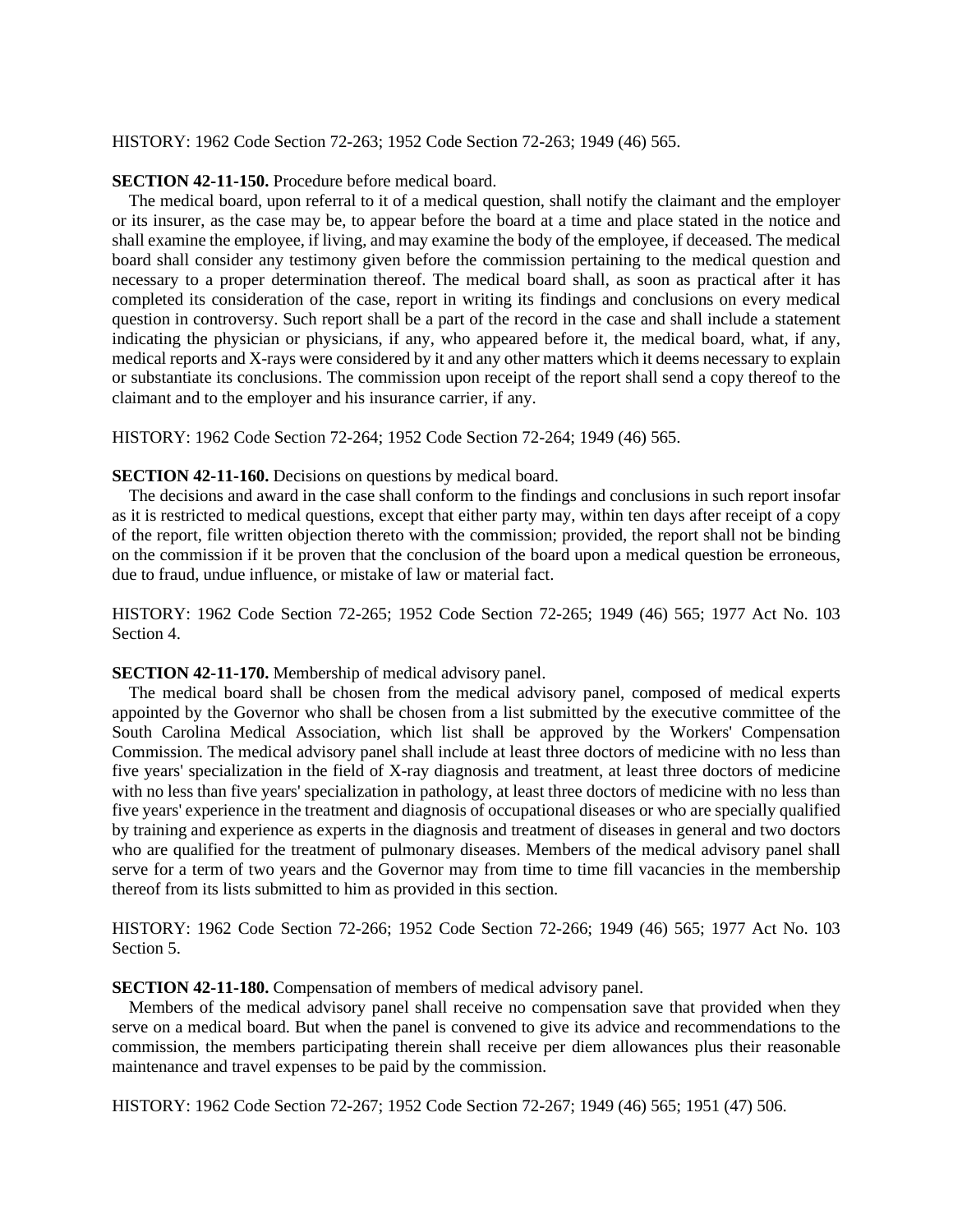**SECTION 42-11-185.** Medical examination in lieu of medical panel for occupationally related disease claims.

Notwithstanding the provisions of Section 42-11-120, in lieu of a medical panel in claims involving occupationally related diseases, at the election of either party or the hearing commissioner, the claimant shall be referred to a medical doctor or doctors who diagnose or treat occupational diseases and who are employed by or associated with one of the medical universities in South Carolina. The findings and testimony of such doctors shall be deemed advisory to, but not binding upon the hearing commissioner. Fees and expenses of such medical examinations shall be paid by the commission unless the claimant prevails in the controversy in which case such fees and expenses will be charged to the losing party.

HISTORY: 1978 Act No. 522 Section 3; 1978 Act No. 644 Part II Section 10.

#### **SECTION 42-11-190.** Promulgation of rules, regulations, and schedules.

The commission may, upon the advice and recommendations of the medical advisory panel:

(1) Make reasonable regulations regarding the conduct of hearings and investigations by medical boards and the fees and expenses to be allowed members of the panel for serving on such boards from time to time.

(2) Adopt a schedule of occupational diseases which shall include also a schedule of the processes or occupations giving rise to such diseases under the definitions given in Section 42-11-10.

HISTORY: 1962 Code Section 72-268; 1952 Code Section 72-268; 1949 (46) 565; 1988 Act No. 677, Section 2, eff June 27, 1988.

#### **SECTION 42-11-200.** Rejection of chapter.

Either employer or employee may reject the provisions of this chapter under the same terms and conditions as he may reject the other provisions of this title.

HISTORY: 1962 Code Section 72-269; 1952 Code Section 72-269; 1949 (46) 565.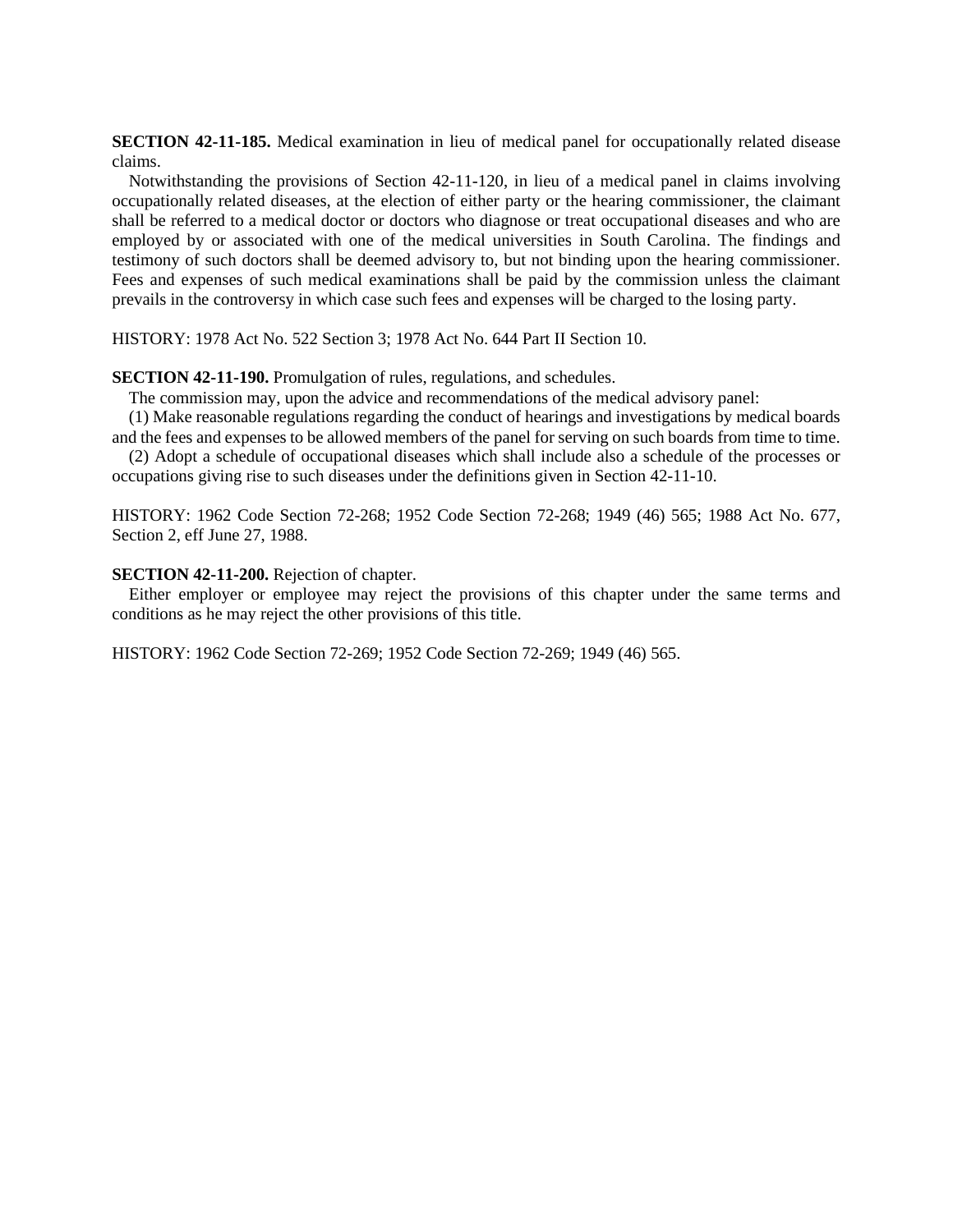# **CHAPTER 13 Ionizing Radiation Injury**

# **SECTION 42-13-10.** Definitions.

As used in this chapter:

(1) "Ionizing radiation" means any particulate or electromagnetic radiation capable of producing ions directly or indirectly in its passage through matter.

(2) "Ionizing radiation injury" means any harmful change in the human organism, including damage to or loss of a prosthetic appliance, arising out of and in the course of employment and caused by exposure to ionizing radiation.

(3) "Ionizing radiation disability" means any temporary or permanent, partial or total impairment of natural capability or a decrease in wage-earning capacity arising out of and in the course of employment and caused by exposure to ionizing radiation.

(4) "Permanent physical impairment" means any permanent condition, whether congenital or due to injury or disease, of such seriousness as to constitute a hindrance or obstacle to obtaining employment or to obtaining reemployment if the employee should become unemployed.

(5) "Death" means death resulting from an ionizing radiation injury.

HISTORY: 1962 Code Section 72-280; 1969 (56) 685.

**SECTION 42-13-20.** Employers and employees subject to chapter.

(a) The following shall constitute employers who shall be subject to the provisions of this chapter:

(1) Every person, partnership firm, association, trust, profit or nonprofit organization, corporation or legal representatives thereof, that has one or more employees in this State and is engaged in activities which involve the use or presence of ionizing radiation. Provided, however, that any employer who employs less than three employees may, at his option, elect not to be subject to the provisions of this chapter.

(2) The State, or any agency thereof, and each political subdivision of the State, or any agency thereof, or public or quasipublic corporation that has one or more employees and is engaged in activities which involve the use or presence of ionizing radiation.

(b) The following shall constitute employees who shall be subject to the provisions of this chapter:

(1) Every person, including a minor, whether lawfully or unlawfully employed, in the service of an employer subject to this chapter under any contract of hire or apprenticeship, express or implied, and all helpers and assistants of employees whether paid by the employer or employee, if employed with the knowledge, actual or constructive, of the employer.

(2) Every person performing service in the course of the trade, business, profession or occupation of an employer at the time of injury or disability, provided such person in relation to this service does not maintain a separate business, does not hold himself out to and render service to the public and is not himself an employer subject to this chapter.

HISTORY: 1962 Code Section 72-281; 1969 (56) 685.

**SECTION 42-13-30.** Effect of injury suffered outside State; effect of injury to employee of nonresident employer; effect of award under law of another state.

(a) If an employee of an employer subject to this chapter, while working outside the territorial limits of this State, suffers an ionizing radiation injury or disability, he, or in the event of his death, his dependents, shall be entitled to the same benefits under this chapter as if the injury or disability had occurred within this State.

(b) If an employee of an employer domiciled or residing outside of this State suffers an ionizing radiation injury or disability while working within the territorial limits of this State, he, or in the event of his death, his dependents, shall be entitled to the same benefits under this chapter as if his employer were domiciled or residing within this State.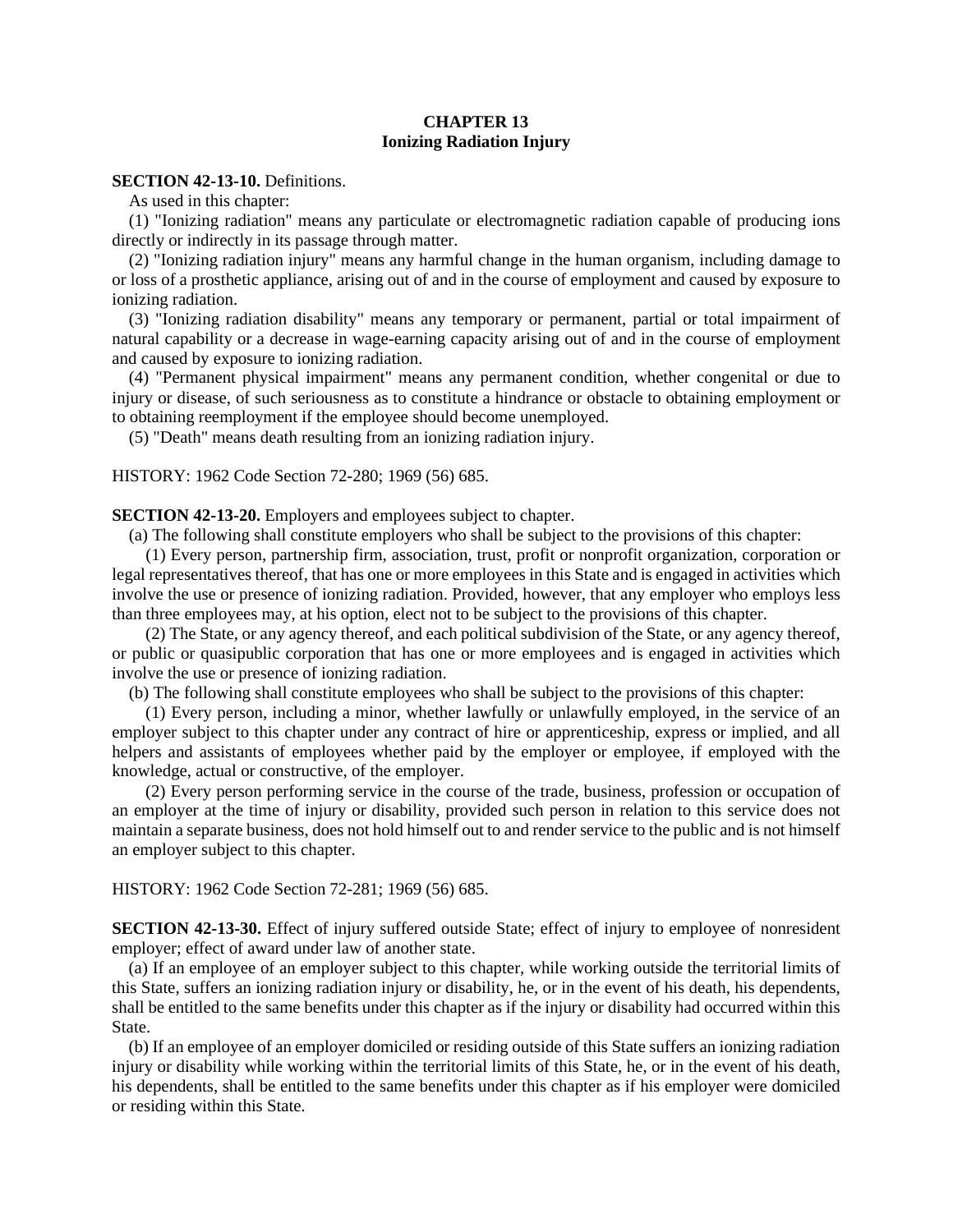(c) The payment or award of benefits under the workers' compensation provisions of another state to an employee or his dependents otherwise entitled to the benefits of this chapter, on account of an ionizing radiation injury or disability, or death, shall not be a bar to a claim for benefits under this chapter; provided, that such payment or award shall be credited against the benefits to which the employee or his dependents would have been entitled had claim been made solely under this chapter.

HISTORY: 1962 Code Section 72-282; 1969 (56) 685.

#### **SECTION 42-13-40.** Waiver by employee shall be invalid.

No agreement by an employee to waive his right to compensation shall be valid with regard to ionizing radiation injury or disability.

HISTORY: 1962 Code Section 72-283; 1969 (56) 685.

**SECTION 42-13-50.** Employer who is liable for awards; apportionment of liability.

The employer, in whose employment an employee was last exposed to ionizing radiation, shall be liable for all awards of compensation should such employee suffer an ionizing radiation injury, disability or death. If, however, such ionizing radiation injury, disability or death is attributable in part to exposure to ionizing radiation which such employee received in any previous employment, the employer who is made liable for all awards of compensation as provided by this section may appeal to the Workers' Compensation Commission which shall apportion such liability among the several employers in whose employ the employee was exposed to ionizing radiation. The method of apportionment shall be determined by the commission.

HISTORY: 1962 Code Section 72-284; 1969 (56) 685.

# **SECTION 42-13-60.** Time for filing claims.

(a) In cases involving radiation injury or disability the time for filing claims shall not begin to run until:

(1) the employee sustains such injury or disability; and

(2) the employee knows, or by the exercise of reasonable diligence should know, of the existence of the injury or disability and its possible relationship to his employment.

(b) The time for filing claims for benefits in the event of death shall not begin to run until the person entitled to file such claims knows, or by the exercise of reasonable diligence should know, the possible relationship of the death to the employment.

HISTORY: 1962 Code Section 72-285; 1969 (56) 685.

**SECTION 42-13-70.** Compensability of all forms of injury, disability or death.

All forms of ionizing radiation injury, disability or death shall be compensable under this chapter.

HISTORY: 1962 Code Section 72-286; 1969 (56) 685.

**SECTION 42-13-80.** Employee's right to medical services, appliances and supplies.

(a) For any ionizing radiation injury or disability, the employee shall be entitled to all medical services, appliances and supplies which are required by the nature of his injury or disability and which will relieve pain and promote and hasten his restoration to health and employment. The employer shall furnish such services, appliances and supplies and necessary replacements or repairs of such appliances unless the need for such replacements or repairs is due to lack of proper care by the employee.

(b) The Workers' Compensation Commission, on competent medical advice, shall have authority to determine the necessity, character and sufficiency of any medical services or medical rehabilitation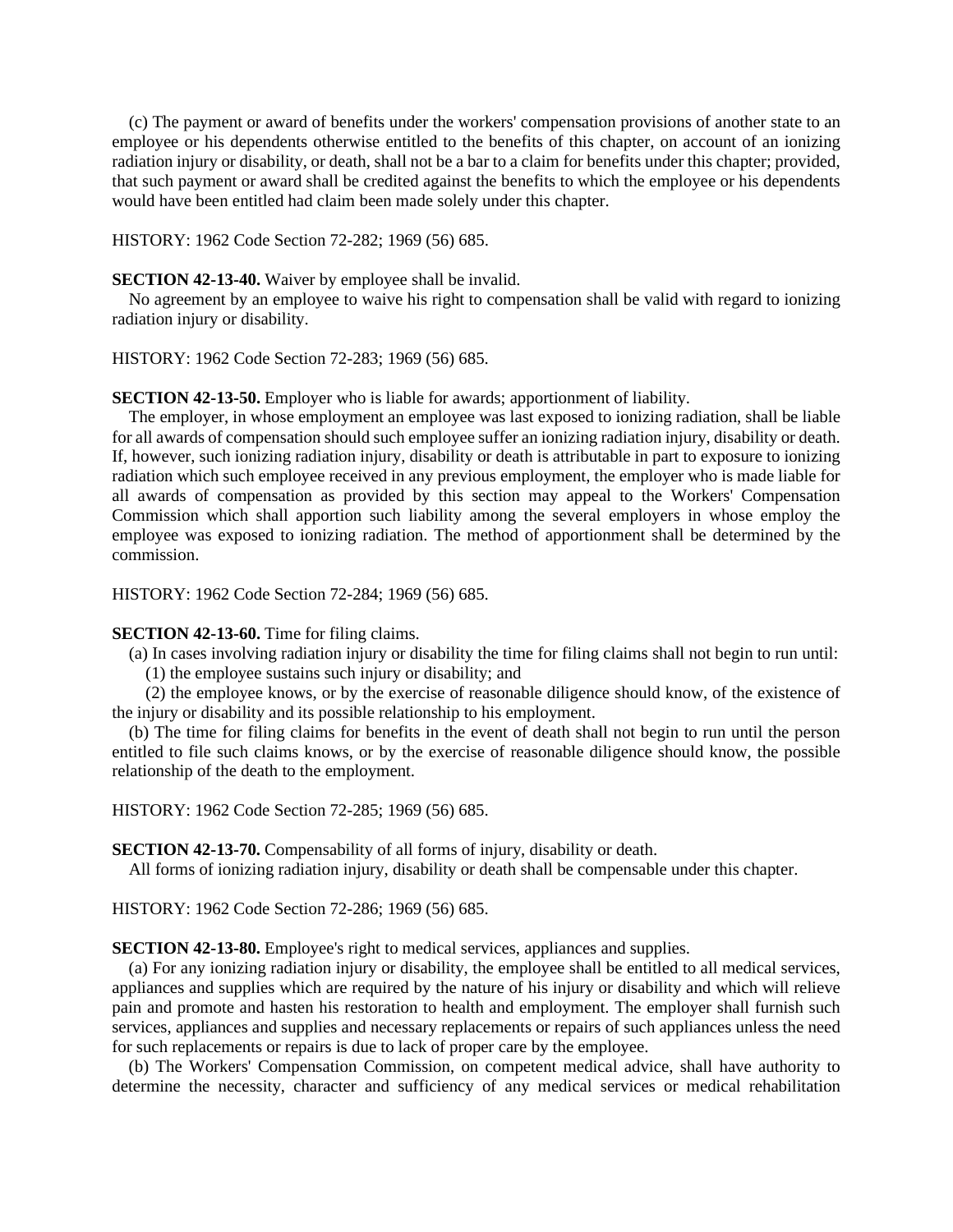furnished or to be furnished, and shall have authority to order a change of physician, hospital or rehabilitation facility when, in its judgment, such change is desirable or necessary.

HISTORY: 1962 Code Section 72-287; 1969 (56) 685.

**SECTION 42-13-90.** Employee's right to vocational rehabilitation services.

(a) An employee covered by this chapter who, for reasons of injury or medically determined restrictions on radiation exposure, and whose skills are not transferable to equivalent work not involving radiation exposure, shall be entitled to such vocational rehabilitation services, including retraining and job replacement, as may be reasonably necessary to restore him to suitable employment. If such services are not voluntarily offered and accepted, the Workers' Compensation Commission, on its own motion or upon application of the employee, after affording the parties an opportunity to be heard, may refer the employee to one or more qualified physicians or facilities for evaluation of the practicability of, the need for, and the kind of service, treatment or training necessary for and appropriate to render him fit for a remunerative occupation. Upon receipt and evaluation of such report, the Workers' Compensation Commission may order that the services and treatment recommended in the report, or such other rehabilitation treatment or service it may deem necessary, be provided at the expense of the employer. Vocational rehabilitation training, treatment or service required pursuant to this section shall not extend for a period of more than fifty-two weeks, except in unusual cases when by special order of the Workers' Compensation Commission, after affording the parties an opportunity to be heard, the period may be extended for an additional twenty-six weeks.

(b) Where rehabilitation services require residence at or near the facility or institution away from the employee's customary residence, reasonable cost of his board, lodging and travel shall be paid for by the employer.

(c) Refusal to accept rehabilitation services pursuant to order of the Workers' Compensation Commission shall result in loss of compensation for each week of the period of refusal.

HISTORY: 1962 Code Section 72-288; 1969 (56) 685.

**SECTION 42-13-100.** Certain settlements shall be invalid unless approved by commission.

Any settlement which waives liability for possible subsequently appearing consequences of ionizing radiation injury or disability is invalid unless approved by the Workers' Compensation Commission.

HISTORY: 1962 Code Section 72-289; 1969 (56) 685.

#### **SECTION 42-13-110.** Powers of commission.

The Workers' Compensation Commission is hereby authorized to:

(1) accept and administer loans, grants or other funds or gifts, conditional or otherwise, in furtherance of its function, from the federal government and other sources, public or private; and

(2) require the keeping of radiation exposure records by employers covered under Section 42-13-20 of this chapter and the furnishing of such exposure records to the Workers' Compensation Commission or its successor organizations upon request.

HISTORY: 1962 Code Section 72-290; 1969 (56) 685.

### **SECTION 42-13-120.** Application of other provisions.

All the provisions of the Workers' Compensation Act, Title 42, shall be applicable to this chapter except where they are specifically contrary thereto.

HISTORY: 1962 Code Section 72-291; 1969 (56) 685.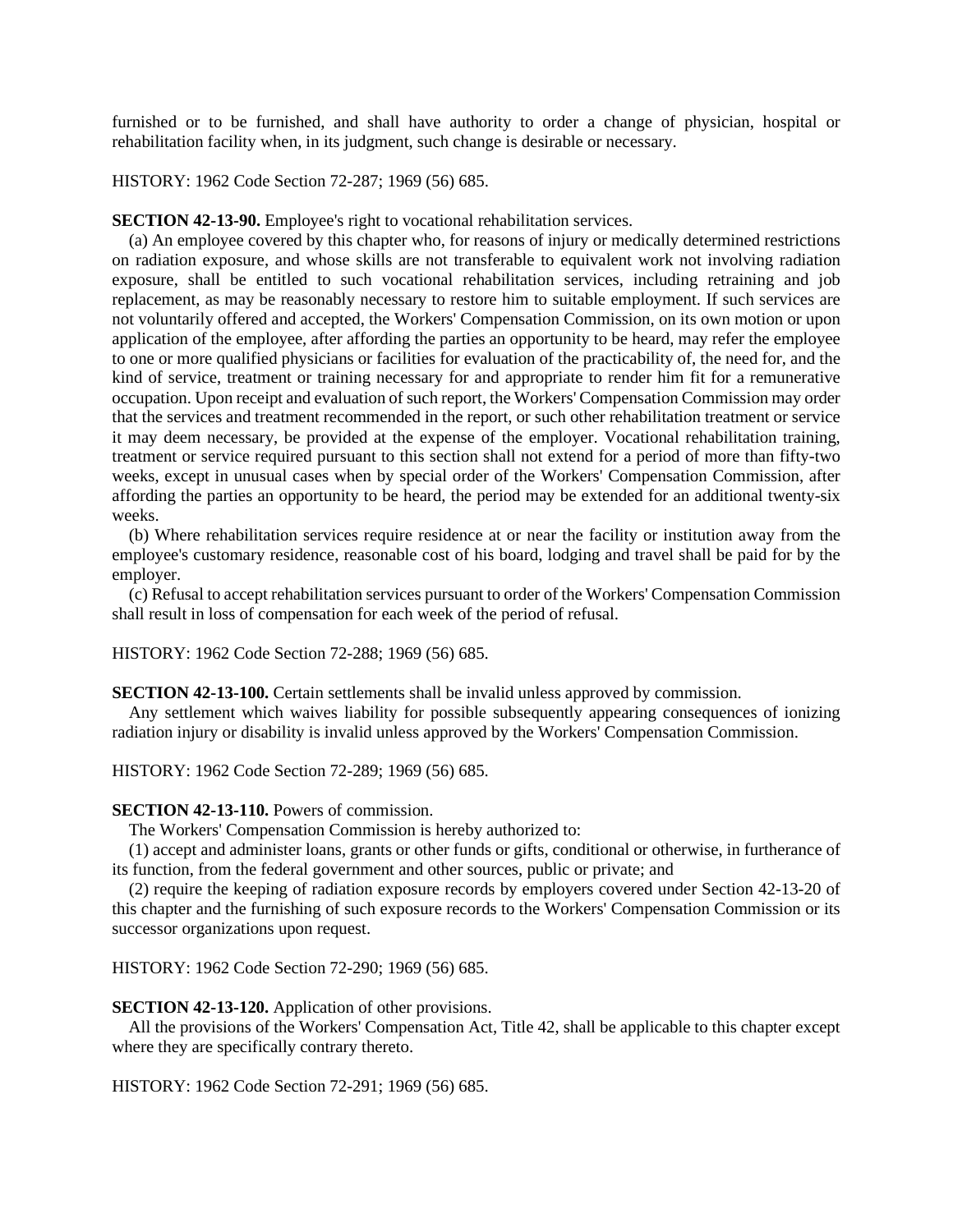# **SECTION 42-13-130.** Rejection of chapter.

Either employer or employee may reject the provisions of this chapter under the same terms and conditions as he may reject other provisions of this title.

HISTORY: 1962 Code Section 72-292; 1969 (56) 685.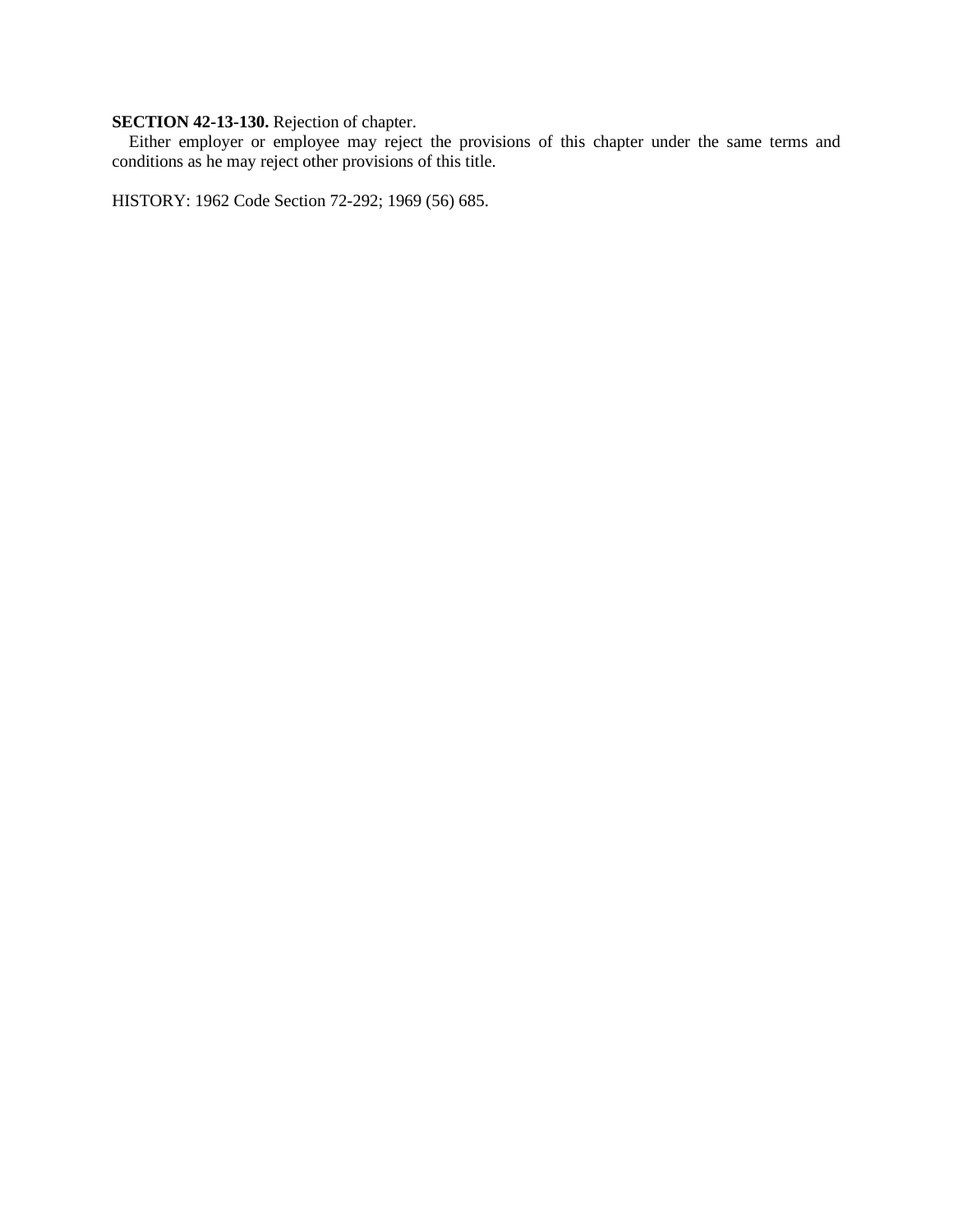# **CHAPTER 15 Notice of Accident; Filing of Claims; Medical Attention and Examination**

**SECTION 42-15-10.** State law under which claim is authorized to be filed.

Any employee covered by the provisions of this title is authorized to file his claim under the laws of the state where he is hired, the state where he is injured, or the state where his employment is located. If an employee shall receive compensation or damages under the laws of any other state, nothing contained in this section shall be construed to permit a total compensation for the same injury greater than that provided in this title.

HISTORY: 1962 Code Section 72-121.1; 1974 (58) 2265; 1976 Act No. 532 Section 2.

## **SECTION 42-15-20.** Notice to employer of accident or repetitive trauma.

(A) Every injured employee or his representative immediately shall on the occurrence of an accident, or as soon thereafter as practicable, give or cause to be given to the employer a notice of the accident and the employee shall not be entitled to physician's fees nor to any compensation which may have accrued under the terms of this title prior to the giving of such notice, unless it can be shown that the employer, his agent, or representative, had knowledge of the accident or that the party required to give such notice had been prevented from doing so by reason of physical or mental incapacity or the fraud or deceit of some third person.

(B) Except as provided in subsection (C), no compensation shall be payable unless such notice is given within ninety days after the occurrence of the accident or death, unless reasonable excuse is made to the satisfaction of the commission for not giving timely notice, and the commission is satisfied that the employer has not been prejudiced thereby.

(C) In the case of repetitive trauma, notice must be given by the employee within ninety days of the date the employee discovered, or could have discovered by exercising reasonable diligence, that his condition is compensable, unless reasonable excuse is made to the satisfaction of the commission for not giving timely notice, and the commission is satisfied that the employer has not been unduly prejudiced thereby.

HISTORY: 1962 Code Section 72-301; 1952 Code Section 72-301; 1942 Code Section 7035-25; 1936 (39) 1231; 1974 (58) 2265; 2007 Act No. 111, Pt I, Section 25, eff July 1, 2007, applicable to injuries that occur on or after that date.

# **SECTION 42-15-40.** Time for filing claim; filing by registered mail.

The right to compensation under this title is barred unless a claim is filed with the commission within two years after an accident, or if death resulted from the accident, within two years of the date of death. However, for occupational disease claims the two-year period does not begin to run until the employee concerned has been diagnosed definitively as having an occupational disease and has been notified of the diagnosis. For the death or injury of a member of the South Carolina National Guard, as provided for in Section 42-7-67, the time for filing a claim is two years after the accident or one year after the federal claim is finalized, whichever is later. The filing required by this section may be made by registered mail, and the service within the time periods set forth in this section constitutes timely filing. For a "repetitive trauma injury" as defined in Section 42-1-172, the right to compensation is barred unless a claim is filed with the commission within two years after the employee knew or should have known that his injury is compensable but no more than seven years after the last date of injurious exposure. This section applies regardless of whether the employee was aware that his repetitive trauma injury was the result of his employment.

HISTORY: 1962 Code Section 72-303; 1952 Code Section 72-303; 1942 Code Section 7035-27; 1936 (39) 1231; 1955 (49) 319; 1974 (58) 2265; 1978 Act No. 522 Section 6; 1979 Act No. 194 Part III Section 6; 1990 Act No. 612, Part II, Section 15C, eff June 13, 1990 (became law without the Governor's signature); 2007 Act No. 111, Pt I, Section 26, eff July 1, 2007, applicable to injuries that occur on or after that date.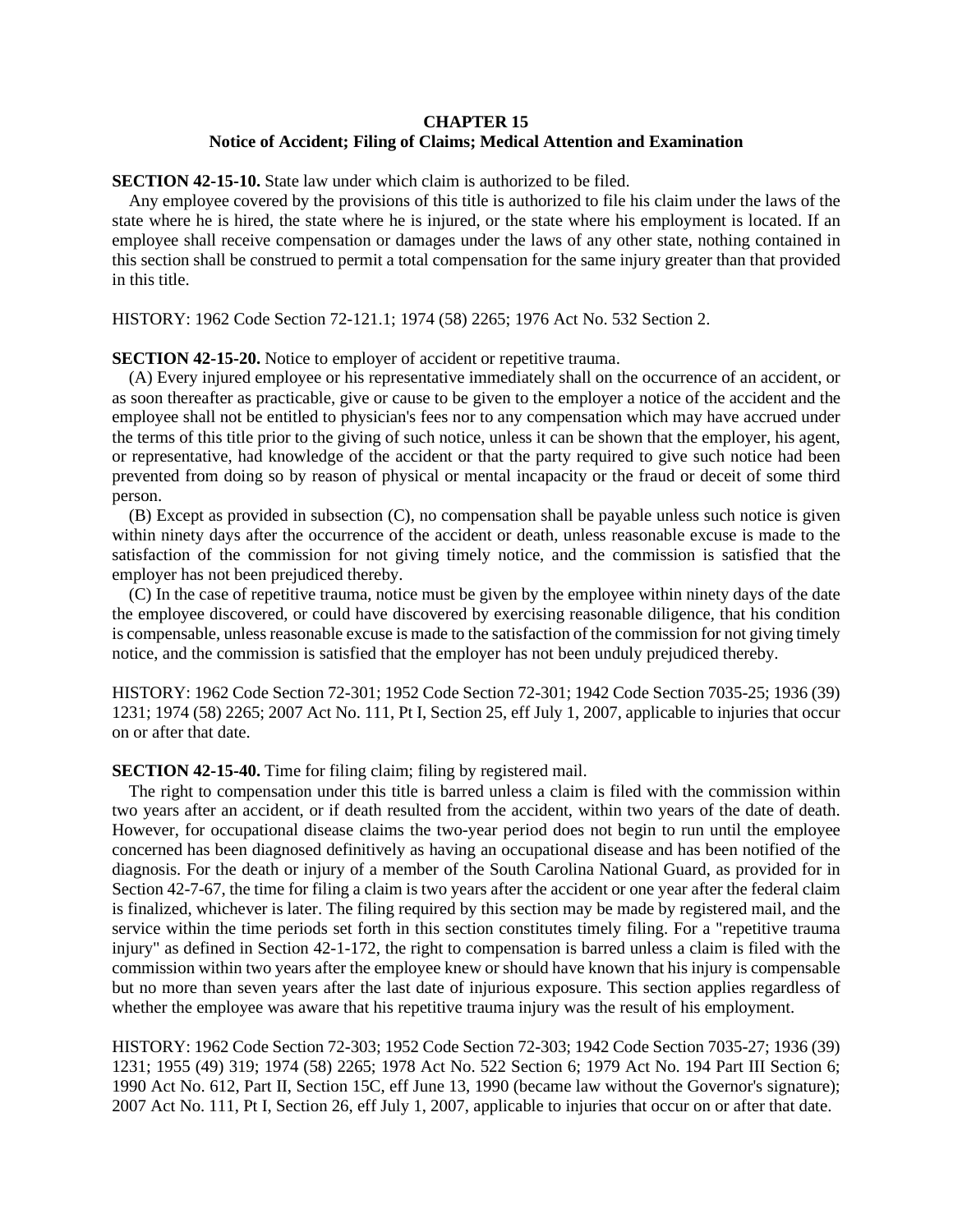**SECTION 42-15-50.** Limitation of time on notice or claim of mentally incompetent person or minor.

No limitation of time provided in this title for the giving of notice or making claim under this title shall run against any person who is mentally incompetent or a minor dependent as long as he has no guardian, trustee or committee.

HISTORY: 1962 Code Section 72-304; 1952 Code Section 72-304; 1942 Code Section 7035-52; 1936 (39) 1231.

**SECTION 42-15-55.** Appointment of guardian ad litem for minors or mentally incompetent persons.

When a minor or mentally incompetent person is a party in a proceeding before the Workers' Compensation Commission of this State a guardian ad litem for the minor or mentally incompetent person may be appointed by a judge of probate, clerk of court, or master, if there is a master, of the county where the minor or mentally incompetent person resides or by any circuit judge or a member of the Workers' Compensation Commission.

HISTORY: 1986 Act No. 371, eff April 14, 1986.

**SECTION 42-15-60.** Time period medical treatment and supplies furnished; refusal to accept treatment; settled claims; total and permanent disability.

(A) The employer shall provide medical, surgical, hospital, and other treatment, including medical and surgical supplies as reasonably may be required, for a period not exceeding ten weeks from the date of an injury, to effect a cure or give relief and for an additional time as in the judgment of the commission will tend to lessen the period of disability as evidenced by expert medical evidence stated to a reasonable degree of medical certainty. In addition to it, the original artificial members as reasonably may be necessary must be provided by the employer. During any period of disability resulting from the injury, the employer, at his own option, may continue to furnish or cause to be furnished, free of charge to the employee, and the employee shall accept, an attending physician and any medical care or treatment that is considered necessary by the attending physician, unless otherwise ordered by the commission for good cause shown. The refusal of an employee to accept any medical, hospital, surgical, or other treatment or evaluation when provided by the employer or ordered by the commission bars the employee from further compensation until the refusal ceases and compensation is not paid for the period of refusal unless in the opinion of the commission the circumstances justified the refusal, in which case the commission may order a change in the medical or hospital service. If in an emergency, on account of the employer's failure to provide the medical care as specified in this section, a physician other than provided by the employer is called to treat the employee, the reasonable cost of the service must be paid by the employer, if ordered by the commission.

(B)(1) When a claim is settled on the commission's Agreement for Permanent Disability/Disfigurement Compensation form, the employer is not required to provide further medical treatment or medical modalities after one year from the date of full payment of the settlement unless the form specifically provides otherwise.

(2) Each award of permanency as ordered by the single commissioner or by the commission must contain a finding as to whether or not further medical treatment or modalities must be provided to the employee. If the employee is entitled to receive such benefits, the medical treatment or modalities to be provided must be set forth with as much specificity as possible in the single commissioner's order or the commission's order.

(3) In no case shall an employer be required to provide medical treatment or modalities in any case where there is a lapse in treatment of the employee by an authorized physician in excess of one year unless:

(a) the settlement agreement or commission order provides otherwise; or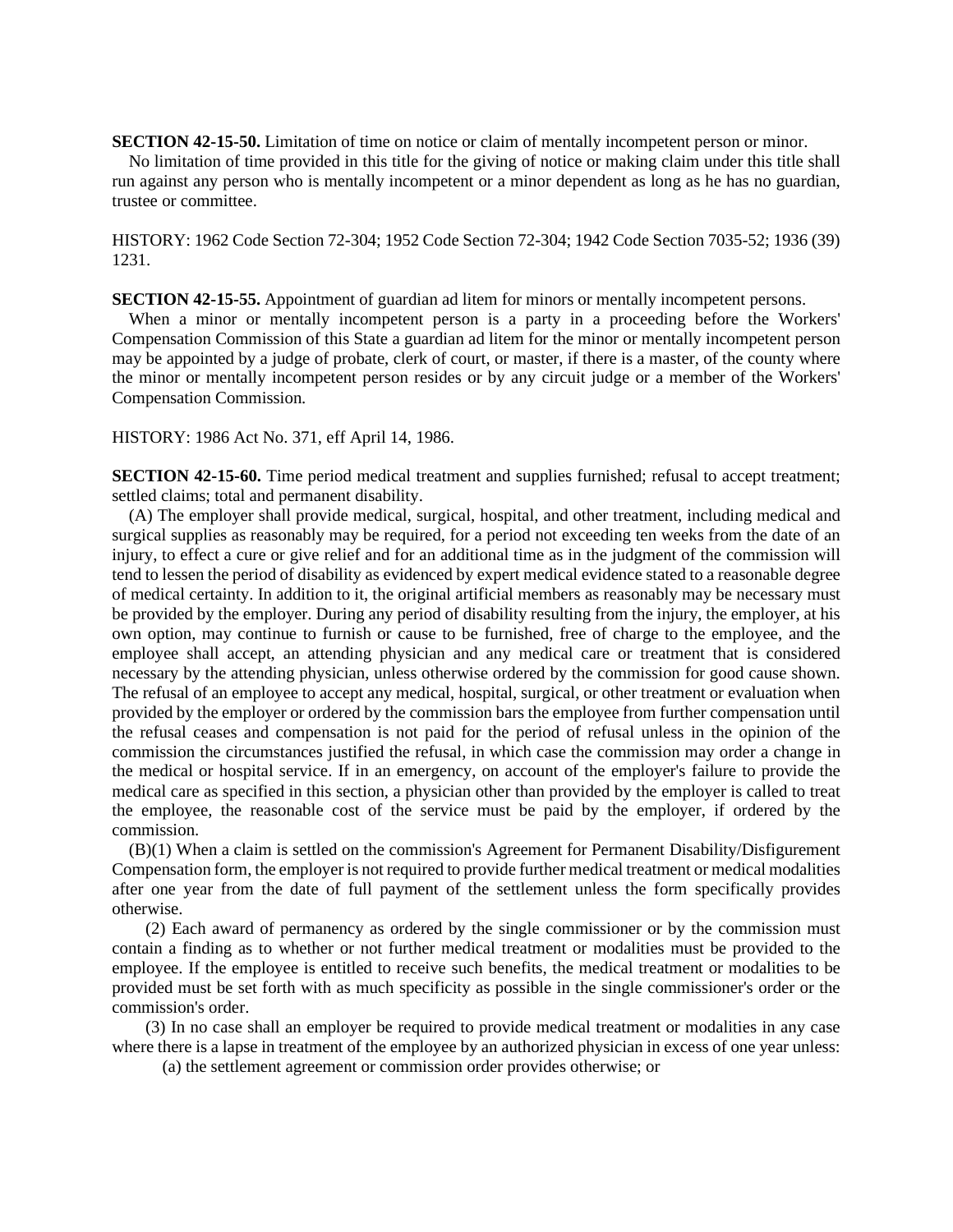(b) the employee has made reasonable attempts to obtain further treatment or modality from an authorized physician, but through no fault of the employee's own, is unable to obtain such treatment or modalities.

(C) In cases in which total and permanent disability results, reasonable and necessary nursing services, medicines, prosthetic devices, sick travel, medical, hospital, and other treatment or care shall be paid during the life of the injured employee, without regard to any limitation in this title including the maximum compensation limit. In cases of permanent partial disability, prosthetic devices shall be furnished during the life of the injured employee or for as long as such devices are necessary.

HISTORY: 1962 Code Section 72-305; 1952 Code Section 72-305; 1942 Code Section 7035-28; 1936 (39) 1231; 1972 (57) 2339; 1980 Act No. 445; 2007 Act No. 111, Pt I, Section 27, eff July 1, 2007, applicable to injuries that occur on or after that date.

**SECTION 42-15-65.** Compensation for damage to prosthetic device, eyeglasses, or hearing aid.

Damage to a prosthetic device of an injured employee as the result of an injury by accident arising out of and in the course of the employment entitles the employee to compensation ensuring that the prosthetic device is repaired or replaced.

Damage to eye glasses or a hearing aid used by an injured employee as the result of an injury by accident arising out of and in the course of the employment entitles the employee to compensation ensuring that the eye glasses or the hearing aid is repaired or replaced.

HISTORY: 1992 Act No. 329, Section 1, eff May 4, 1992.

**SECTION 42-15-70.** Liability of employer for medical treatment; effect of malpractice.

The pecuniary liability of the employer for medical, surgical and hospital service or other treatment required, when ordered by the commission, shall be limited to such charges as prevail in the community for similar treatment of injured persons of a like standard of living when such treatment is paid for by the injured person and the employer shall not be liable in damages for malpractice by a physician or surgeon furnished by him pursuant to the provisions of this section, but the consequences of any such malpractice shall be deemed part of the injury resulting from the accident and shall be compensated for as such.

HISTORY: 1962 Code Section 72-306; 1952 Code Section 72-306; 1942 Code Section 7035-29; 1936 (39) 1231.

**SECTION 42-15-80.** Submission to physical examinations; admissibility of communications to physician; autopsy; role of rehabilitation professionals.

(A) After an injury and so long as he claims compensation, the employee, if so requested by his employer or ordered by the commission, shall submit himself to examination, at reasonable times and places, by a qualified physician or surgeon designated and paid by the employer or the commission. The employee has the right to have present at the examination any qualified physician or surgeon provided and paid by him. A fact communicated to or otherwise learned by any physician or surgeon who may have attended or examined the employee, or who may have been present at any examination, is not privileged, either in hearings provided for by this title or any action at law brought to recover damages against an employer who may have accepted the compensation provisions of this title. If the employee refuses to submit himself to or in any way obstructs the examination requested by and provided for by the employer, his right to compensation and his right to take or prosecute a proceeding under this title must be suspended until the refusal or objection ceases and compensation is not payable at any time for the period of suspension unless in the opinion of the commission the circumstances justify the refusal or obstruction. The employer or the commission may require in any case of death an autopsy at the expense of the person requesting it.

(B) The commission shall promulgate regulations establishing the role of rehabilitation professionals and other similarly situated professionals in workers' compensation cases with consideration given to these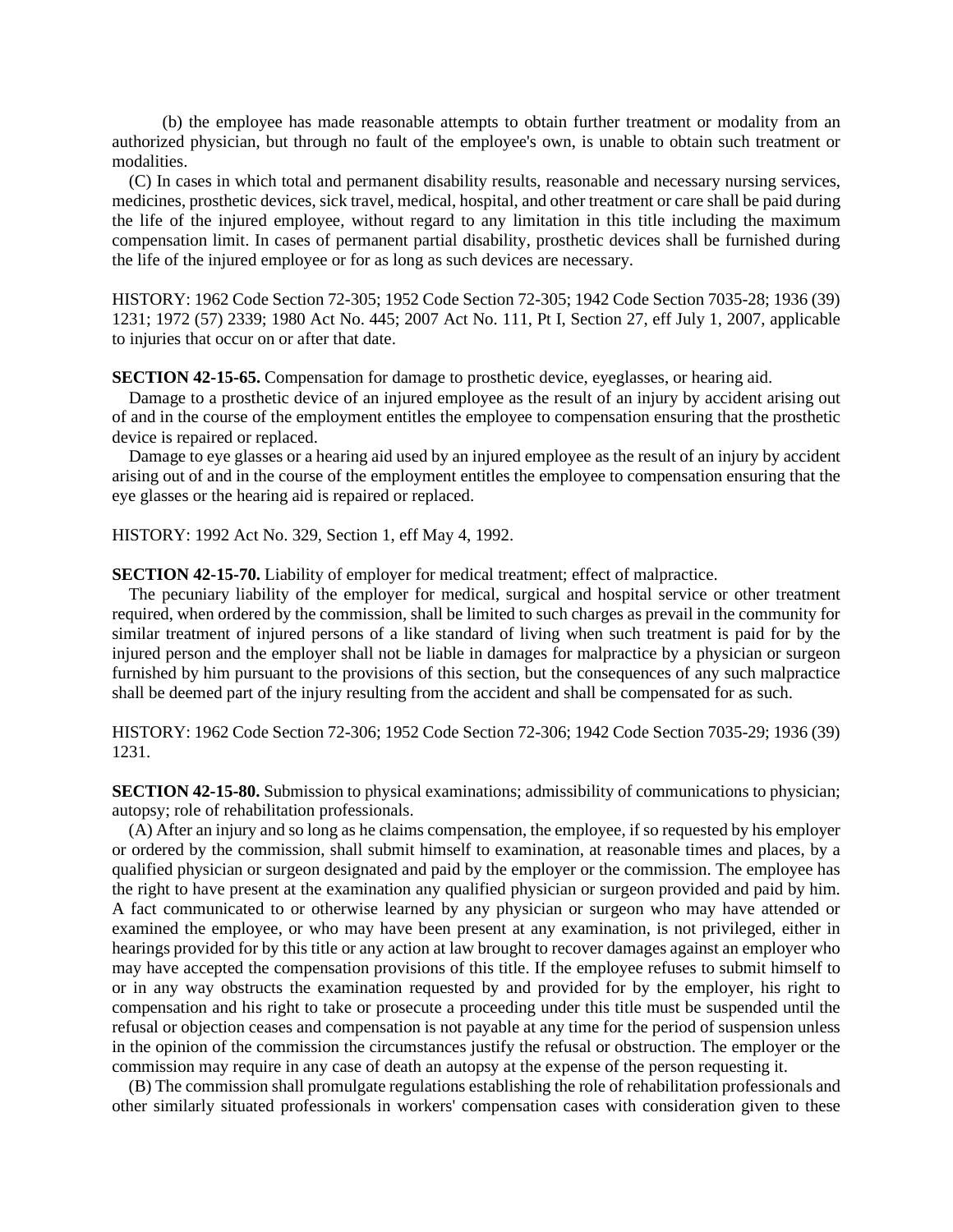persons' duties to both the employer and the employee and the standards of care applicable to the rehabilitation professional or other similarly situated professional as the case may be.

HISTORY: 1962 Code Section 72-307; 1952 Code Section 72-307; 1942 Code Section 7035-30; 1936 (39) 1231; 2007 Act No. 111, Pt I, Section 28, eff July 1, 2007, applicable to injuries that occur on or after that date.

**SECTION 42-15-90.** Fees of attorneys and physicians and hospital charges approved by commission.

(A) Attorney fees, physician fees, and hospital charges for services under this title are subject to the approval of the commission, but a physician or hospital may not collect a fee from an employer or insurance carrier until the physician or hospital has made the reports required by the commission in connection with the case.

(B)(1) A person may not:

(a) receive a fee, gratuity, or other consideration for a service rendered pursuant to this title unless the fee, gratuity, or other consideration is approved by the commission or a court of competent jurisdiction; or

(b) make it a business to solicit employment for an attorney or himself with respect to a claim or award for compensation under this title.

(2) A violation of this section constitutes a misdemeanor and, upon conviction, each offense is subject to a fine of not more than five hundred dollars, imprisonment for not more than one year, or both.

(C)(1) The commission may adopt criteria to establish a new fee schedule or adjust an existing fee schedule to establish maximum allowable payments for medical services provided by medical practitioners exclusive of hospital inpatient services and hospital outpatient services and ambulatory surgery centers based in whole or in part on the requirements of a federally funded program, but if it adopts adjustments to an existing fee schedule, it must adopt these adjustments on an annual basis and the adjustments may not exceed the percentage change indicated by the federally funded program. The commission shall conduct an evidentiary hearing to review a proposed adjustment to increase or reduce these fees by more than ten percent annually to determine whether to:

(a) increase or reduce the proposed adjustment as the commission considers appropriate; or

(b) accept the proposed adjustment.

(2)(a) A decision of the commission to increase or reduce a fee schedule to establish maximum allowable payments for medical services provided by medical practitioners exclusive of hospital inpatient services and hospital outpatient services and ambulatory surgery centers by more than ten percent is reviewable by expedited appeal to the Administrative Law Court pursuant to the Administrative Procedures Act.

(b) On appeal, the court may:

- (i) accept the increase or decrease;
- (ii) impose a lesser increase or decrease;
- (iii) revert the fee schedule as it was immediately prior to the annual adjustment;
- (iv) adjust the appropriate conversion factors as necessary; or
- (v) make other adjustments the court considers reasonable.

(c) The court shall issue a decision within ninety days after it receives the appeal.

(d) During the pendency of this appeal, the portion of the fee schedule under review must remain the same as it was immediately prior to the proposed changes, but all other portions of the fee schedule or conversion factors are effective and remain unchanged.

HISTORY: 1962 Code Section 72-19; 1952 Code Section 72-19; 1942 Code Section 7035-67; 1936 (39) 1231; 1980 Act No. 318, Section 3; 2012 Act No. 183, Section 1, eff June 7, 2012.

**SECTION 42-15-95.** Release of medical records; communication of medical history by health care provider.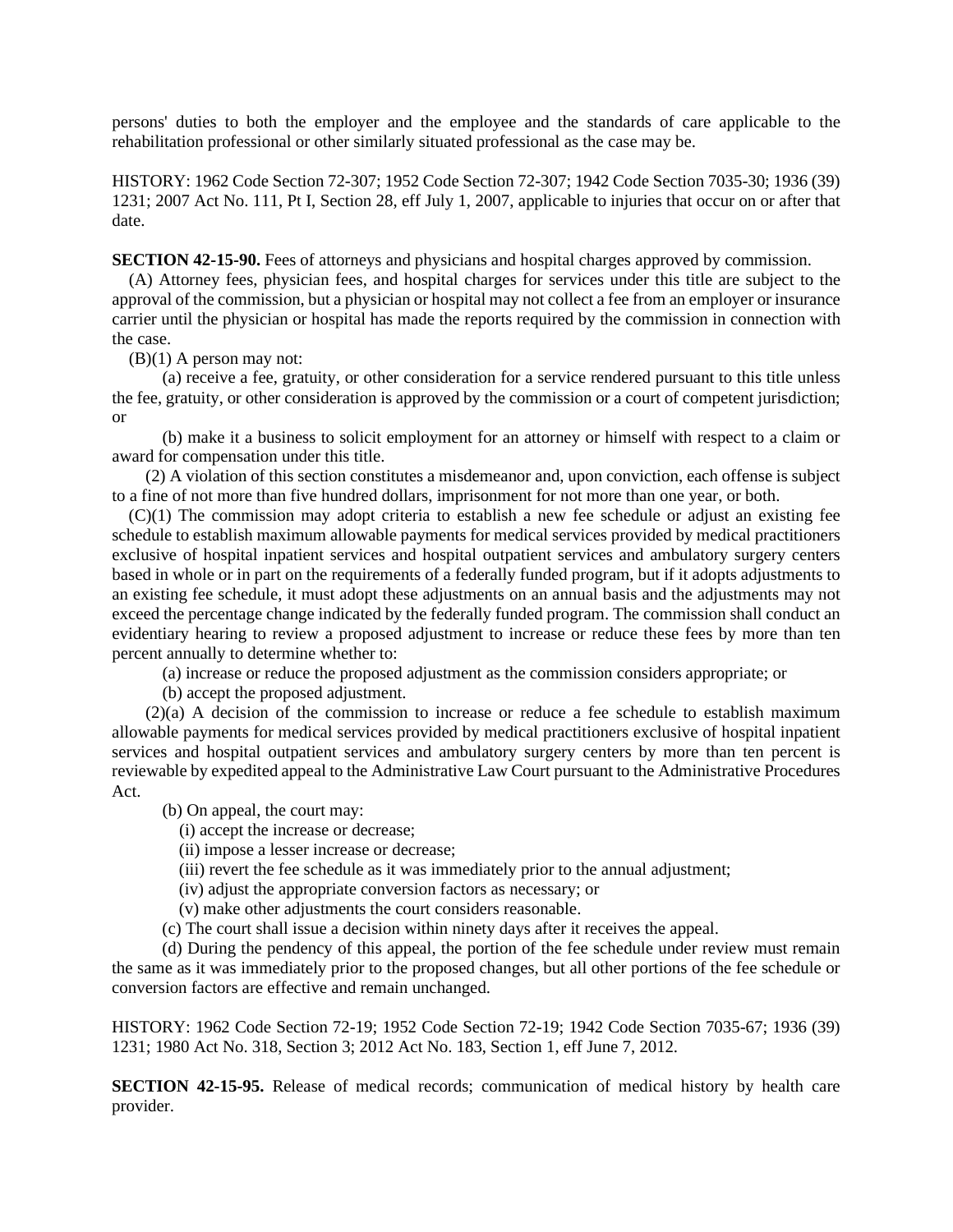(A) Any employee who seeks treatment for any injury, disease, or condition for which compensation is sought under the provisions of this title shall be considered to have given his consent for the release of medical records relating to such examination or treatment under any applicable law or regulation. All information compiled by a health care facility, as defined in Section 44-7-130, or a health care provider licensed pursuant to Title 40 pertaining directly to a workers' compensation claim must be provided to the insurance carrier, the employer, the employee, their respective attorneys or certified rehabilitation professionals, or the South Carolina Workers' Compensation Commission, within fourteen days after receipt of written request. A health care facility and a health care provider may charge a fee for the search and duplication of a medical record in accordance with regulations promulgated by the Workers' Compensation Commission. Fee schedules established through regulations of the Workers' Compensation Commission shall apply only to claims under Title 42. If a health care provider fails to send the requested information within thirty days after receipt of the request, the person or entity making the request may apply to the commission for an appropriate penalty payable to the commission, not to exceed two hundred dollars.

(B) A health care provider who provides examination or treatment for any injury, disease, or condition for which compensation is sought under the provisions of this title may discuss or communicate an employee's medical history, diagnosis, causation, course of treatment, prognosis, work restrictions, and impairments with the insurance carrier, employer, their respective attorneys or certified rehabilitation professionals, or the commission without the employee's consent. The employee must be:

(1) notified by the employer, carrier, or its representative requesting the discussion or communication with the health care provider in a timely fashion, in writing or orally, of the discussion or communication and may attend and participate. This notification must occur prior to the actual discussion or communication if the health care provider knows the discussion or communication will occur in the near future;

(2) advised by the employer, carrier, or its representative requesting the discussion or communication with the health care provider of the nature of the discussion or communication prior to the discussion or communication; and

(3) provided with a copy of the written questions at the same time the questions are submitted to the health care provider. The employee also must be provided with a copy of the response by the health care provider.

Any discussion or communication must not conflict with or interfere with the employee's examination or treatment.

Any discussions, communications, medical reports, or opinions obtained in accordance with this section will not constitute a breach of the physician's duty of confidentiality.

(C) Any discussions, communications, medical reports, or opinions obtained in violation of this section must be excluded from any proceedings under the provisions of this title.

HISTORY: 1980 Act No. 318, Section 1; 1989 Act No. 186, Section 1, eff June 8, 1989; 1990 Act No. 476, Section 1, eff May 14, 1990; 1994 Act No. 468, Section 5, eff July 14, 1994; 2007 Act No. 111, Pt I, Section 29, eff July 1, 2007, applicable to injuries that occur on or after that date.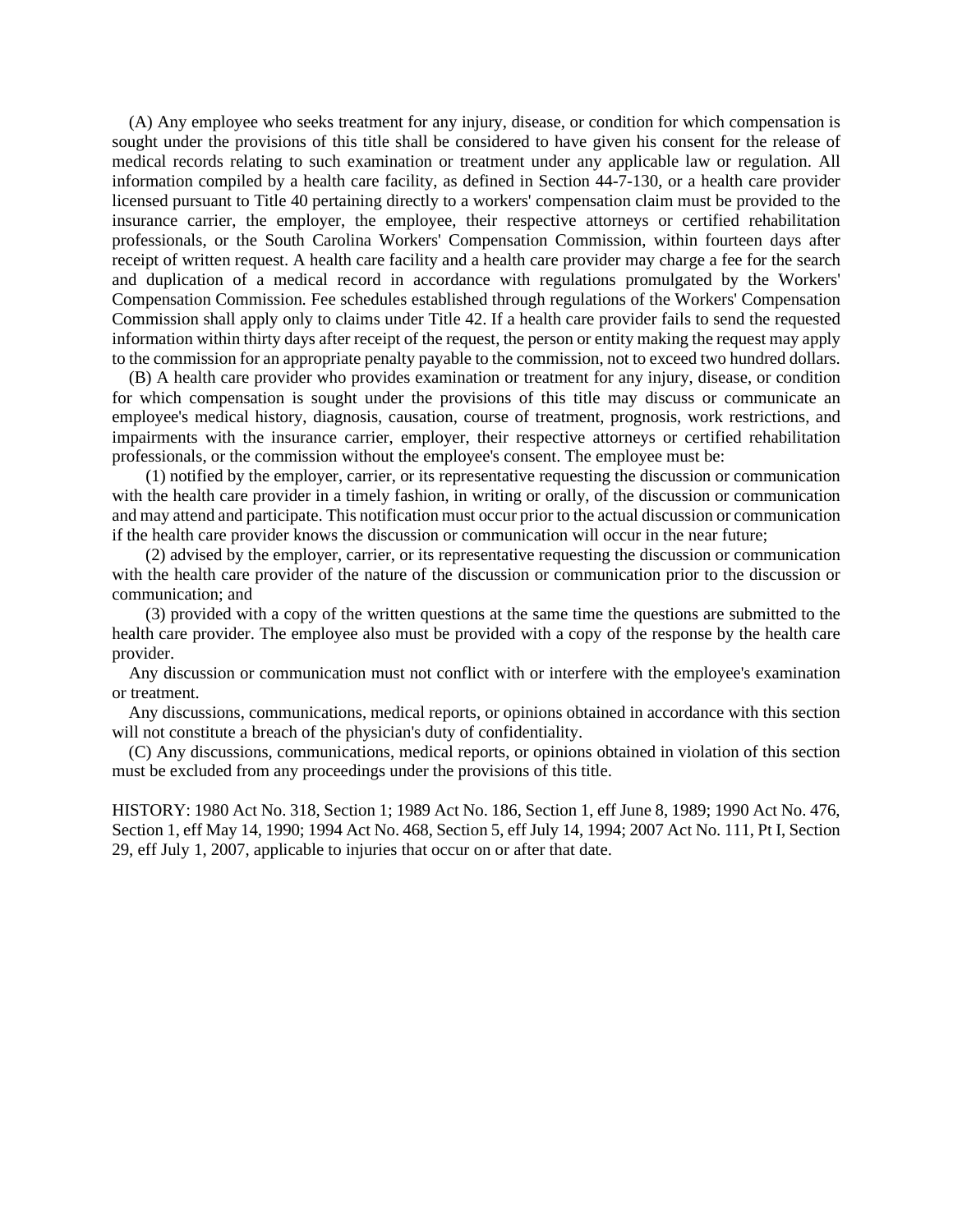# **CHAPTER 17 Awards Procedure**

**SECTION 42-17-10.** Agreement as to compensation.

If more than seven days after the date of an injury or at any time in case of death, the employer and the injured employee or his dependents reach an agreement in regard to compensation under this title, a memorandum of the agreement in the form prescribed by the commission, accompanied by a full and complete medical report shall be filed with the commission within fifteen days after agreement has been reached by the parties for approval of the commission; otherwise, such agreement shall be voidable by the employee or his dependents. All such agreements shall be subject to adjustment and correction as to the compensable rate if subsequent to filing with the commission it is determined that such rate does not reflect the correct average weekly wage of the claimant. If approved by the commission, the memorandum shall for all purposes be enforceable by a court's decree as specified in this title.

HISTORY: 1962 Code Section 72-351; 1952 Code Section 72-351; 1942 Code Section 7035-59; 1936 (39) 1231; 1980 Act No. 318, Section 5.

**SECTION 42-17-20.** Hearing before commission on compensation payable.

If the employer and the injured employee or his dependents fail to reach an agreement in regard to compensation under this title within fourteen days after the employer has knowledge of the injury or after a death or if they have reached such an agreement which has been signed and filed with the commission and compensation has been paid or is due in accordance therewith and the parties thereto then disagree as to the continuance of any weekly payment under such agreement, either party may make application to the commission for a hearing in regard to the matters at issue and for a ruling thereon. Immediately after such application has been received the commission shall set a date for a hearing, which shall be held as soon as practicable, and shall notify the parties at issue of the time and place of such hearing. The hearing shall be held in the district in which the injury occurred, but no greater than seventy-five miles from the county seat of the county in which the injury occurred, unless otherwise agreed to by the parties and authorized by the commission. For purposes of this section, the "county seat" is the county courthouse. These districts are defined as those districts designated by the commission and in effect as of January 1, 2018.

HISTORY: 1962 Code Section 72-352; 1952 Code Section 72-352; 1942 Code Section 7035-60; 1936 (39) 1231; 1955 (49) 459; 2018 Act No. 233 (H.5153), Section 1, eff May 18, 2018. Effect of Amendment

2018 Act No. 233, Section 1, in the third sentence, substituted "district in which the injury occurred, but no greater than seventy-five miles from the county seat of the" for "city or", and added the fourth and fifth sentences, relating to the definition of "county seat" and the designation of districts, respectively.

## **SECTION 42-17-30.** Commission may appoint doctor to examine injured employee; compensation.

The commission or any member thereof may, upon the application of either party or upon its own motion, appoint a disinterested and duly qualified physician or surgeon to make any necessary medical examination of any employee and to testify in respect thereto. The physician or surgeon must be allowed traveling expenses and a reasonable fee in accordance with a fee schedule set by the commission. The commission may allow additional reasonable amounts in extraordinary cases. The commission or any member thereof has the discretion to order either party to pay the fees and expenses of the physician or surgeon, or the commission or any member thereof may order the parties to share responsibility for payment of the fees and expenses.

HISTORY: 1962 Code Section 72-353; 1952 Code Section 72-353; 1942 Code Section 7035-66; 1936 (39) 1231; 1990 Act No. 407, Section 1, eff April 11, 1990.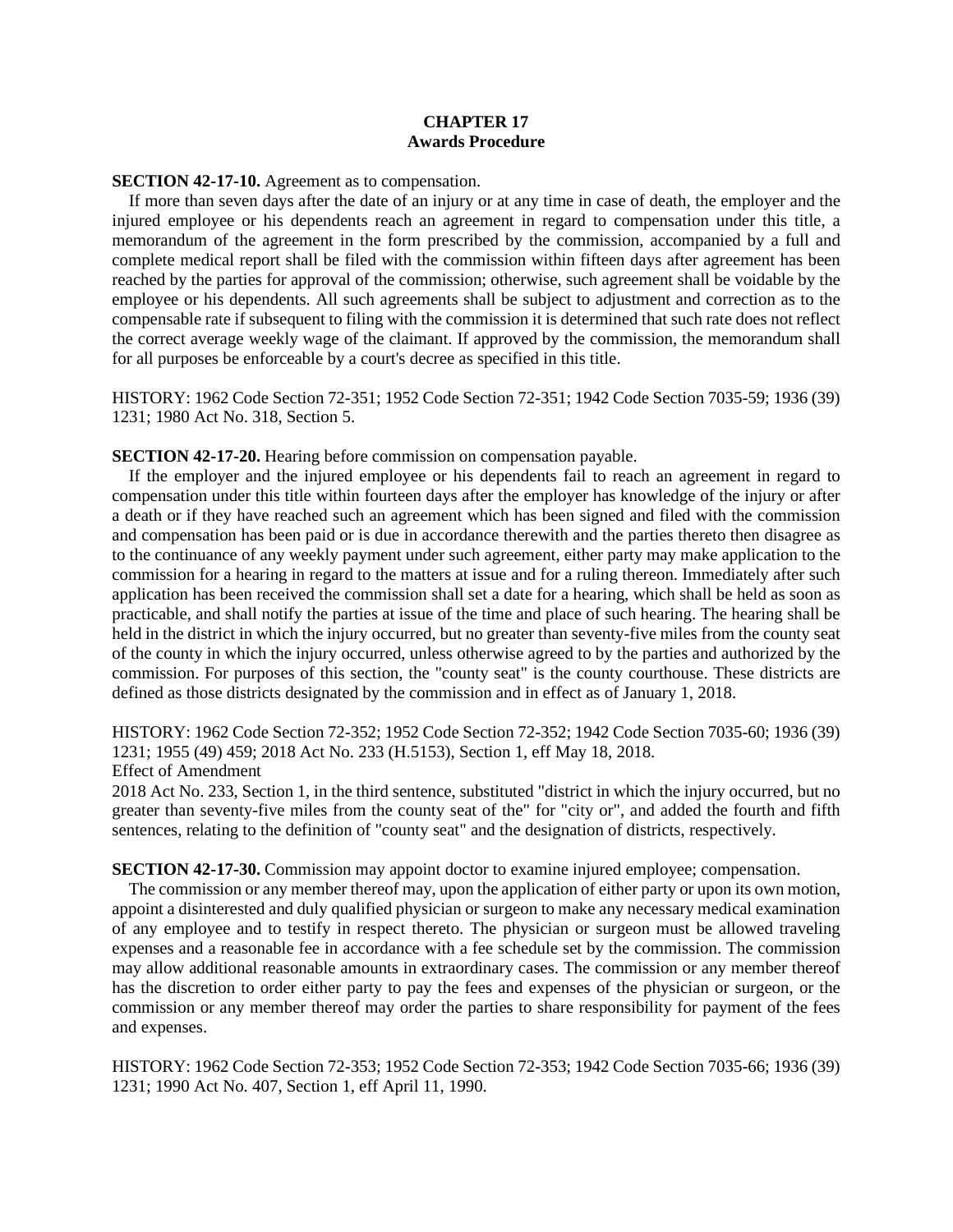#### **SECTION 42-17-40.** Conduct of hearing; award.

(A) The commission or any of its members shall hear the parties at issue and their representatives and witnesses and shall determine the dispute in a summary manner. The award, together with a statement of the findings of fact, rulings of law, and other matters pertinent to the questions at issue, must be filed with the record of the proceedings and a copy of the award must immediately be sent to the parties in dispute. The parties may be heard by a deputy, in which event he shall swear or cause the witnesses to be sworn and shall transmit all testimony to the commission for its determination and award.

(B) In the event any commissioner or any member of his family residing in the commissioner's household or any employee of the Workers' Compensation Commission receives an injury in the course of employment, the case must be heard and determined by the circuit court judge in the county in which the injury occurred. The clerk of court shall docket these cases in the file book for the court of common pleas and these cases must be heard in that court. These cases may be called up for trial out of their order by either party. An appeal from an order of the circuit court judge, pursuant to this subsection, shall be taken in the manner provided by the South Carolina Appellate Court Rules. If the order is not appealed, payment must be made as provided in Section 42-17-60. However, this subsection does not apply with respect to claims involving medical benefits only; for claims solely involving medical benefits, subsection (A) applies.

HISTORY: 1962 Code Section 72-354; 1952 Code Section 72-354; 1942 Code Section 7035-61; 1936 (39) 1231; 1989 Act No. 70, Section 1, eff May 10, 1989; 1999 Act No. 55, Section 45, eff June 1, 1999.

### **SECTION 42-17-50.** Review and rehearing by commission.

If an application for review is made to the commission within fourteen days from the date when notice of the award shall have been given, the commission shall review the award and, if good grounds be shown therefor, reconsider the evidence, receive further evidence, rehear the parties or their representatives and, if proper, amend the award.

Each application for commission review must be accompanied by a fee equal to that charged in circuit court for filing a summons and complaint in order to defray the costs of the review. If the commission determines at the conclusion of the review that the appeal was without merit, it may charge, in its sole discretion, the appellant an additional fee not to exceed two hundred fifty dollars.

HISTORY: 1962 Code Section 72-355; 1952 Code Section 72-355; 1942 Code Section 7035-62; 1936 (39) 1231; 1981 Act No. 178 Part II Section 38; 1989 Act No. 197, Section 2.

**SECTION 42-17-60.** Conclusiveness of award; appeals; payment of compensation during appeal; accrual of interest.

The award of the commission, as provided in Section 42-17-40, if not reviewed in due time, or an award of the commission upon the review, as provided in Section 42-17-50, is conclusive and binding as to all questions of fact. However, either party to the dispute, within thirty days from the date of the award or within thirty days after receipt of notice to be sent by registered mail of the award, but not after, whichever is the longest, may appeal from the decision of the commission to the court of appeals. Notice of appeal must state the grounds of the appeal or the alleged errors of law. In case of an appeal from the decision of the commission on questions of law, the appeal does not operate as a supersedeas and, after that time, the employer is required to make weekly payments of compensation and to provide medical treatment ordered by the commission involved in the appeal or certification until the questions at issue have been fully determined in accordance with the provisions of this title. Interest accrues on an unpaid portion of the award at the legal rate of interest as established in Section 34-31-20(B) during the pendency of an appeal.

HISTORY: 1962 Code Section 72-356; 1952 Code Section 72-356; 1942 Code Section 7035-63; 1936 (39) 1231; 1988 Act No. 677, Section 3, eff June 27, 1988; 1990 Act No. 439, Section 1, eff April 24, 1990; 2007 Act No. 111, Pt I, Section 30, eff July 1, 2007, applicable to injuries that occur on or after that date.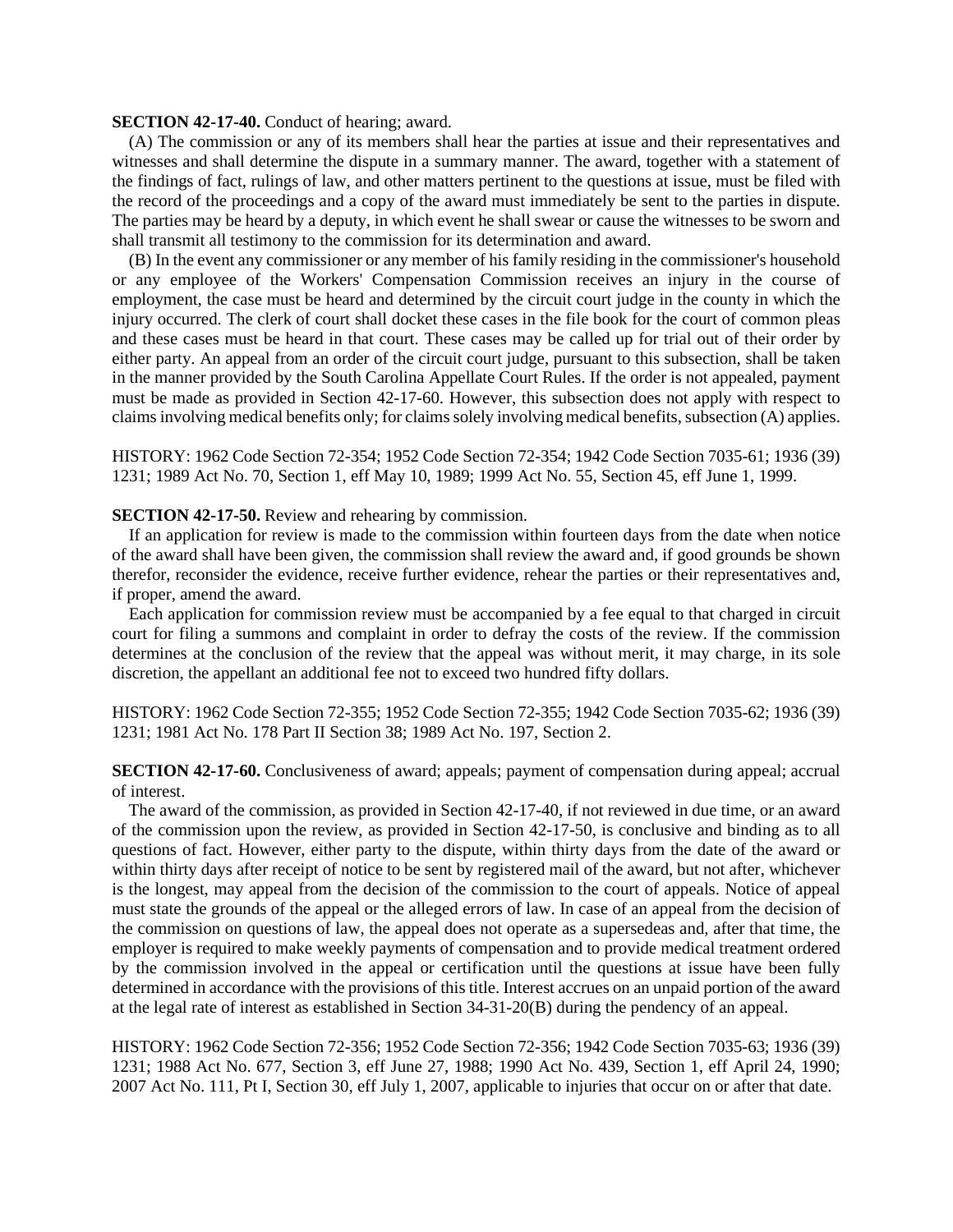#### **SECTION 42-17-70.** Judgment on agreement or award.

Any party in interest may file in the court of common pleas of the county in which the injury occurred a certified copy of a memorandum of agreement approved by the commission, an order or decision of the commission, an award of the commission unappealed from or an award of the commission affirmed upon appeal, whereupon such court shall render judgment in accordance therewith and notify the parties. Such judgment shall have the same effect and all proceedings in relation thereto shall thereafter be the same as though such judgment had been rendered in a suit duly heard and determined by such court. But if the judgment debtor shall file a certificate duly issued by the commission, showing compliance with Section 42-5-20, with the clerk of the court in the county in which such judgment is docketed, such clerk shall make upon the judgment roll an entry showing the filing of such certificate which shall operate as a discharge of the lien of such judgment and no execution shall be issued thereon. But if at any time there is default in the payment of any installment due under the award set forth in such judgment the court may, upon application for cause and after ten days' notice to the judgment debtor, order the lien of such judgment restored and execution or other proper process may be immediately issued thereon for past-due installments and for future installments as they may become due.

HISTORY: 1962 Code Section 72-357; 1952 Code Section 72-357; 1942 Code Section 7035-64; 1936 (39) 1231.

## **SECTION 42-17-80.** Costs.

If the commission or any court before whom any proceedings are brought under this title shall determine that such proceedings have been brought, prosecuted or defended without reasonable grounds, it may assess the whole cost of the proceedings upon the party who has brought or defended them.

HISTORY: 1962 Code Section 72-358; 1952 Code Section 72-358; 1942 Code Section 7035-65; 1936 (39) 1231.

### **SECTION 42-17-90.** Review of award on change of condition.

(A) On its own motion or on the application of a party in interest on the ground of a change in condition, the commission may review an award and on that review may make an award ending, diminishing, or increasing the compensation previously awarded, on proof by a preponderance of the evidence that there has been a change of condition caused by the original injury, after the last payment of compensation. An award is subject to the maximum or minimum provided in this title, and the commission immediately shall send to the parties a copy of the order changing the award. The review does not affect the award as regards any monies paid and the review must not be made after twelve months from the date of the last payment of compensation pursuant to an award provided by this title.

(B) A motion or application for change in condition involving a repetitive trauma injury must be made within one year from the date of the last compensation payment for the repetitive trauma injury. Any filing not made within this one-year period shall be considered untimely and shall not be reviewed.

(C) A motion or application for change in condition involving an occupational disease must be made within one year from the date of the last compensation payment for the occupational disease. Any filing not made within this one-year period shall be considered untimely and shall not be reviewed.

HISTORY: 1962 Code Section 72-359; 1952 Code Section 72-359; 1942 Code Section 7035-49; 1936 (39) 1231; 2007 Act No. 111, Pt I, Section 31, eff July 1, 2007, applicable to injuries that occur on or after that date.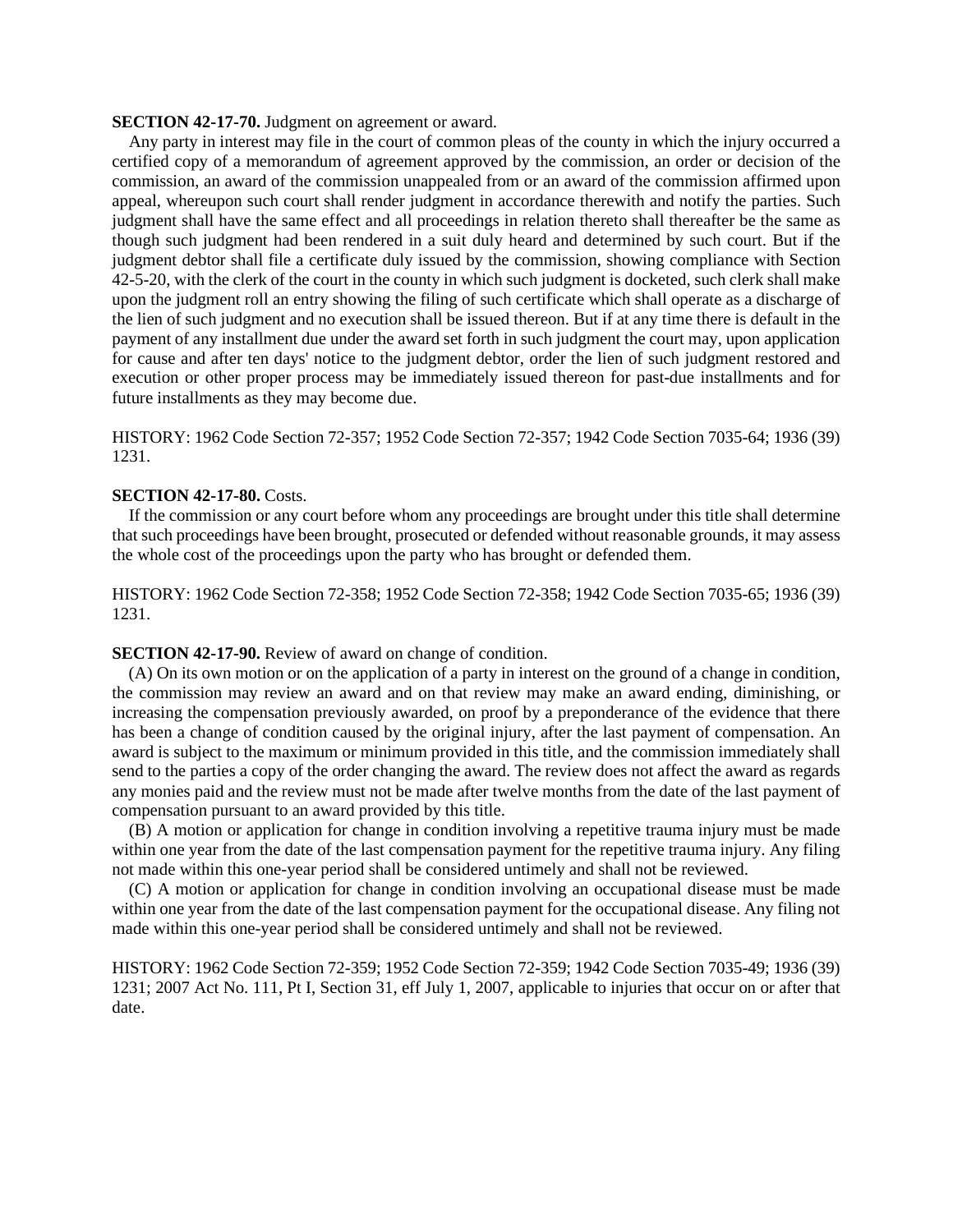# **CHAPTER 19 Records and Reports**

**SECTION 42-19-10.** Employers' records and reports of injuries.

Every employer shall keep a record of all injuries, fatal or otherwise, received by his employees in the course of their employment on forms approved by the commission.

If the injury requires minimal medical attention at a cost not to exceed an amount specified by regulation of the Workers' Compensation Commission, and does not cause more than one lost workday or permanency, the employer is not required to make a written report to the commission or the employer's insurance carrier, provided the employer maintains a record as prescribed by the commission and pays directly the incurred cost of the resulting medical attention.

All other injuries must be reported in writing to the commission according to the following guidelines:

(1) An injury for which there is no compensable lost time or permanency and the medical treatment does not exceed an amount specified by regulation of the Workers' Compensation Commission must be reported annually on a form and at a time prescribed by the commission.

(2) An injury involving compensable lost time, medical attention in excess of the limit established by commission regulation in item (1), or the possibility of permanency must be reported within ten business days after the occurrence and knowledge of it, as provided in Section 42-15-20, on a form or in an electronic format prescribed by the commission.

However, for the injury of a South Carolina National Guard member as provided for in Section 42-7-67, the reporting periods must be counted from the date the employer, the South Carolina National Guard, has knowledge that the federal government has denied benefits to the injured guard member or that benefits or additional benefits may be due under the provisions of Title 42.

HISTORY: 1962 Code Section 72-501; 1952 Code Section 72-501; 1942 Code Section 7035-69; 1936 (39) 1231; 1955 (49) 459; 1980 Act No. 318, Section 7; 1989 Act No. 197, Section 1, eff June 20, 1989; 1990 Act No. 612, Part II, Section 15D, eff June 13, 1990 (became law without the Governor's signature); 1996 Act No. 424, Section 8, eff June 18, 1996.

Editor's Note

1996 Act No. 424, Section 13, provides, in part, as follows:

"Employers who have filed with the Workers' Compensation Commission a notice to reject the provisions of Title 42 before the effective date of the 1996 amendment will have until July 1, 1997, to comply with the provisions of the 1996 amendment relating to insuring their workers' compensation liabilities. Any employer who has rejected the terms of this title prior to approval of the 1996 amendment and has procured another form of employee benefits insurance shall comply, not later than July 1, 1997, with the provisions of the 1996 amendment relating to the insuring of its workers' compensation liabilities. Furthermore, nothing in the 1996 amendment shall affect or alter any cause of action, right, or claim accruing before the effective date of the 1996 amendment; however, any such cause of action, remedy, or claim accruing before the effective date of the 1996 amendment shall be governed by the law prior to the effective date of the 1996 amendment."

**SECTION 42-19-20.** Employers' reports of termination or extension beyond sixty days of disability.

Upon the termination of the disability of an injured employee, or if the disability extends beyond a period of sixty days then also at the expiration of such period, the employer shall make a supplementary report to the commission on blanks approved by the commission for this purpose.

HISTORY: 1962 Code Section 72-502; 1952 Code Section 72-502; 1942 Code Section 7035-69; 1936 (39) 1231; 1980 Act No. 318, Section 8.

**SECTION 42-19-30.** Penalty for failure to make required reports.